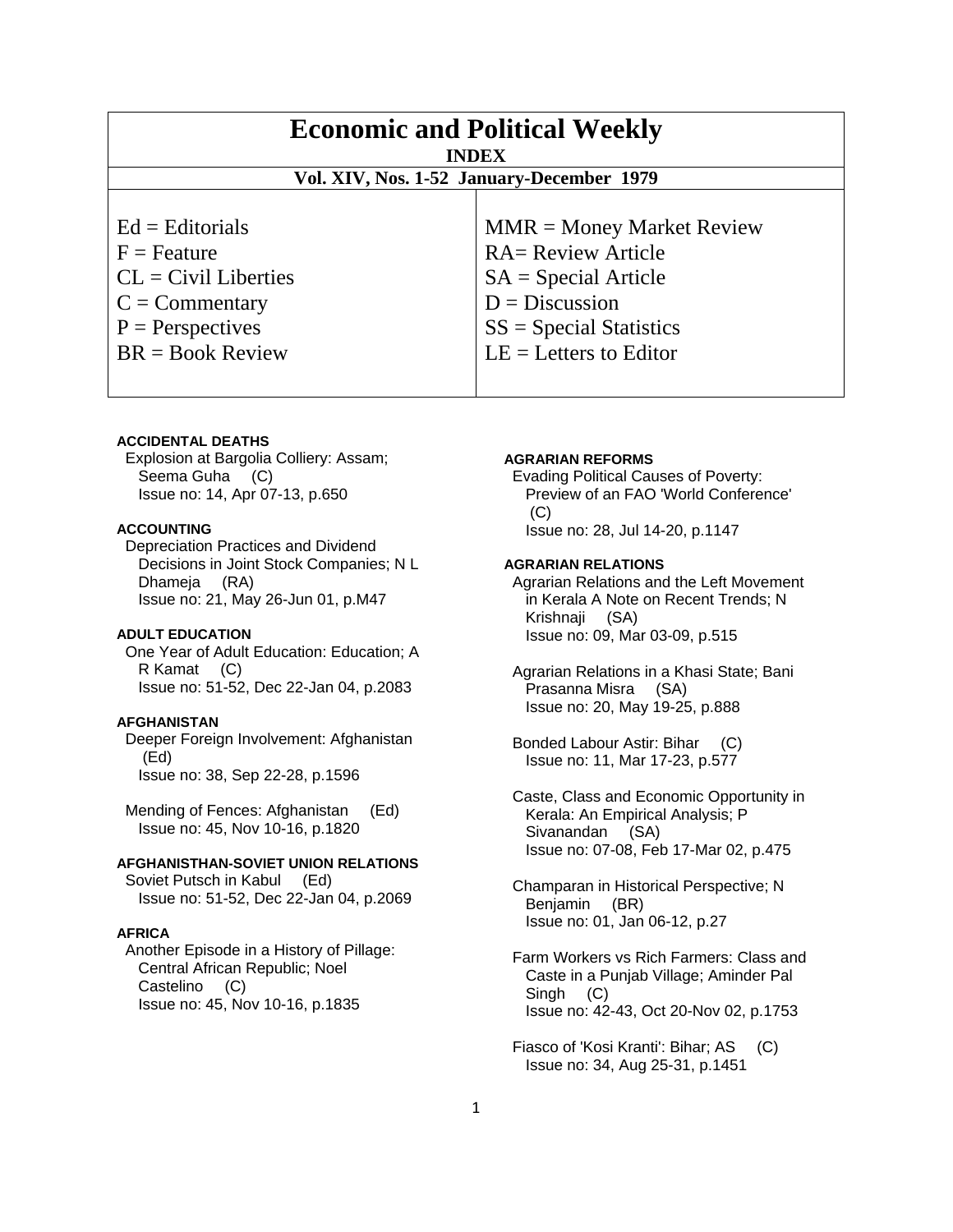## **AGRARIAN RELATIONS**

- Historical Development of Thanjavur Kisan Movement: Interplay of Class and Caste Factors; Saraswathi Menon (SA) Issue no: 07-08, Feb 17-Mar 02, p.403
- Implementation of Land Reforms: Problems and Prospects: Karnataka; James S X Melchior (C) Issue no: 18, May 05-11, p.799
- In Defence of Operation Barga; Buddhadeb Bose and Asim Mukhopadhyay (LE) Issue no: 42-43, Oct 20-Nov 02, p.1741
- Island in an Ocean of Bondage: Bonded Labour (Ed) Issue no: 05-06, Feb 03-16, p.170
- New Agrarian Crisis; Gail Omvedt (BR) Issue no: 17, Apr 28-May 04, p.773
- On Class Relations in Indian Agriculture: A Comment; Pranab Bardhan (SA) Issue no: 19, May 12-18, p.857
- Operation Barga: A Comment; Suhas Chattopadhyay (SA) Issue no: 49, Dec 08-14, p.2022
- Operation Barga: West Bengal; Asim Mukhopadhyay (C) Issue no: 37, Sep 15-21, p.1566
- Peasant Movement in Awadh; David Hardiman (BR) Issue no: 24, Jun 16-22, p.1006
- Peasant Movement in Peddapalle: Andhra Pradesh; Subba C V Rao (C) Issue no: 46, Nov 17-23, p.1869
- Peasant Revolt in Bhojpur; Kalyan Mukherjee (C) Issue no: 36, Sep 08-14, p.1536
- Peasant Struggles under the British; Gail Omvedt (BR) Issue no: 41, Oct 13-19, p.1713
- Relative Efficiency of Owner and Tenant Cultivation: A Case Study; Manabendu Chattopadhyay (RA) Issue no: 39, Sep 29-Oct 05, p.A93

 Rural Class Structure in Post-Independence Assam; Ranajit K Bhadra (SA) Issue no: 04, Jan 27-Feb 02, p.165

 Settlers' Fight for Evacuee Land: Punjab; Amarjit Chandan (C) Issue no: 05-06, Feb 03-16, p.188

 Siren Call to Agricultural Labour: Bihar; AS (C) Issue no: 27, Jul 07-13, p.1116

 A Theory of Rent and Agrarian Relations; Ranjit Sau (RA) Issue no: 26, Jun 30-Jul 06, p.A42

 Towards a Functional Land Redistribution Programme; R K Rath (SA) Issue no: 02, Jan 13-19, p.79

## **AGRIBUSINESS**

 Women, Food and Technology: Case of India; Brita Brandtzaeg (SA) Issue no: 47, Nov 24-30, p.1921

## **AGRICULTURAL CREDIT**

 Moneylenders' Management of Loan Agreements: Report on a Case Study in Dhanbad; Hans-Dieter Roth (SA) Issue no: 28, Jul 14-20, p.1166

 Priority Sector Credit; V Rangarajan (LE) Issue no: 27, Jul 07-13, p.1109

 Rural Retrogression and Institutional Finance; V A Avadhani (RA) Issue no: 26, Jun 30-Jul 06, p.A75

 Small Farmer Development; Krishna Raj (SA) Issue no: 21, May 26-Jun 01, p.913

## **AGRICULTURAL ECONOMICS**

 Agricultural Economy of Kumaon Hills: A Comment; J Bandyopadhyay and S Shiva (SA) Issue no: 41, Oct 13-19, p.1733

**AGRICULTURAL GROWTH AND DEVELOPMENT**  The Benor System; Nijanyanupi (P) Issue no: 17, Apr 28-May 04, p.761

 Employment and Agriculture in the Draft Plan, 1978-83; J N Sinha (SA) Issue no: 35, Sep 01-07, p.1503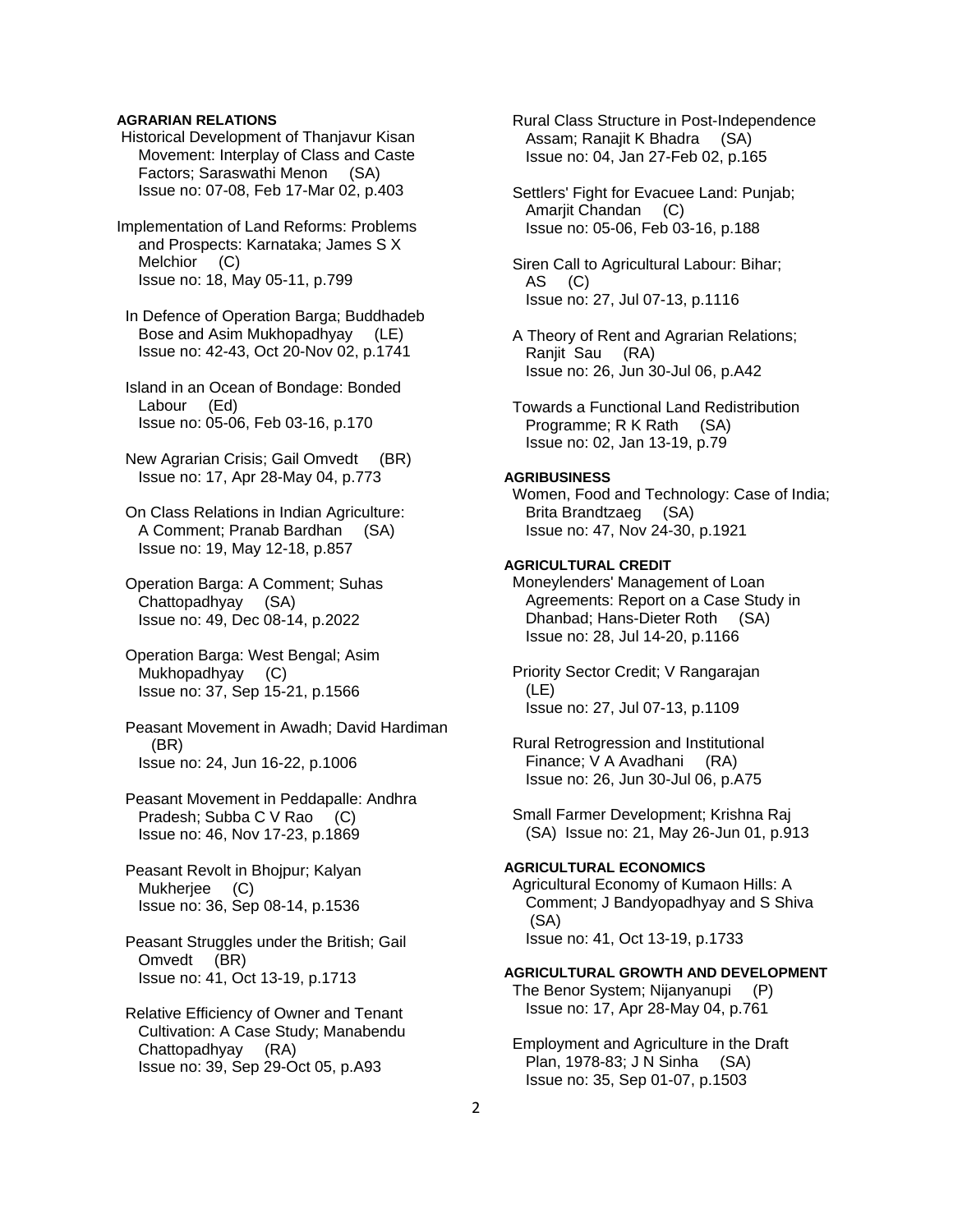## **AGRICULTURAL GROWTH AND DEVELOPMENT**

 New Agrarian Crisis; Gail Omvedt (BR) Issue no: 17, Apr 28-May 04, p.773

 Waning Developmental Impact of Government Expenditure: Central Budget, 1979-80 (C) Issue no: 10, Mar 10-16, p.541

#### **AGRICULTURAL INCOME**

 Agricultural Holdings Tax: A Modified Scheme: A Comment [with Reply]; D Bandyopadhyay and Amaresh Bagchi (SA) Issue no: 04, Jan 27-Feb 02, p.167

## **AGRICULTURAL LABOUR**

 Bonded Labour Astir: Bihar (C) Issue no: 11, Mar 17-23, p.577

 Employment, Income and Food Intake among Agricultural Labour Households; P G K Panikar (SA) Issue no: 34, Aug 25-31, p.1464

 Farm Workers vs Rich Farmers: Class and Caste in a Punjab Village; Aminder Pal Singh (C) Issue no: 42-43, Oct 20-Nov 02, p.1753

 Island in an Ocean of Bondage: Bonded Labour (Ed) Issue no: 05-06, Feb 03-16, p.170

 Moneylenders' Management of Loan Agreements: Report on a Case Study in Dhanbad; Hans-Dieter Roth (SA) Issue no: 28, Jul 14-20, p.1166

 Plight of Migrant Labour: Punjab; Amarjit Chandan (Ed) Issue no: 17, Apr 28-May 04, p.755

 Population Pressure and Labour Absorbability in Agriculture and Related Activities: Analysis and Suggestions Based on Field Studies Conducted in Punjab; Manmohan H K Singh (SA) Issue no: 11, Mar 17-23, p.593

 Real Wage Rates of Agricultural Labourers in Punjab, 1961-77: A Preliminary Analysis; Sheila Bhalla (RA) Issue no: 26, Jun 30-Jul 06, p.A57

 Review: 'Real Truth' to Order; Nirmala Banerjee (BR) Issue no: 40, Oct 06-12, p.1674

 Siren Call to Agricultural Labour: Bihar; AS (C) Issue no: 27, Jul 07-13, p.1116

 Tea Pluckers: Limits of Distant Concern  $(C)$ Issue no: 04, Jan 27-Feb 02, p.135

 Victims of Green Revolution: Punjab; Amarjit Chandan (C) Issue no: 25, Jun 23-29, p.1035

#### **AGRICULTURAL LAND**

 Social Cost-Benefit Analysis: A Case Study; K P Kannan (RA) Issue no: 09, Mar 03-09, p.M13

## **AGRICULTURAL MACHINERY**

 Import Substitution in Machinery and Transport Equipment Sector, 1960-70; Vidya Pitre (SA) Issue no: 29, Jul 21-27, p.1212

## **AGRICULTURAL PLANNING AND POLICY**

 Agricultural Economy of Kumaon Hills: Threat of Ecological Disaster; Madhava Ashish (SA) Issue no: 25, Jun 23-29, p.1058

 Agricultural Planning and Policy in Draft Sixth Plan: Will Farmers Fulfill Planners' Expectations?; N S S Narayana and Kirit S Parikh (SA) Issue no: 30-32, Jul 28-Aug 17, p.1295

 Employment and Agriculture in the Draft Plan, 1978-83; J N Sinha (SA) Issue no: 35, Sep 01-07, p.1503

 The Old and the New in Indian Agriculture; V M Rao (BR) Issue no: 28, Jul 14-20, p.1157

 The Old and the New in Indian Agriculture; V M Rao (BR) Issue no: 28, Jul 14-20, p.1157

 Organisational Problems of Small Farmer Development Administration; Amal Ray (RA) Issue no: 51-52, Dec 22-Jan 04, p.A161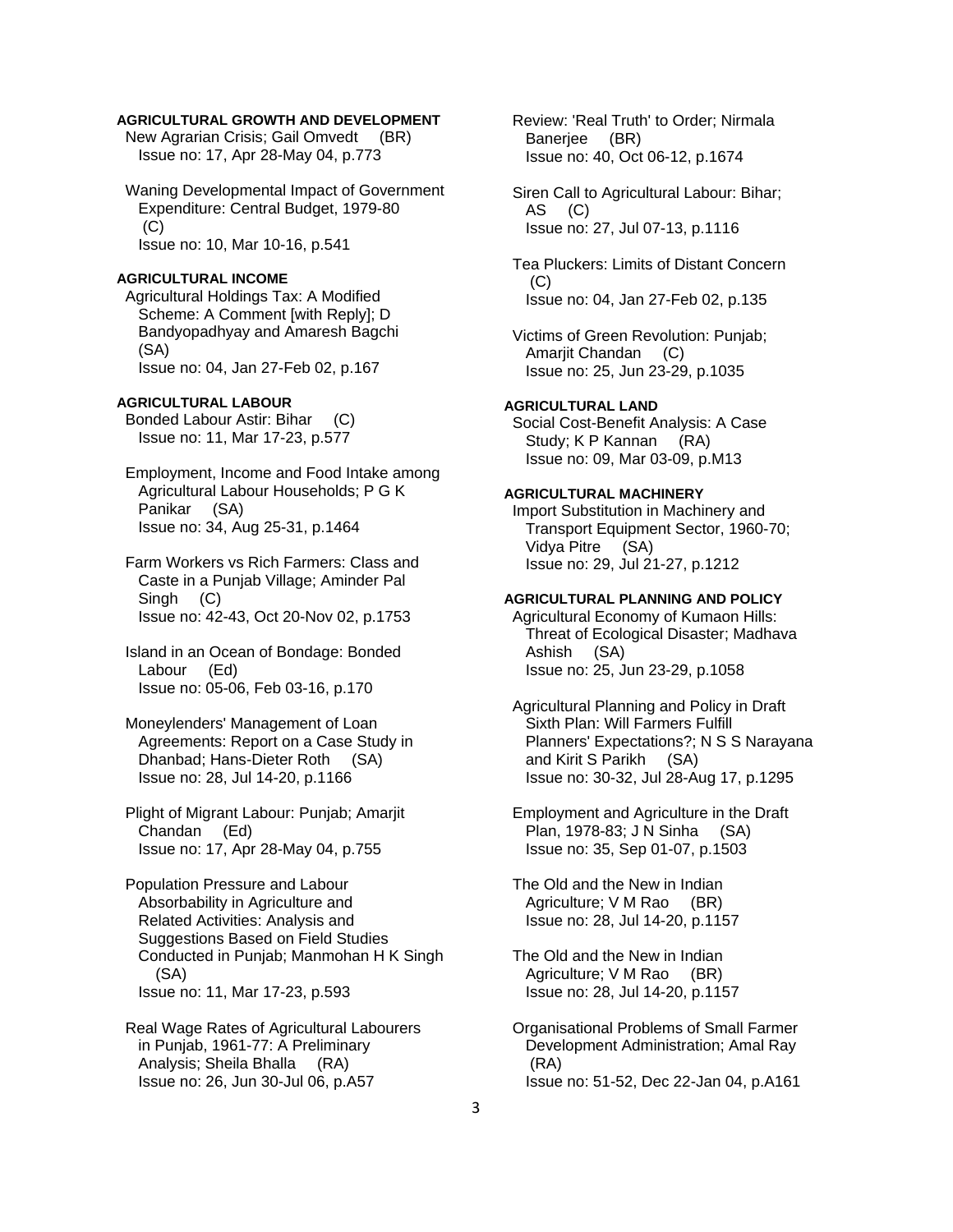## **AGRICULTURAL PLANNING AND POLICY**

 Small Farmer Development; Krishna Raj (SA) Issue no: 21, May 26-Jun 01, p.913

## **AGRICULTURAL POLICY**

 'People's Participation' Becomes Modish: Agriculture; Sumanta Banerjee (C) Issue no: 35, Sep 01-07, p.1496

 The Benor System; Nijanyanupi (P) Issue no: 17, Apr 28-May 04, p.761

 Crop Insurance: Need for a New Approach; A K Agarwal (RA) Issue no: 39, Sep 29-Oct 05, p.A125

 FAO and Poverty; A J Ledesma (LE) Issue no: 36, Sep 08-14, p.1525

 Producer Levy, Evasion and Income Loss: Empirical Evidence from Coastal Districts of Andhra Pradesh; K Subbarao (RA) Issue no: 12-13, Mar 24-Apr 06, p.A2

 Wooing the 'Kisan': The Economy; BM (Ed) Issue no: 01, Jan 06-12, p.2

#### **AGRICULTURAL PRICES**

 Agricultural Prices, Production and Growth; S K Ray, Ralph W Cummings, Jr and Robert W Herdt (RA) Issue no: 39, Sep 29-Oct 05, p.A97

 Deceptive Stability (Ed) Issue no: 05-06, Feb 03-16, p.169

 Explaining Price Behaviour; D M Nachane (BR) Issue no: 25, Jun 23-29, p.1045

 Farm Prices and Class Bias in India; D S Tyagi (RA) Issue no: 39, Sep 29-Oct 05, p.A111

 Irrelevance of APC: Pulses (Ed) Issue no: 49, Dec 08-14, p.1982

## **AGRICULTURAL PRICES COMMISSION**

 Irrelevance of APC: Pulses (Ed) Issue no: 49, Dec 08-14, p.1982  Wrong Props (Ed) Issue no: 19, May 12-18, p.825

## **AGRICULTURAL PRODUCTION**

 Agricultural Prices, Production and Growth; S K Ray, Ralph W Cummings, Jr and Robert W Herdt (RA) Issue no: 39, Sep 29-Oct 05, p.A97

 Agricultural Resources in Underdeveloped Countries: Competition between Man and Animal; Ernest Feder (SA) Issue no: 30-32, Jul 28-Aug 17, p.1345

 Indian Planning in the Eighties; Yoginder K Alagh (SA) Issue no: 30-32, Jul 28-Aug 17, p.1273

 Indo-US Relations, 1947-1976; S H Deshpande (BR) Issue no: 03, Jan 20-26, p.110

 More Uneven Growth (Ed) Issue no: 23, Jun 09-15, p.953

 New Agrarian Crisis; Gail Omvedt (BR) Issue no: 17, Apr 28-May 04, p.773

 Relative Efficiency of Owner and Tenant Cultivation: A Case Study; Manabendu Chattopadhyay (RA) Issue no: 39, Sep 29-Oct 05, p.A93

 Rural Employment: Facts and Issues; M L Dantwala (SA) Issue no: 25, Jun 23-29, p.1048

 Technological Potentialities of Peasant Agriculture; P C Joshi (RA) Issue no: 26, Jun 30-Jul 06, p.A47

 Transfer of Technology and Agricultural Development in India; G S Bhalla (RA) Issue no: 51-52, Dec 22-Jan 04, p.A130

 Trends in Agriculture in India, 1949-50 - 1977-78; T N Srinivasan (SA) Issue no: 30-32, Jul 28-Aug 17, p.1283

 Waning Developmental Impact of Government Expenditure: Central Budget, 1979-80  $(C)$ Issue no: 10, Mar 10-16, p.541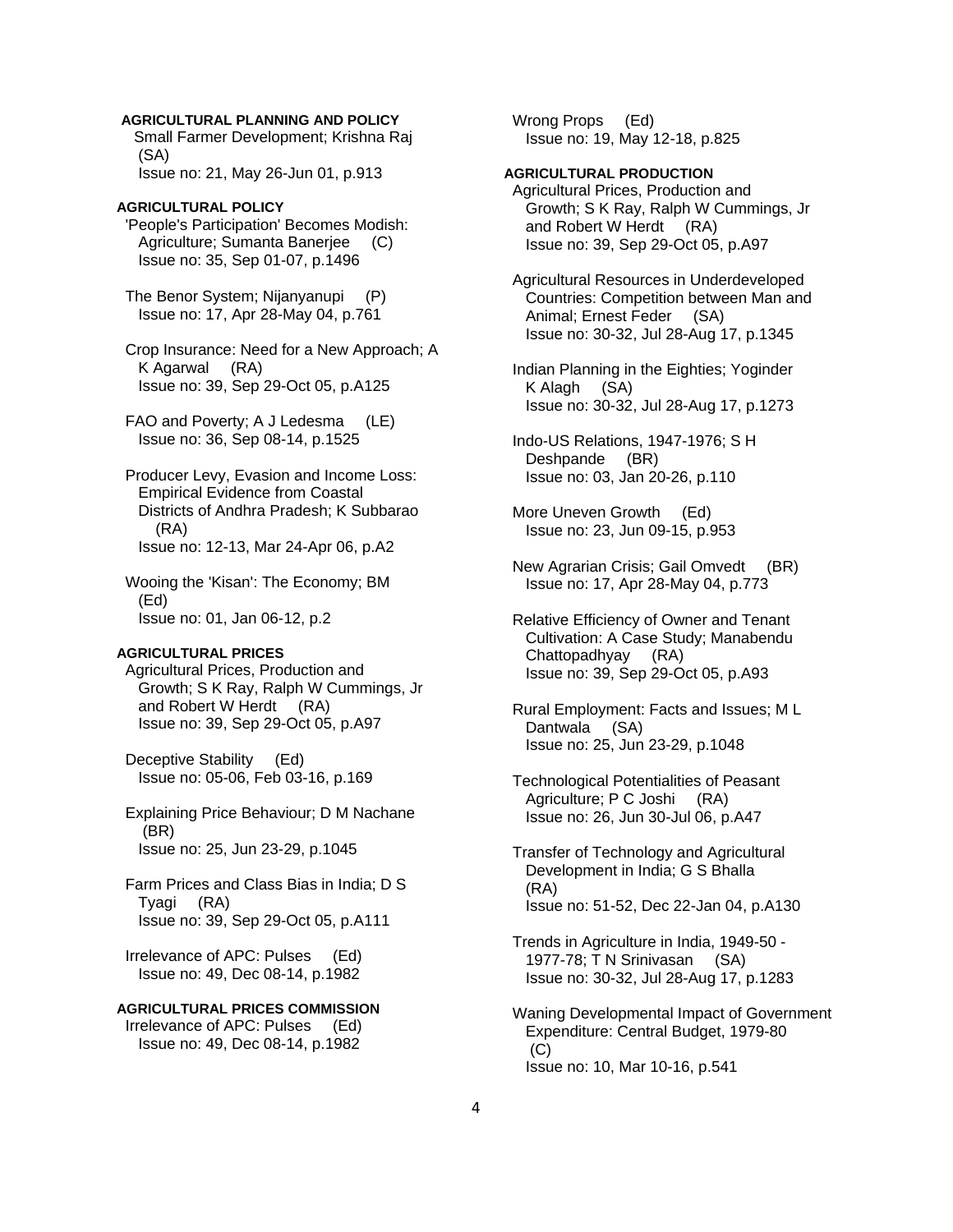# **AGRICULTURAL RESEARCH**

 Unsuccessful Transplant; N S Jodha (OP) Issue no: 03, Jan 20-26, p.107

# **AGRICULTURAL TAXATION**

 Agricultural Holdings Tax: A Modified Scheme: A Comment [with Reply]; D Bandyopadhyay and Amaresh Bagchi (SA) Issue no: 04, Jan 27-Feb 02, p.167

#### **AGRICULTURAL TECHNOLOGY**

 Agricultural Resources in Underdeveloped Countries: Competition between Man and Animal; Ernest Feder (SA) Issue no: 30-32, Jul 28-Aug 17, p.1345

 The Old and the New in Indian Agriculture; V M Rao (BR) Issue no: 28, Jul 14-20, p.1157

 The Old and the New in Indian Agriculture; V M Rao (BR) Issue no: 28, Jul 14-20, p.1157

 Review: 'Real Truth' to Order; Nirmala Banerjee (BR) Issue no: 40, Oct 06-12, p.1674

 Technological Potentialities of Peasant Agriculture; P C Joshi (RA) Issue no: 26, Jun 30-Jul 06, p.A47

 Transfer of Technology and Agricultural Development in India; G S Bhalla (RA) Issue no: 51-52, Dec 22-Jan 04, p.A130

 Unsuccessful Transplant; N S Jodha (OP) Issue no: 03, Jan 20-26, p.107

 Women, Food and Technology: Case of India; Brita Brandtzaeg (SA) Issue no: 47, Nov 24-30, p.1921

## **AGRICULTURAL WAGES**

 Island in an Ocean of Bondage: Bonded Labour (Ed) Issue no: 05-06, Feb 03-16, p.170

 Real Wage Rates of Agricultural Labourers in Punjab, 1961-77: A Preliminary Analysis; Sheila Bhalla (RA) Issue no: 26, Jun 30-Jul 06, p.A57

## **AIADMK**

 AIADMK in True Colours (C) Issue no: 26, Jun 30-Jul 06, p.1074

 A Calculated Move?: Pondicherry (Ed) Issue no: 05-06, Feb 03-16, p.171

 Signs of Panic: Tamil Nadu (Ed) Issue no: 40, Oct 06-12, p.1659

# **AIR TRANSPORT**

 Flying All Over (SA) Issue no: 21, May 26-Jun 01, p.918

#### **AKALI DAL**

 Akalis at War: Punjab; Amarjit Chandan (Ed) Issue no: 39, Sep 29-Oct 05, p.1632

# **AMNESTY**

 Obsolete, but Deadly: Civil Rights; Mukundan C Menon (C) Issue no: 37, Sep 15-21, p.1570

## **ANDHRA PRADESH**

 Death in Police Custody: Law Versus Order (C) Issue no: 45, Nov 10-16, p.1831

 Landlord as Labour Leader: Andhra Pradesh; Subba C V Rao (C) Issue no: 09, Mar 03-09, p.501

 Life and Death of Khairunnisa Begum: Andhra Pradesh (C) Issue no: 48, Dec 01-07, p.1946

 More Powers for Police Raj: Andhra Pradesh (Ed) Issue no: 44, Nov 03-09, p.1778

 Murder of a Peasant Leader: Andhra Pradesh; Subba C V Rao (C) Issue no: 35, Sep 01-07, p.1493

 Onslaught on Banjara Tribe in Warangal; Varavara Rao (LE) Issue no: 41, Oct 13-19, p.1701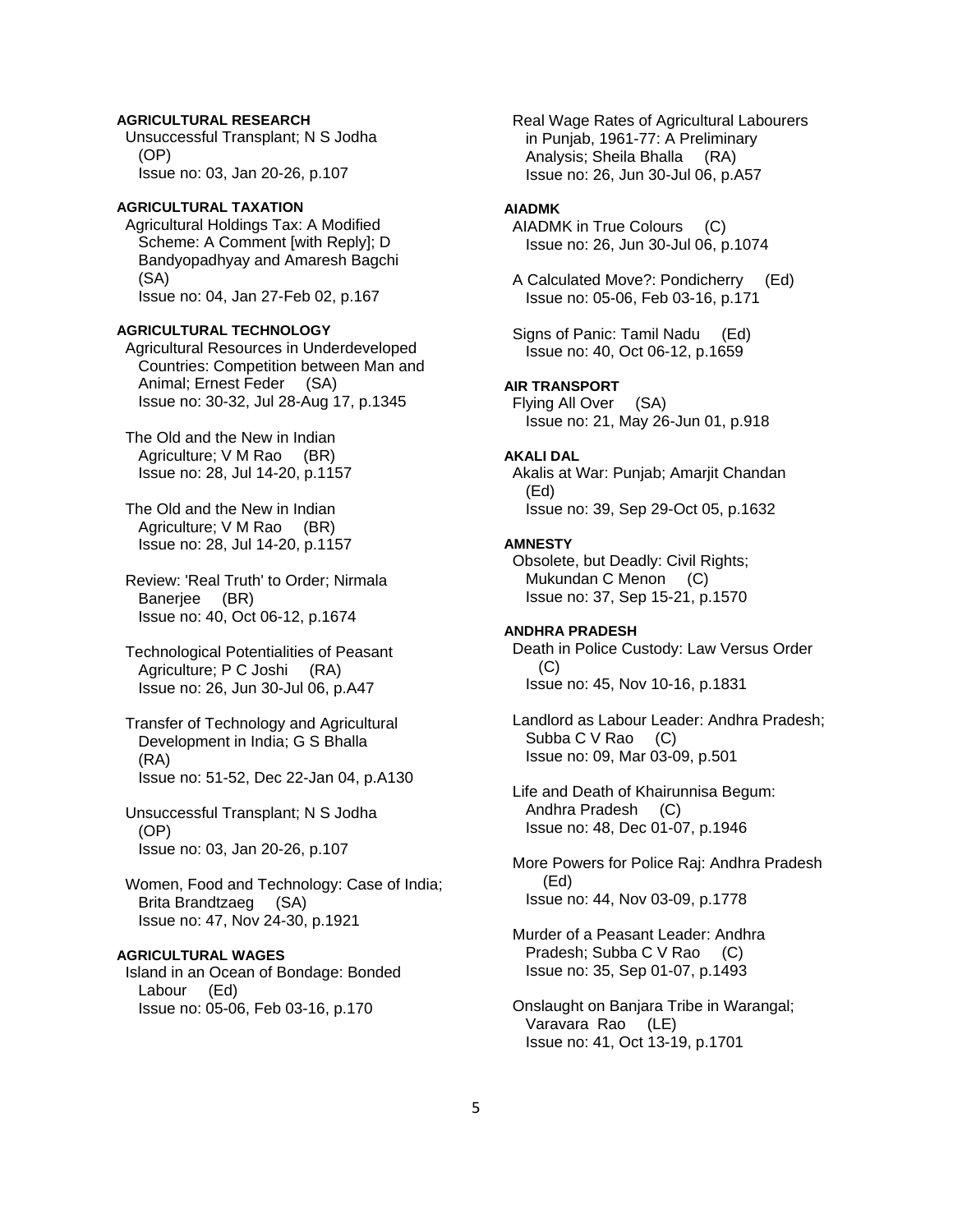## **ANDHRA PRADESH**

 Peasant Movement in Peddapalle: Andhra Pradesh; Subba C V Rao (C) Issue no: 46, Nov 17-23, p.1869

 The Police and Shakila: Findings of a Women's Group: Andhra Pradesh; Vasantha Kannabiran (C) Issue no: 45, Nov 10-16, p.1829

 Police Build-Up: Andhra Pradesh (Ed) Issue no: 35, Sep 01-07, p.1484

 Police Terror in Khammam: Findings of an Investigation: Andhra Pradesh (C) Issue no: 17, Apr 28-May 04, p.768

 Police Terror in Nalgonda; Varavara Rao (LE) Issue no: 38, Sep 22-28, p.1597

 Price of Devotion at Tirupathi: Religion; Bhaskara Venugopal (C) Issue no: 25, Jun 23-29, p.1037

 Producer Levy, Evasion and Income Loss: Empirical Evidence from Coastal Districts of Andhra Pradesh; K Subbarao (RA) Issue no: 12-13, Mar 24-Apr 06, p.A2

 Serving God and Mammon in TTD: Religion; Bhaskara Venugopal (C) Issue no: 01, Jan 06-12, p.15

 Viability of Vizag Steel Plant; S V Char (SA) Issue no: 45, Nov 10-16, p.1853

#### **ANIMAL FEED**

 Operation Flood II: Some Constraints and Implications; Surendar Singh (SA) Issue no: 42-43, Oct 20-Nov 02, p.1765

# **ARAB NATIONS**

 Arab 'Non-Alignment'; Romesh Thapar (F) Issue no: 23, Jun 09-15, p.957

## **ARMAMENTS**

 Competition and Accommodation: International Relations (Ed) Issue no: 19, May 12-18, p.826

 Continuing Dependence: Arms Imports (Ed) Issue no: 44, Nov 03-09, p.1779

#### **ARMED FORCES**

 Bhutto and After; Romesh Thapar (F) Issue no: 15, Apr 14-20, p.682

 Colombia: Another Chile, Argentina?; Rosemary E Galli (C) Issue no: 16, Apr 21-27, p.730

 Defence, Development and Administration: Some Obiter Dicta ; S R Sen (SA) Issue no: 40, Oct 06-12, p.1688

 Shape of Things to Come?: Armed Forces (Ed) Issue no: 36, Sep 08-14, p.1522

## **ARTIFICIAL INTELLIGENCE**

 Artificial Intelligence: Uncritical View; R Narasimhan (BR) Issue no: 44, Nov 03-09, p.1799

#### **ASIA**

 Changes in Rice Farming; A Vaidyanathan (BR) Issue no: 41, Oct 13-19, p.1715

## **ASSAM**

 'Occupation' of a Tea Estate: Assam; Udayon Misra (C) Issue no: 20, May 19-25, p.873

 After the Raid: Assam; Udayon Misra (C) Issue no: 09, Mar 03-09, p.499

 Anatomy of an Insurgency; Udayon Misra (BR) Issue no: 48, Dec 01-07, p.1953

 Barriers to Rural Development: Assam; Joykanta Sarma (C) Issue no: 04, Jan 27-Feb 02, p.133

 Border Clashes: Assam (Ed) Issue no: 02, Jan 13-19, p.42

 Cynical Manipulations: Assam (Ed) Issue no: 50, Dec 15-21, p.2026

 Drive against 'Aliens': Assam (C) Issue no: 39, Sep 29-Oct 05, p.1644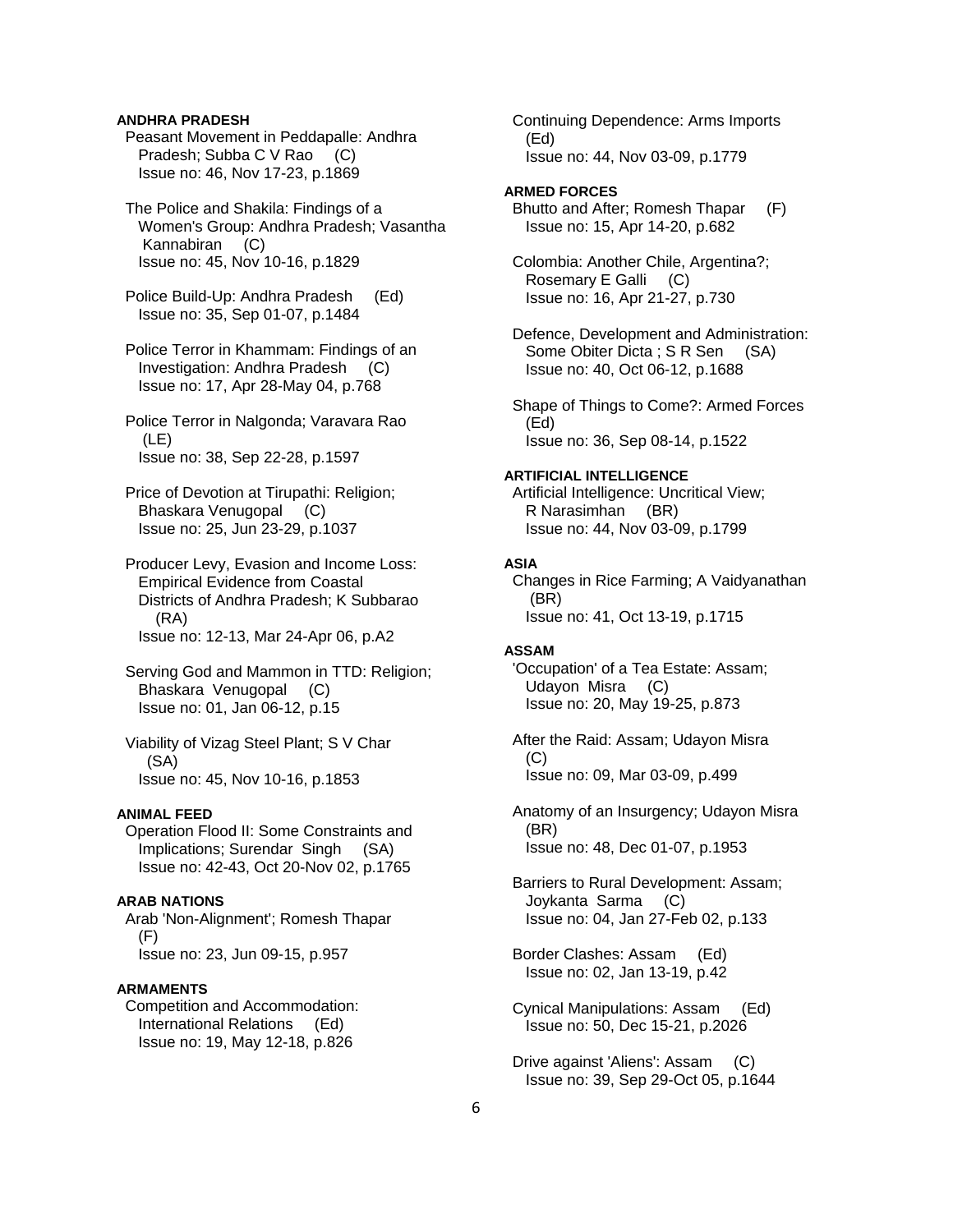## **ASSAM**

 Explosion at Bargolia Colliery: Assam; Seema Guha (C) Issue no: 14, Apr 07-13, p.650

 Growing Violence in Tea Estates: Assam; UM  $(C)$ Issue no: 38, Sep 22-28, p.1605

 Hypocrisy Unbound (Ed) Issue no: 48, Dec 01-07, p.1933

 Manufactured Violence: Assam (Ed) Issue no: 34, Aug 25-31, p.1442

 More on 'Infiltrants': Assam (Ed) Issue no: 46, Nov 17-23, p.1859

 Part of the Pattern: Assam (Ed) Issue no: 36, Sep 08-14, p.1523

 Rural Class Structure in Post-Independence Assam; Ranajit K Bhadra (SA) Issue no: 04, Jan 27-Feb 02, p.165

 Set for Confrontation: Assam; UM (C) Issue no: 49, Dec 08-14, p.1993

 Shared Instability: Assam (Ed) Issue no: 28, Jul 14-20, p.1138

 Who Is to Guard the Guardians?: Assam (Ed) Issue no: 25, Jun 23-29, p.1028

 Wrong Approach: Assam (Ed) Issue no: 45, Nov 10-16, p.1818

#### **ASSEMBLY ELECTIONS**

 Back to Square One: Mizoram (Ed) Issue no: 18, May 05-11, p.790

 By-Election Politics: Kerala; K T Zacharias (C) Issue no: 18, May 05-11, p.802

 Tussle over Seats: Kerala (Ed) Issue no: 41, Oct 13-19, p.1698

Waiting for Elections: Bihar; AS (C) Issue no: 38, Sep 22-28, p.1607

**AUTOMOBILE INDUSTRY**  'Industrial Unrest': A Case Study: Labour (C) Issue no: 10, Mar 10-16, p.547 Automobile Industry and Social Responsibility; C K Mukherjee (LE) Issue no: 14, Apr 07-13, p.645 **AWADH**  Peasant Movement in Awadh; David Hardiman (BR) Issue no: 24, Jun 16-22, p.1006 **BALANCE OF PAYMENT**  Net Foreign Exchange Earnings from Export of Industrial Manufactures, 1974-75 to 1977-78; N J Jhaveri and L Bhagirathi (SA) Issue no: 23, Jun 09-15, p.970 **BALUCHISTAN**  Struggle in Baluchistan: Pakistan; Alok Rai (C) Issue no: 33, Aug 18-24, p.1419 **BANDHS**  Fizzling out of Traders' Agitation: Uttar Pradesh; Krishna K R Gandhi (C) Issue no: 24, Jun 16-22, p.1003 More Clout for Big Fish: Traders Agitation (Ed) Issue no: 45, Nov 10-16, p.1818 **BANGLADESH**  Bangladesh: Anatomy of a Coup; Lawrence Lifschultz and Kai Bird (SA) Issue no: 49, Dec 08-14, p.1999 Bangladesh: Anatomy of a Coup; Lawrence Lifschultz and Kai Bird (SA) Issue no: 50, Dec 15-21, p.2059 Dissecting Voting Behaviour; Ramashray Roy (BR) Issue no: 51-52, Dec 22-Jan 04, p.2089 Nature of Class Struggle in Bangladesh: A Comment; Khondker Habibul Haque (SA)

Issue no: 21, May 26-Jun 01, p.919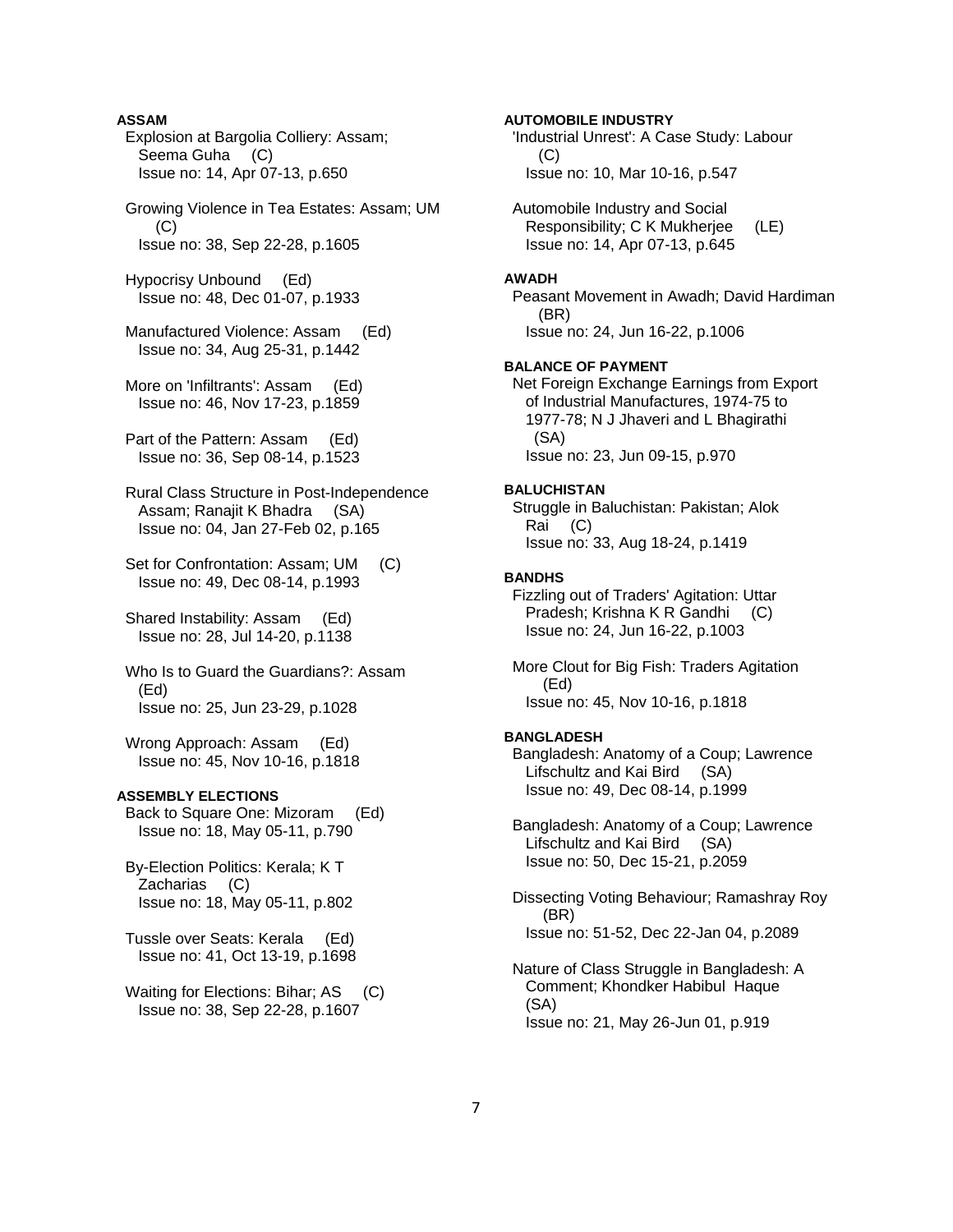# **BANGLADESH**

 Politics of Food and Famine in Bangladesh; Rehman Sobhan (SA) Issue no: 48, Dec 01-07, p.1973

 Significant Silences: India-Bangladesh Relations (Ed) Issue no: 16, Apr 21-27, p.718

#### **BANK DEPOSITS**

 Savers Score: Bank Deposits (Ed) Issue no: 42-43, Oct 20-Nov 02, p.1739

## **BANK LOANS**

 Continuing Boom: Bank Credit (Ed) Issue no: 29, Jul 21-27, p.1175

 Dissecting Priority Sector Credit: Banks (Ed) Issue no: 22, Jun 02-08, p.924

 Many Allurements: Small Industry (Ed) Issue no: 24, Jun 16-22, p.978

#### **BANK MANAGEMENT**

 Developmental Responsibility and Profitability of Banks; L G Kulkarni (RA) Issue no: 34, Aug 25-31, p.M99

 Financing Patterns; L C Gupta (BR) Issue no: 04, Jan 27-Feb 02, p.151

## **BANK NATIONALIZATION**

 In Unflattering Light: Banks (Ed) Issue no: 20, May 19-25, p.863

 Other Times, Other Concerns: Banking (C) Issue no: 45, Nov 10-16, p.1832

#### **BANK RESERVES**

 Financing Patterns; L C Gupta (BR) Issue no: 04, Jan 27-Feb 02, p.151

#### **BANKING STATISTICS**

 Distant Virtues: Money and Banking (Ed) Issue no: 36, Sep 08-14, p.1522

**BANKS AND BANKING**  Bank Employees' Wage Agreement: Labour; Radha Iyer (C) Issue no: 29, Jul 21-27, p.1181

 Banking Development in Sixth Plan: Some Issues; N A Mujumdar (SA) Issue no: 51-52, Dec 22-Jan 04, p.2098 Credit Policy and Production; C Rangarajan (SA) Issue no: 15, Apr 14-20, p.714 Developmental Responsibility and Profitability of Banks; L G Kulkarni (RA) Issue no: 34, Aug 25-31, p.M99 Expansion Resumed: Money and Banking  $(C)$  Issue no: 50, Dec 15-21, p.2038 Gone Awry Once Again: Credit Policy (Ed) Issue no: 10, Mar 10-16, p.530 In Unflattering Light: Banks (Ed) Issue no: 20, May 19-25, p.863 Ineffective Fire-Fighting: Money and Banking (C) Issue no: 36, Sep 08-14, p.1533 Misunderstood Case: Labour (Ed) Issue no: 03, Jan 20-26, p.82 Not by Dear Money Alone: Money and Banking (C) Issue no: 39, Sep 29-Oct 05, p.1640 Numbers Game: Banking (Ed) Issue no: 04, Jan 27-Feb 02, p.122 Other Times, Other Concerns: Banking (C) Issue no: 45, Nov 10-16, p.1832 Rural Retrogression and Institutional Finance; V A Avadhani (RA) Issue no: 26, Jun 30-Jul 06, p.A75 Savers Score: Bank Deposits (Ed)

 Without a Theme; Reserve Bank of India (OP) Issue no: 51-52, Dec 22-Jan 04, p.2091

Issue no: 42-43, Oct 20-Nov 02, p.1739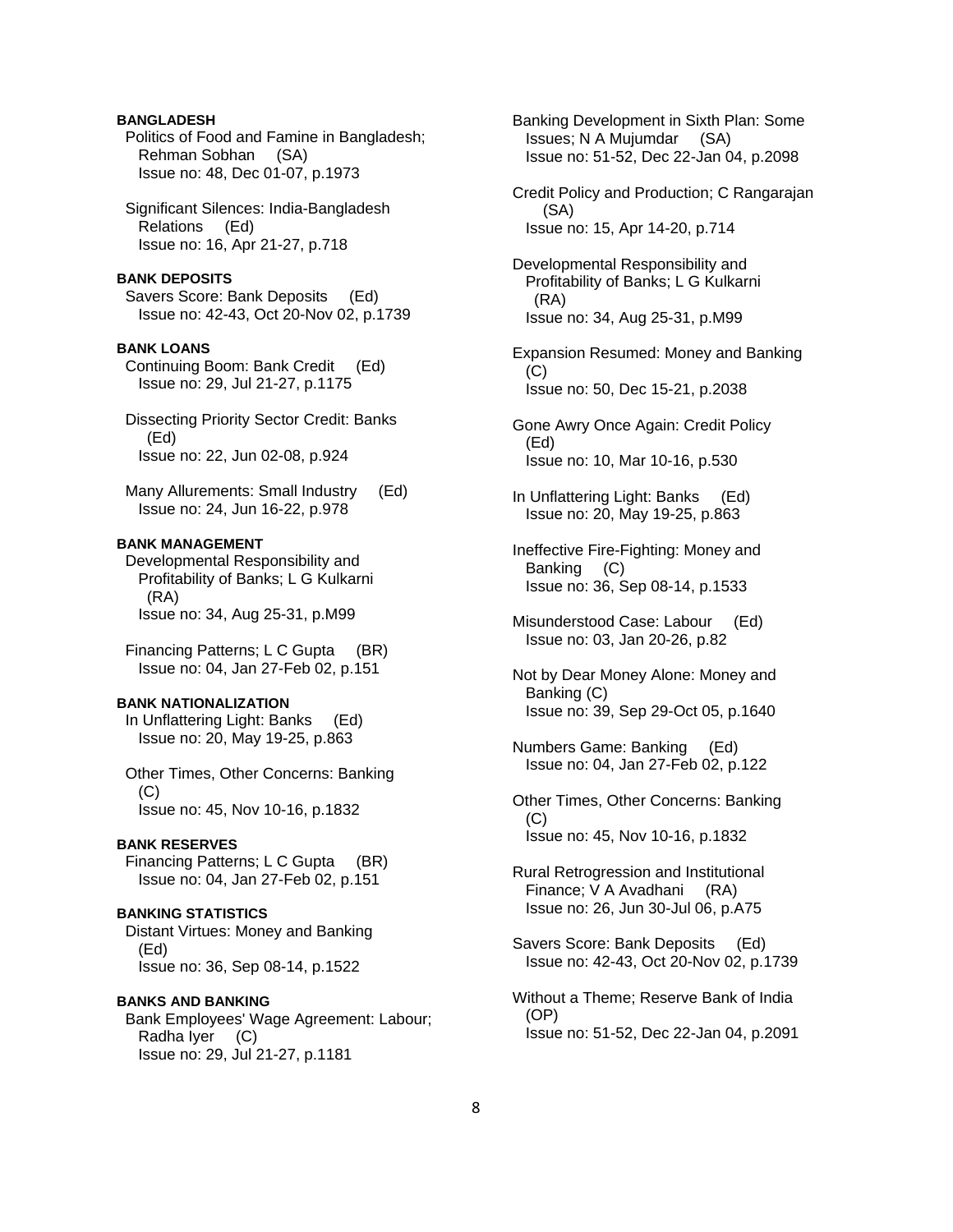# **BANKS AND BANKING**

 Writing on Sand: Credit Policy (Ed) Issue no: 11, Mar 17-23, p.566

# **BASIC NEEDS**

 Ethics of Accommodation; Jashbhai Patel (BR) Issue no: 17, Apr 28-May 04, p.775

# **BHUTAN**

 A Gentle Reminder?: Bhutan (Ed) Issue no: 36, Sep 08-14, p.'524

 Uneasy Relationship: Bhutan (C) Issue no: 39, Sep 29-Oct 05, p.1646

## **BIHAR**

 Allies and Enemies: Dhanbad; AS (C) Issue no: 41, Oct 13-19, p.1706

 Belchhi Now: Bihar; Hemendra Narayan (C) Issue no: 05-06, Feb 03-16, p.188

 Bonded Labour Astir: Bihar (C) Issue no: 11, Mar 17-23, p.577

 Caste and Class in Bihar; Pradhan H Prasad (SA) Issue no: 07-08, Feb 17-Mar 02, p.481

 Champaran in Historical Perspective; N Benjamin (BR) Issue no: 01, Jan 06-12, p.27

 Dhanbad's Dispossessed Peasants: Bihar; AS (C) Issue no: 33, Aug 18-24, p.1411

 Exploitation, Protest and Repression: Singhbhum (C) Issue no: 22, Jun 02-08, p.940

 Fiasco of 'Kosi Kranti': Bihar; AS (C) Issue no: 34, Aug 25-31, p.1451

 Gangsters and Politicians in Dhanbad: Bihar; Hiranmay Dhar (C) Issue no: 15, Apr 14-20, p.690

 Ideology of Jayaprakash Narayan; Ghanshyam Shah (BR) Issue no: 09, Mar 03-09, p.511

 Imprisoned Undertrials: The Law (Ed) Issue no: 09, Mar 03-09, p.487

 In Traders' Clutches Again: Bihar; AS (C) Issue no: 25, Jun 23-29, p.1040

 Island in an Ocean of Bondage: Bonded Labour (Ed) Issue no: 05-06, Feb 03-16, p.170

 Peasant Revolt in Bhojpur; Kalyan Mukherjee (C) Issue no: 36, Sep 08-14, p.1536

 Police at Work: L N Mishra Case (Ed) Issue no: 22, Jun 02-08, p.923

 Riots as Cover for Land-Grabbing: Jamshedpur; AS (C) Issue no: 20, May 19-25, p.870

 Siren Call to Agricultural Labour: Bihar; AS (C) Issue no: 27, Jul 07-13, p.1116

 Voting for 'Law and Order': Bihar; AS  $(C)$ Issue no: 51-52, Dec 22-Jan 04, p.2084

Waiting for Elections: Bihar; AS (C) Issue no: 38, Sep 22-28, p.1607

#### **BIOGAS**

 Biogas: A Decentralised Energy System; P B Ghate (SA) Issue no: 27, Jul 07-13, p.1132

# **BLACK MARKET**

 Back to Blackmarket: Sugar (Ed) Issue no: 45, Nov 10-16, p.1819

## **BOMBAY**

 Fiddling with FSI: Bombay; Amrita Abraham  $(C)$ Issue no: 03, Jan 20-26, p.92

 Keeping Them on the Move: Bombay (C) Issue no: 22, Jun 02-08, p.933

 Labour Made the Scapegoat: Bombay Port; Gayatri Singh (C) Issue no: 24, Jun 16-22, p.1004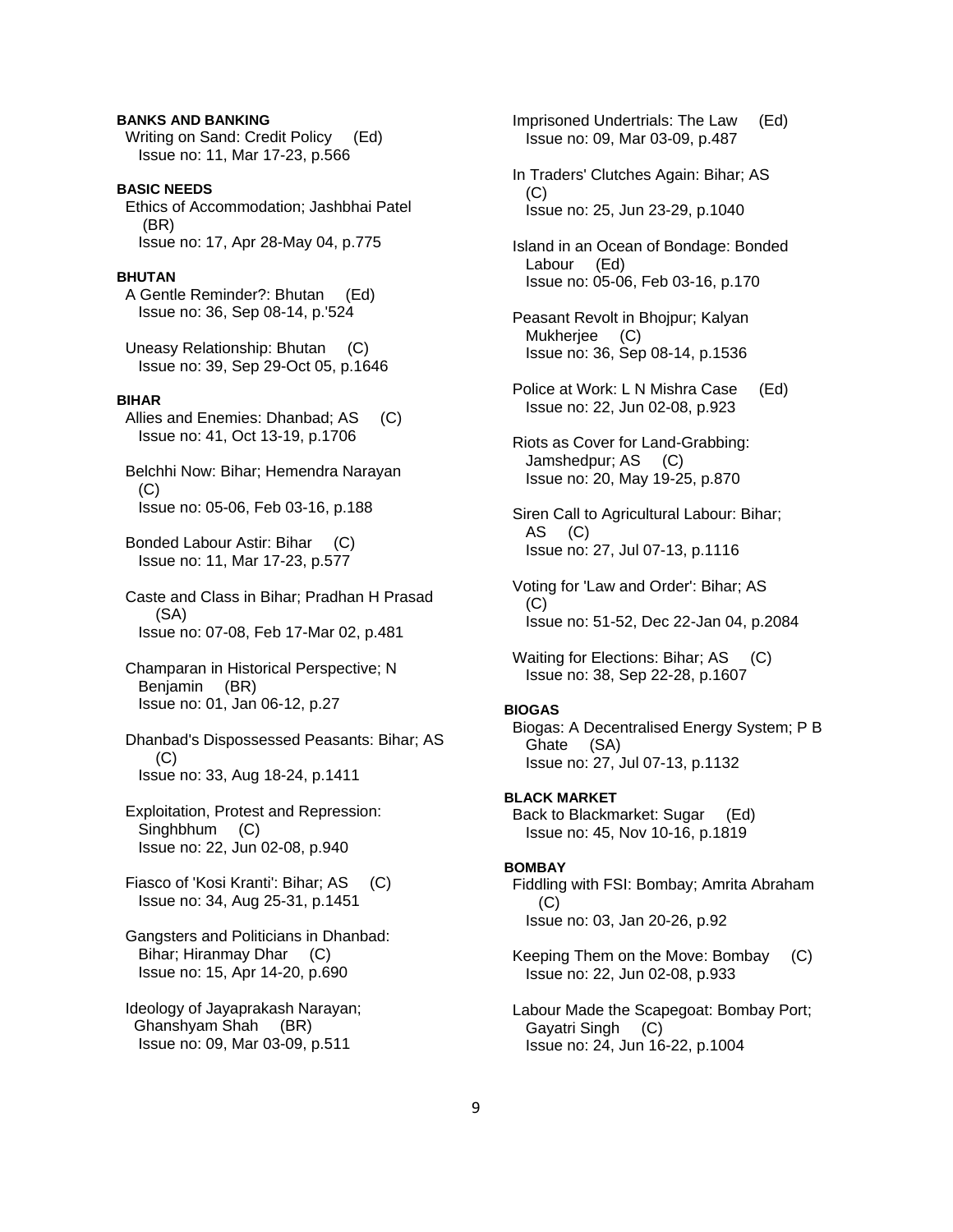## **BOMBAY**

 Rickety Municipal Finances: Bombay; Amrita Abraham (C) Issue no: 19, May 12-18, p.834

 Violence in a Bombay Slum: Dharavi; Amrita Abraham (C) Issue no: 44, Nov 03-09, p.1789

#### **BONDED LABOUR**

 Bonded Labour and Illicit Money-Lending in Maharashtra: Review of a Report; S D Kulkarni (SA) Issue no: 10, Mar 10-16, p.561

 Bonded Labour Astir: Bihar (C) Issue no: 11, Mar 17-23, p.577

 Historical Development of Thanjavur Kisan Movement: Interplay of Class and Caste Factors; Saraswathi Menon (SA) Issue no: 07-08, Feb 17-Mar 02, p.403

 Island in an Ocean of Bondage: Bonded Labour (Ed) Issue no: 05-06, Feb 03-16, p.170

## **BOOKS AND BOOK TRADE**

 Indian Book Review Index, 1975-76 (BR) Issue no: 01, Jan 06-12, p.28

## **BOOKS REVIEWED**

 Ahuja, S P: "Distribution of Benefits from Government Expenditure: A Case Study in Selected Districts" Issue no: 12-13, Mar 24-Apr 06, p.623

 Amin, Samir: "Imperialism and Underdevelopment" Issue no: 04, Jan 27-Feb 02, p.153

 Basu, D N: "India in Perspective: Development Issues (Vol-I)" Issue no: 16, Apr 21-27, p.733

 Batra, Madan Mohan: "Agricultural Production: Prices and Technology" Issue no: 28, Jul 14-20, p.1157

 Bergmann, Theodor: "Mechanisation of Indian Farming" Issue no: 28, Jul 14-20, p.1157

 Bettelheim, Charles: "Class Struggles in the USSR: First Period, 1917-23" Issue no: 29, Jul 21-27, p.1193

 Bhagavan, M R: "A Critique of 'Appropriate' Technology for Underdeveloped Countries" Issue no: 33, Aug 18-24, p.1421

 Bhagavan, M R: "Inter-Relations between Technological Choices and Industrial Strategies in Third World Countries" Issue no: 33, Aug 18-24, p.1421

 Bhatt, V V: "Some Aspects of Development Strategy and Policies" Issue no: 36, Sep 08-14, p.1541

 Bhatty, I Z: "Technological Change and Employment: A Study of Plantations" Issue no: 40, Oct 06-12, p.1674

 Bhushan, P: "The Case That Shook India" Issue no: 05-06, Feb 03-16, p.206

 Bhutto, Zulfikar Ali : "If I Am Assassinated" Issue no: 16, Apr 21-27, p.732

 Blair, Harry W: "Voting, Caste, Community, Society: Exploration in Aggregate Data Analysis in India and Bangladesh" Issue no: 51-52, Dec 22-Jan 04, p.2089

 Boden, Margaret: "Artificial Intelligence and Natural Man" Issue no: 44, Nov 03-09, p.1799

 Borkin, Joseph: "Crime and Punishment of I G Farben " Issue no: 23, Jun 09-15, p.969

 Brown, Judith M: "Gandhi and Civil Disobedience: The Mahatma in Indian Politics 1928-34" Issue no: 15, Apr 14-20, p.699

 Brown, Lester R: "The Twenty-Ninth Day: Accommodating Human Needs and Numbers to the Earth's Resources" Issue no: 17, Apr 28-May 04, p.775

 Brunhoff, Suzanne De: "Marx on Money" Issue no: 19, May 12-18, p.843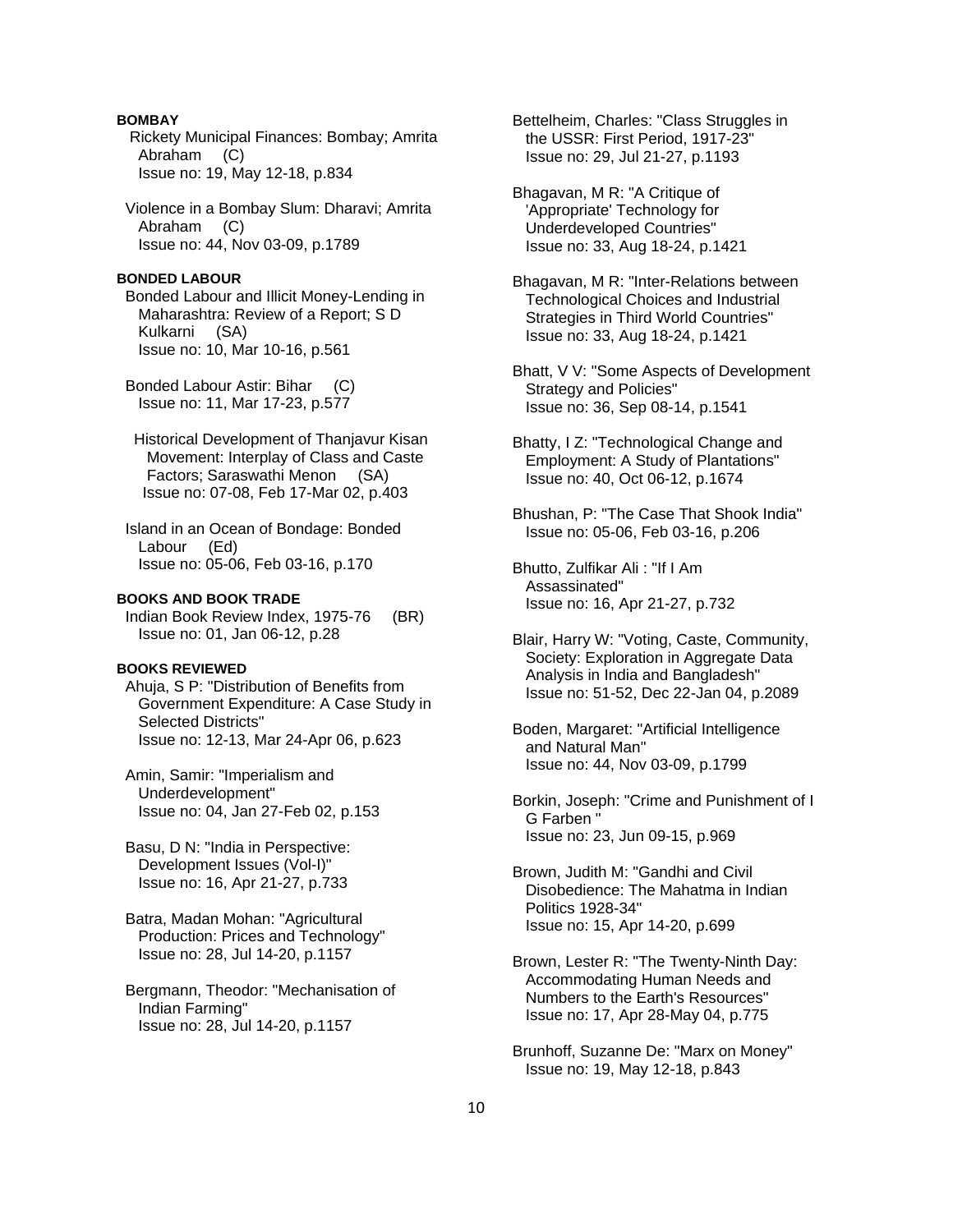Cable, Vincent and Ann Weston: "South Asia's Exports to the EEC: Obstacles and Opportunities" Issue no: 49, Dec 08-14, p.1995

 Caldwell, Malcolm: "Kampuchea: Rationale of a Rural Policy" Issue no: 25, Jun 23-29, p.1047

 Chagula, W K; B T Feld and A Parthasarathi (ed): "A Pugwash Monograph Based on the Symposium Held in Dar-es-Salaam, Tanzania June 2-6, 1975 " Issue no: 02, Jan 13-19, p.69

 Chakrabarti, Shanti K: "Behaviour of Prices in India, 1952-70" Issue no: 25, Jun 23-29, p.1045

 Churchman, West C and Richard O Mason (eds): "World Modelling: A Dialogue" Issue no: 04, Jan 27-Feb 02, p.155

 Clark, Wilson: "Energy for Survival: The Alternative to Extinction" Issue no: 50, Dec 15-21, p.2048

 Clive Dewey and A G Hopkins: "The Imperial Impact: Studies in the Economic History of Africa and India" Issue no: 38, Sep 22-28, p.1610

 Connell, John; Biplab Dasgupta; Roy Laishley and Michael Lipton: "Migration from Rural Areas: The Evidence from Village Studies" Issue no: 03, Jan 20-26, p.109

 Das, M N: "Indian National Congress versus the British, 1885-1918" Issue no: 40, Oct 06-12, p.1672

 Dasgupta, Biplab (ed): "Village Studies in the Third World" Issue no: 15, Apr 14-20, p.699

 Desai, A R: "Peasant Struggles in India" Issue no: 41, Oct 13-19, p.1713

 Deshpande, S H: "Some Problems of Co-operative Farming" Issue no: 19, May 12-18, p.842

 Feder, Brnest: "Strawberry Imperialism: An Enquiry into the Mechanisms of Dependency in Mexican Agriculture" Issue no: 17, Apr 28-May 04, p.773

 George, P S; Uma K Srivastava and B M Desai: "The Oilseeds Economy of India" Issue no: 20, May 19-25, p.880

 Ghose, Sankar: "Changing India " Issue no: 22, Jun 02-08, p.945

 Ghosh, A B: "Coal Industry in India" Issue no: 05-06, Feb 03-16, p.206

 Ghuge, V B: "Burdens and Benefits of India's National Debt" Issue no: 17, Apr 28-May 04, p.774

 Gorwala, A D: "Say Not the Struggle: Essays in Honour of A. D. Gorwala" Issue no: 01, Jan 06-12, p.28

 Gudoshnikov, L M; R M Neronov and B P Baakhta: "China: Cultural Revolution and After" Issue no: 39, Sep 29-Oct 05, p.1650

 Haq, Mahbub ul: "The Curtain of Poverty: Choices for the Third World" Issue no: 23, Jun 09-15, p.968

 Harle, Vilho: "The Political Economy of Food" Issue no: 17, Apr 28-May 04, p.773

 Hasan, Mushirul (ed): "Muslims and the Congress (Selected Correspondence of Dr M A Ansari, 1912-1935)" Issue no: 29, Jul 21-27, p.1196

 Hayami Y; M Kikuchi; P F Moya; L M Bambo: "Anatomy of a Peasant Economy: A Rice Village in the Philippines" Issue no: 34, Aug 25-31, p.1461

 Holmstrom, Mark: "South Indian Factory Workers: Their Life and Their World" Issue no: 20, May 19-25, p.878

 International Rice Research Institute, Manilla: "Changes in Rice Farming in Selected Areas of Asia" Issue no: 41, Oct 13-19, p.1715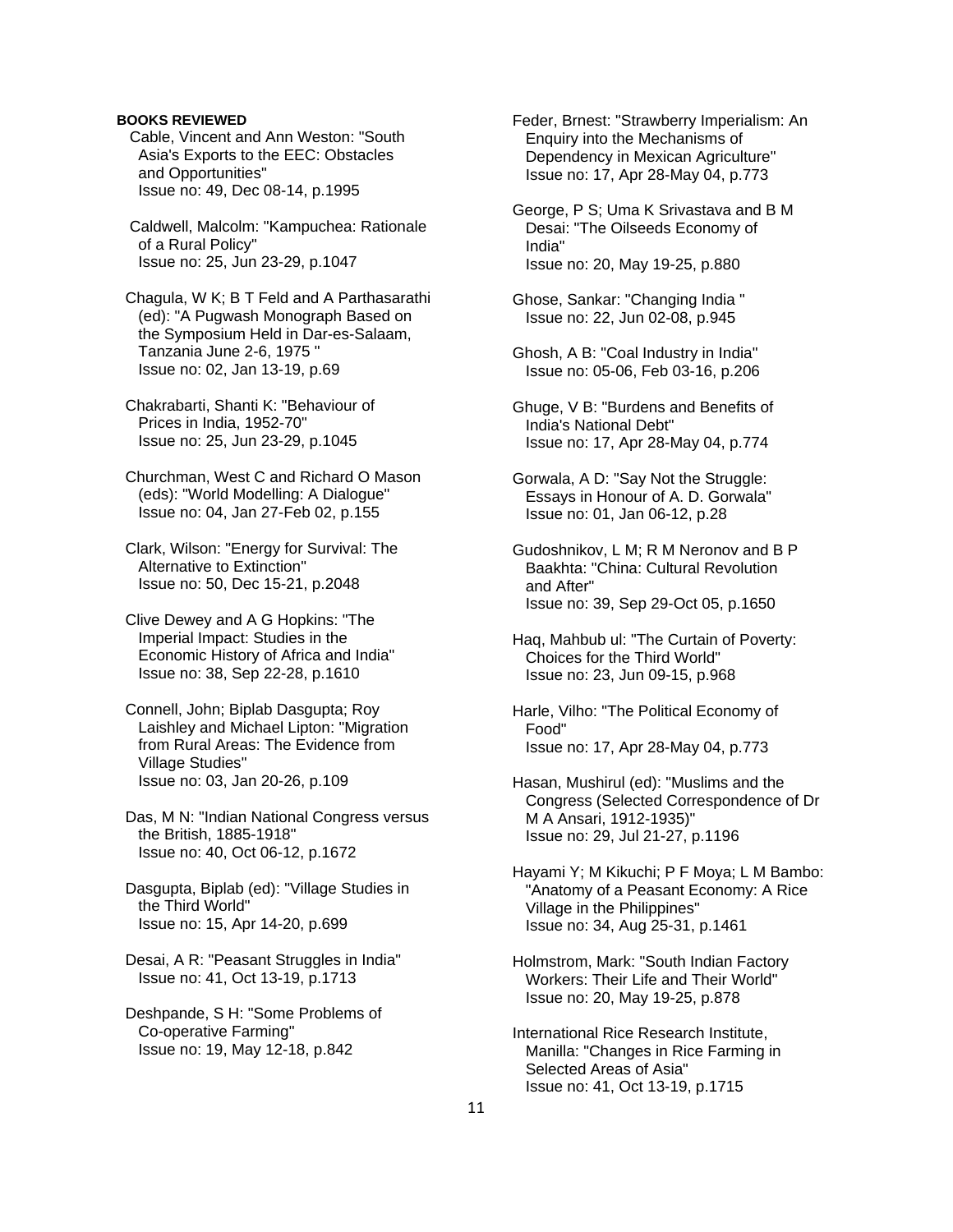- Jayaraman, T K: "Economic Co-operation in the Indian Sub-Continent: A Customs Union Approach" Issue no: 05-06, Feb 03-16, p.204
- Kannappan, Subbiah: "Studies of Urban Labour Market Behaviour in Developing Areas" Issue no: 37, Sep 15-21, p.1577
- Karnik, V B: "Indian Trade Unions: A Survey" Issue no: 44, Nov 03-09, p.1802
- Kurup, K K N: "The Kayyur Riot: A Terrorist Episode in the Nationalist Movement in Kerala " Issue no: 26, Jun 30-Jul 06, p.1086
- Lahiri, A and R Nagarajan: "India in Perspective: Development Issues" Issue no: 16, Apr 21-27, p.733
- Lakdawala, D T and K R Shah: "Optimum Utilisation of Educational Expenditure in Gujarat" Issue no: 05-06, Feb 03-16, p.205
- Lerumo, A: "History of the Communist Party of South Africa" Issue no: 28, Jul 14-20, p.1159
- Lewis, Arthur W: "The Evolution of the International Economic Order" Issue no: 11, Mar 17-23, p.589
- Lewis, Primila: "Reason Wounded: An Experience of India's Emergency" Issue no: 12-13, Mar 24-Apr 06, p.621
- Madan, B K: "Report on a Study of the Debt-Equity Ratio Norms" Issue no: 04, Jan 27-Feb 02, p.151
- Mehrotra, S R: "The Commonwealth and the Nation" Issue no: 34, Aug 25-31, p.1462
- Mehta, Vrajendra Raj: "Beyond Marxism: Towards an Alternative Perspective" Issue no: 35, Sep 01-07, p.1501
- Mishan, E J: "Cost-Benefit Analysis " Issue no: 04, Jan 27-Feb 02, p.155

 Mishra, Girish: "Agrarian Problems of Permanent Settlement: A Case Study of Champaran" Issue no: 01, Jan 06-12, p.27

- Misra, R P; D V Urs and V K Natraj: "Regional Planning and National Development" Issue no: 27, Jul 07-13, p.1124
- Mohanty, Manoranjan: "The Political Philosophy of Mao Tse-tung" Issue no: 26, Jun 30-Jul 06, p.1085
- Montek S. Ahluwalia; John Wall; Shlomo Reutilinger; Robert Cassen and Martin Wolf: "India: Occasional Papers " Issue no: 45, Nov 10-16, p.1837
- Morris-Jones, W H: "Politics Mainly Indian" Issue no: 29, Jul 21-27, p.1195
- Nakamura, Hisashi: "Accumulation and Interchange of Labour: An Enquiry into the Non-Market Economy in a South Indian Village" Issue no: 11, Mar 17-23, p.591
- Narayan, Jayaprakash (ed): "Towards Total Revolution" Issue no: 09, Mar 03-09, p.511
- Nibedon, Nirmal: "Nagaland: The Night of the Guerrillas" Issue no: 48, Dec 01-07, p.1953
- Nicholas Mansergh and Penderel Moon: "Documents on the Transfer of Power 1942-7, Volume VIII: The Interim Government 3 July - 1 November 1946" Issue no: 47, Nov 24-30, p.1918
- Pannikar, K N: "Prospects of Left Unity" Issue no: 37, Sep 15-21, p.1576
- Patra, Kishori Mohan: "Orissa State Legislature and Freedom Struggle" Issue no: 46, Nov 17-23, p.1880
- Pemble, John: "The Raj, the Indian Mutiny, and the Kingdom of Oudh, 1801-1859" Issue no: 48, Dec 01-07, p.1952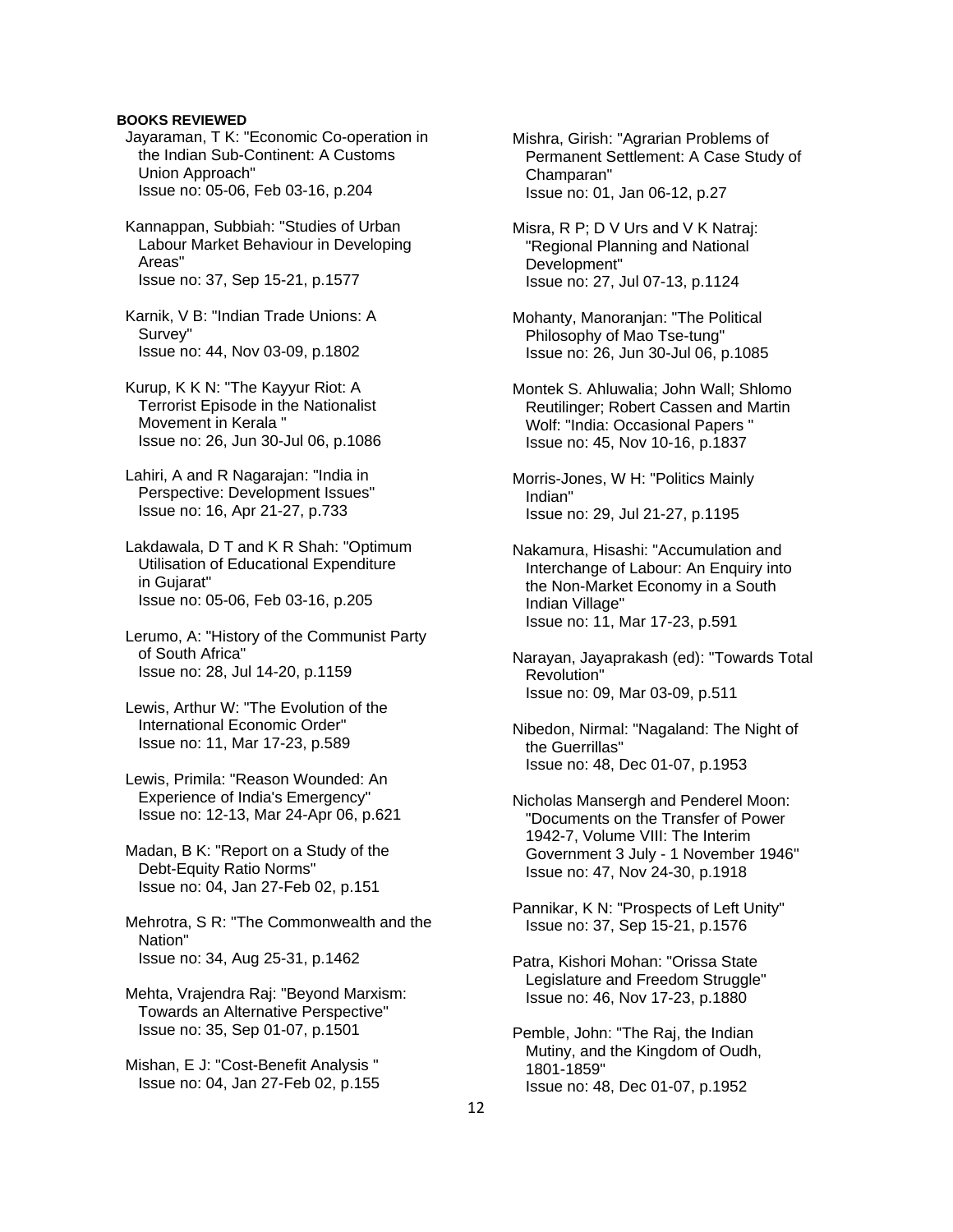- Pradhan, Sudhi: "Marxist Cultural Movement in India: Chronicles and Documents (1936-47)" Issue no: 45, Nov 10-16, p.1840
- Rajeev Dhavan and Jacob Alice: "Selection and Appointment of Supreme Court Judges: A Case Study" Issue no: 39, Sep 29-Oct 05, p.1649
- Ranadive, K R: "Income Distribution: The Unsolved Puzzle" Issue no: 50, Dec 15-21, p.2047
- Rao, Hanumantha C H and P C Joshi (eds): "Reflections on Economic Development and Social Change: Essays in Honour of Prof VKRV Rao" Issue no: 50, Dec 15-21, p.2047
- Rao, V Bhaskara: "Employer-Employee Relations: A Critical Study of Government of India and Its Employees" Issue no: 27, Jul 07-13, p.1125
- Ray, Santimay : "Freedom Movement and Indian Muslims" Issue no: 33, Aug 18-24, p.1424
- Sadasivan, S N: "Party and Democracy in India " Issue no: 02, Jan 13-19, p.68
- Sain, Kanwar: "Reminiscences of an Engineer" Issue no: 02, Jan 13-19, p.70
- Sane, G D: "Soviet Agriculture: Trials and Triumphs " Issue no: 03, Jan 20-26, p.110
- Sanghvi, R L: "Role of Industrial Estates in a Developing Economy" Issue no: 39, Sep 29-Oct 05, p.1650
- Sethi, A R and H M K Moodgal (eds): "Indian Book Review Index, 1975-76" Issue no: 01, Jan 06-12, p.28
- Shakdher, S L: "The Sixth General Elections to Lok sabha" Issue no: 49, Dec 08-14, p.1997

 Sharma, G D: "Resource Allocation in Education: An Inter, Intra-Country and Inter-Temporal Pattern Analysis" Issue no: 36, Sep 08-14, p.1542

- Sharma, G D: "Rajput Polity: A Study of Politics and Administration of Marwar, 1638-1774" Issue no: 24, Jun 16-22, p.1007
- Sharma, Krishna Dev: "Education of a National Minority: A Case Study of Indian Muslims" Issue no: 01, Jan 06-12, p.25
- Shetty, Majur C (ed): "Joint Sector Projects: Concept, Problems and Projects" Issue no: 02, Jan 13-19, p.69
- Siddiqi, Majid Hayat : "Agrarian Unrest in North India, the United Provinces 1918-22" Issue no: 24, Jun 16-22, p.1006
- Singh, Lalita Prasad: "Power Politics and Southeast Asia" Issue no: 50, Dec 15-21, p.2045
- Siwach, J R: "The Office of the Governor: A Critical Analysis" Issue no: 27, Jul 07-13, p.1126
- Souza, Alfred de: "The Indian City: Poverty, Ecology and Urban Development" Issue no: 46, Nov 17-23, p.1878
- Spangenberg, Bradford: "British Bureaucracy in India: Status, Policy and the ICS in the Late 19th Century" Issue no: 02, Jan 13-19, p.67
- Sufi, G M D: "Islamic Culture in Kashmir" Issue no: 44, Nov 03-09, p.1801
- Taunk, B M: "Non-Co-operation Movement in Indian Politics (1919-1924): A Historical Study" Issue no: 19, May 12-18, p.841
- Tewari, S C: "Indo-US Relations, 1947-1976" Issue no: 03, Jan 20-26, p.109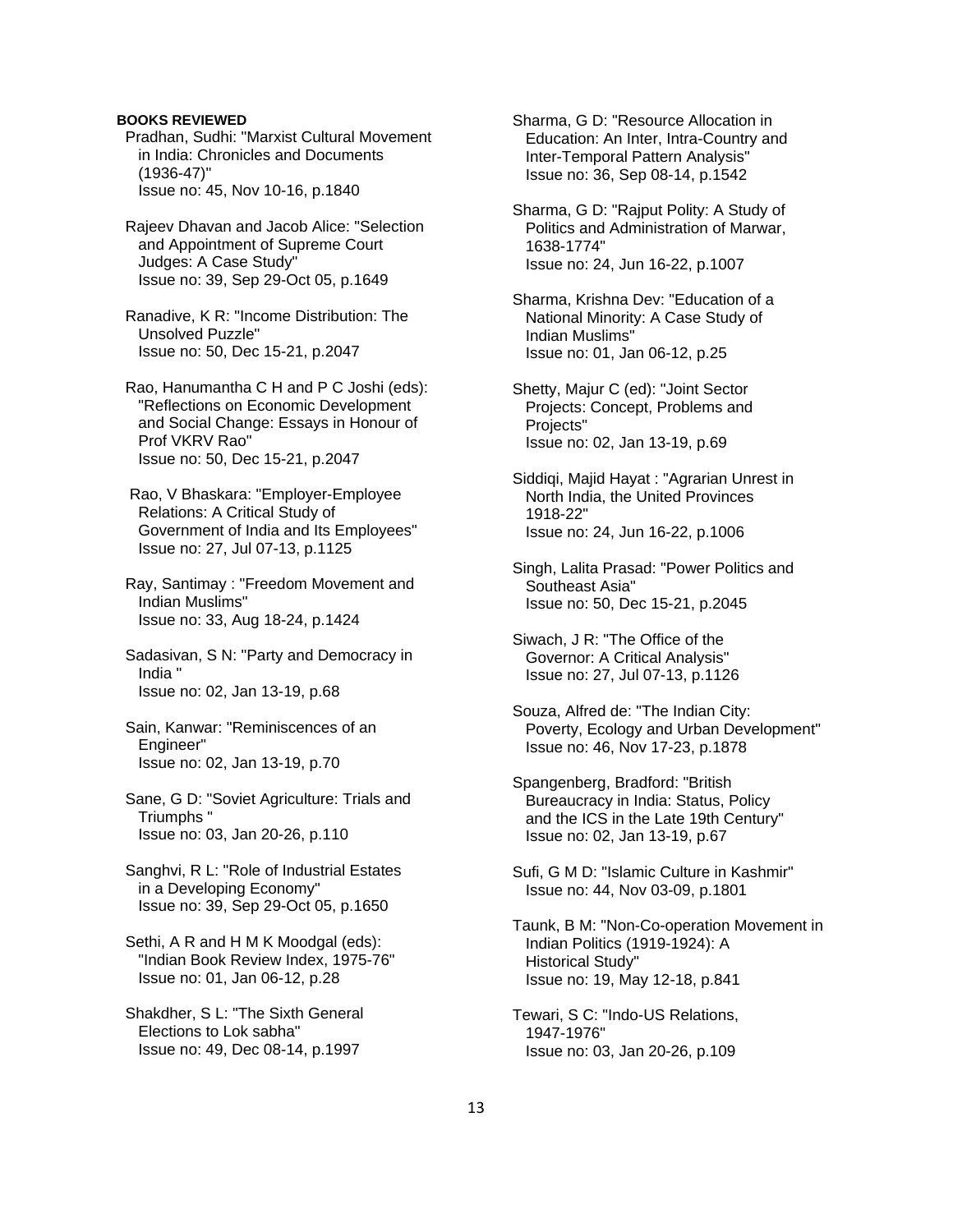Thapar, Romila: "Ancient Indian Social History" Issue no: 35, Sep 01-07, p.1499

 Tinker, Hugh: "The Banyan Tree: Overseas Emigrants from India, Pakistan and Bangladesh" Issue no: 05-06, Feb 03-16, p.201

 Vaish, O P and Surekha Panandikar (ed): "Direct Taxes: Proposals for Reform" Issue no: 10, Mar 10-16, p.553

 Watson, James L (ed): "Between Two Cultures: Migrants and Minorities in Britain" Issue no: 05-06, Feb 03-16, p.201

 Weiner, Myron: "India at the Polls: The Parliamentary Elections of 1977" Issue no: 49, Dec 08-14, p.1997

 Wilson, Amrit: "Finding A Voice: Asian Women in Britain" Issue no: 51-52, Dec 22-Jan 04, p.2090

# **BRAZIL**

 Long Haul for the Left: Brazil; David Lehmann (C) Issue no: 40, Oct 06-12, p.1670

#### **BRITISH RULE**

 Account of Political Bargaining; Hitesranjan Sanyal (BR) Issue no: 19, May 12-18, p.841

 Collapse of the Cabinet Mission's Plan; A G Noorani (BR) Issue no: 47, Nov 24-30, p.1918

 Colonial Encounter on the North-West Frontier Province: Myth and Mystification; Akbar S Ahmed (SA) Issue no: 51-52, Dec 22-Jan 04, p.2092

 The Dalit Liberation Movement in Colonial Period; Bharat Patankar and Gail Omvedt (SA) Issue no: 07-08, Feb 17-Mar 02, p.409

 Kingship, Territory and Property in Pre-British Bundelkhand; Ravindra K Jain (SA) Issue no: 22, Jun 02-08, p.946

 Lament for Lucknow; David Hardiman (BR) Issue no: 48, Dec 01-07, p.1952

 The Meaning of Kayyur; P Radhakrishnan (BR) Issue no: 26, Jun 30-Jul 06, p.1086

Moderates and All That; B R Nanda (BR) Issue no: 40, Oct 06-12, p.1672

 Mourning the Last Master; Narendra Singh (LE) Issue no: 45, Nov 10-16, p.1823

 Peasant Struggles under the British; Gail Omvedt (BR) Issue no: 41, Oct 13-19, p.1713

 Permanent Settlement in Champaran; Girish Mishra (LE) Issue no: 10, Mar 10-16, p.533

 Permanent Settlement in Champaran; N P Sinha (LE) Issue no: 16, Apr 21-27, p.721

 Tribal Peasants in Transition: Chittagong Hill Tracts; B K Jahangir (SA) Issue no: 11, Mar 17-23, p.597

#### **BUDGET**

 The Budget and the Crisis; Romesh Thapar (F) Issue no: 10, Mar 10-16, p.534

 Political Economy of the Budget: New Delhi; BM (C) Issue no: 10, Mar 10-16, p.539

**BUDGET, STATES-1979-1980**  Centre's Inequities (C) Issue no: 12-13, Mar 24-Apr 06, p.615

 The Budget (Ed) Issue no: 09, Mar 03-09, p.485

 Confidence Trick (Ed) Issue no: 41, Oct 13-19, p.1697

Steel Frame of Obsequiousness; CS (BR) Issue no: 02, Jan 13-19, p.67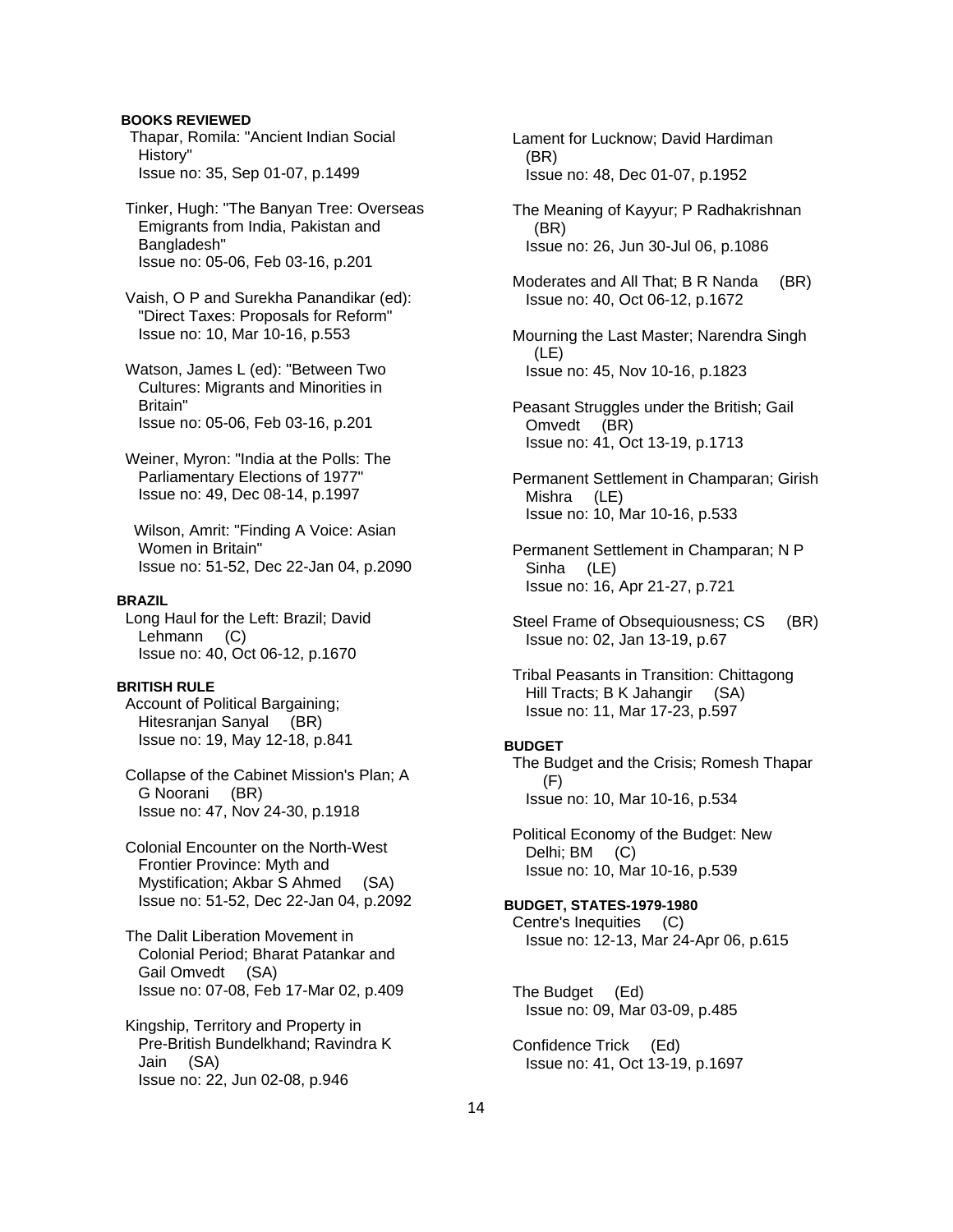## **BUDGET, UNION-1979-1980**

 Growth of Budgetary Subsidies of Central Government; M V Raghavachari (SA) Issue no: 09, Mar 03-09, p.522

 This Budget and Those; I S Gulati (C) Issue no: 11, Mar 17-23, p.579

 Union Budget, 1979-80; B B Bhattacharya (SA) Issue no: 14, Apr 07-13, p.667

 Waning Developmental Impact of Government Expenditure: Central Budget, 1979-80  $(C)$ Issue no: 10, Mar 10-16, p.541

 Wasted Resources (Ed) Issue no: 37, Sep 15-21, p.1557

Wasted Resources?; Jag M Chona (LE) Issue no: 45, Nov 10-16, p.1821

## **BUREAUCRACY**

 Brave New World of Young Indian Decision-Making Elites; Shreekant Sambrani and Pulin K Garg (RA) Issue no: 34, Aug 25-31, p.M95

 Bureaucratic Manoeuvres: Science and Technology (Ed) Issue no: 47, Nov 24-30, p.1904

 Government as Employer; Anil K Sengupta (BR) Issue no: 27, Jul 07-13, p.1125

 The Mess at Foreign Service; Romesh Thapar (F) Issue no: 46, Nov 17-23, p.1861

Steel Frame of Obsequiousness; CS (BR) Issue no: 02, Jan 13-19, p.67

 Telling It All; Nireekshak (F) Issue no: 34, Aug 25-31, p.1447

## **BUSINESS AND POLITICS**

Abettor in Plunder: Maruti (Ed) Issue no: 37, Sep 15-21, p.1558

 Fizzling out of Traders' Agitation: Uttar Pradesh; Krishna K R Gandhi (C) Issue no: 24, Jun 16-22, p.1003

 I G Farben and the Third Reich; Frederick F Clairmonte (BR) Issue no: 23, Jun 09-15, p.969

 Maruti Report; Surendra Mohan (LE) Issue no: 39, Sep 29-Oct 05, p.1633

# **BUSINESS HISTORY**

 Modern Business Organisation and Labour Administration: Specific Adaptations to Indian Conditions of Risk and Uncertainty, 1850-1947; David Morris Morris (SA) Issue no: 40, Oct 06-12, p.1680

## **CALCUTTA**

 Dock Workers of Calcutta: Labour; Timir Basu (C) Issue no: 40, Oct 06-12, p.1669

 Historical Roots of the Crisis of Calcutta, 1876-1939; Rajat K Ray (SA) Issue no: 29, Jul 21-27, p.1206

 Necessary Reminder; C S Lakshmi (SA) Issue no: 46, Nov 17-23, p.1880

 Press Workers' Strike: Calcutta; Timir Basu (C) Issue no: 03, Jan 20-26, p.95

#### **CAMBODIA**

 Democratic Kampuchea and Human Rights: Correcting the Record; David Boggett (SA) Issue no: 18, May 05-11, p.813

 Invasion of Kampuchea; J P Dixit (LE) Issue no: 05-06, Feb 03-16, p.174

 Malcolm Caldwell and Kampuchea; Gail Omvedt (C) Issue no: 03, Jan 20-26, p.101

- A Murdered Model; Gail Omvedt (BR) Issue no: 25, Jun 23-29, p.1047
- Re-Emergence of Sihanouk: Kampuchea (Ed) Issue no: 03, Jan 20-26, p.84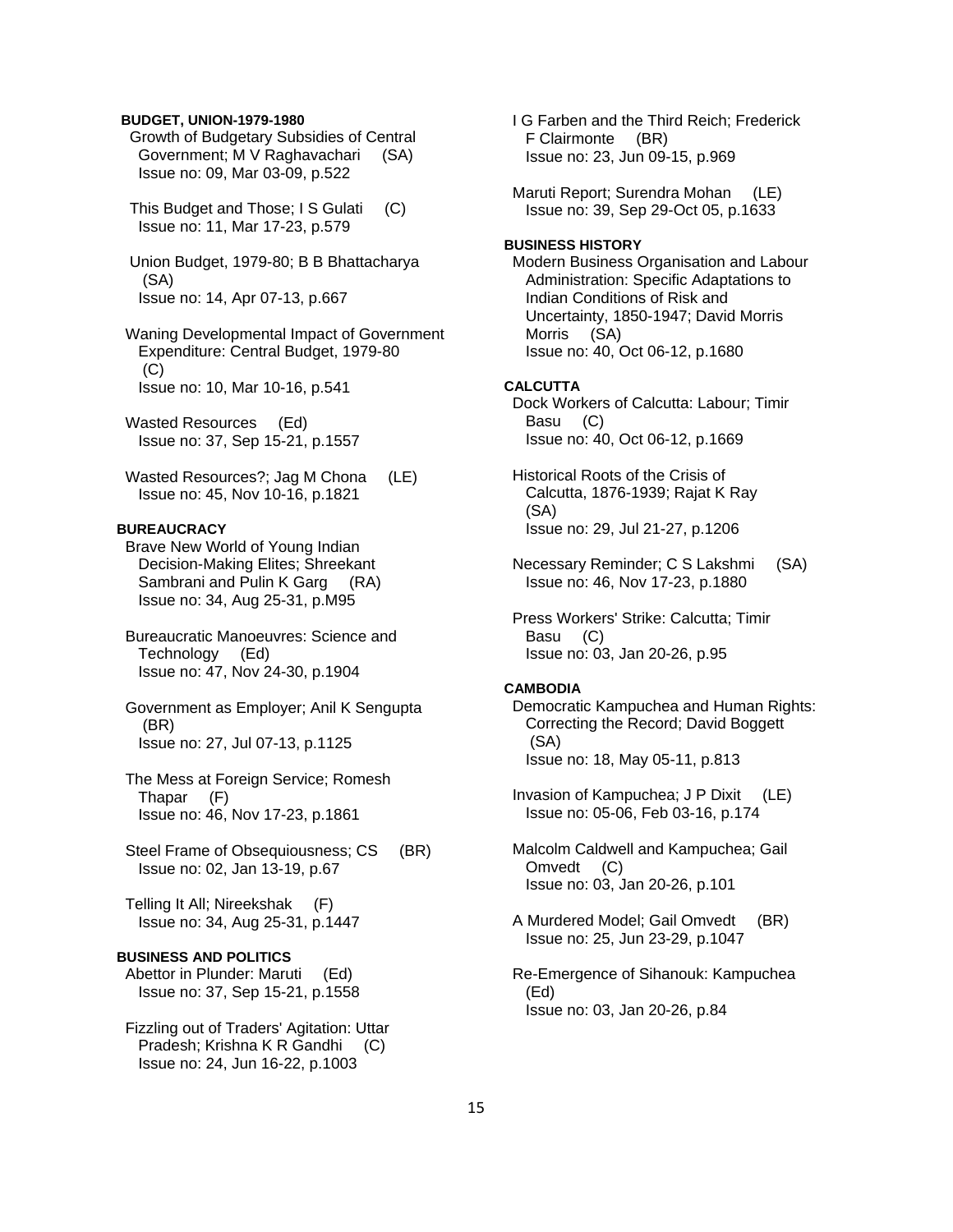## **CAMBODIA-VIETNAM RELATIONS**

 Re-Emergence of Sihanouk: Kampuchea (Ed) Issue no: 03, Jan 20-26, p.84

# **CAPITAL PUNISHMENT**

 Obsolete, but Deadly: Civil Rights; Mukundan C Menon (C) Issue no: 37, Sep 15-21, p.1570

#### **CAPITALISM**

Alienation and Working Class Consciousness; Surendra Munshi (RA) Issue no: 34, Aug 25-31, p.M74

 Beyond Pluralism; Manoranjan Mohanty (BR) Issue no: 35, Sep 01-07, p.1501

 Capitalism without Private Capital; Ashok Rudra (BR) Issue no: 29, Jul 21-27, p.1193

 Citizens' Initiative Movement; Saral Sarkar (LE) Issue no: 20, May 19-25, p.865

 Greater Choice, Greater Freedom: Britain; A K Sen (C) Issue no: 28, Jul 14-20, p.1156

 Marx's Theory of Money; Amal Sanyal (BR) Issue no: 19, May 12-18, p.843

 Monopoly Capital, Private Corporate Sector and the Indian Economy: A Study in Relative Growth, 1931-76; N K Chandra (SA) Issue no: 30-32, Jul 28-Aug 17, p.1243

## **CAR INDUSTRY**

 Abettor in Plunder: Maruti (Ed) Issue no: 37, Sep 15-21, p.1558

 Maruti Report; Surendra Mohan (LE) Issue no: 39, Sep 29-Oct 05, p.1633

## **CARPET INDUSTRY**

 Organisation of the Carpet Industry of Bhadohi; Sheobahal Singh (RA) Issue no: 21, May 26-Jun 01, p.M69

# **CASTE CONFLICTS**

 Caste and Class in Maharashtra; Nalini Pandit (SA) Issue no: 07-08, Feb 17-Mar 02, p.425

 Caste Conflicts vs Growing Unity of Popular Democratic Forces; E M S Namboodiripad (SA) Issue no: 07-08, Feb 17-Mar 02, p.329

 Caste Idiom for Class Conflict: Case of Khanjawala; Anjan Ghosh (C) Issue no: 05-06, Feb 03-16, p.184

 Caste, Class and Property Relations; B T Ranadive (SA) Issue no: 07-08, Feb 17-Mar 02, p.337

 Classes in Caste Idiom (Ed) Issue no: 07-08, Feb 17-Mar 02, p.223

 Dialectics of Caste and Class Conflicts; Sharad Patil (SA) Issue no: 07-08, Feb 17-Mar 02, p.287

 The Marathwada Riots: A Report; Atyachar Virodh Samiti (SA) Issue no: 19, May 12-18, p.845

 On-Off Job Reservations: Elections (Ed) Issue no: 50, Dec 15-21, p.2027

 Politics of Rape: Kerala; Mukundan C Menon (C) Issue no: 21, May 26-Jun 01, p.903

 Rising Crimes against Scheduled Castes: Tamil Nadu (C) Issue no: 48, Dec 01-07, p.1944

 Violence in a Bombay Slum: Dharavi; Amrita Abraham (C) Issue no: 44, Nov 03-09, p.1789

#### **CASTES AND CASTE SYSTEM**

 Backward Class 'Benefits'; Koneti (LE) Issue no: 21, May 26-Jun 01, p.896

 Backward Class Benefits and Social Class in India, 1920-1970; Lelah Dushkin (SA) Issue no: 14, Apr 07-13, p.661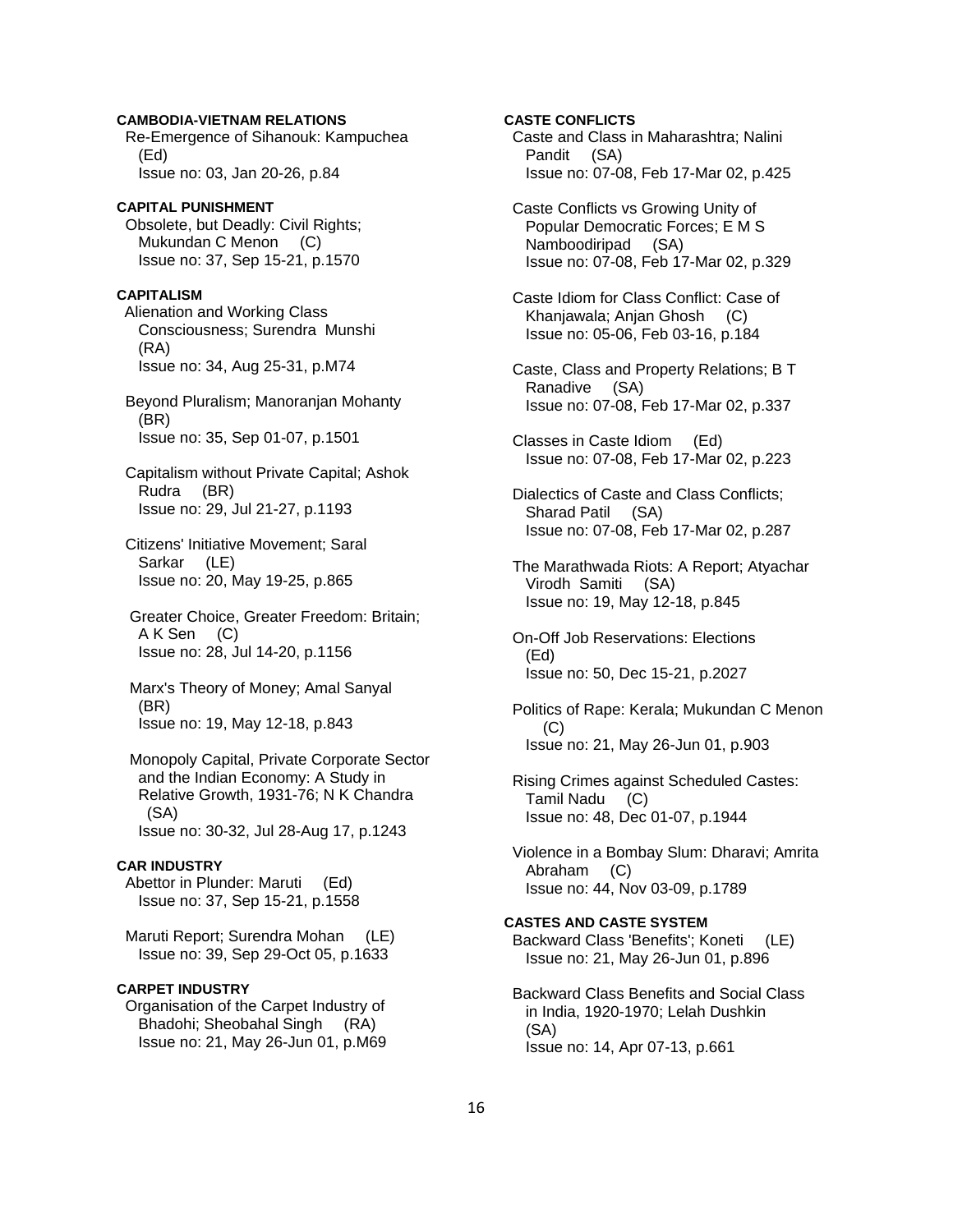## **CASTES AND CASTE SYSTEM**

 Caste and Class in Bihar; Pradhan H Prasad (SA) Issue no: 07-08, Feb 17-Mar 02, p.481 Caste and Class in Maharashtra; Nalini Pandit (SA) Issue no: 07-08, Feb 17-Mar 02, p.425 Caste and Class: An Interlinked View; Ajit Roy (SA) Issue no: 07-08, Feb 17-Mar 02, p.297 Caste in Class Politics; Georges Kristoffel Lieten (SA) Issue no: 07-08, Feb 17-Mar 02, p.313 Caste, Class and Economic Opportunity in Kerala: An Empirical Analysis; P Sivanandan (SA) Issue no: 07-08, Feb 17-Mar 02, p.475 Caste, Class and Property Relations; B T Ranadive (SA) Issue no: 07-08, Feb 17-Mar 02, p.337 Class and Caste in a Tribal Movement; S D Kulkarni (SA) Issue no: 07-08, Feb 17-Mar 02, p.465 Class and Jati at Asthapuram and Kanthapuram: Some Comments Towards a Structure of Interests; S S Sivakumar and Chitra Sivakumar (SA) Issue no: 07-08, Feb 17-Mar 02, p.263 Classes in Caste Idiom (Ed) Issue no: 07-08, Feb 17-Mar 02, p.223 Compensatory Discrimination in Political Representation: A Preliminary Assessment of India's Thirty-Year Experience with Reserved Seats in Legislatures; Mare Galanter (SA) Issue no: 07-08, Feb 17-Mar 02, p.437 Cultures of Deprivation: Three Case Studies in Punjab; Mark Juergensmeyer

(SA)

Issue no: 07-08, Feb 17-Mar 02, p.255

 The Dalit Liberation Movement in Colonial Period; Bharat Patankar and Gail Omvedt (SA) Issue no: 07-08, Feb 17-Mar 02, p.409

 Dialectics of Caste and Class Conflicts; Sharad Patil (SA) Issue no: 07-08, Feb 17-Mar 02, p.287

 Dominant Castes or Rich Peasants?; John MacDougall (SA) Issue no: 12-13, Mar 24-Apr 06, p.625

 The Emerging Situation: A Socio-Structural Analysis; A R Kamat (SA) Issue no: 07-08, Feb 17-Mar 02, p.349

 Farm Workers vs Rich Farmers: Class and Caste in a Punjab Village; Aminder Pal Singh (C) Issue no: 42-43, Oct 20-Nov 02, p.1753

 Future of Indian Caste; M N Srinivas (SA) Issue no: 07-08, Feb 17-Mar 02, p.237

 Historical Development of Thanjavur Kisan Movement: Interplay of Class and Caste Factors; Saraswathi Menon (SA) Issue no: 07-08, Feb 17-Mar 02, p.403

 The Marathwada Riots: A Report; Atyachar Virodh Samiti (SA) Issue no: 19, May 12-18, p.845

 Perspectives on Poverty and Social Change: The Emergence of the Poor as a Class; P C Joshi (SA) Issue no: 07-08, Feb 17-Mar 02, p.355

 Rural Class Structure in Post-Independence Assam; Ranajit K Bhadra (SA) Issue no: 04, Jan 27-Feb 02, p.165

 Tradition and Change among Industrial Workers; Uma Ramaswamy (SA) Issue no: 07-08, Feb 17-Mar 02, p.367

 Tribal Identity and Class Differentiations: A Case Study of the Chaudhri Tribe; Ghanshyam Shah (SA) Issue no: 07-08, Feb 17-Mar 02, p.459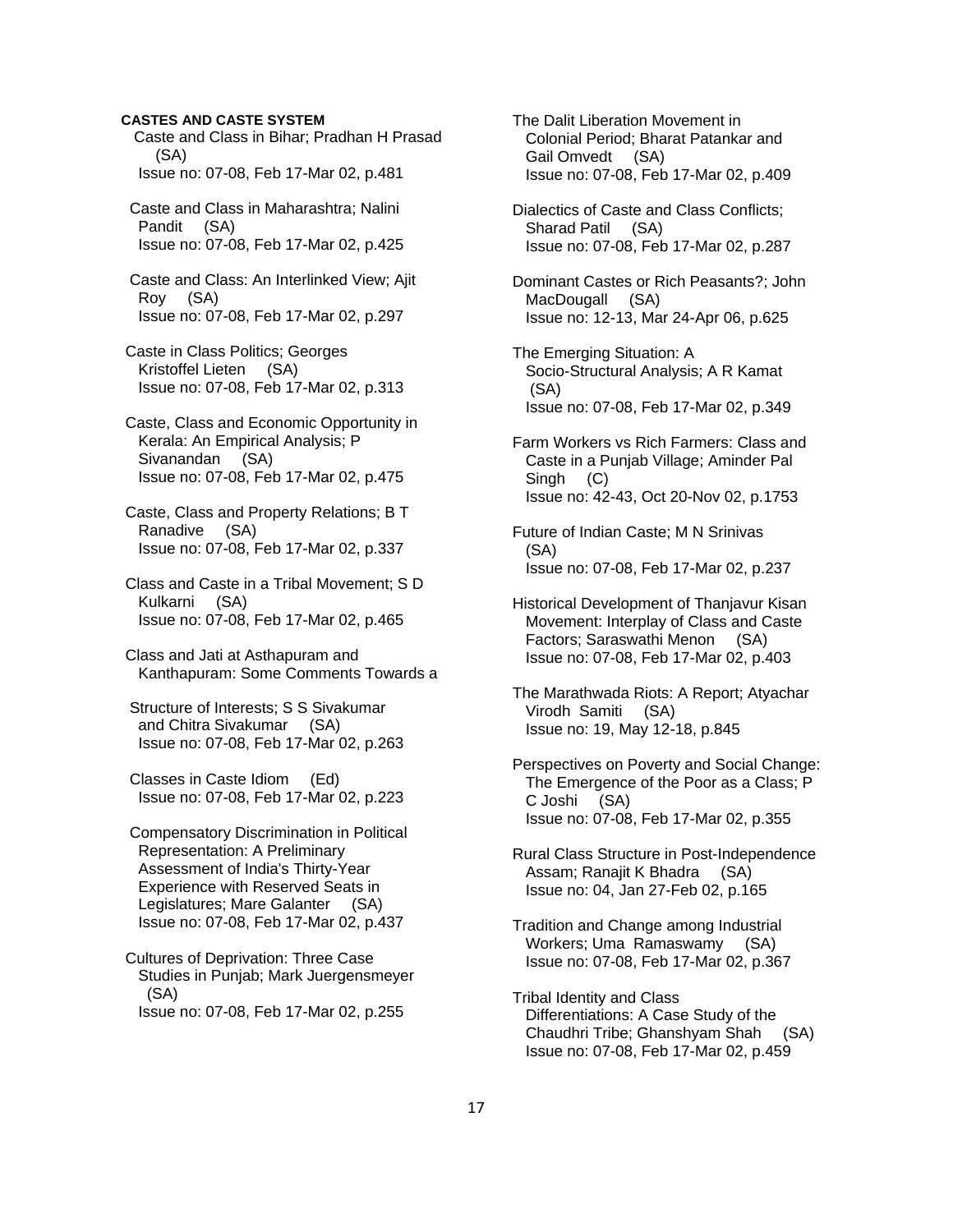## **CEMENT INDUSTRY**

 Catching up with Market: Cement (Ed) Issue no: 18, May 05-11, p.790

 Not by Higher Prices: Cement (Ed) Issue no: 39, Sep 29-Oct 05, p.1631

 Of Priorities and Profits: Cement (Ed) Issue no: 01, Jan 06-12, p.3

 Partial View: Cement (Ed) Issue no: 51-52, Dec 22-Jan 04, p.2071

# **CENSORSHIP**

 Continuing Censorship; Krishna D R Murthy (LE) Issue no: 35, Sep 01-07, p.1484

 Continuing Censorship: India-China Relations (Ed) Issue no: 28, Jul 14-20, p.1140

 Unofficial Ban?; B K et al Chandrashekhar (LE) Issue no: 02, Jan 13-19, p.45

## **CENTRE-STATE FINANCIAL RELATIONS**

 Centre's Inequities (C) Issue no: 12-13, Mar 24-Apr 06, p.615

 Our Crumbling Federal Finance System: Seventh Finance Commission's Award; Bhabatosh Datta (SA) Issue no: 02, Jan 13-19, p.71

 Rhetoric Belied: The Plan (Ed) Issue no: 11, Mar 17-23, p.566

 Seventh Finance Commission's Award; I S Gulati (SA) Issue no: 03, Jan 20-26, p.111

 Time to Make Choices; Ashok Mitra (LE) Issue no: 04, Jan 27-Feb 02, p.125

# **CENTRE-STATE RELATIONS**

 India's Federal Polity: Some Questions; Aswini K Ray (SA) Issue no: 34, Aug 25-31, p.1471

 Time to Make Choices ; Ashok Mitra (LE) Issue no: 12-13, Mar 24-Apr 06, p.605

# **CHAD**

 Pause in Civil War: Chad; Rajen Harshe  $(C)$ Issue no: 36, Sep 08-14, p.1539

## **CHAMPARAN**

 Permanent Settlement in Champaran; Girish Mishra (LE) Issue no: 10, Mar 10-16, p.533

 Permanent Settlement in Champaran; N P Sinha (LE) Issue no: 16, Apr 21-27, p.721

#### **CHINA**

 China's Women: The Change and the Challenge; Govind S Kelkar (C) Issue no: 05-06, Feb 03-16, p.190

 China: Cultural Revolution and After; G P Deshpande (BR) Issue no: 39, Sep 29-Oct 05, p.1650

 Maoist Theory and Practice; Sumanta Banerjee (BR) Issue no: 26, Jun 30-Jul 06, p.1085

 Social Sciences on a New Footing: China; Manoranjan Mohanty (C) Issue no: 34, Aug 25-31, p.1458

## **CHINA-CAMBODIA RELATIONS**

 China, Vietnam and Kampuchea; Danial Latifi (LE) Issue no: 12-13, Mar 24-Apr 06, p.605

## **CHINA-SOVIET RELATIONS**

 A Little More Natural: International Affairs; GPD (C) Issue no: 41, Oct 13-19, p.1712

#### **CHINA-VIETNAM RELATIONS**

China and Viet Nam: Laipat Rai (LE) Issue no: 14, Apr 07-13, p.645

 China and Viet Nam; GPD (LE) Issue no: 17, Apr 28-May 04, p.757

 China, Vietnam and Kampuchea; Danial Latifi (LE) Issue no: 12-13, Mar 24-Apr 06, p.605

 A Limited Encounter: China and Viet Nam (Ed) Issue no: 09, Mar 03-09, p.486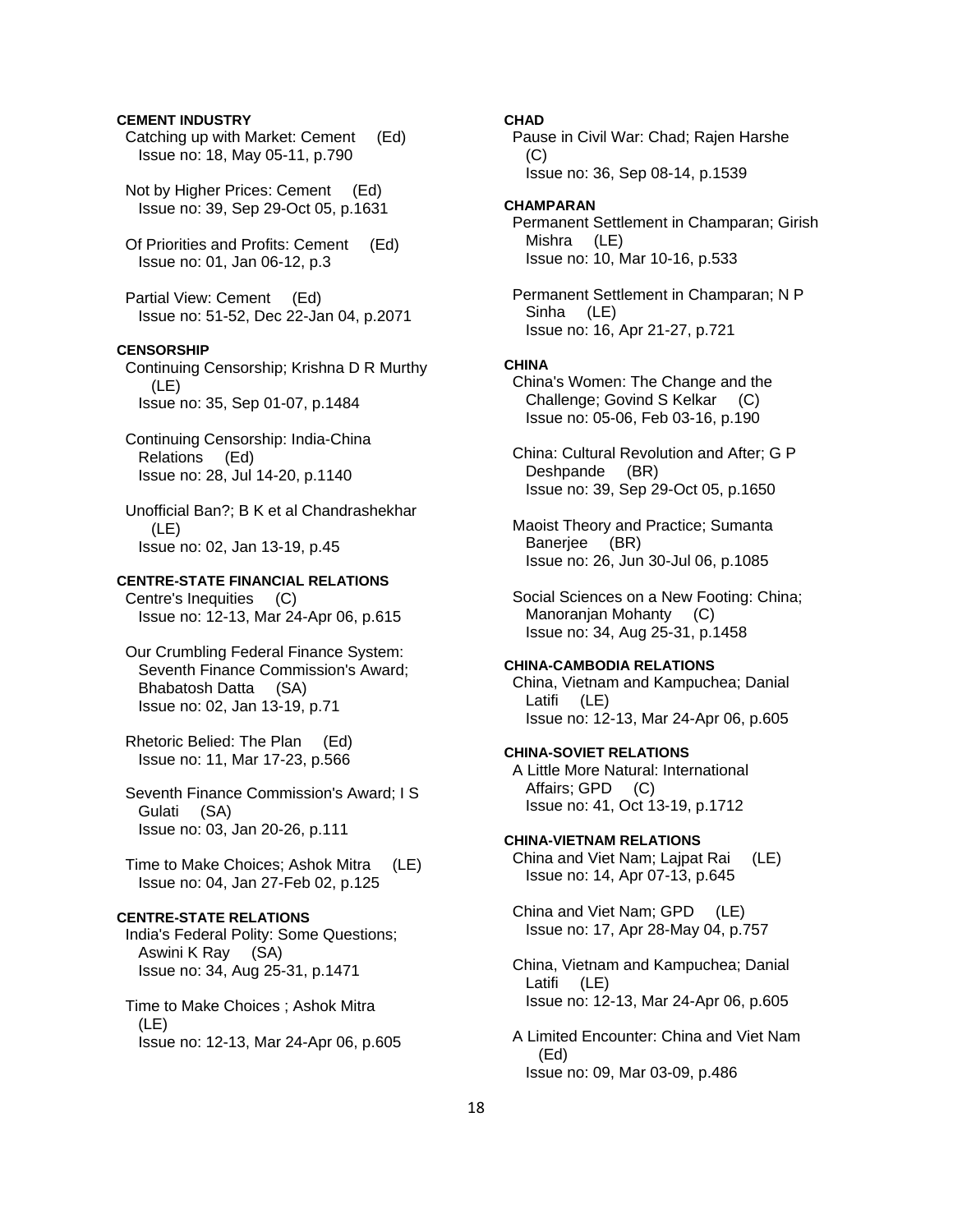# **CHINA-VIETNAM RELATIONS**

 One Battle in a Long War: International Affairs; GPD (F) Issue no: 14, Apr 07-13, p.647

## **CHRISTIANS**

Wrong Kind of Politics: Religion (Ed) Issue no: 05-06, Feb 03-16, p.173

# **CITIZENS' MOVEMENT**

 Citizens' Initiative Movement; Saral Sarkar (LE) Issue no: 20, May 19-25, p.865

## **CIVIL LIBERTIES**

 More on Left Front and the Police: West Bengal (C) Issue no: 46, Nov 17-23, p.1873

 Necessary Reminder; C S Lakshmi (SA) Issue no: 46, Nov 17-23, p.1880

# **CIVIL WAR**

 New Symbol of Struggle for Liberation: Eritrea (C) Issue no: 44, Nov 03-09, p.1795

 Pause in Civil War: Chad; Rajen Harshe (C) Issue no: 36, Sep 08-14, p.1539

# **COAL**

 Coal-Railways-Steel Tangle (C) Issue no: 16, Apr 21-27, p.729

# **COAL INDUSTRY**

 'Trade Union' Murders in Dhanbad: Bihar; Arun Srivastava (C) Issue no: 10, Mar 10-16, p.550

- Allies and Enemies: Dhanbad; AS (C) Issue no: 41, Oct 13-19, p.1706
- Coal Industry in India; V S Mahajan (BR) Issue no: 05-06, Feb 03-16, p.206
- Explosion at Bargolia Colliery: Assam; Seema Guha (C) Issue no: 14, Apr 07-13, p.650
- Many Hidden Interests: Coal Crisis (C) Issue no: 48, Dec 01-07, p.1948

 Mess in Coal; BM (C) Issue no: 46, Nov 17-23, p.1867 Mess in Coal India; B P Pai (LE) Issue no: 15, Apr 14-20, p.681 Myth of Cheap Indian Coal: Coal; K V Subrahmanyam (C) Issue no: 39, Sep 29-Oct 05, p.1638 Threat of Man-Made Floods: Coal (C) Issue no: 25, Jun 23-29, p.1036 **COALITION POLITICS**  Cabals and Coalitions; Romesh Thapar (F) Issue no: 30-32, Jul 28-Aug 17, p.1223 The Coalition Idea; Romesh Thapar (F) Issue no: 17, Apr 28-May 04, p.758 Free Style Politics (Ed) Issue no: 49, Dec 08-14, p.1981 Living with Coalitions; Romesh Thapar (F) Issue no: 34, Aug 25-31, p.1445 New Alignments: Kerala; T C Zacharias (C) Issue no: 34, Aug 25-31, p.1453

With Such Friends: Politics (Ed) Issue no: 39, Sep 29-Oct 05, p.1630

# **COLOMBIA**

 Colombia: Another Chile, Argentina?; Rosemary E Galli (C) Issue no: 16, Apr 21-27, p.730

## **COLONIALISM**

 Colonial Encounter on the North-West Frontier Province: Myth and Mystification; Akbar S Ahmed (SA) Issue no: 51-52, Dec 22-Jan 04, p.2092

 Nationalism and Power Politics; Sumanta Banerjee (BR) Issue no: 50, Dec 15-21, p.2045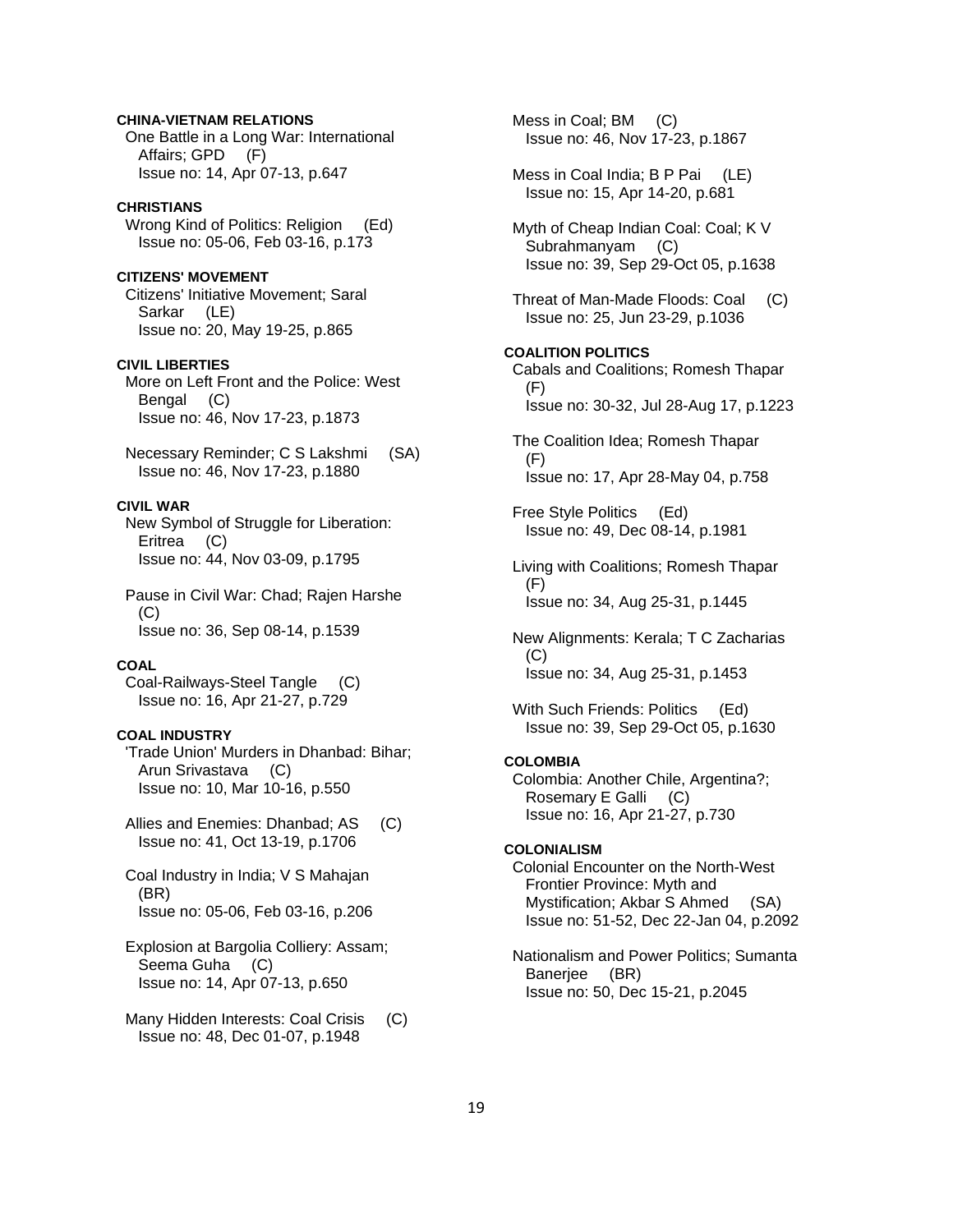## **COMMITTEES AND COMMISSIONS**

 Best of Both Worlds (Ed) Issue no: 15, Apr 14-20, p.677

 Mandarins All (Ed) Issue no: 03, Jan 20-26, p.81

## **COMMODITY PRICES**

 Explaining Price Behaviour; D M Nachane (BR) Issue no: 25, Jun 23-29, p.1045

 Worst Yet to Come? (Ed) Issue no: 45, Nov 10-16, p.1817

## **COMMONWEALTH**

 Commonwealth Nationalism?; D P Barooah (BR) Issue no: 34, Aug 25-31, p.1462

## **COMMUNAL VIOLENCE**

 Capitalising on Communal Violence: Aligarh Muslim University; Krishna K R Gandhi  $(C)$ Issue no: 23, Jun 09-15, p.963

 The Communal Savagery; Romesh Thapar (F) Issue no: 18, May 05-11, p.794

 Jama Masjid Clashes (LE) Issue no: 38, Sep 22-28, p.1597

 Learning from Old Masters: Uttar Pradesh; R P Mullick (C) Issue no: 36, Sep 08-14, p.1534

 One-Upmanship: Minorities (Ed) Issue no: 35, Sep 01-07, p.1482

 Participant Perceptions in a Communal Riot; Pramod Kumar (C) Issue no: 40, Oct 06-12, p.1666

 Uses of Religion: Politics (Ed) Issue no: 15, Apr 14-20, p.678

#### **COMMUNALISM**

 Portrait of a Nationalist; Moin Shakir (BR) Issue no: 29, Jul 21-27, p.1196

 Religion and Politics: Role of Islam in Modern India; Moin Shakir (SA) Issue no: 07-08, Feb 17-Mar 02, p.469

## **COMMUNICATION MEDIA**

 Marketing of Leaders: Mass Media; Mukul Dube (C) Issue no: 21, May 26-Jun 01, p.902

 Towards a Free Press; Pran Chopra (P) Issue no: 12-13, Mar 24-Apr 06, p.618

#### **COMMUNISM**

 Continuing Censorship: India-China Relations (Ed) Issue no: 28, Jul 14-20, p.1140

 Political Economy of India; N K Chandra (RA) Issue no: 42-43, Oct 20-Nov 02, p.1758

**COMMUNIST PARTIES**  Blinkered by Parliamentarism: CPI(M); Ajit Roy (C) Issue no: 33, Aug 18-24, p.1418

 Democratic Kampuchea and Human Rights: Correcting the Record; David Boggett (SA) Issue no: 18, May 05-11, p.813

 Distress Signals: Iraq (Ed) Issue no: 05-06, Feb 03-16, p.173

 Elections and the Left ; Bharat Patankar and Gail Omvedt (LE) Issue no: 47, Nov 24-30, p.1904

 Fifty Fighting Years; Hari Sharan Chhabra (BR) Issue no: 28, Jul 14-20, p.1159

 Invasion of Kampuchea; J P Dixit (LE) Issue no: 05-06, Feb 03-16, p.174

 Iraq: More Conspiracies?; Arif Azam (LE) Issue no: 40, Oct 06-12, p.1661

Left behind by History: France; Noel Castelino (C) Issue no: 34, Aug 25-31, p.1459

 Left Front and the Police: West Bengal  $(C)$ Issue no: 39, Sep 29-Oct 05, p.1643

'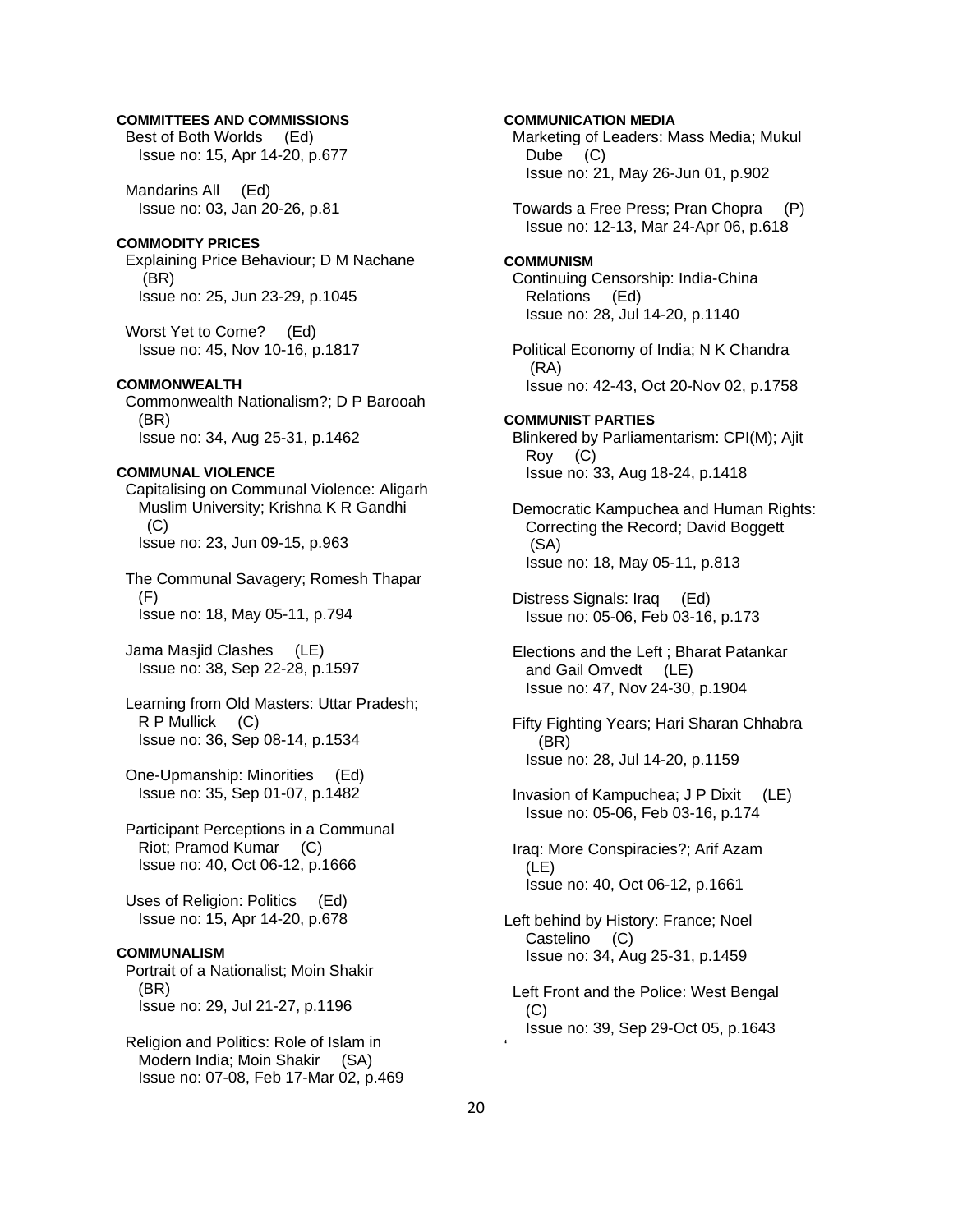**COMMUNIST PARTIES** Left Unity through Academic Eyes; Sumanta Banerjee (BR) Issue no: 37, Sep 15-21, p.1576 Long Haul for the Left: Brazil; David Lehmann (C) Issue no: 40, Oct 06-12, p.1670 A New Dimension?: Nagaland; Mohan Ram (C) Issue no: 46, Nov 17-23, p.1873 Organisation before Politics: CPI(M); Ajit Roy (C) Issue no: 03, Jan 20-26, p.91 Party Matters: Communists; MHJ (C) Issue no: 47, Nov 24-30, p.1912 Parvathipuram Conspiracy Case: Politics; Mohan Ram (Ed) Issue no: 19, May 12-18, p.827 Progressive State Governments: An Assessment of First Communist Ministry in Kerala; Georges Kristoffel Lieten (SA) Issue no: 01, Jan 06-12, p.29 Quarrel over Tactics: CPI (Ed) Issue no: 48, Dec 01-07, p.1935 Re-Emergence of Sihanouk: Kampuchea (Ed) Issue no: 03, Jan 20-26, p.84 Realignment under Way: Kerala; K T Zacharias (Ed) Issue no: 39, Sep 29-Oct 05, p.1631 Sweeping Commendation; Santosh K Sen (LE) Issue no: 39, Sep 29-Oct 05, p.1633 **COMMUNISTS**  Maoist Theory and Practice; Sumanta Banerjee (BR) Issue no: 26, Jun 30-Jul 06, p.1085 **COMPANIES**  Advani-Oerlikon Issue no: 12-13, Mar 24-Apr 06, p.608

21 Ahmedabad Advance Mills Issue no: 34, Aug 25-31, p.1450 Ahmedabad Manufacturing And Calico Printing Issue no: 38, Sep 22-28, p.1602 Albright,Morarji and Pandit Limited Issue no: 18, May 05-11, p.808 Alembic Glass Industries Limited Issue no: 24, Jun 16-22, p.998 Alfred Herbert (India) Issue no: 47, Nov 24-30, p.M126 Alkali And Chemical Corporation Of India: Mixed Picture Issue no: 11, Mar 17-23, p.571 Amar Dye-Chem: Growth Through **Diversification**  Issue no: 23, Jun 09-15, p.958 Andhra Pradesh Rayons Issue no: 39, Sep 29-Oct 05, p.1638 Andhra Valley Power Supply Issue no: 40, Oct 06-12, p.1664 Andrew Yule Issue no: 17, Apr 28-May 04, p.760 Antifriction Bearings Issue no: 22, Jun 02-08, p.929 Ashok Leyland Issue no: 07-08, Feb 17-Mar 02, p.376 Asian Cables Issue no: 15, Apr 14-20, p.684 Associated Bearing Issue no: 16, Apr 21-27, p.724 Associated Cement Companies Issue no: 51-52, Dec 22-Jan 04, p.2078 Associated Cement Companies/TATA Exports Issue no: 47, Nov 24-30, p.1917

 Agricultural Finance Corporation Issue no: 26, Jun 30-Jul 06, p.1073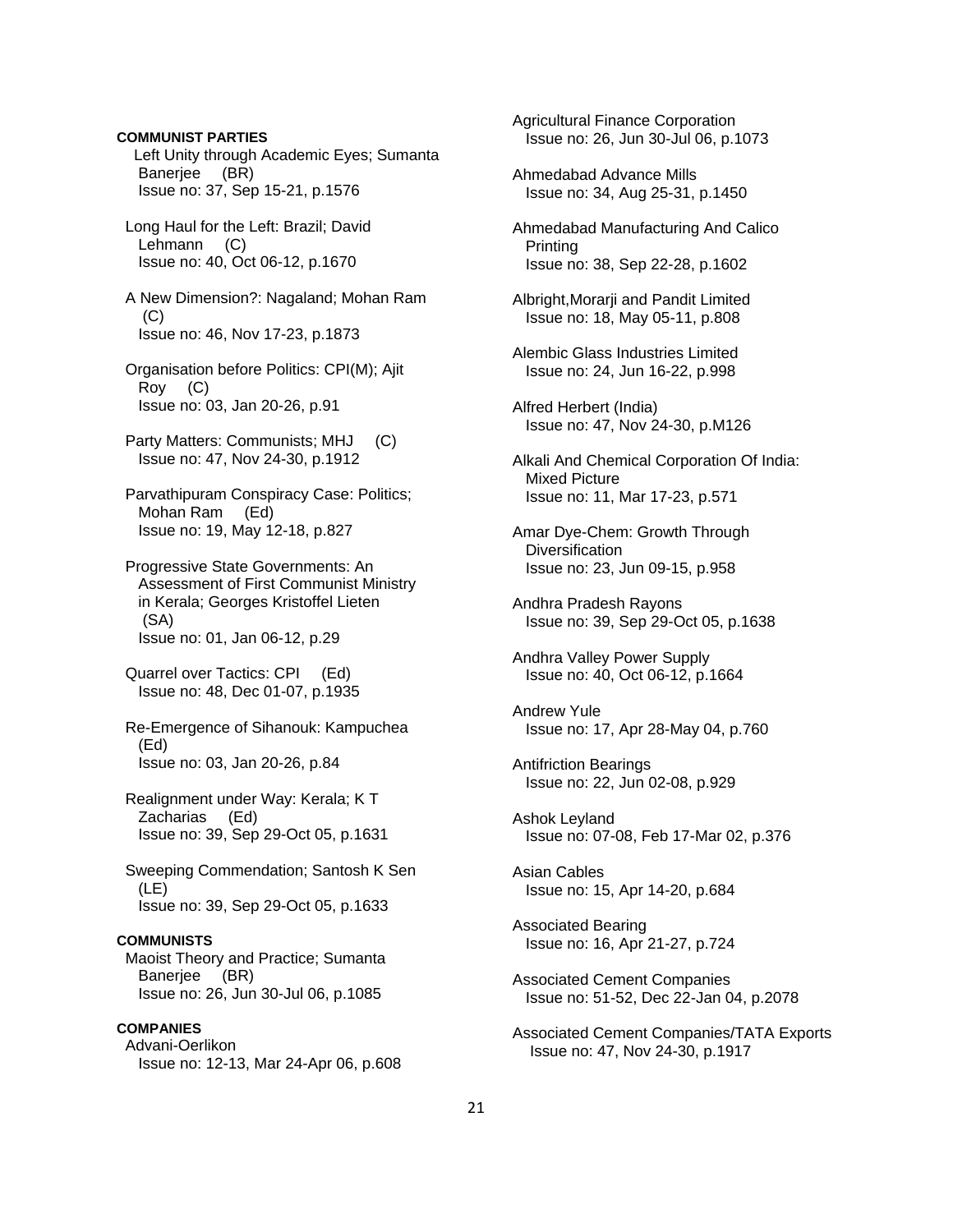**COMPANIES**  Associated Cement Companies: Expansion Plans Make Headway Issue no: 49, Dec 08-14, p.1987 Atlas Copco (India) Issue no: 19, May 12-18, p.831 Bajaj Auto Issue no: 50, Dec 15-21, p.2031 Bajaj Electricals: Many-Sided Growth Issue no: 45, Nov 10-16, p.1826 Bajaj Tempo Issue no: 17, Apr 28-May 04, p.760 Baroda Rayon: Lower Sales, Higher Net Profit Issue no: 25, Jun 23-29, p.1031 BASF India Issue no: 11, Mar 17-23, p.572 Belapur Sugar Issue no: 18, May 05-11, p.796 Bharat Commerce And Industries Issue no: 26, Jun 30-Jul 06, p.1072 Bharat Forge Issue no: 48, Dec 01-07, p.1941 Bharat Steel Tubes Issue no: 42-43, Oct 20-Nov 02, p.1746 Bihar Alloy Steels Issue no: 35, Sep 01-07, p.1490 Binny Issue no: 51-52, Dec 22-Jan 04, p.A142 Binny Issue no: 05-06, Feb 03-16, p.176 Blue Star Issue no: 27, Jul 07-13, p.1112 Boehringer-Knoll Issue no: 37, Sep 15-21, p.1564 Bombay Burmah Trading Corporation Issue no: 11, Mar 17-23, p.571

 Bombay Dyeing Issue no: 35, Sep 01-07, p.1489 Bombay Dyeing Issue no: 04, Jan 27-Feb 02, p.126 Bombay Dyeing And Manufacturing Company Issue no: 37, Sep 15-21, p.1563 Bombay Oxygen Issue no: 27, Jul 07-13, p.1113 Bombay Paints And Allied Products Issue no: 26, Jun 30-Jul 06, p.1072 Bombay Suburban Electric Supply Limited Issue no: 36, Sep 08-14, p.1545 Bombay Tyres International Issue no: 26, Jun 30-Jul 06, p.1073 Boots Company (India) Issue no: 17, Apr 28-May 04, p.760 Britannia Biscuit Issue no: 29, Jul 21-27, p.1179 Cadbury India Issue no: 20, May 19-25, p.868 Cadbury India Issue no: 22, Jun 02-08, p.929 Caprihans India Issue no: 46, Nov 17-23, p.1864 Carbon Corporation Issue no: 01, Jan 06-12, p.10 Carona Sahu Issue no: 50, Dec 15-21, p.2032 Ceat Tyres Of India Issue no: 18, May 05-11, p.796 Cemindia Issue no: 49, Dec 08-14, p.1987 Central India Machinery Manufacturing Company (CIMMCO) Issue no: 42-43, Oct 20-Nov 02, p.1745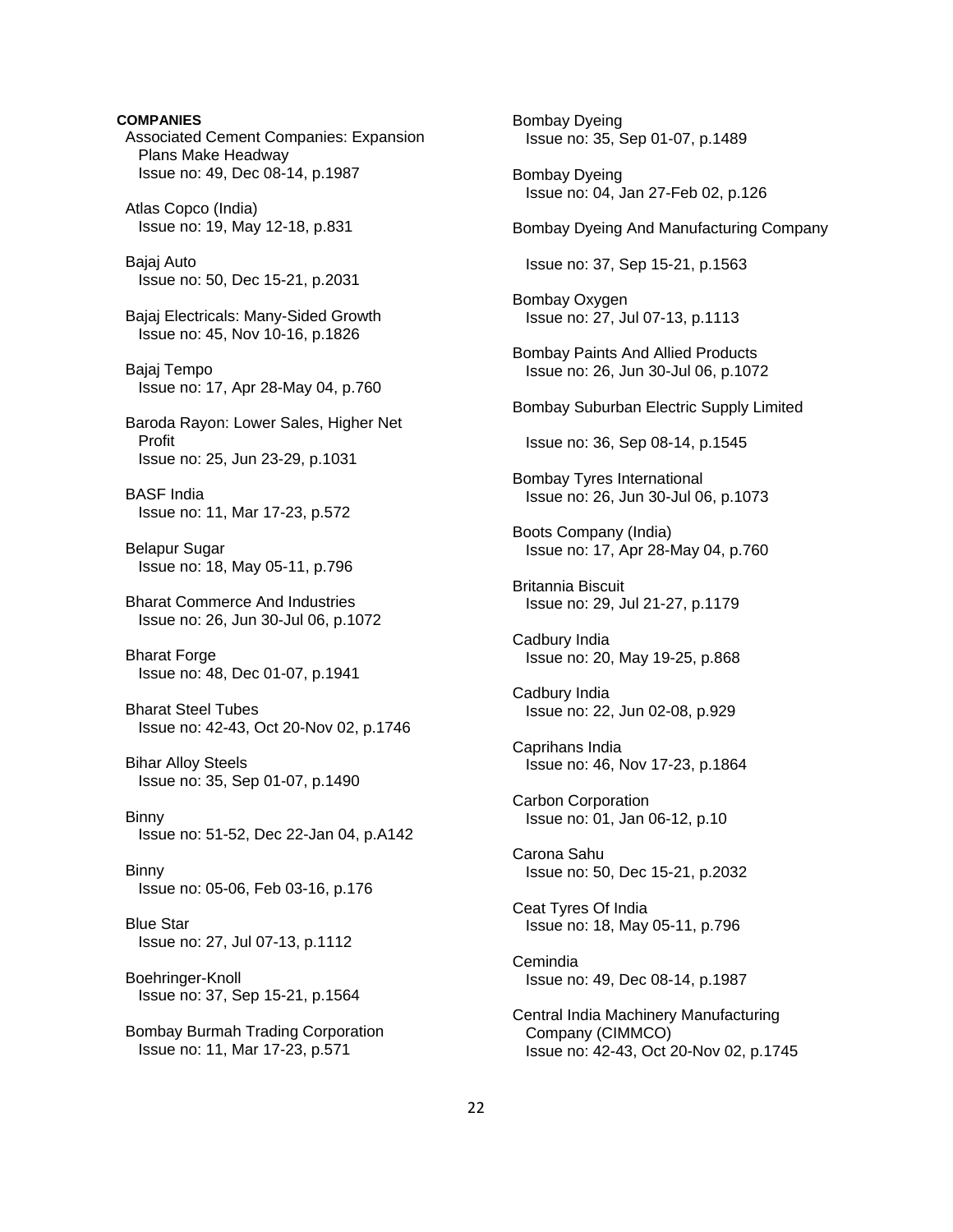**COMPANIES**  Central India Spinning Issue no: 19, May 12-18, p.831 Century Spinning And Manufacturing: Diversification with Profit Issue no: 16, Apr 21-27, p.723 Chase Bright Steel Issue no: 41, Oct 13-19, p.1705 Chemicals And Fibres Of India Issue no: 09, Mar 03-09, p.491 **Chemiequip**  Issue no: 36, Sep 08-14, p.1529 Chloride India Issue no: 03, Jan 20-26, p.89 Coates Of India Issue no: 16, Apr 21-27, p.724 Colgate-Palmolive Issue no: 28, Jul 14-20, p.1146 Colgate-Palmolive Issue no: 34, Aug 25-31, p.1445 Colour-Chem Issue no: 34, Aug 25-31, p.1450 Colour-Chem Issue no: 35, Sep 01-07, p.1490 Coromandel Fertilisers Issue no: 19, May 12-18, p.831 Corporation Bank Issue no: 21, May 26-Jun 01, p.920 Crescent Dyes And Chemicals Issue no: 10, Mar 10-16, p.536 Crompton Greaves Issue no: 47, Nov 24-30, p.1909 Crude Steel Issue no: 23, Jun 09-15, p.957 Cyanamid India Issue no: 18, May 05-11, p.796 Cynamid India Issue no: 15, Apr 14-20, p.716

 Deepak Nitrite Issue no: 15, Apr 14-20, p.684 Delhi Cloth And General Mills (DCM) Issue no: 51-52, Dec 22-Jan 04, p.2077 Dena Bank Issue no: 24, Jun 16-22, p.984 Dharamsi Morarji Chemical: Diversifying with Strength Issue no: 20, May 19-25, p.867 Dunlop India Issue no: 26, Jun 30-Jul 06, p.1071 Duphar-Interfran Issue no: 25, Jun 23-29, p.1031 East India Hotels Issue no: 36, Sep 08-14, p.1529 Economic Development Corporation of Goa, Daman And Diu (EDC) Issue no: 07-08, Feb 17-Mar 02, p.408 Electrical Manufacturing Company Issue no: 47, Nov 24-30, p.1909 English Electric Company Of India Issue no: 36, Sep 08-14, p.1529 **Escorts**  Issue no: 25, Jun 23-29, p.1032 Excel Industries Issue no: 17, Apr 28-May 04, p.760 Fibreglass Pilkington Issue no: 38, Sep 22-28, p.1602 Finlay Mills Issue no: 28, Jul 14-20, p.1146 Fit Tight Nuts And Bolts Issue no: 10, Mar 10-16, p.536 Garware Nylons: Diversifying into **Consultancy**  Issue no: 37, Sep 15-21, p.1564 Garware Paints Issue no: 01, Jan 06-12, p.10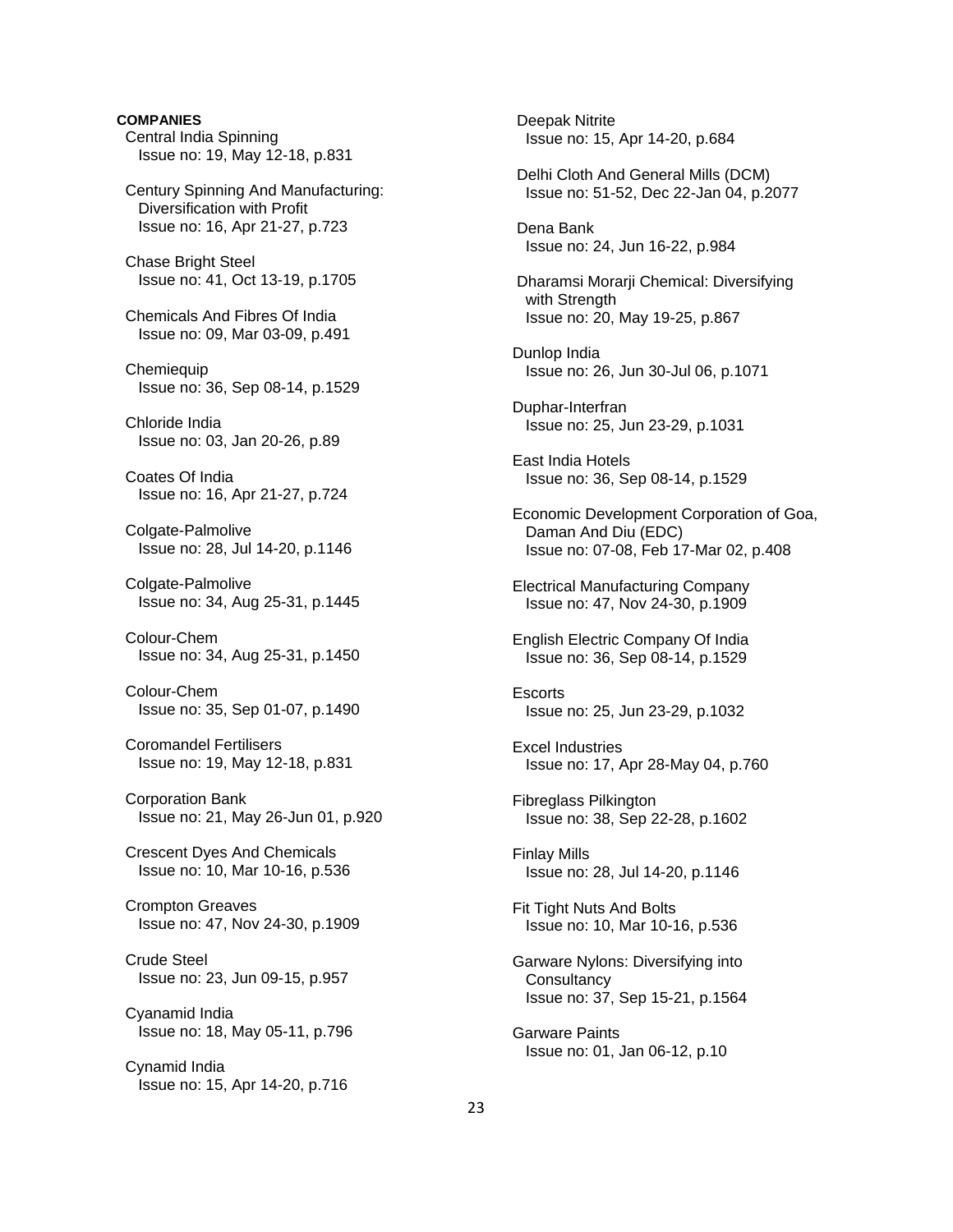# Glass-Lined Equipment Issue no: 07-08, Feb 17-Mar 02, p.436 Glaxo Laboratories (India) Issue no: 48, Dec 01-07, p.1941 Goetze (India) Issue no: 24, Jun 16-22, p.984 Golden Tobacco Issue no: 03, Jan 20-26, p.90 Good Value Marketing Company Issue no: 46, Nov 17-23, p.1864 Good Year India: Better Performance Despite Excess Capacity Issue no: 21, May 26-Jun 01, p.899 Great Tyres Of India Issue no: 19, May 12-18, p.831 Greaves Cotton: Expanding Product Range Issue no: 03, Jan 20-26, p.89 Greaves Lombardini Issue no: 39, Sep 29-Oct 05, p.A124 Guest Keen Williams: Turning Adversity into Profit Issue no: 19, May 12-18, p.830 Gujarat Alkalies And Chemicals Issue no: 37, Sep 15-21, p.1565 Gujarat Industrial Investment Corporation Issue no: 28, Jul 14-20, p.1146 Gujarat Industrial Investment Corporation Issue no: 50, Dec 15-21, p.2038 Gujarat State Fertilisers Company: Hurt by Price Fall Issue no: 18, May 05-11, p.795 Gujarat State Machine Tools Corporation Issue no: 38, Sep 22-28, p.1602 Gujarat Steel Tubes: Hit by Steel Shortage Issue no: 51-52, Dec 22-Jan 04, p.2077

**COMPANIES**

 Gwalior Rayon Issue no: 27, Jul 07-13, p.1113  H L Financial Consultants and Management Services (FICOM) Issue no: 04, Jan 27-Feb 02, p.150

 Hardcastle And Waud Manufacturing **Company** Issue no: 40, Oct 06-12, p.1665

 Herdillia Chemicals Issue no: 21, May 26-Jun 01, p.900

 Herdillia Chemicals Issue no: 25, Jun 23-29, p.1032

 HICO Products Issue no: 49, Dec 08-14, p.1988

 Hindustan Brown Boveri: Opportunities in Power Equipment Issue no: 40, Oct 06-12, p.1664

 Hindustan Lever Issue no: 22, Jun 02-08, p.929

 Hindustan Lever: Expanding Business and Margins Issue no: 27, Jul 07-13, p.1112

 Hindustan Motors Issue no: 44, Nov 03-09, p.1785

 IDL Chemicals Issue no: 44, Nov 03-09, p.1785

 India Forge And Drop Stampings Issue no: 05-06, Feb 03-16, p.177

 India Photographic Company Issue no: 36, Sep 08-14, p.1529

 Indian Duplicator Issue no: 11, Mar 17-23, p.572

 Indian Explosives Issue no: 18, May 05-11, p.824

 Indian Hotels Company Issue no: 29, Jul 21-27, p.1179

 Indian Hume Pipe Issue no: 51-52, Dec 22-Jan 04, p.2086

 Indian Hume Pipe Issue no: 01, Jan 06-12, p.10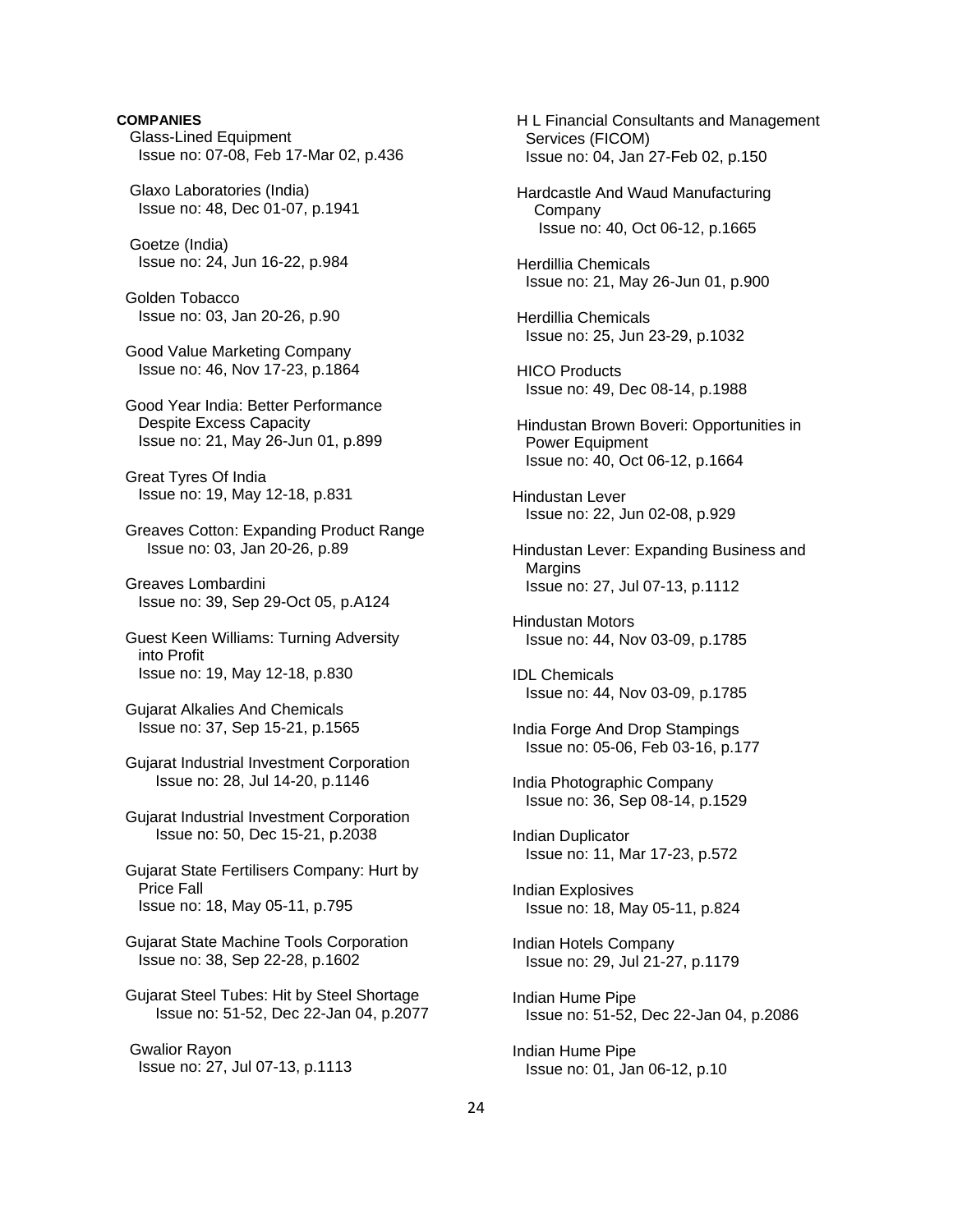## **COMPANIES**

 Indian Machine Tool Manufacturers' Association Issue no: 10, Mar 10-16, p.536

Indian Organic Chemicals Limited; B M Ghia

Issue no: 36, Sep 08-14, p.1544

 Indian Oxygen: Stalled Diversification Issue no: 04, Jan 27-Feb 02, p.127

 Indian Rayon: Diversification Pays Issue no: 38, Sep 22-28, p.1601

 Indu Nissan Oxo Chemical Industries Issue no: 49, Dec 08-14, p.1987

 Industrial Credit and Investment Corporation of India (ICICI) Issue no: 05-06, Feb 03-16, p.175

 Inter-Continental Leathers Issue no: 33, Aug 18-24, p.1402

 International Instruments Issue no: 26, Jun 30-Jul 06, p.1073

 Ion Exchange (India) Issue no: 21, May 26-Jun 01, p.900

 ITC: Export-Led Growth? Issue no: 36, Sep 08-14, p.1528

 Jaipur Syntex Issue no: 48, Dec 01-07, p.1939

 The Jay Engineering Works Ltd Issue no: 41, Oct 13-19, p.1716

 Jyoti Consultants Issue no: 12-13, Mar 24-Apr 06, p.608

 Jyoti Consultants Issue no: 19, May 12-18, p.831

 Kamani Engineering Corporation: Growth plus Sophistication Issue no: 17, Apr 28-May 04, p.759

 Karnataka Explosives Issue no: 38, Sep 22-28, p.1602

 Keltron Issue no: 22, Jun 02-08, p.927  Keltron's Electrolytic Capacitor Project Issue no: 51-52, Dec 22-Jan 04, p.2079

 Kerala Acids And Chemicals Issue no: 44, Nov 03-09, p.1783

 Kerala State Electronics Development **Corporation** Issue no: 36, Sep 08-14, p.1527

 Khatau Makanji SPG And WVG Issue no: 49, Dec 08-14, p.1987

 Kirloskar Brothers Issue no: 10, Mar 10-16, p.560

 Kirloskar Cummins Issue no: 10, Mar 10-16, p.535

 Kolmak Chemicals Issue no: 05-06, Feb 03-16, p.177

 Larsen And Toubro Issue no: 37, Sep 15-21, p.1565

 Larsen And Toubro Issue no: 19, May 12-18, p.839

 Larsen And Toubro: Ambitious Expansion Plans Issue no: 39, Sep 29-Oct 05, p.1637

 Laxmi Vishnu Textile Issue no: 15, Apr 14-20, p.684

 Life Insurance Corporation Of India Issue no: 51-52, Dec 22-Jan 04, p.2078

 Loss Prevention Association Of India Issue no: 10, Mar 10-16, p.536

 M M Rubber Issue no: 16, Apr 21-27, p.724

 Madras Aluminium: Saved by Aluminium-for-Power Deal Issue no: 24, Jun 16-22, p.983

Madras Rubber Factory: Sales Effort Pays

Issue no: 12-13, Mar 24-Apr 06, p.607

 Madura Coats Issue no: 46, Nov 17-23, p.1864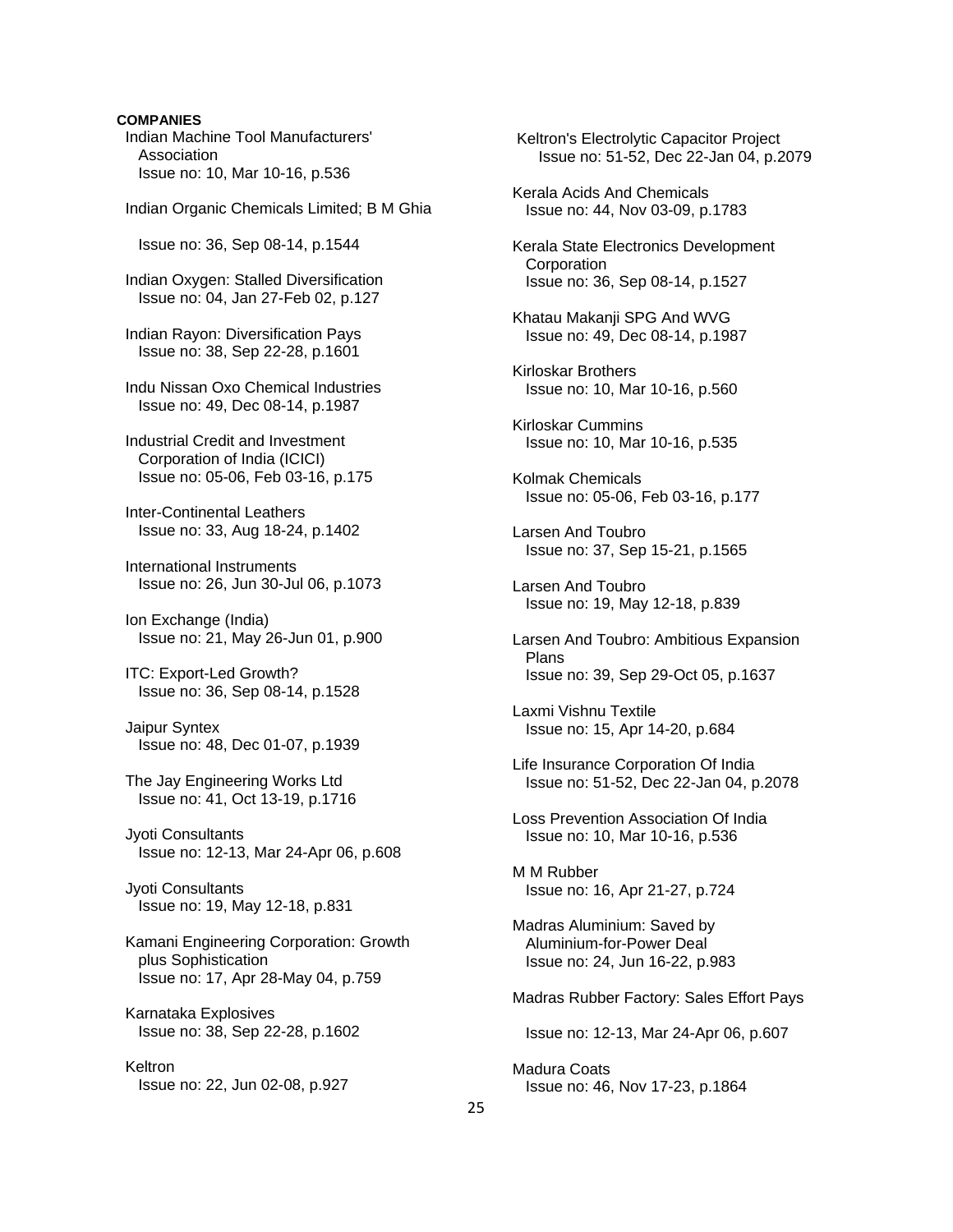## **COMPANIES**

 Mafatlal Fine Spinning And Manufacturing Issue no: 34, Aug 25-31, p.1450

 Mafatlal Industries Issue no: 35, Sep 01-07, p.1489

 Maharashtra Elektrosmelt Issue no: 51-52, Dec 22-Jan 04, p.2078

 Mahindra And Mahindra: Labour Problems, but Doing Well Issue no: 15, Apr 14-20, p.683

 Mangalore Chemicals And Fertilisers Issue no: 18, May 05-11, p.796

 May And Baker (INDIA) Issue no: 45, Nov 10-16, p.1827

 Metal Box India Issue no: 26, Jun 30-Jul 06, p.1069

 Modipon Issue no: 39, Sep 29-Oct 05, p.1637

 Morarjee Goculdas Spinning and Weaving Issue no: 41, Oct 13-19, p.1704

 Motor Industries Company Issue no: 23, Jun 09-15, p.959

 Mukand Iron And Steel Works: Accent on **Technology** Issue no: 50, Dec 15-21, p.2031

 Mysore Kirloskar Issue no: 51-52, Dec 22-Jan 04, p.2078

 Mysore Kirloskar Issue no: 03, Jan 20-26, p.90

 Mysore Paper Mills Issue no: 05-06, Feb 03-16, p.176

 National Radio And Electronics Company (NELCO) Issue no: 41, Oct 13-19, p.1705

 National Rayon Corporation Issue no: 24, Jun 16-22, p.984

 New Central Jute Issue no: 45, Nov 10-16, p.1826

 New City Of Bombay Manufacturing Company Issue no: 46, Nov 17-23, p.1864 New Great Eastern Spinning and Weaving Issue no: 25, Jun 23-29, p.1032 Orichem Issue no: 41, Oct 13-19, p.1703 Orissa Cement: New Pastures Issue no: 22, Jun 02-08, p.928 Peico Electronics And Electricals Issue no: 24, Jun 16-22, p.983 Philips India Issue no: 10, Mar 10-16, p.536 Pine Chemicals Issue no: 23, Jun 09-15, p.959 Premier Automobiles: Losses Carried Forward Issue no: 01, Jan 06-12, p.9 Premier Automobiles: Revival Through **Modernisation**  Issue no: 47, Nov 24-30, p.1908 Pressure Cookers Issue no: 12-13, Mar 24-Apr 06, p.607 Pressure Cookers And Appliances Issue no: 15, Apr 14-20, p.684 Punjab National Bank Issue no: 28, Jul 14-20, p.1146 Rajasthan Spinning Issue no: 04, Jan 27-Feb 02, p.156 Rallis India Issue no: 12-13, Mar 24-Apr 06, p.608 Ralliwolf Issue no: 03, Jan 20-26, p.90 Ramon and Demm Issue no: 44, Nov 03-09, p.1786 Ratnakar Shipping Issue no: 47, Nov 24-30, p.1909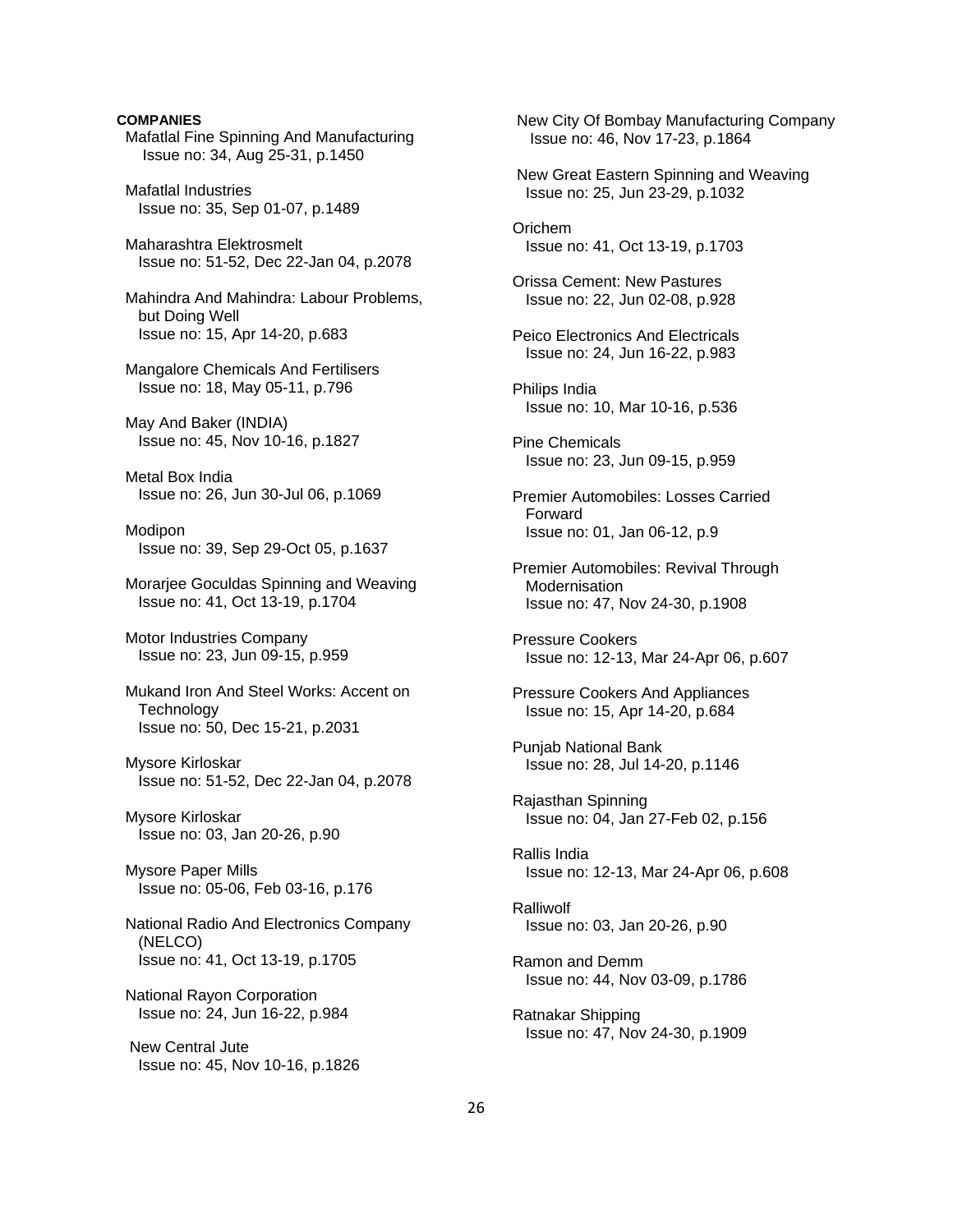**COMPANIES** Raymond Woollen Mills Issue no: 38, Sep 22-28, p.1601 Reliance Textile Industries Issue no: 37, Sep 15-21, p.1565 Richardson Hindustan Issue no: 45, Nov 10-16, p.1827 Sandoz (India) Issue no: 26, Jun 30-Jul 06, p.1073 Sandvik Asia Issue no: 22, Jun 02-08, p.928 Schrader-Scovill Duncan Issue no: 23, Jun 09-15, p.958 Scindia Steam Navigation Company: Caught in Shipping Slump Issue no: 48, Dec 01-07, p.1940 Secals Issue no: 35, Sep 01-07, p.1490 Sehgal Papers Issue no: 47, Nov 24-30, p.1907 Sehgal Papers Issue no: 04, Jan 27-Feb 02, p.128 Shree Vallabh Glass Issue no: 42-43, Oct 20-Nov 02, p.1745 Shreeniwas Cotton Mills Issue no: 29, Jul 21-27, p.1180 Shri Ambuja Petrochemicals Issue no: 46, Nov 17-23, p.1864 Shri Dinesh Mills Issue no: 26, Jun 30-Jul 06, p.1071 Shriram Bearings Issue no: 01, Jan 06-12, p.10 Shriram Fibres Issue no: 46, Nov 17-23, p.1861 Siemens India Issue no: 11, Mar 17-23, p.572

 Siemens India: Industrial Relations Hurdle Issue no: 10, Mar 10-16, p.535 Skol Breweries Issue no: 21, May 26-Jun 01, p.899 Standard Chartered Bank Issue no: 02, Jan 13-19, p.66 Standard Mills Issue no: 33, Aug 18-24, p.1401 Star Machinery Manufacturing Co (SSMC) Issue no: 49, Dec 08-14, p.1988 Steel And Allied Products Issue no: 12-13, Mar 24-Apr 06, p.608 Stovec Screens India Issue no: 02, Jan 13-19, p.62 Sudarshan Aluminium Industries Issue no: 46, Nov 17-23, p.1868 Supreme Paper Mills Issue no: 39, Sep 29-Oct 05, p.1638 Svadeshi Mills Issue no: 20, May 19-25, p.867 Swadeshi Polytex Issue no: 16, Apr 21-27, p.724 Tata Chemicals Issue no: 12-13, Mar 24-Apr 06, p.608 Tata Chemicals: Expansion Despite Setbacks Issue no: 46, Nov 17-23, p.1863 The Tata Engineering and Locomotive Company Limited Issue no: 26, Jun 30-Jul 06, p.1089 Tata Engineering and Locomotive Company: Self-Sufficient in Technology Issue no: 28, Jul 14-20, p.1145 The Tata Iron and Steel Company Limited Issue no: 33, Aug 18-24, p.1403 Tata Iron And Steel Company: Sound Base for Modernisation Issue no: 33, Aug 18-24, p.1401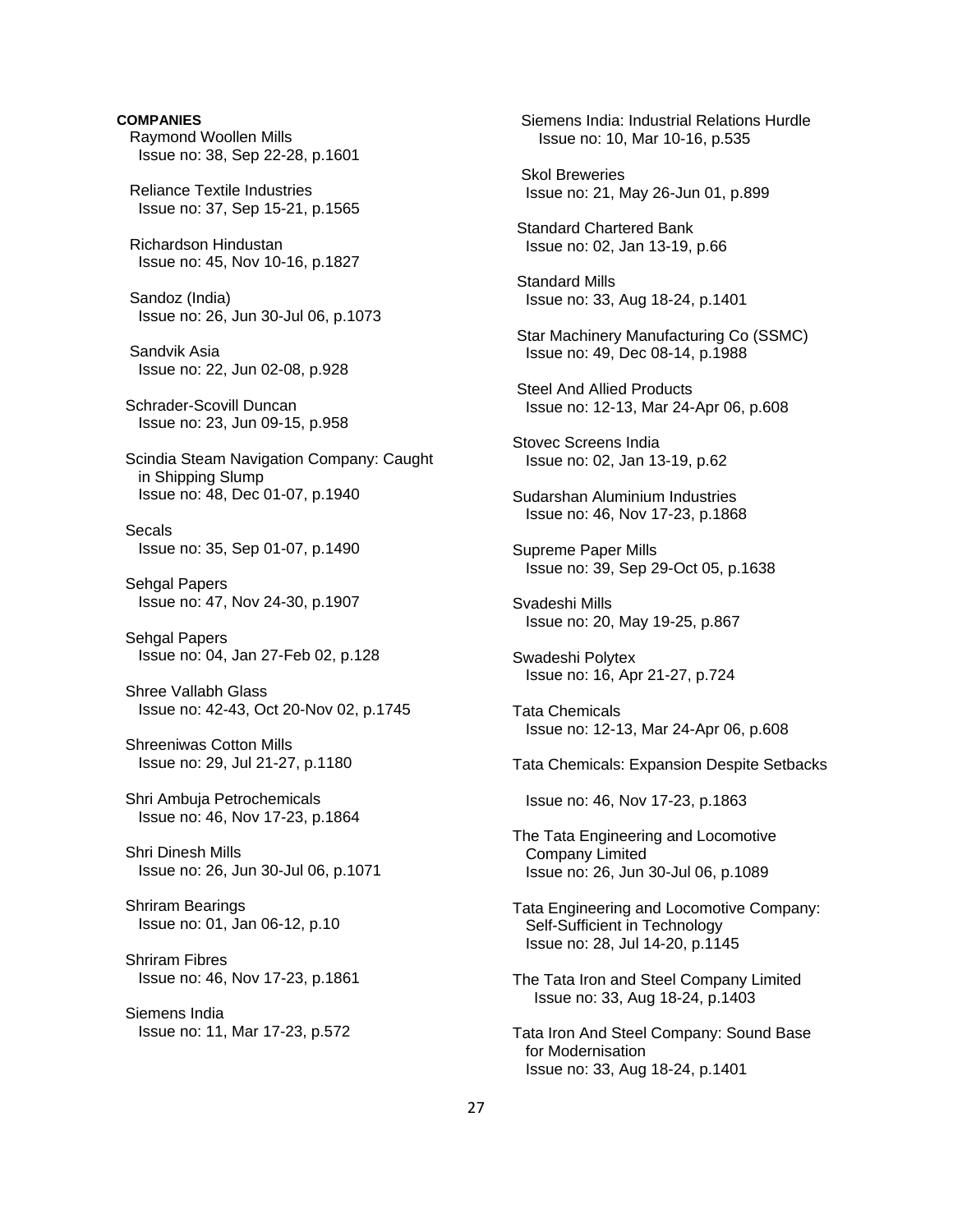**COMPANIES** Tata Mills Issue no: 04, Jan 27-Feb 02, p.128 The Tata Oil Mills Company Limited: Company Meeting Issue no: 33, Aug 18-24, p.1407 Tata Oil Mills Company: In Search of **Diversification**  Issue no: 34, Aug 25-31, p.1449 Terpene Industries Issue no: 45, Nov 10-16, p.1827 Textool Issue no: 42-43, Oct 20-Nov 02, p.1745 TI Cycles Of India Issue no: 12-13, Mar 24-Apr 06, p.608 Tribeni Tissues Issue no: 09, Mar 03-09, p.492 Unichem Laboratories Issue no: 05-06, Feb 03-16, p.177 Union Carbide India Issue no: 15, Apr 14-20, p.683 Unit Trust Of India Issue no: 10, Mar 10-16, p.536 United Commercial Bank Issue no: 44, Nov 03-09, p.1786 Usha Martin Black Issue no: 19, May 12-18, p.831 Utkal Machinery Issue no: 18, May 05-11, p.808 Voltas Issue no: 26, Jun 30-Jul 06, p.1077 Voltas: Marketing Role Not Appreciated Issue no: 09, Mar 03-09, p.491 Wandleside National Conductors Issue no: 23, Jun 09-15, p.959 Warner-Hindustan Issue no: 21, May 26-Jun 01, p.900

 Warner-Hindustan Issue no: 23, Jun 09-15, p.959 West Coast Paper Issue no: 50, Dec 15-21, p.2032 West Coast Paper Issue no: 04, Jan 27-Feb 02, p.128 **Wimco**  Issue no: 21, May 26-Jun 01, p.900 Zuari Agro Chemicals: Zuari's New Project Issue no: 41, Oct 13-19, p.1704 **COMPANY LAW**  Corporate High Jinks (RA) Issue no: 47, Nov 24-30, p.1917 **CONFERENCES**  Of Circuits and Networks; David Lehmann (C) Issue no: 19, May 12-18, p.839 **CONGRESS PARTY**  Another Parting of Ways: Congress Party (Ed) Issue no: 25, Jun 23-29, p.1026 Brewing Tensions: Congress Party (Ed) Issue no: 05-06, Feb 03-16, p.170 Cong(I) Crisis; Romesh Thapar (F) Issue no: 14, Apr 07-13, p.646 Cong(I) Turbulence; Romesh Thapar (F) Issue no: 37, Sep 15-21, p.1563 Congress Still Supreme: Maharashtra (C) Issue no: 22, Jun 02-08, p.930 Double Role: Maharashtra-I; MHJ (C) Issue no: 36, Sep 08-14, p.1531 Downhill All the Way? (Ed) Issue no: 21, May 26-Jun 01, p.896 Dreams of Grand Realignment: Politics (Ed) Issue no: 26, Jun 30-Jul 06, p.1068 Failure of Congress Unity: Politics; Gail Omvedt (C) Issue no: 28, Jul 14-20, p.1150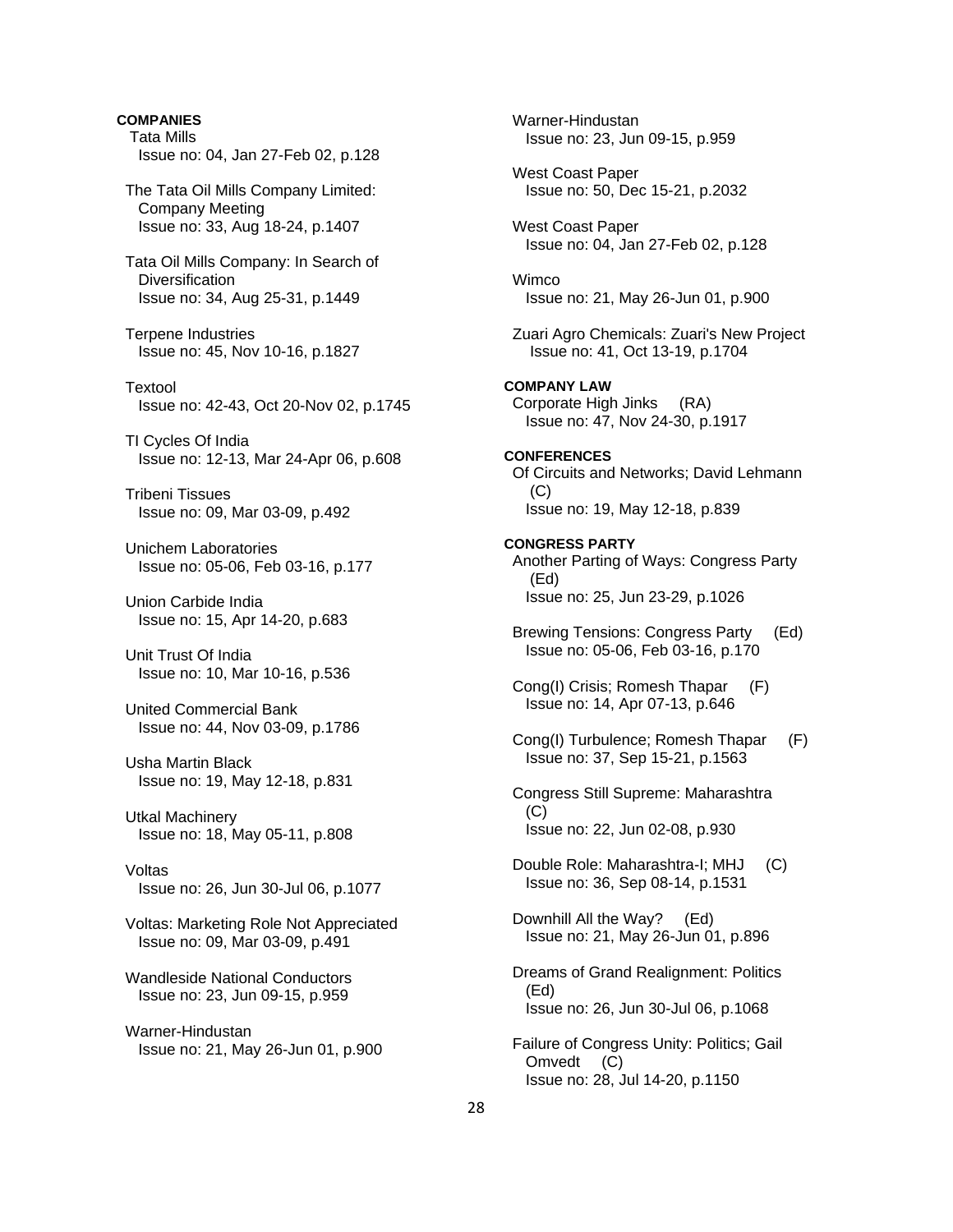## **CONGRESS PARTY**

 For All Seasons: Congress (I) (Ed) Issue no: 49, Dec 08-14, p.1982

 Get-Together of Congresswallahs; Romesh Thapar (F) Issue no: 28, Jul 14-20, p.1143

 In Search of a Following: Congress Party (Ed) Issue no: 38, Sep 22-28, p.1594

 Keeping Them on the Move: Bombay (C) Issue no: 22, Jun 02-08, p.933

- Lessons in 'Flexibility': Maharashtra-II  $(C)$ Issue no: 36, Sep 08-14, p.1532
- Lose One, Lose All: Politics (Ed) Issue no: 20, May 19-25, p.864

 Nine Days' Wonder?: Congress (Ed) Issue no: 27, Jul 07-13, p.1106

 None so Pure: Politics (Ed) Issue no: 40, Oct 06-12, p.1660

 Old and New Faithful: Congress Party; MHJ  $(C)$ Issue no: 38, Sep 22-28, p.1606

- Point to Chavan: Congress Party (C) Issue no: 11, Mar 17-23, p.575
- Reanointment of the Heir-Apparent; MHJ (C) Issue no: 12-13, Mar 24-Apr 06, p.613
- So Many Scenarios; Romesh Thapar (F) Issue no: 38, Sep 22-28, p.1599

 Sparring in Congress (I): Politics (Ed) Issue no: 18, May 05-11, p.791

#### **CONSTITUTION OF INDIA**

 Living with Coalitions; Romesh Thapar (F) Issue no: 34, Aug 25-31, p.1445

 National Languages Policy and the Case for Nepali; Surendra Munshi and Tridith Kumar Chakrabarti (SA) Issue no: 15, Apr 14-20, p.701

# Fiddling with FSI: Bombay; Amrita Abraham (C) Issue no: 03, Jan 20-26, p.92 **CONSTRUCTION WORKERS**  Plight of Construction Workers: Labour (Ed) Issue no: 39, Sep 29-Oct 05, p.1630 **CONSUMER EXPENDITURE**  Below the Poverty Line; V M Dandekar (P) Issue no: 07-08, Feb 17-Mar 02, p.233 **CONSUMER PRICES**

**CONSTRUCTION INDUSTRY** 

 Below the Poverty Line; V M Dandekar (P) Issue no: 07-08, Feb 17-Mar 02, p.233

## **CONTRACT FARMING**

 Relative Efficiency of Owner and Tenant Cultivation: A Case Study; Manabendu Chattopadhyay (RA) Issue no: 39, Sep 29-Oct 05, p.A93

#### **CONTRACT LABOUR**

 Justice Delayed for Contract Labour: Kerala; K T Zacharias (C) Issue no: 17, Apr 28-May 04, p.767

 Plight of Casual Workers in Railways: Labour; Timir Basu (C) Issue no: 27, Jul 07-13, p.1115

 Plight of Temporary Workers of Bombay Port: Labour; Gayatri Singh (C) Issue no: 38, Sep 22-28, p.1603

#### **COOPERATIVE BANKS**

 Waiting for Final Round: Maharashtra (C) Issue no: 25, Jun 23-29, p.1039

## **COOPERATIVE FARMING**  Co-operative Farming; Kalyan Dutt (BR)

Issue no: 19, May 12-18, p.842

## **CORPORATE GOVERNANCE**

 A Case Study of Deliberate Management Policy: Sickness in Industry-I; Jayati Ghosh (C) Issue no: 02, Jan 13-19, p.49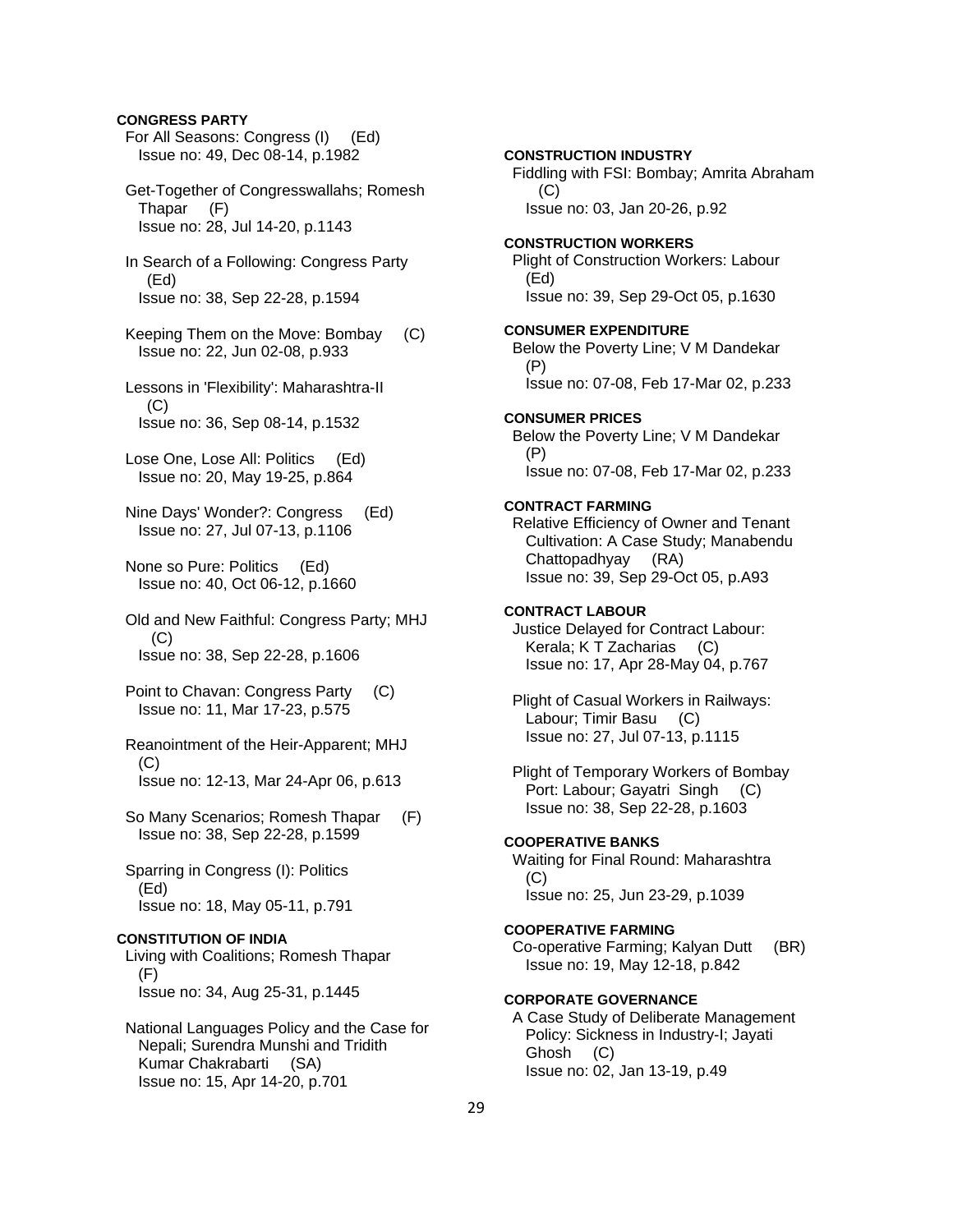# **CORPORATE GOVERNANCE**

 Role of Government Policies: Sickness in Industry-II (C) Issue no: 02, Jan 13-19, p.55

## **CORPORATE INVESTMENT**  Corporate Investment in 1979: A Forecast; C Rangarajan (SA) Issue no: 10, Mar 10-16, p.555

## **CORPORATE SECTOR**

 Blessings of Bigness: Corporate Sector (Ed) Issue no: 25, Jun 23-29, p.1027

 A Case of Analysis Paralysis; S K Bhattacharyya (RA) Issue no: 09, Mar 03-09, p.M2

 Corporate High Jinks (RA) Issue no: 47, Nov 24-30, p.1917

 Corporate Wonderland (Ed) Issue no: 12-13, Mar 24-Apr 06, p.601

 FERA: Appearance and Reality ; Sudip Chaudhuri (SA) Issue no: 16, Apr 21-27, p.734

# **CORPORATE SOCIAL RESPONSIBILITY**

 Automobile Industry and Social Responsibility; C K Mukherjee (LE) Issue no: 14, Apr 07-13, p.645

# **CORPORATE TAX**

 Tax Bounty (RA) Issue no: 34, Aug 25-31, p.1461

 Tax Treatment of Interest Costs in the Context of Increasing Reliance on Debt Financing; R H Patil (SA) Issue no: 38, Sep 22-28, p.1613

## **CORRUPTION**

 Money for All: Politics; Mohan Ram (C) Issue no: 16, Apr 21-27, p.726

 Who Is to Guard the Guardians?: Assam (Ed) Issue no: 25, Jun 23-29, p.1028

## **COST BENEFIT ANALYSIS**

 Cost-Benefit Analysis ; P K Mattoo (BR) Issue no: 04, Jan 27-Feb 02, p.155  Project Appraisal for LDCs; O P Sharma (RA) Issue no: 21, May 26-Jun 01, p.M42

## **COTTON**

 Contrary Pulls: Cotton (Ed) Issue no: 15, Apr 14-20, p.680

 Estimates of Convenience: Cotton (Ed) Issue no: 36, Sep 08-14, p.1523

 Profits Out of Ignorance: Cotton (Ed) Issue no: 48, Dec 01-07, p.1934

**COTTON TEXTILE INDUSTRY**  Without a Policy (Ed) Issue no: 16, Apr 21-27, p.717

#### **COW SLAUGHTER**

 Demand for Total Ban on Cow Slaughter in Kerala and West Bengal: Some Observations; K N Raj (SA) Issue no: 18, May 05-11, p.821

 To Butcher or Not to Butcher: Cattle Holdings and Milk and Meat Production in Kerala; Narayanan K Nair (SA) Issue no: 17, Apr 28-May 04, p.782

Well Served by the Cow: Politics (Ed) Issue no: 17, Apr 28-May 04, p.754

#### **CPI**

 Quarrel over Tactics: CPI (Ed) Issue no: 48, Dec 01-07, p.1935

# **CPM**

 Organisation before Politics: CPI(M); Ajit Roy (C) Issue no: 03, Jan 20-26, p.91

 Progressive State Governments: An Assessment of First Communist Ministry in Kerala; Georges Kristoffel Lieten (SA) Issue no: 01, Jan 06-12, p.29

 Time to Make Choices (LE) Issue no: 02, Jan 13-19, p.45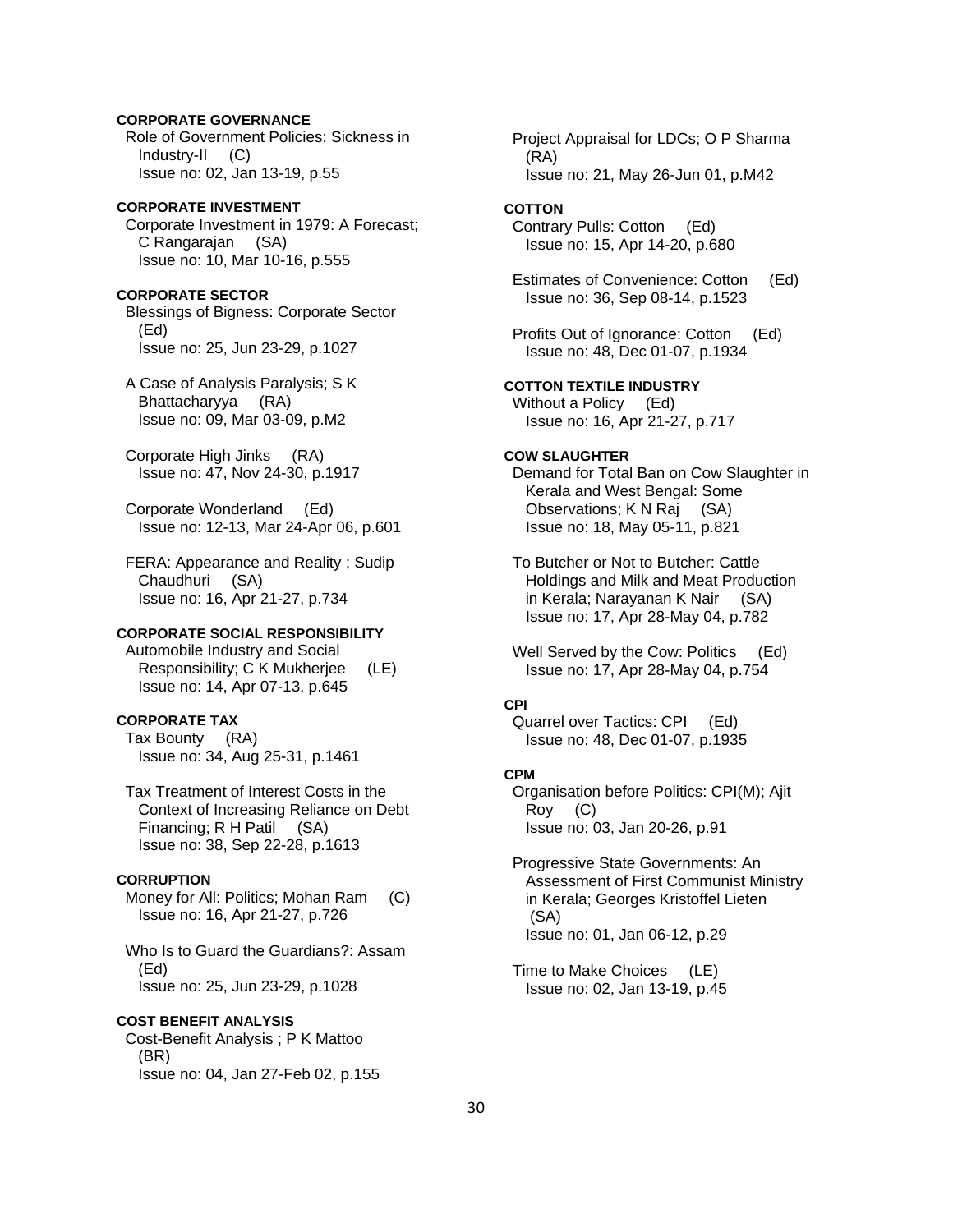Cocking a Snook at Credit Policy: The Economy (C) Issue no: 18, May 05-11, p.797 Credit Policy and Production; C Rangarajan (SA) Issue no: 15, Apr 14-20, p.714 Dissecting Priority Sector Credit: Banks (Ed) Issue no: 22, Jun 02-08, p.924 Gone Awry Once Again: Credit Policy (Ed) Issue no: 10, Mar 10-16, p.530 In Unflattering Light: Banks (Ed) Issue no: 20, May 19-25, p.863 Priority Sector Credit; V Rangarajan (LE) Issue no: 27, Jul 07-13, p.1109 Skirting the Issues: Credit Policy (Ed) Issue no: 21, May 26-Jun 01, p.895 Too Late (Ed) Issue no: 35, Sep 01-07, p.1481 Writing on Sand: Credit Policy (Ed) Issue no: 11, Mar 17-23, p.566 **CRIMES**  Crimes and Punishment: West Germany (Ed) Issue no: 28, Jul 14-20, p.1140 **CRIMINAL LAW**  Crimes and Punishment: West Germany (Ed) Issue no: 28, Jul 14-20, p.1140 **CROP INSURANCE**  Crop Insurance: Need for a New Approach; A K Agarwal (RA) Issue no: 39, Sep 29-Oct 05, p.A125 **CULTURAL CHANGE** 

**CREDIT POLICY** 

 China: Cultural Revolution and After; G P Deshpande (BR) Issue no: 39, Sep 29-Oct 05, p.1650

 Fiction and Fact: Mizoram (Ed) Issue no: 34, Aug 25-31, p.1443 South Asian Studies in Europe: Report of a Conference; Imtiaz Ahmad (C) Issue no: 04, Jan 27-Feb 02, p.137 **CURRENT AFFAIRS**  A Spreading Paralysis; Romesh Thapar (F) Issue no: 16, Apr 21-27, p.722 Tactics of Doing Nothing; Romesh Thapar (F) Issue no: 20, May 19-25, p.866 **CUSTOMS DUTY**  Customs Union for Indian Sub-Continent; Rajendra Kumar (BR) Issue no: 05-06, Feb 03-16, p.204 **DAIRY INDUSTRY**  Cross-Breeding of Indian Cattle: An Evaluation; A R Rajapurohit (RA) Issue no: 12-13, Mar 24-Apr 06, p.A9 Milk Production in Kerala: Trends and Prospects; Narayanan K Nair (RA) Issue no: 12-13, Mar 24-Apr 06, p.A25 Operation Flood II: Some Constraints and Implications; Surendar Singh (SA) Issue no: 42-43, Oct 20-Nov 02, p.1765 To Butcher or Not to Butcher: Cattle Holdings and Milk and Meat Production in Kerala; Narayanan K Nair (SA) Issue no: 17, Apr 28-May 04, p.782 World Milk Production (F) Issue no: 07-08, Feb 17-Mar 02, p.484 **DAIRY PRODUCTS**  Unloading the White Revolution: EEC; Narendra Singh (C) Issue no: 20, May 19-25, p.874 **DALIT MOVEMENTS**  The Dalit Liberation Movement in Colonial Period; Bharat Patankar and

**CULTURAL STUDIES** 

Gail Omvedt (SA)

Issue no: 07-08, Feb 17-Mar 02, p.409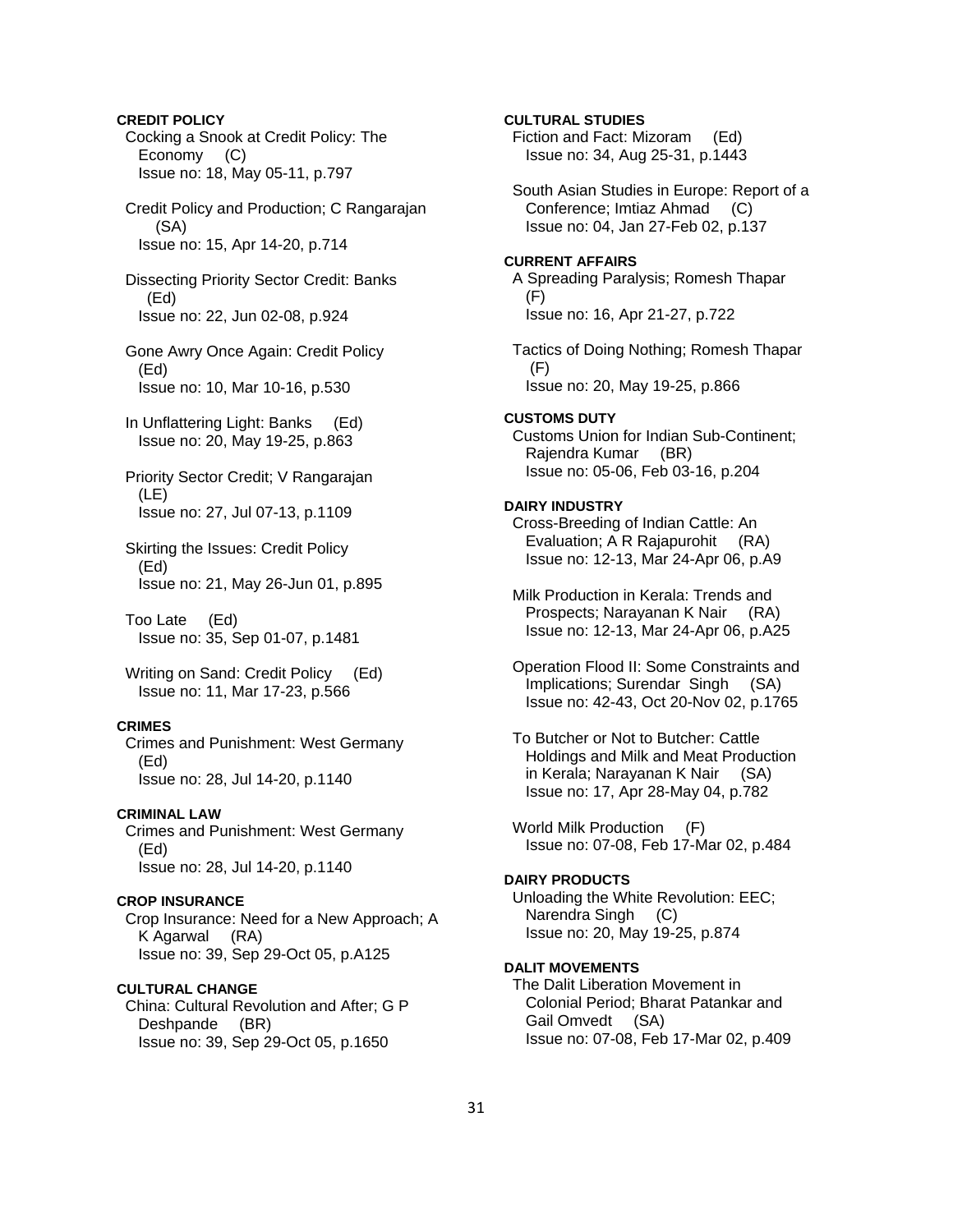## **DALIT MOVEMENTS**

 Importance of Renaming Marathwada University: Maharashtra-I; Amrita Abraham (C) Issue no: 29, Jul 21-27, p.1190

#### **DALITS**

 Dalit-Left March in Kolhapur: Maharashtra-II; OG (C) Issue no: 29, Jul 21-27, p.1192

 Police Atrocities on Harijan Women: Punjab (C) Issue no: 33, Aug 18-24, p.1414

 Politics of Rape: Kerala; Mukundan C Menon (C) Issue no: 21, May 26-Jun 01, p.903

 Rising Crimes against Scheduled Castes: Tamil Nadu (C) Issue no: 48, Dec 01-07, p.1944

## **DAMS**

 DVC and Flood Control; R J Prasad (LE) Issue no: 15, Apr 14-20, p.681

 DVC and Flood Control; K V Subramanyam (LE) Issue no: 18, May 05-11, p.793

 The Inundation of Morvi (C) Issue no: 34, Aug 25-31, p.1454

## **DEFENCE POLICY**

 At Home and Abroad: Defence (Ed) Issue no: 12-13, Mar 24-Apr 06, p.602

 Continuing Dependence: Arms Imports (Ed) Issue no: 44, Nov 03-09, p.1779

 Defence, Development and Administration: Some Obiter Dicta; S R Sen (SA) Issue no: 40, Oct 06-12, p.1688

## **DEFORESTATION**

 Agricultural Economy of Kumaon Hills: A Comment; J Bandyopadhyay and S Shiva (SA) Issue no: 41, Oct 13-19, p.1733

 Agricultural Economy of Kumaon Hills: Threat of Ecological Disaster; Madhava Ashish (SA) Issue no: 25, Jun 23-29, p.1058

# **DELHI**

 Caste Idiom for Class Conflict: Case of Khanjawala; Anjan Ghosh (C) Issue no: 05-06, Feb 03-16, p.184

 Delhi Textile Workers' Strike: Labour; Mukundan C Menon (C) Issue no: 35, Sep 01-07, p.1494

 Jama Masjid Clashes (LE) Issue no: 38, Sep 22-28, p.1597

 Participant Perceptions in a Communal Riot; Pramod Kumar (C) Issue no: 40, Oct 06-12, p.1666

 Shades of the Emergency: The Police; Mukundan C Menon (C) Issue no: 28, Jul 14-20, p.1153

## **DEMOCRACY**

 Democracy and Muslim Education; Moin Shakir (BR) Issue no: 01, Jan 06-12, p.25

 No Room for Euphoria: International Affairs; GPD (C) Issue no: 22, Jun 02-08, p.943

 Studying Politics in a Vacuum; Ignatius Chithelen (BR) Issue no: 02, Jan 13-19, p.68

 Why Do Voters Not Vote?; A K Baruah and Parmod Kumar (C) Issue no: 51-52, Dec 22-Jan 04, p.2085

#### **DEMOGRAPHY**

 Integrated Strategies for Economic and Demographic Development; Asok Mitra (SA) Issue no: 05-06, Feb 03-16, p.207

## **DEVELOPMENT AID**

 Aid for De-Industrialisation? (Ed) Issue no: 25, Jun 23-29, p.1025

 Financial Flows on Commercial Terms to Underdeveloped Countries (F) Issue no: 05-06, Feb 03-16, p.197

 A Primer for Aid Recipients; Paul Streeten (P) Issue no: 25, Jun 23-29, p.1042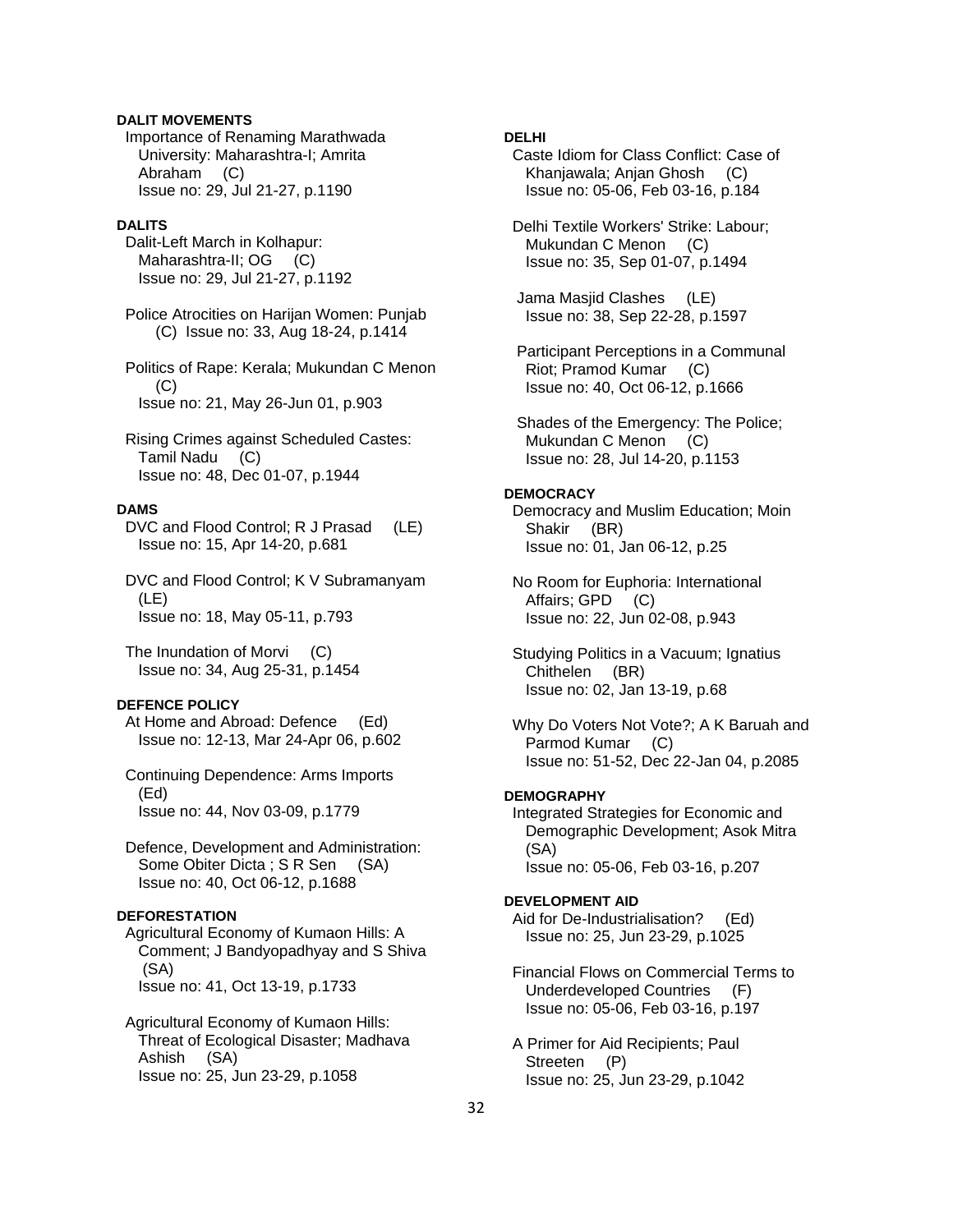# **DEVELOPMENT AID**

 Providing for Egypt: West Germany; Ramesh Jaura (Ed) Issue no: 15, Apr 14-20, p.680

 Soviet Economic Relations with India and Other Third World Countries; Santhosh K Mehrotra and Patrick Clawson (SA) Issue no: 30-32, Jul 28-Aug 17, p.1367

 Whom Does the World Bank Serve?; Joseph Collins and Frances Moore Lappe (SA) Issue no: 19, May 12-18, p.853

#### **DHANBAD**

 'Trade Union' Murders in Dhanbad: Bihar; Arun Srivastava (C) Issue no: 10, Mar 10-16, p.550

 RAW Takes a Hand: Industrial Relations (Ed) Issue no: 16, Apr 21-27, p.719

#### **DIRECT TAXES**

 Direct Tax Reform: Family as Tax Entity and Other Issues; K Sundaram and V Pandit (SA) Issue no: 17, Apr 28-May 04, p.776

## **DISTRICT PLANNING**

 District Planning in the Context of Multi-Level Planning; B P R Vithal (SA) Issue no: 05-06, Feb 03-16, p.218

#### **DOMESTIC VIOLENCE**

 Keeping the Home Fires Burning: Women; SV  $(C)$ Issue no: 25, Jun 23-29, p.1038

#### **DRAMA AND STAGE SHOW**

 Cultural Jatha in Karnataka; Krishnaswamy (LE) Issue no: 39, Sep 29-Oct 05, p.1633

## **DRAVIDIAN MOVEMENT**

 Dravidian Movement in Its Pre-Independence Phases; N Ram (SA) Issue no: 07-08, Feb 17-Mar 02, p.377

## **DROUGHT**

 Drought and Elections: Rajasthan; R P Mullick (C) Issue no: 50, Dec 15-21, p.2040

# **ECOLOGY**

 Ethics of Accommodation; Jashbhai Patel (BR) Issue no: 17, Apr 28-May 04, p.775

**ECONOMIC FORECASTING**  India in 2000, with Ifs and Buts (Vol-II); Thomas Timberg (BR) Issue no: 16, Apr 21-27, p.733

**ECONOMIC GROWTH AND DEVELOPMENT**  Blinkered View: The Economy (Ed) Issue no: 47, Nov 24-30, p.1902

 Changing Structure of Indian Economy: As Seen through National Accounts Data; V K R V Rao (SA) Issue no: 50, Dec 15-21, p.2049

 Defence, Development and Administration: Some Obiter Dicta; S R Sen (SA) Issue no: 40, Oct 06-12, p.1688

 Economic and Demographic Development; Priyatosh Maitra (LE) Issue no: 16, Apr 21-27, p.721

 Economic Growth in Latin America (C) Issue no: 39, Sep 29-Oct 05, p.1641

 Economy of GDR (F) Issue no: 23, Jun 09-15, p.969

 India in 2000, with Ifs and Buts; Thomas Timberg (BR) Issue no: 16, Apr 21-27, p.733

 India in 2000, with Ifs and Buts (Vol-II); Thomas Timberg (BR) Issue no: 16, Apr 21-27, p.733

 India's Economic Crisis: A Comment; Kitty Menon (SA) Issue no: 37, Sep 15-21, p.1588

 India's Economic Crisis: Dialectics of Sub-Imperialism; Ranjit Sau (P) Issue no: 09, Mar 03-09, p.495

 India's Federal Polity: Some Questions; Aswini K Ray (SA) Issue no: 34, Aug 25-31, p.1471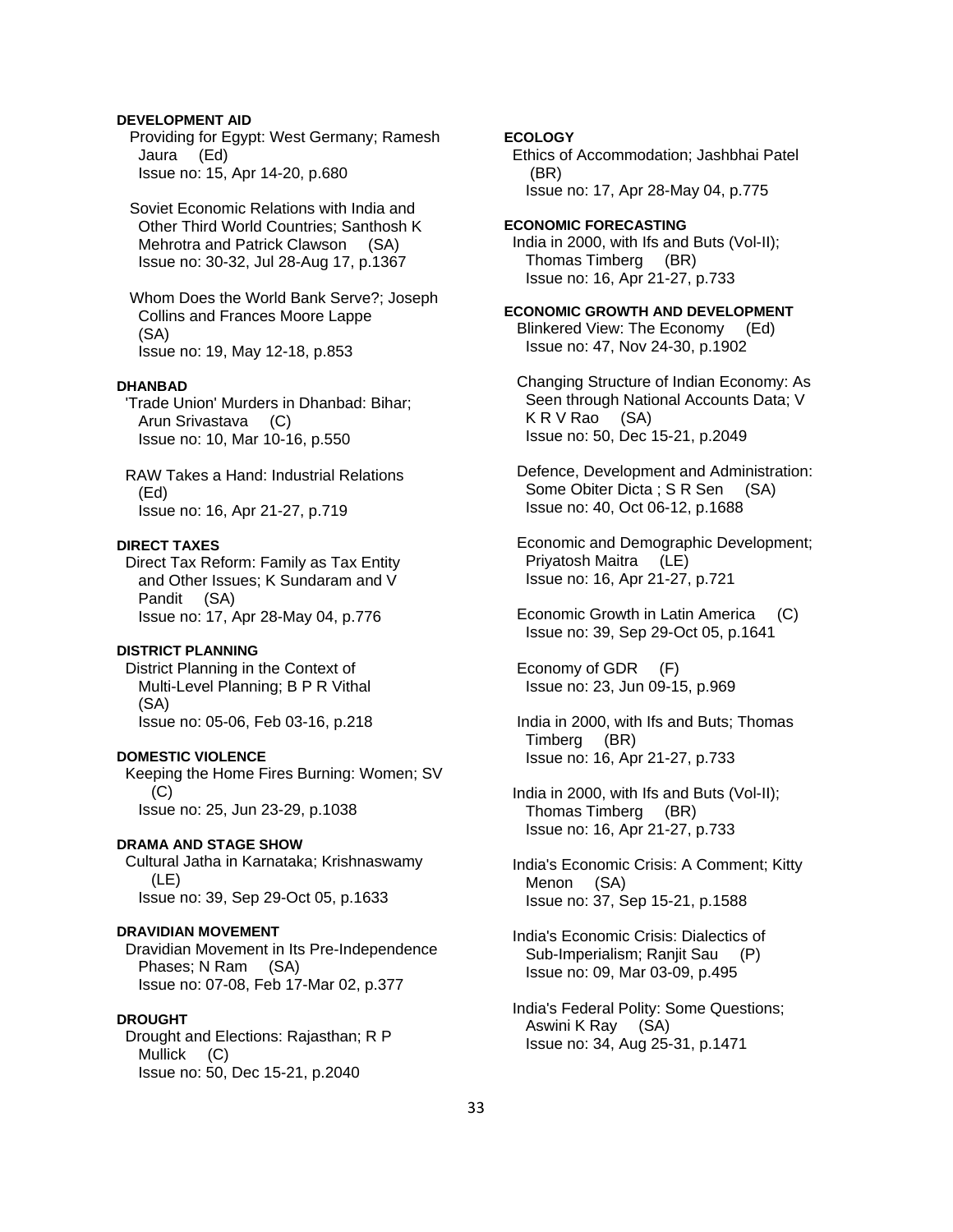## **ECONOMIC GROWTH AND DEVELOPMENT**

 Indian Planning in the Eighties; Yoginder K Alagh (SA) Issue no: 30-32, Jul 28-Aug 17, p.1273

 Integrated Strategies for Economic and Demographic Development; Asok Mitra (SA) Issue no: 05-06, Feb 03-16, p.207

 Latin American Economy in 1978 (F) Issue no: 09, Mar 03-09, p.507

 On the Question of Home Market and Prospects for Indian Growth; Sukhamoy Chakravarty (SA) Issue no: 30-32, Jul 28-Aug 17, p.1229

 Whistling in the Dark (Ed) Issue no: 22, Jun 02-08, p.921

Wide Ranging and Uneven; DCR (BR) Issue no: 50, Dec 15-21, p.2047

# **ECONOMIC HISTORY**

 Imperial Economic History; Pramit Chaudhuri (BR) Issue no: 38, Sep 22-28, p.1610

 Muddled View from the Top; R S Morkhandikar (BR) Issue no: 22, Jun 02-08, p.945

## **ECONOMIC INDICATORS**

 Economic and Political Determinants of States' Tax Revenue: A Study of Four States; Govinda M Rao (SA) Issue no: 47, Nov 24-30, p.1925

# **ECONOMIC MODELS**

World Modelling: A Dialogue; Bharat Bhushan (BR) Issue no: 04, Jan 27-Feb 02, p.155

## **ECONOMIC POLICY**

 (The) Economy and Political 'Stability' (Ed) Issue no: 30-32, Jul 28-Aug 17, p.1219

 Distributional Effects of Rural Development Strategies: A Case Study; G P Mishra (RA) Issue no: 39, Sep 29-Oct 05, p.A

 The Famous Battle of the Plan; BM  $(C)$ Issue no: 27, Jul 07-13, p.1114

 India in 2000, with Ifs and Buts; Thomas Timberg (BR) Issue no: 16, Apr 21-27, p.733

 India in 2000, with Ifs and Buts (Vol-II); Thomas Timberg (BR) Issue no: 16, Apr 21-27, p.733

 India's Economic Crisis: A Comment; Kitty Menon (SA) Issue no: 37, Sep 15-21, p.1588

 Muddled View from the Top; R S Morkhandikar (BR) Issue no: 22, Jun 02-08, p.945

 On the Question of Home Market and Prospects for Indian Growth; Sukhamoy Chakravarty (SA) Issue no: 30-32, Jul 28-Aug 17, p.1229

 Planning Commission's Make-Believe World: New Delhi; BM (C) Issue no: 44, Nov 03-09, p.1787

 Regional and National Planning; Bhabatosh Datta (BR) Issue no: 27, Jul 07-13, p.1124

 Strategy, Policies and Facts of Life; Bhabatosh Datta (BR) Issue no: 36, Sep 08-14, p.1541

 Wasted Resources (Ed) Issue no: 37, Sep 15-21, p.1557

 Wooing the 'Kisan': The Economy; BM (Ed) Issue no: 01, Jan 06-12, p.2

# **ECONOMIC RECESSION**

 US Economic Downswing Helps Dollar: World Money; N Ramachandra (C) Issue no: 29, Jul 21-27, p.1183

# **ECONOMIC SANCTIONS**

 Legitimisation Games: Southern Africa (Ed) Issue no: 23, Jun 09-15, p.954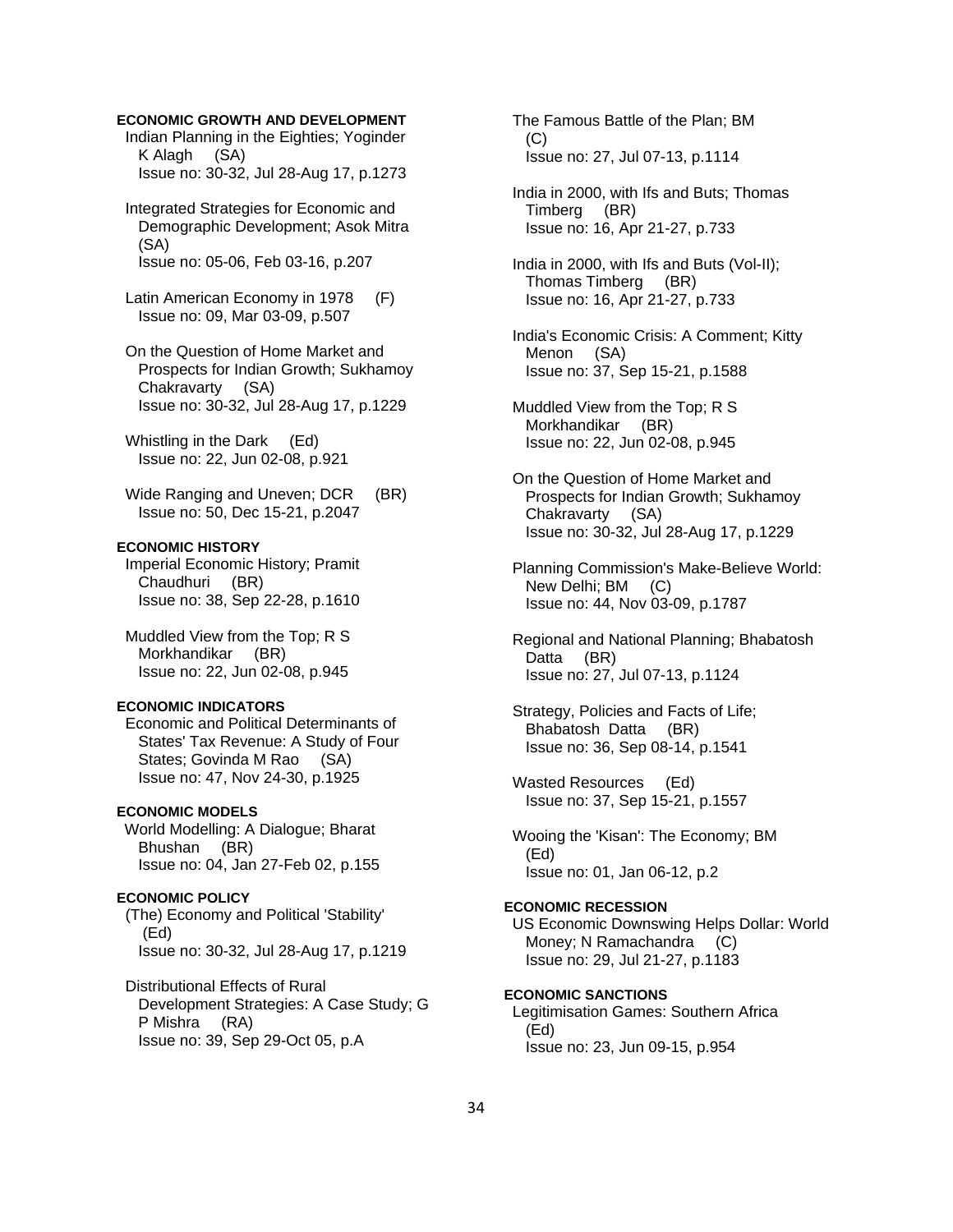# **ECONOMIC SURVEYS**

 The Expendable Goals (Ed) Issue no: 07-08, Feb 17-Mar 02, p.221

 Obfuscation with a Purpose (RA) Issue no: 09, Mar 03-09, p.M1

## **ECONOMIC THEORY**

 Economics of Feudalism; Ranjit Sau (RA) Issue no: 18, May 05-11, p.809

#### **ECONOMISTS**

 C N Vakil; P R Brahmananda (LE) Issue no: 46, Nov 17-23, p.1860

# **EDIBLE OIL**

 Created Shortage: Edible Oil (Ed) Issue no: 35, Sep 01-07, p.1483

 Oilseeds: A Comprehensive View; B L Kumar (BR) Issue no: 20, May 19-25, p.880

#### **EDUCATION**

 Democracy and Muslim Education; Moin Shakir (BR) Issue no: 01, Jan 06-12, p.25

- Financing of Education; A R Kamat (BR) Issue no: 05-06, Feb 03-16, p.205
- Sociology in the 1980s; M S A Rao (SA) Issue no: 44, Nov 03-09, p.1810
- Through Teachers' Eyes: Education (C) Issue no: 41, Oct 13-19, p.1707

 Towards a Study of Education and Social Change; Karuna Ahmad (SA) Issue no: 04, Jan 27-Feb 02, p.157

 Trickery on Education (Ed) Issue no: 20, May 19-25, p.861

 Why Not Do It Better?; G D Sharma and A R Kamat (LE) Issue no: 49, Dec 08-14, p.1984

#### **EDUCATION AND RELIGION**

 Capitalising on Communal Violence: Aligarh Muslim University; Krishna K R Gandhi  $(C)$ Issue no: 23, Jun 09-15, p.963

 Paying the Price: Aligarh (Ed) Issue no: 19, May 19-25, p.862

## **EDUCATIONAL FINANCING**  Financing of Education; A R Kamat (BR) Issue no: 05-06, Feb 03-16, p.205

#### **EDUCATIONAL POLICY AND REFORMS**

 Financing of Education; A R Kamat (BR) Issue no: 05-06, Feb 03-16, p.205

 Reducing Policy to Arithmetic: Education; J V Deshpande (C) Issue no: 20, May 19-25, p.872

 Soviet School System: Problems and Prospects: Education; R G Gidadhubli  $(C)$ Issue no: 11, Mar 17-23, p.584

 Towards a Study of Education and Social Change; Karuna Ahmad (SA) Issue no: 04, Jan 27-Feb 02, p.157

Why Not Do It Better?; A R Kamat (BR) Issue no: 36, Sep 08-14, p.1542

#### **EGYPT**

 Isolation of Egypt: West Asia (C) Issue no: 15, Apr 14-20, p.695

 Providing for Egypt: West Germany; Ramesh Jaura (Ed) Issue no: 15, Apr 14-20, p.680

#### **EGYPT-ISRAEL RELATION**

 Israeli Expansionism in Action: West Asia (Ed) Issue no: 19, May 12-18, p.828

#### **EGYPT-WEST GERMANY RELATIONS**

 Providing for Egypt: West Germany; Ramesh Jaura (Ed) Issue no: 15, Apr 14-20, p.680

# **ELECTION COMMISSION**

 Election Alarms (Ed) Issue no: 46, Nov 17-23, p.1857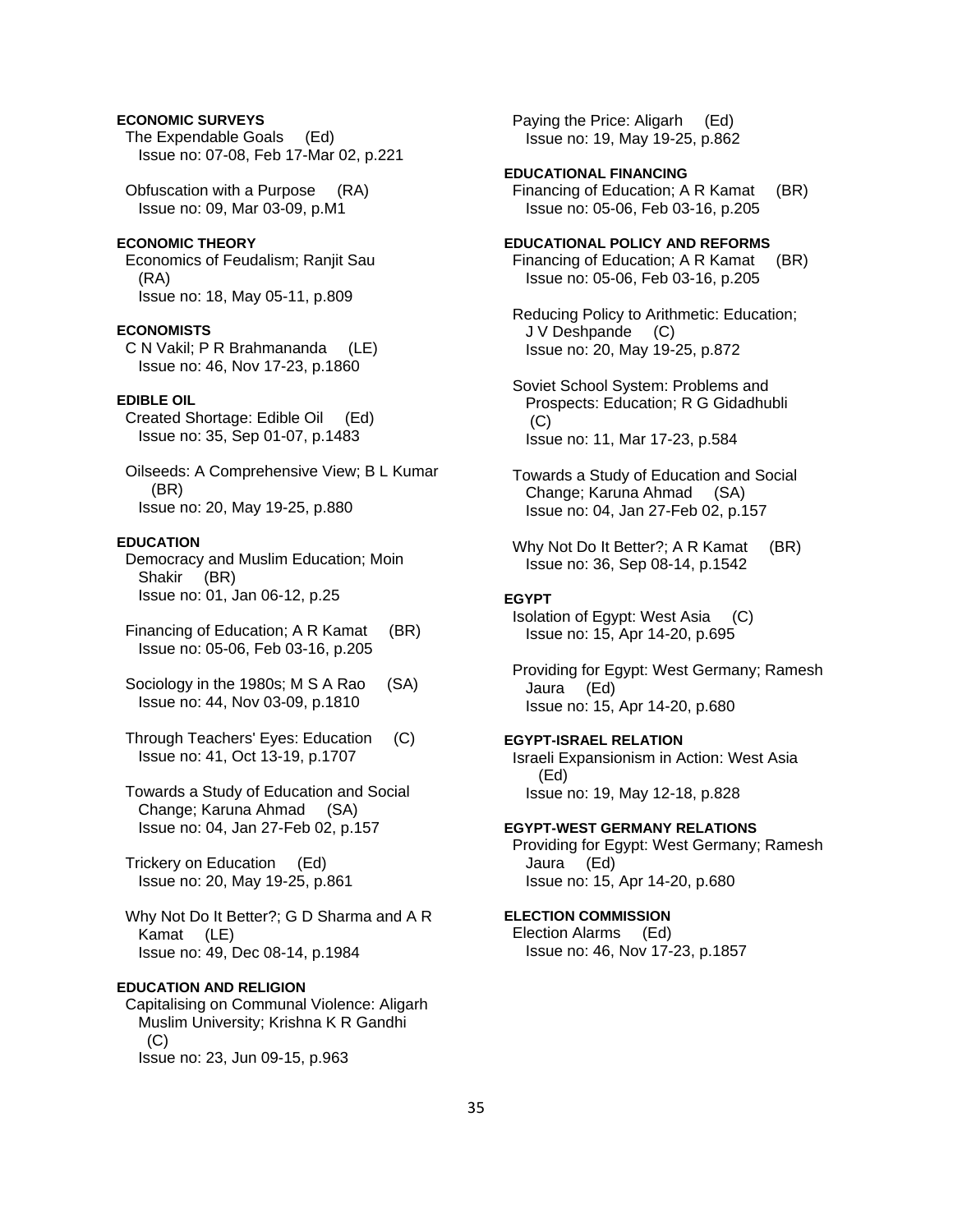**ELECTIONS**  The 'Foreigner' Question: Meghalaya (Ed) Issue no: 49, Dec 08-14, p.1983 After the 'Elections': Rhodesia; Ninan Koshy (Ed) Issue no: 17, Apr 28-May 04, p.756 Candidates and Manifestos; Romesh Thapar (F) Issue no: 45, Nov 10-16, p.1825 Compensatory Discrimination in Political Representation: A Preliminary Assessment of India's Thirty-Year Experience with Reserved Seats in Legislatures; Mare Galanter (SA) Issue no: 07-08, Feb 17-Mar 02, p.437 Dissecting Voting Behaviour; Ramashray Roy (BR) Issue no: 51-52, Dec 22-Jan 04, p.2089 Divided Ruling Front: Kerala; K T Zacharias (C) Issue no: 23, Jun 09-15, p.960 Drive against 'Aliens': Assam (C) Issue no: 39, Sep 29-Oct 05, p.1644 Election Commissioner's Mite: Elections (Ed) Issue no: 47, Nov 24-30, p.1903 Election Funds; Sudhir Mehta (LE) Issue no: 40, Oct 06-12, p.1661 Election Prospects: United Kingdom; Farrukh Dhondy (C) Issue no: 17, Apr 28-May 04, p.772 Elections and the Left ; Bharat Patankar and Gail Omvedt (LE) Issue no: 47, Nov 24-30, p.1904 Elections, Zia Style: Pakistan (Ed) Issue no: 37, Sep 15-21, p.1559 The Fourth Actor (Ed) Issue no: 34, Aug 25-31, p.1441 Game of Elections (Ed) Issue no: 30-32, Jul 28-Aug 17, p.1221

 High Stakes in SGPC Elections: Punjab; Amarjit Chandan (C) Issue no: 18, May 05-11, p.801

 The Mid-Term Poll; Romesh Thapar (F) Issue no: 35, Sep 01-07, p.1485

 Ministry on Way Out: Kerala; K T Zacharias (C) Issue no: 36, Sep 08-14, p.1538

 Money for All: Politics; Mohan Ram (C) Issue no: 16, Apr 21-27, p.726

 New Chogyals: Sikkim (C) Issue no: 10, Mar 10-16, p.549

 New Reality?: Southern Africa (Ed) Issue no: 22, Jun 02-08, p.925

 Nine Days' Wonder?: Congress (Ed) Issue no: 27, Jul 07-13, p.1106

 Religion and Politics: Role of Islam in Modern India; Moin Shakir (SA) Issue no: 07-08, Feb 17-Mar 02, p.469

 Set for Confrontation: Assam; UM (C) Issue no: 49, Dec 08-14, p.1993

 Voting for 'Law and Order': Bihar; AS (C) Issue no: 51-52, Dec 22-Jan 04, p.2084

 Waiting for Final Round: Maharashtra (C) Issue no: 25, Jun 23-29, p.1039

 Why Do Voters Not Vote?; A K Baruah and Parmod Kumar (C) Issue no: 51-52, Dec 22-Jan 04, p.2085

 Zia Outmanoeuvred: Pakistan (Ed) Issue no: 42-43, Oct 20-Nov 02, p.1740

**ELECTRIC POWER**  All Darkness: West Bengal (C) Issue no: 19, May 12-18, p.838

 Collapsing Power: West Bengal-I; Timir Basu (C) Issue no: 21, May 26-Jun 01, p.904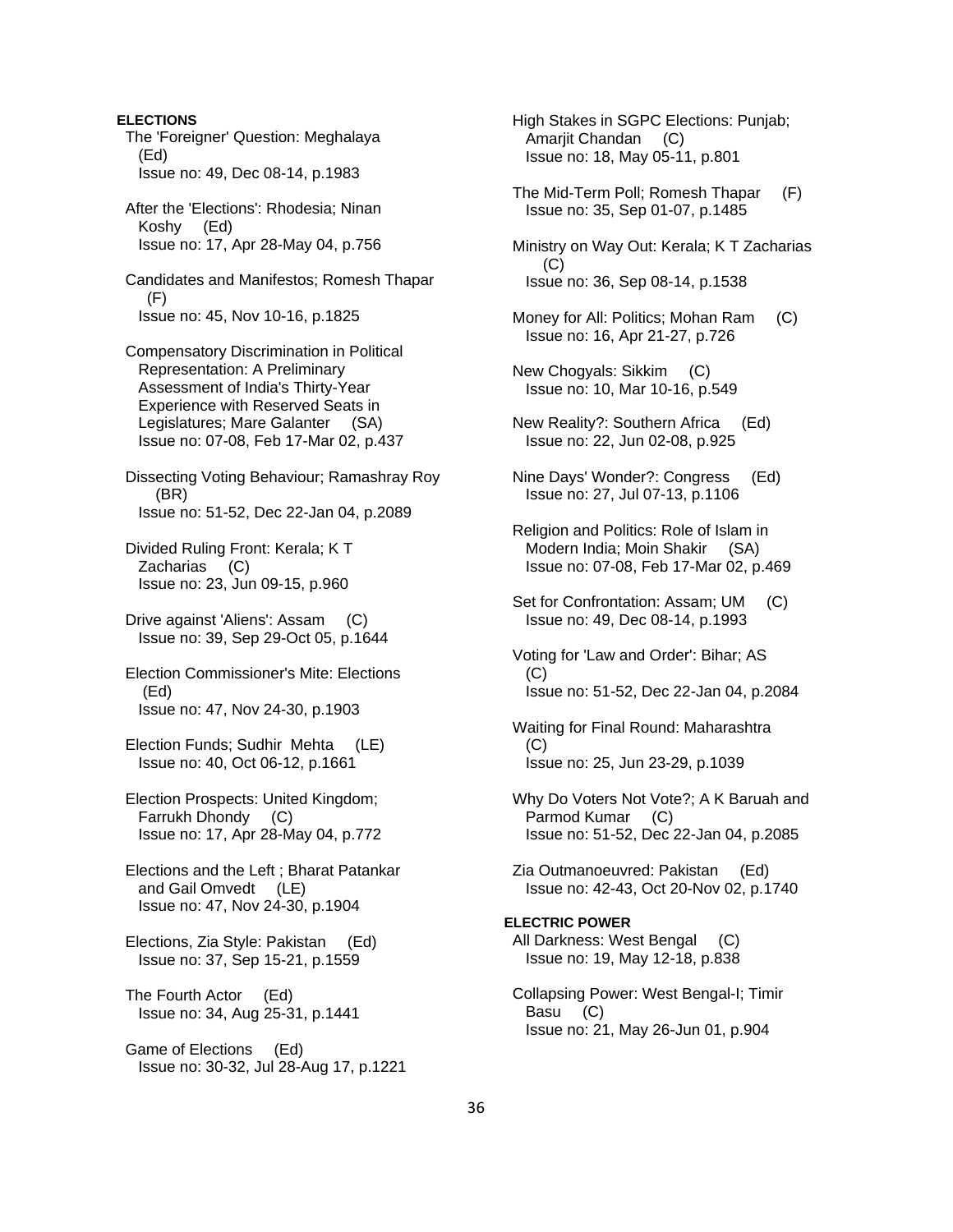# **ELECTRIC POWER**

 Defensive in Power: West Bengal-II; Jayanta Sarkar (C) Issue no: 21, May 26-Jun 01, p.905

# Electricity for Development: Problems and Prospects in Equipment Acquisition; Hans Gustafsson (SA) Issue no: 27, Jul 07-13, p.1127

 Flogging and Patching Policy: West Bengal; Timir Basu (C) Issue no: 23, Jun 09-15, p.961

 No Respite from Power Crisis: West Bengal  $(C)$ Issue no: 40, Oct 06-12, p.1668

### **ELECTRICAL EQUIPMENT**

 Flogging and Patching Policy; G K Raju (LE) Issue no: 51-52, Dec 22-Jan 04, p.2073

#### **ELECTRICAL INDUSTRY**

 Transnational Corporations in Electrical Industry (SA) Issue no: 03, Jan 20-26, p.103

### **ELECTRONIC INDUSTRY**

 Closer to Trade than Manufacture: Electronics (Ed) Issue no: 47, Nov 24-30, p.1902

### **EMERGENCY**

 Beyond the Emergency ; Mary Tyler (BR) Issue no: 12-13, Mar 24-Apr 06, p.621

 The Ghost of Rajan; Mukundan C Menon  $(C)$ Issue no: 15, Apr 14-20, p.689

 Ideology of Jayaprakash Narayan; Ghanshyam Shah (BR) Issue no: 09, Mar 03-09, p.511

 Ominous Move (Ed) Issue no: 26, Jun 30-Jul 06, p.1065

 Political Imprisonment and Torture in India: Amnesty International Report (F)

Issue no: 04, Jan 27-Feb 02, p.145

 Say Not the Struggle: Essays in Honour of A. D. Gorwala; S I Clerk (BR) Issue no: 01, Jan 06-12, p.28

 Struggle against an Emergency Legacy: Labour (C) Issue no: 26, Jun 30-Jul 06, p.1079

 What Next in Family Welfare?; D Banerji (P) Issue no: 20, May 19-25, p.876

#### **EMPLOYMENT**

 Employment and Agriculture in the Draft Plan, 1978-83; J N Sinha (SA) Issue no: 35, Sep 01-07, p.1503

 Employment, Income and Food Intake among Agricultural Labour Households; P G K Panikar (SA) Issue no: 34, Aug 25-31, p.1464

 Government as Employer: Its Role, Limitations and Implications; B P R Vithal (RA) Issue no: 34, Aug 25-31, p.M91

 Indian Planning in the Eighties; Yoginder K Alagh (SA) Issue no: 30-32, Jul 28-Aug 17, p.1273

 Population Pressure and Labour Absorbability in Agriculture and Related Activities: Analysis and Suggestions Based on Field Studies Conducted in Punjab; Manmohan H K Singh (SA) Issue no: 11, Mar 17-23, p.593

 Relationship between Small-Scale and Large-Scale Industry A Different View; T Thomas (RA) Issue no: 09, Mar 03-09, p.M29

 Review: 'Real Truth' to Order; Nirmala Banerjee (BR) Issue no: 40, Oct 06-12, p.1674

 Solicitude for the Rich (Ed) Issue no: 26, Jun 30-Jul 06, p.m41

 Struggle for Employment of Villagers of Naini: Uttar Pradesh; Krishna K R Gandhi (C) Issue no: 17, Apr 28-May 04, p.765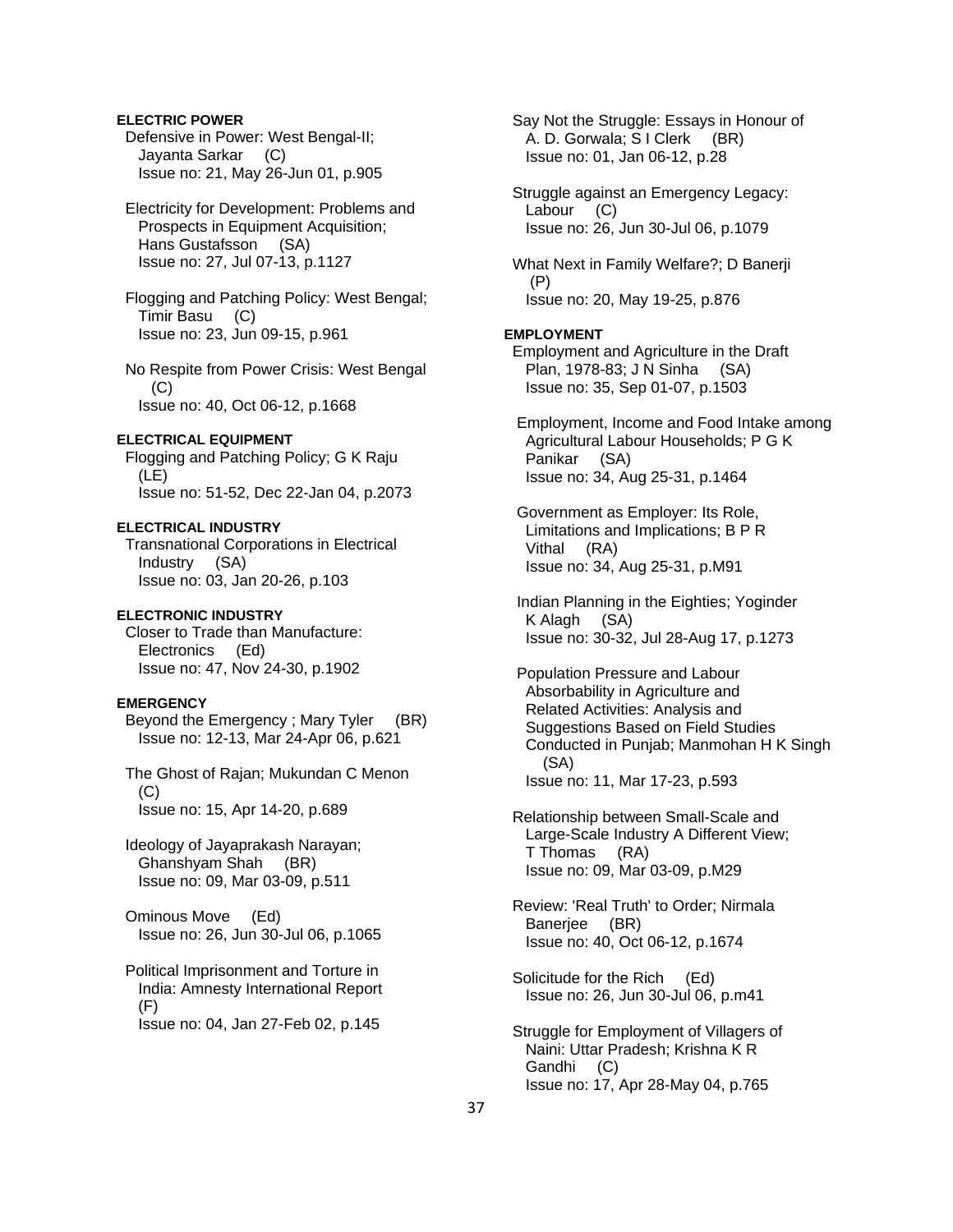### **EMPLOYMENT POLICY**

 Employment Planning for Scheduled Castes and Scheduled Tribes; P Hanumatha Rayappa and Deepak Grover (SA) Issue no: 24, Jun 16-22, p.1015

 Formulating Fiscal Policies to Expand Employment in Indian Industry; Jonathan R Kesselman (SA) Issue no: 48, Dec 01-07, p.1958

 Greater Choice, Greater Freedom: Britain; A K Sen (C) Issue no: 28, Jul 14-20, p.1156

### **ENERGY CRISIS**

 All Darkness: West Bengal (C) Issue no: 19, May 12-18, p.838

 Behind the Energy Crisis: New Delhi; BM (C) Issue no: 45, Nov 10-16, p.1828

 Collapsing Power: West Bengal-I; Timir Basu (C) Issue no: 21, May 26-Jun 01, p.904

 Defensive in Power: West Bengal-II; Jayanta Sarkar (C) Issue no: 21, May 26-Jun 01, p.905

 Flogging and Patching Policy: West Bengal; Timir Basu (C) Issue no: 23, Jun 09-15, p.961

### **ENERGY PLANNING AND POLICY**

 Behind the Energy Crisis: New Delhi; BM (C) Issue no: 45, Nov 10-16, p.1828

 New Perspective on Energy Policy: New Delhi; BM (C) Issue no: 25, Jun 23-29, p.1034

 Not by Good Intentions (Ed) Issue no: 17, Apr 28-May 04, p.753

#### **ENGINEERING EXPORTS**

 Flights of Fancy: Engineering Exports (Ed) Issue no: 33, Aug 18-24, p.1394

## **ENGINEERS**

 Waste of Electricity Board Engineers: West Bengal; Timir Basu (C) Issue no: 29, Jul 21-27, p.1185

# **ENVIRONMENTAL DEGRADATION**

 Agricultural Economy of Kumaon Hills: Threat of Ecological Disaster; Madhava Ashish (SA) Issue no: 25, Jun 23-29, p.1058

#### **EQUALITY**

 Homo Hierarchicus Rides Again: France; Noel Castelino (C) Issue no: 46, Nov 17-23, p.1874

#### **ERITREA**

 New Symbol of Struggle for Liberation: Eritrea (C) Issue no: 44, Nov 03-09, p.1795

#### **EUROPEAN UNION**

 European Monetary System (F) Issue no: 01, Jan 06-12, p.23

#### **EXCHANGE RATES**

 Exchange Rate of Indian Rupee since Its Basket Link; S K Verghese (SA) Issue no: 28, Jul 14-20, p.1160

 Search for Stable Exchange Rates: Western Europe; Ramesh Jaura (C) Issue no: 02, Jan 13-19, p.63

### **EXIM POLICY**

 Down the Drain (Ed) Issue no: 18, May 05-11, p.789

 Government Policies and Industrial Sickness (LE) Issue no: 04, Jan 27-Feb 02, p.125

 Illegal Transactions in Trade and Payments in India: A Reply (SA) Issue no: 01, Jan 06-12, p.39

#### **EXPORTS**

 Developments in International Competitiveness of India in 1970s; S K Verghese (SA) Issue no: 41, Oct 13-19, p.1718

 Dubious Basis: Export Subsidy (Ed) Issue no: 22, Jun 02-08, p.922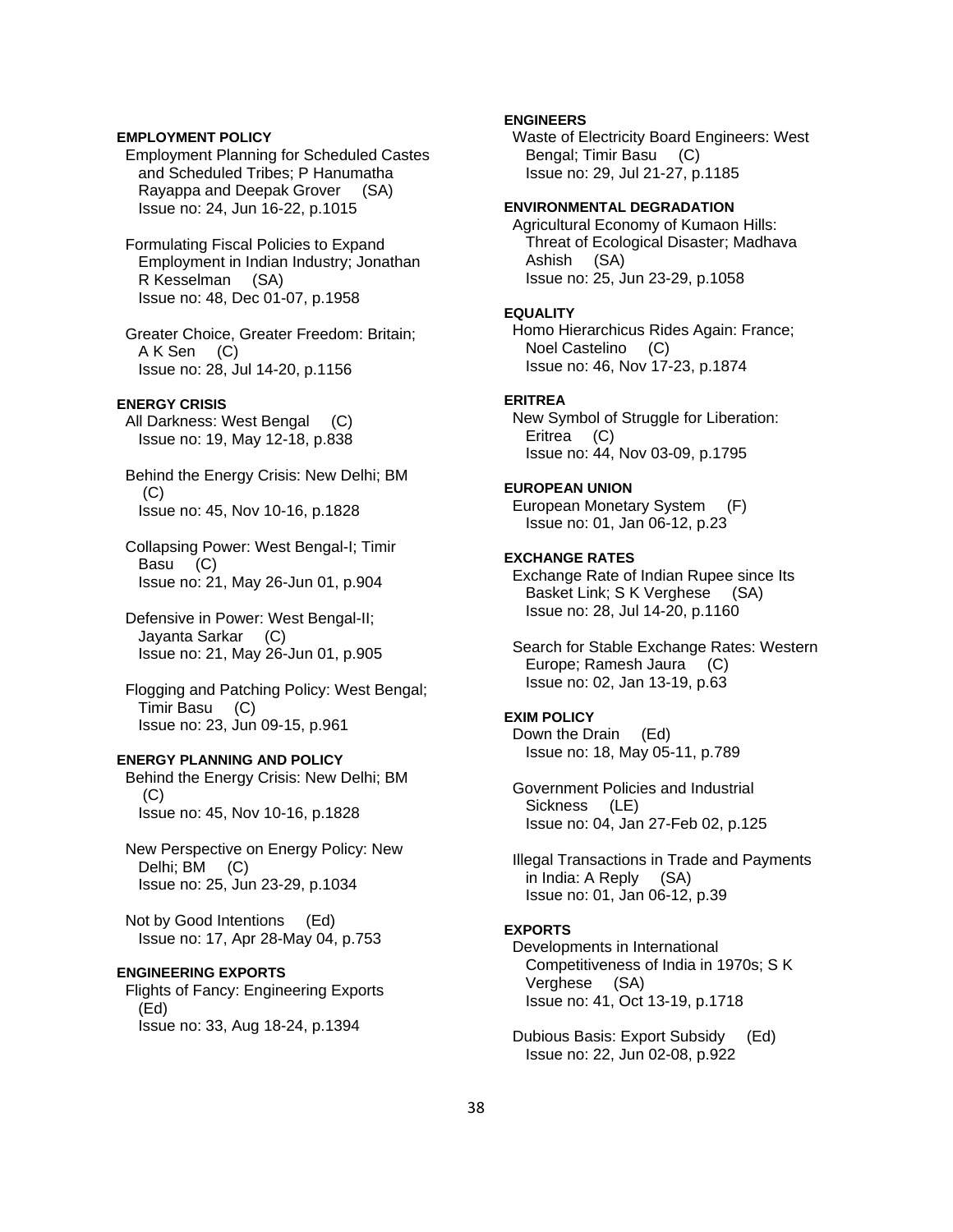### **EXPORTS**

 EEC's Protectionist Policies and South Asian Exports; Ifzal Ali (BR) Issue no: 49, Dec 08-14, p.1995

 Hoops of Steel: Machinery Exports (Ed) Issue no: 48, Dec 01-07, p.1934

 Japan: Turning Away from Export-Led Growth (SA) Issue no: 30-32, Jul 28-Aug 17, p.1314

 Last Priority for Growers (RA) Issue no: 12-13, Mar 24-Apr 06, p.A1

 Multiple Bonanzas: Tea (Ed) Issue no: 10, Mar 10-16, p.531

- Net Foreign Exchange Earnings from Export of Industrial Manufactures, 1974-75 to 1977-78; N J Jhaveri and L Bhagirathi (SA) Issue no: 23, Jun 09-15, p.970
- South Korea: The Entrepreneurial State; John Ashdown (C) Issue no: 11, Mar 17-23, p.586
- US Corporations as Investors in India: A Study of Their Experience, 1955-1978; Ashok V Desai (SA) Issue no: 49, Dec 08-14, p.2015

#### **FAMILY PLANNING**

 Changing Approaches to Population Problems (P) Issue no: 07-08, Feb 17-Mar 02, p.236

 Economic and Demographic Development; Priyatosh Maitra (LE) Issue no: 16, Apr 21-27, p.721

 Integrated Strategies for Economic and Demographic Development; Asok Mitra (SA) Issue no: 05-06, Feb 03-16, p.207

 Population Pressure and Labour Absorbability in Agriculture and Related Activities: Analysis and Suggestions Based on Field Studies Conducted in Punjab; Manmohan H K Singh (SA) Issue no: 11, Mar 17-23, p.593

 What Next in Family Welfare?; D Banerji (P) Issue no: 20, May 19-25, p.876

#### **FAMINE**

 A Murdered Model; Gail Omvedt (BR) Issue no: 25, Jun 23-29, p.1047

 Politics of Food and Famine in Bangladesh; Rehman Sobhan (SA) Issue no: 48, Dec 01-07, p.1973

#### **FAO**

 'People's Participation' Becomes Modish: Agriculture; Sumanta Banerjee (C) Issue no: 35, Sep 01-07, p.1496

- Evading Political Causes of Poverty: Preview of an FAO 'World Conference' (C) Issue no: 28, Jul 14-20, p.1147
- FAO and Poverty; A J Ledesma (LE) Issue no: 36, Sep 08-14, p.1525
- Levels of Food Consumption (F) Issue no: 02, Jan 13-19, p.65

 World Milk Production (F) Issue no: 07-08, Feb 17-Mar 02, p.484

#### **FERTILIZER INDUSTRY**  Fertiliser Policy (RA)

Issue no: 51-52, Dec 22-Jan 04, p.A129

# **FERTILIZER SUBSIDY**

 Fertiliser Policy (RA) Issue no: 51-52, Dec 22-Jan 04, p.A129

### **FERTILIZERS**

 Scuttling Indian Know-How in Fertilisers: New Delhi; BM (C) Issue no: 16, Apr 21-27, p.725

#### **FEUDALISM**

 Economics of Feudalism; Ranjit Sau (RA) Issue no: 18, May 05-11, p.809

 Feudalism and Kinship in Marwar; Hira Singh (BR) Issue no: 24, Jun 16-22, p.1007

 Rural Class Structure in Post-Independence Assam; Ranajit K Bhadra (SA) Issue no: 04, Jan 27-Feb 02, p.165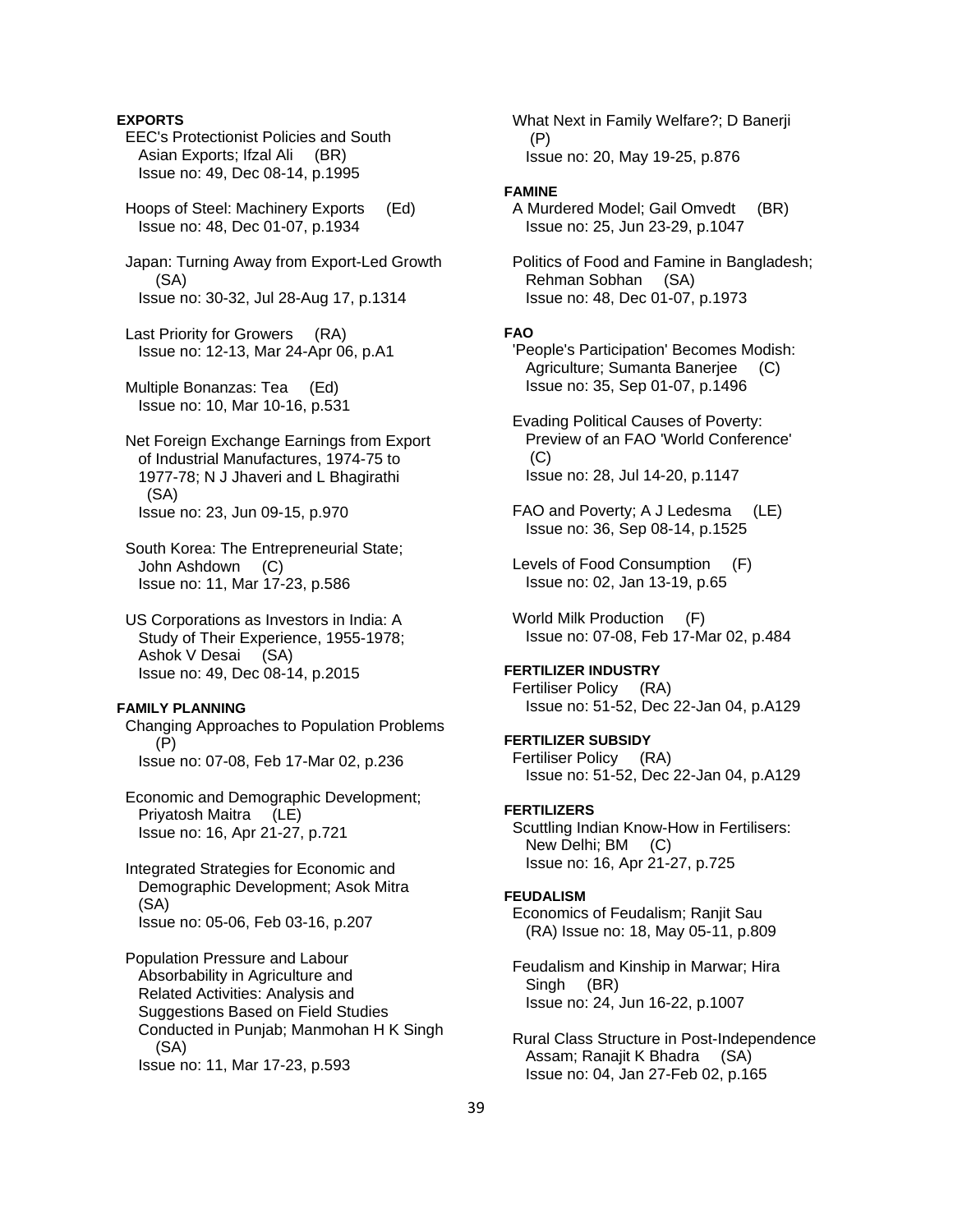### **FILM INDUSTRY**

 Ideas, Ideals and the Market: A Study of Marathi Films; Pramod Kale (SA) Issue no: 35, Sep 01-07, p.1511

#### **FINANCE COMMISSION**

 Below the Poverty Line; V M Dandekar (P) Issue no: 07-08, Feb 17-Mar 02, p.233

#### **FINANCE COMMISSION, 1978-1983**

 Our Crumbling Federal Finance System: Seventh Finance Commission's Award; Bhabatosh Datta (SA) Issue no: 02, Jan 13-19, p.71

 Seventh Finance Commission's Award; I S Gulati (SA) Issue no: 03, Jan 20-26, p.111

# **FINANCE, LOCAL GOVERNMENT**

 Rickety Municipal Finances: Bombay; Amrita Abraham (C) Issue no: 19, May 12-18, p.834

#### **FINANCIAL MARKET**

 Myth of Capital Market (Ed) Issue no: 01, Jan 06-12, p.1

 Myth of Capital Market?; H T Parekh (LE) Issue no: 04, Jan 27-Feb 02, p.125

#### **FISCAL POLICY**

 Formulating Fiscal Policies to Expand Employment in Indian Industry; Jonathan R Kesselman (SA) Issue no: 48, Dec 01-07, p.1958

#### **FIVE YEAR PLANS**

 On the Question of Home Market and Prospects for Indian Growth; Sukhamoy Chakravarty (SA) Issue no: 30-32, Jul 28-Aug 17, p.1229

 R and D Planning and National Plans; A Rahman, K Sundaram, N R Rajagopal and A V Raman (SA) Issue no: 12-13, Mar 24-Apr 06, p.635

 Structural Links: The Economy (C) Issue no: 15, Apr 14-20, p.686

 Who Benefits from the Planning Commission?; Anand P Gupta (BR) Issue no: 12-13, Mar 24-Apr 06, p.623 **FIVE YEAR PLANS, 1974-1979**  The Famous Battle of the Plan; BM (C) Issue no: 27, Jul 07-13, p.1114 **FIVE YEAR PLANS, 1978-1983**  Direct Tax Reform: Family as Tax Entity and Other Issues; K Sundaram and V Pandit (SA) Issue no: 17, Apr 28-May 04, p.776 Good Start? (Ed) Issue no: 38, Sep 22-28, p.1593 Land Reforms and the Draft Five Year Plan 1978-83; Ratan Ghosh (SA) Issue no: 45, Nov 10-16, p.1850 Trickery on Education (Ed) Issue no: 20, May 19-25, p.861 **FIVE YEAR PLANS, 1980-1985**  Agricultural Planning and Policy in Draft Sixth Plan: Will Farmers Fulfill Planners' Expectations?; N S S Narayana and Kirit S Parikh (SA) Issue no: 30-32, Jul 28-Aug 17, p.1295 Banking Development in Sixth Plan: Some Issues; N A Mujumdar (SA) Issue no: 51-52, Dec 22-Jan 04, p.2098 Dazzling Darkness (Ed) Issue no: 50, Dec 15-21, p.2025 Rhetoric Belied: The Plan (Ed) Issue no: 11, Mar 17-23, p.566 **FLOOD CONTROL**  DVC and Flood Control; R J Prasad (LE) Issue no: 15, Apr 14-20, p.681 DVC and Flood Control; K V Subramanyam (LE) Issue no: 18, May 05-11, p.793 **FLOODS** 

 The Inundation of Morvi (C) Issue no: 34, Aug 25-31, p.1454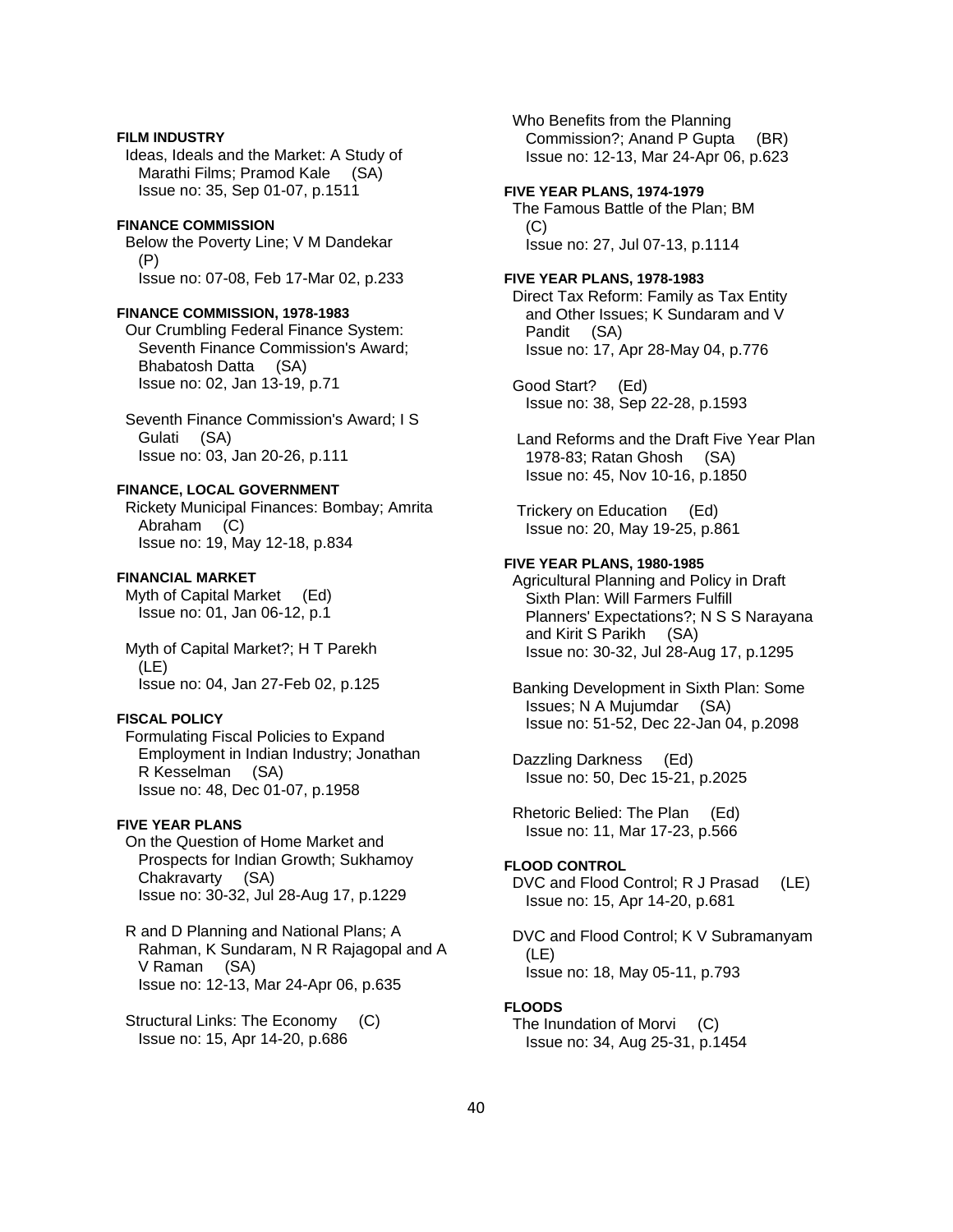# **FOOD AID**

 Unloading the White Revolution: EEC; Narendra Singh (C) Issue no: 20, May 19-25, p.874

# **FOOD CONSUMPTION**

 Employment, Income and Food Intake among Agricultural Labour Households; P G K Panikar (SA) Issue no: 34, Aug 25-31, p.1464

 Hot Air on Public Distribution: New Delhi; BM (C) Issue no: 24, Jun 16-22, p.985

 Levels of Food Consumption (F) Issue no: 02, Jan 13-19, p.65

 Poverty, Population and Food; C H Hanumantha Rao, R P Goel and K Subbarao (BR) Issue no: 45, Nov 10-16, p.1837

#### **FOOD INDUSTRY**

 Women, Food and Technology: Case of India; Brita Brandtzaeg (SA) Issue no: 47, Nov 24-30, p.1921

# **FOOD POLICY**

 Agricultural Prices, Production and Growth; S K Ray, Ralph W Cummings, Jr and Robert W Herdt (RA) Issue no: 39, Sep 29-Oct 05, p.A97

 Farm Prices and Class Bias in India; D S Tyagi (RA) Issue no: 39, Sep 29-Oct 05, p.A111

 Hot Air on Public Distribution: New Delhi; BM (C) Issue no: 24, Jun 16-22, p.985

 Politics of Food and Famine in Bangladesh; Rehman Sobhan (SA) Issue no: 48, Dec 01-07, p.1973

 Recipe for Price Rise (RA) Issue no: 39, Sep 29-Oct 05, p.A

#### **FOOD PRODUCTION**

 New Agrarian Crisis; Gail Omvedt (BR) Issue no: 17, Apr 28-May 04, p.773

 Women, Food and Technology: Case of India; Brita Brandtzaeg (SA) Issue no: 47, Nov 24-30, p.1921

### **FOOD SUBSIDIES**

 Hot Air on Public Distribution: New Delhi; BM (C) Issue no: 24, Jun 16-22, p.985

#### **FOOD SUPPLY**

 Agricultural Resources in Underdeveloped Countries: Competition between Man and Animal; Ernest Feder (SA) Issue no: 30-32, Jul 28-Aug 17, p.1345

 Hot Air on Public Distribution: New Delhi; BM (C) Issue no: 24, Jun 16-22, p.985

 Solicitude for the Rich (Ed) Issue no: 26, Jun 30-Jul 06, p.m41

# **FOODGRAIN TRADE**

 Dual Prices for Foodgrain Procurement?: New Delhi; BM (C) Issue no: 17, Apr 28-May 04, p.763

 Recipe for Price Rise (RA) Issue no: 39, Sep 29-Oct 05, p.A

## **FOODGRAINS PROCUREMENT**

 Dual Prices for Foodgrain Procurement?: New Delhi; BM (C) Issue no: 17, Apr 28-May 04, p.763

# **FOREIGN BANKS**

 Open-Sesame for Foreign Banks and MNCs?; A V Rajwade (LE) Issue no: 01, Jan 06-12, p.5

### **FOREIGN CAPITAL**

 FERA: Appearance and Reality ; Sudip Chaudhuri (SA) Issue no: 16, Apr 21-27, p.734

 US Corporations as Investors in India: A Study of Their Experience, 1955-1978; Ashok V Desai (SA) Issue no: 49, Dec 08-14, p.2015

**FOREIGN COLLABORATIONS**  'Development' for Whom?: ASEAN (C) Issue no: 03, Jan 20-26, p.99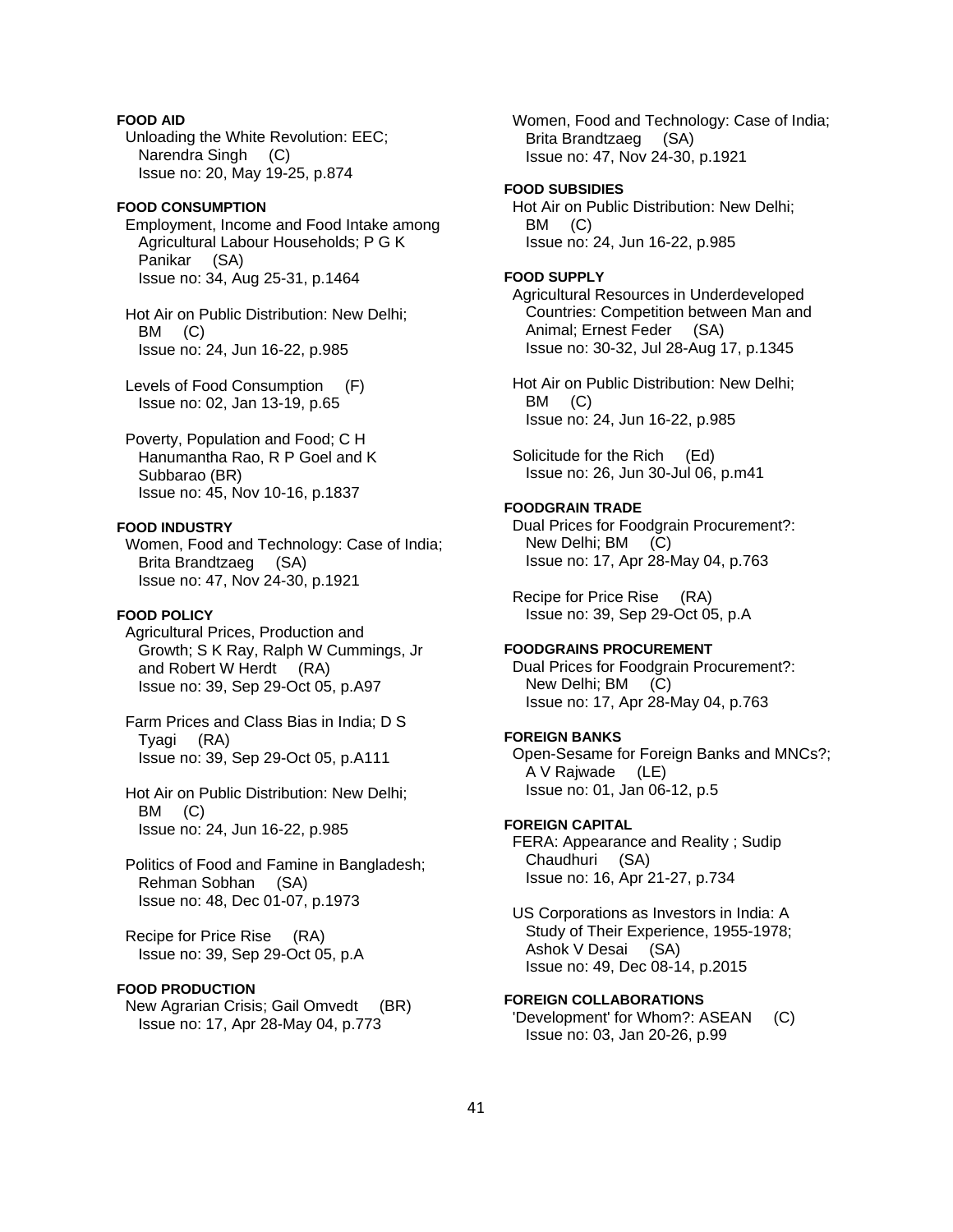### **FOREIGN COLLABORATIONS**

 BHEL's Controversial Collaboration: New Delhi (Ed) Issue no: 07-08, Feb 17-Mar 02, p.225

 Paper Guidelines on Foreign Collaboration: Scientific Research (C) Issue no: 24, Jun 16-22, p.986

 Scuttling Indian Know-How in Fertilisers: New Delhi; BM (C) Issue no: 16, Apr 21-27, p.725

### **FOREIGN EXCHANGE REGULATIONS**

**FERA:** Appearance and Reality ; Sudip Chaudhuri (SA) Issue no: 16, Apr 21-27, p.734

 Illegal Transactions in Trade and Payments in India: A Reply (SA) Issue no: 01, Jan 06-12, p.39

 Myth of Capital Market (Ed) Issue no: 01, Jan 06-12, p.1

### **FOREIGN EXCHANGE RESERVES**

 Doubtful Impact on Growth: Imports (Ed) Issue no: 40, Oct 06-12, p.1660

 Open-Sesame for Foreign Banks and MNCs?; A V Rajwade (LE) Issue no: 01, Jan 06-12, p.5

 Redressing the Imbalance: Integrated Commodity Fund (Ed) Issue no: 10, Mar 10-16, p.532

 This Budget and Those; I S Gulati (C) Issue no: 11, Mar 17-23, p.579

# **FOREIGN POLICY**

 Indo-US Relations, 1947-1976; L P Singh (BR) Issue no: 03, Jan 20-26, p.109

 Lobbying Foreign Policy; Romesh Thapar (F) Issue no: 09, Mar 03-09, p.493

 Loss of Third World Perspective; GPD  $(F)$ Issue no: 34, Aug 25-31, p.1448

**FOREIGN RELATIONS**  Indo-US Relations, 1947-1976; L P Singh (BR) Issue no: 03, Jan 20-26, p.109 Strange Invitation (Ed) Issue no: 24, Jun 16-22, p.977 **FOREIGN TRADE**  Domestic Resource Costs: A Note on Evaluation of India's Trade Policies; Ifzal Ali (SA) Issue no: 34, Aug 25-31, p.1475 Down the Drain (Ed) Issue no: 18, May 05-11, p.789 Exchange Rate of Indian Rupee since Its Basket Link; S K Verghese (SA) Issue no: 28, Jul 14-20, p.1160 Illegal Transactions in Trade and Payments in India: A Reply (SA) Issue no: 01, Jan 06-12, p.39 Japan: Turning Away from Export-Led Growth (SA) Issue no: 30-32, Jul 28-Aug 17, p.1314 Net Foreign Exchange Earnings from Export of Industrial Manufactures, 1974-75 to 1977-78; N J Jhaveri and L Bhagirathi (SA) Issue no: 23, Jun 09-15, p.970 **FOREST POLICY**  In Traders' Clutches Again: Bihar; AS (C) Issue no: 25, Jun 23-29, p.1040 **FOREST RESOURCES**  After the Raid: Assam; Udayon Misra  $(C)$ 

Issue no: 09, Mar 03-09, p.499

 Encroachments on Forest Lands: The Experience in Maharashtra; S D Kulkarni (SA) Issue no: 45, Nov 10-16, p.1846

 In Traders' Clutches Again: Bihar; AS  $(C)$ Issue no: 25, Jun 23-29, p.1040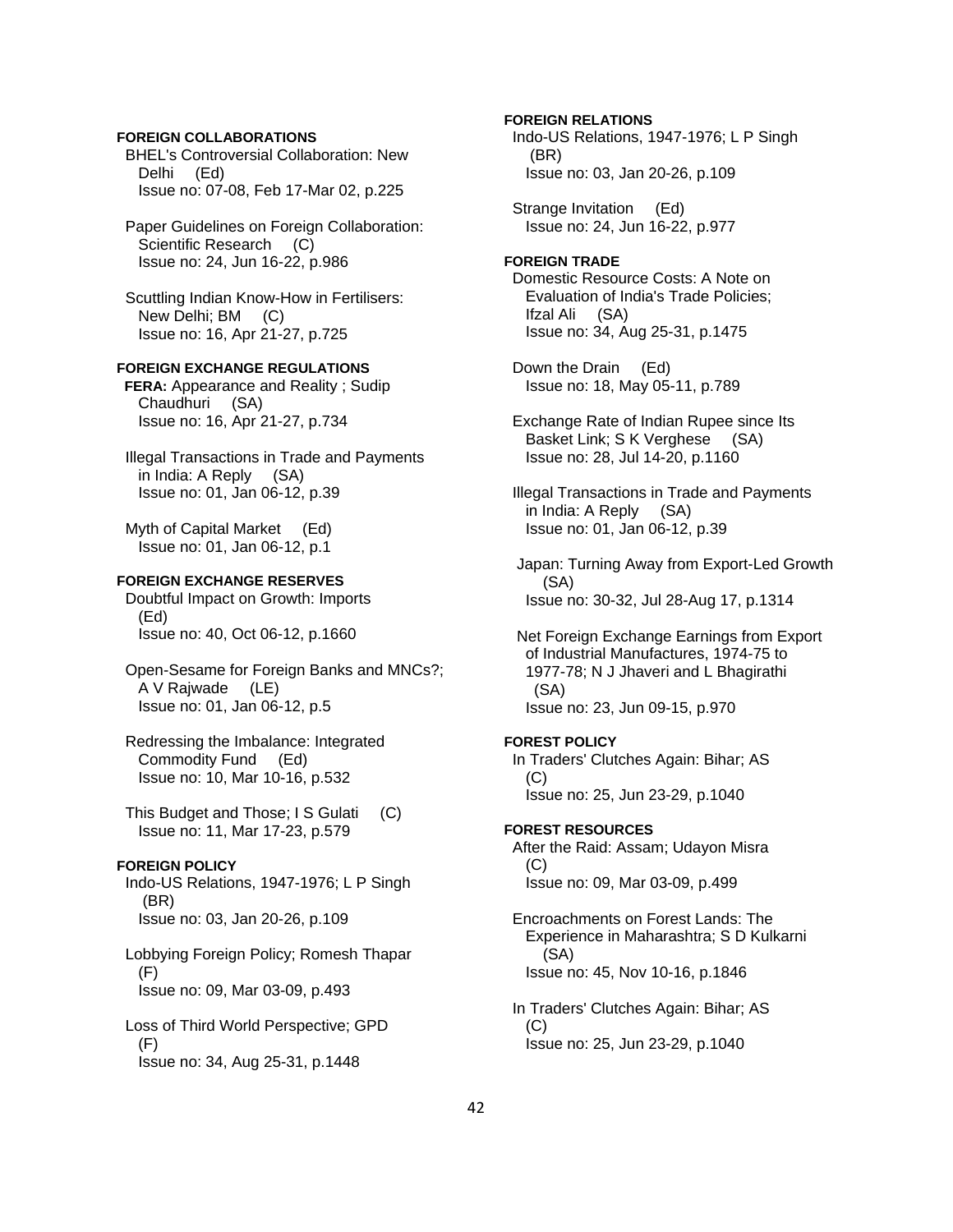### **FORESTS AND FORESTRY**

 Encroachments on Forest Lands: The Experience in Maharashtra; S D Kulkarni (SA) Issue no: 45, Nov 10-16, p.1846

#### **FRANCE**

 Homo Hierarchicus Rides Again: France; Noel Castelino (C) Issue no: 46, Nov 17-23, p.1874

 Left behind by History: France; Noel Castelino (C) Issue no: 34, Aug 25-31, p.1459

#### **FUNDAMENTAL RIGHTS**

 Obsolete, but Deadly: Civil Rights; Mukundan C Menon (C) Issue no: 37, Sep 15-21, p.1570

 Telling It All; Nireekshak (F) Issue no: 34, Aug 25-31, p.1447

#### **GENDER DISCRIMINATION**

 Female Labour in the Unorganised Sector: Profile of a Brick Worker; Leela Gulati (SA) Issue no: 16, Apr 21-27, p.744

#### **GENDER RESEARCH**

 Women's Studies: New Perceptions and the Challenges; Vina Mazumdar and Kumud Sharma (SA) Issue no: 03, Jan 20-26, p.113

### **GERMANY**

 Economy of GDR (F) Issue no: 23, Jun 09-15, p.969

 I G Farben and the Third Reich; Frederick F Clairmonte (BR) Issue no: 23, Jun 09-15, p.969

 Pipe-Dreams of Reunification: West Germany; Ramesh Jaura (C) Issue no: 23, Jun 09-15, p.967

# **GERMANY-SOVIET UNION RELATIONS**

 Aftermath of 'Brezhnev Bombshell': West Germany; Ramesh Jaura (C) Issue no: 45, Nov 10-16, p.1834

## **GOVERNMENT POLICY**

 Unsuspected Allies: Foreign Companies (Ed) Issue no: 17, Apr 28-May 04, p.754

**GOVERNMENT SECURITIES** 

 Heavy RBI Subscription?: Central Loans (Ed) Issue no: 42-43, Oct 20-Nov 02, p.1739

#### **GOVERNORS**

 Escaping from Reality: Politics (Ed) Issue no: 10, Mar 10-16, p.530

Partisan Governors; S V Kogekar (BR) Issue no: 27, Jul 07-13, p.1126

### **GREEN REVOLUTION**

 More Uneven Growth (Ed) Issue no: 23, Jun 09-15, p.953

 Trends in Agriculture in India, 1949-50 - 1977-78; T N Srinivasan (SA) Issue no: 30-32, Jul 28-Aug 17, p.1283

 Victims of Green Revolution: Punjab; Amarjit Chandan (C) Issue no: 25, Jun 23-29, p.1035

# **GUJARAT**

 Financing of Education; A R Kamat (BR) Issue no: 05-06, Feb 03-16, p.205

 The Inundation of Morvi (C) Issue no: 34, Aug 25-31, p.1454

 The Old and the New in Indian Agriculture; V M Rao (BR) Issue no: 28, Jul 14-20, p.1157

 Seasonal Migration of Tribal Labour: An Irrigation Project in Gujarat; T K Jayaraman (SA) Issue no: 41, Oct 13-19, p.1727

#### **HARYANA**

 Police Massacre in Faridabad: Report of Fact Finding Team: Labour (C) Issue no: 44, Nov 03-09, p.1792

 Report from Havana: Non-Aligned Summit; Karrim Essack (C) Issue no: 39, Sep 29-Oct 05, p.1647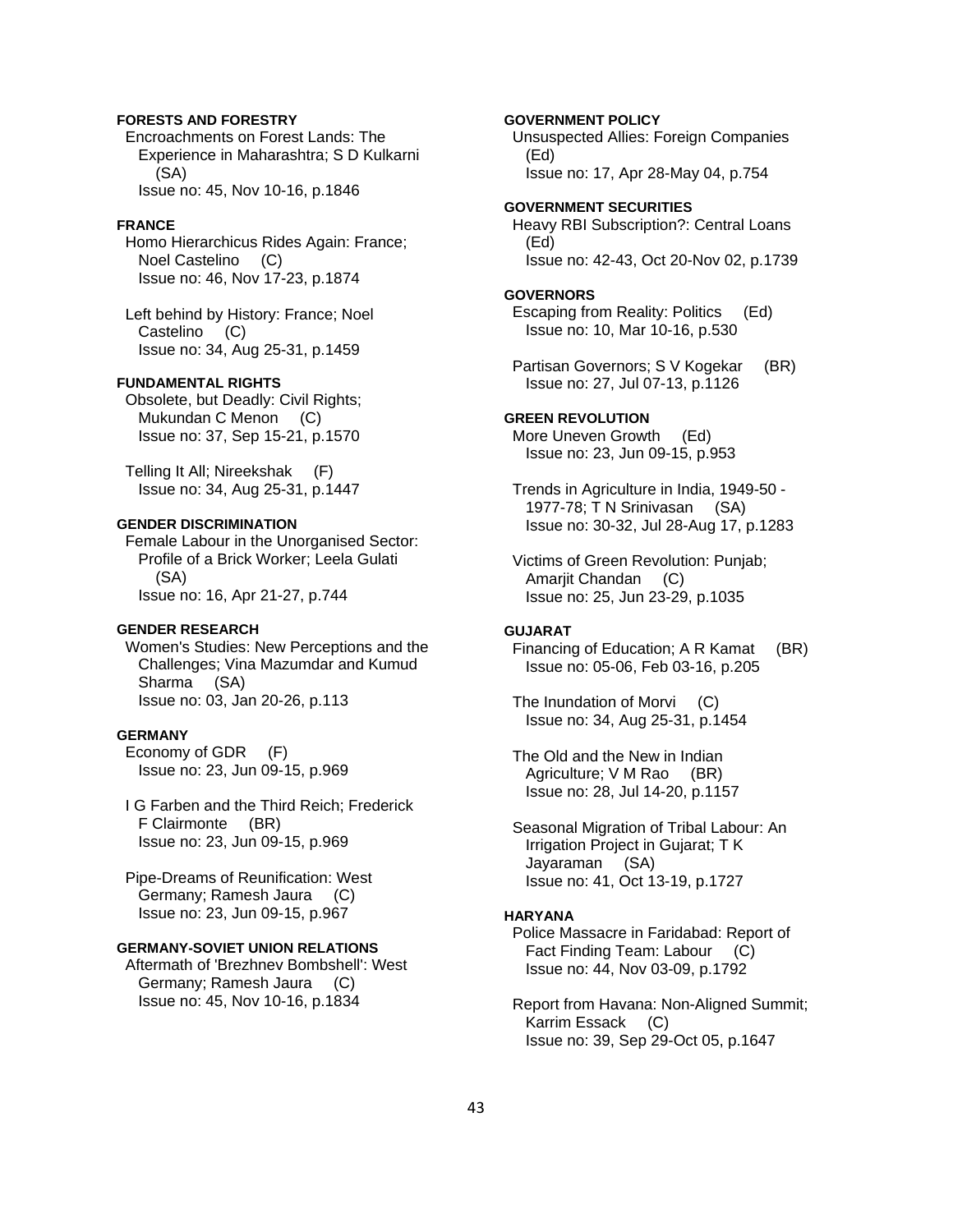### **HEALTH INDICATORS**

 Resources Not the Constraint on Health Improvement: A Case Study of Kerala; P G K Panikar (SA) Issue no: 44, Nov 03-09, p.1803

#### **HINDU-MUSLIM RELATIONS**

 Always in the Mainstream; Moin Shakir (BR) Issue no: 33, Aug 18-24, p.1424

 Portrait of a Nationalist; Moin Shakir (BR) Issue no: 29, Jul 21-27, p.1196

#### **HISTORICAL RESEARCH**

 Oral Testimony as Historical Source Material for Traditional and Modern India; Lotika Varadarajan (SA) Issue no: 24, Jun 16-22, p.1009

#### **HOUSING**

 'Housing and Slums in Poona' Reconsidered: The Possible Alternatives; Meera Bapat and Nigel Crook (SA) Issue no: 33, Aug 18-24, p.1425

#### **HUMAN RESOURCE DEVELOPMENT**

 Education and Unemployment of Professional Manpower in India; K V Eswara Prasad (SA) Issue no: 20, May 19-25, p.881

#### **HUMAN RIGHTS**

 'Development' for Whom?: ASEAN (C) Issue no: 03, Jan 20-26, p.99

 Democratic Kampuchea and Human Rights: Correcting the Record; David Boggett (SA) Issue no: 18, May 05-11, p.813

 Iraq: More Conspiracies?; Arif Azam (LE) Issue no: 40, Oct 06-12, p.1661

- More on Left Front and the Police: West Bengal (C) Issue no: 46, Nov 17-23, p.1873
- Necessary Reminder; C S Lakshmi (SA) Issue no: 46, Nov 17-23, p.1880

 Political Imprisonment and Torture in India: Amnesty International Report  $(F)$ Issue no: 04, Jan 27-Feb 02, p.145

#### **HYDRO-ELECTRIC PROJECTS**

 Significance of Silent Valley: Kerala; M P Parameswaran (C) Issue no: 27, Jul 07-13, p.1117

 Silent Valley, Malabar and the Power Paradox: Kerala; V K Damodaran (C) Issue no: 41, Oct 13-19, p.1709

### **ILLEGAL IMMIGRATION**

 The 'Foreigner' Question: Meghalaya (Ed) Issue no: 49, Dec 08-14, p.1983

 More on 'Infiltrants': Assam (Ed) Issue no: 46, Nov 17-23, p.1859

#### **IMF**

 Agenda for IMF's Rehabilitation: International Monetary System (Ed) Issue no: 40, Oct 06-12, p.1658

 The Perverse Link (Ed) Issue no: 11, Mar 17-23, p.565

#### **IMPERIALISM**

 Concept of Unequal Exchange in International Trade: A Note; Arun Bose (SA) Issue no: 29, Jul 21-27, p.1204

 Imperial Economic History; Pramit Chaudhuri (BR) Issue no: 38, Sep 22-28, p.1610

 Imperialism and Unequal Development; Vinod Vyasulu (BR) Issue no: 04, Jan 27-Feb 02, p.153

 India's Economic Crisis: Dialectics of Sub-Imperialism; Ranjit Sau (P) Issue no: 09, Mar 03-09, p.495

 Islam and Anti-Imperialism: West Asia (Ed) Issue no: 48, Dec 01-07, p.1936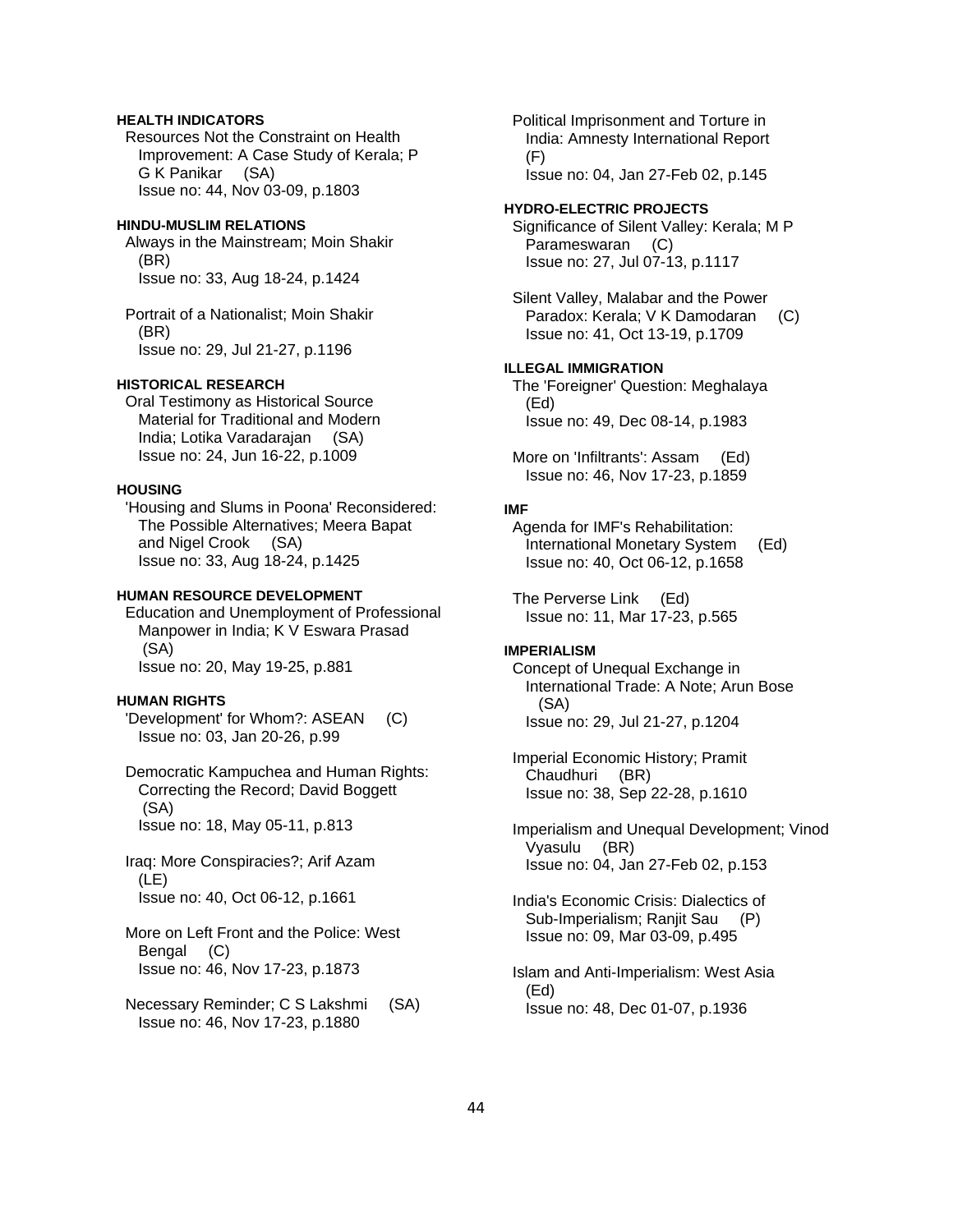### **IMPERIALISM**

 Playing the Imperialists' Game; Ramana K V Reddy (LE) Issue no: 09, Mar 03-09, p.489

 View from the United States: Iran (C) Issue no: 50, Dec 15-21, p.2043

# **IMPORT SUBSTITUTION**

 Import Substitution in Machinery and Transport Equipment Sector, 1960-70; Vidya Pitre (SA) Issue no: 29, Jul 21-27, p.1212

### **IMPORTS**

 Doubtful Impact on Growth: Imports (Ed) Issue no: 40, Oct 06-12, p.1660

 Import Substitution in Machinery and Transport Equipment Sector, 1960-70; Vidya Pitre (SA) Issue no: 29, Jul 21-27, p.1212

#### **INCOME DISTRIBUTION**

 Income Distribution in Economics; Das A K Gupta (BR) Issue no: 50, Dec 15-21, p.2047

### **INCOME TAX**

 Pollutants and Cover-Ups (Ed) Issue no: 27, Jul 07-13, p.1105

### **INDEPENDENCE MOVEMENT**

 Account of Political Bargaining; Hitesranjan Sanyal (BR) Issue no: 19, May 12-18, p.841

 Always in the Mainstream; Moin Shakir (BR) Issue no: 33, Aug 18-24, p.1424

 Colourless Chronicle; Amalendu Guha (BR) Issue no: 46, Nov 17-23, p.1880

Subjects and Masters; L Dewani (BR) Issue no: 15, Apr 14-20, p.699

### **INDIA-BHUTAN RELATIONS**

 A Gentle Reminder?: Bhutan (Ed) Issue no: 36, Sep 08-14, p.'524

 Uneasy Relationship: Bhutan (C) Issue no: 39, Sep 29-Oct 05, p.1646

### **INDIA-CHINA RELATIONS**

 'Genuine Non-Alignment' in Action: India-China Relations; M R Ravi (C) Issue no: 46, Nov 17-23, p.1871

 Continuing Censorship: India-China Relations (Ed) Issue no: 28, Jul 14-20, p.1140

 India-China Relations: Struggle between Two Lines; P Jamuna (LE) Issue no: 11, Mar 17-23, p.569

### **INDIA-PAKISTAN RELATIONS**

 Business as Usual: India-Pakistan Relations (Ed) Issue no: 50, Dec 15-21, p.2028

#### **INDIA-SOVIET UNION RELATIONS**

 Mission of Failure: Indo-USSR Relations (C) Issue no: 11, Mar 17-23, p.573

 Soviet Economic Relations with India and Other Third World Countries; Santhosh K Mehrotra and Patrick Clawson (SA) Issue no: 30-32, Jul 28-Aug 17, p.1367

#### **INDIA-UNITED STATES RELATIONS**

 Indo-US Relations, 1947-1976; L P Singh (BR) Issue no: 03, Jan 20-26, p.109

#### **INDIAN NATIONAL CONGRESS**

Moderates and All That; B R Nanda (BR) Issue no: 40, Oct 06-12, p.1672

# **INDUSTRIAL CREDIT**

 Going Soft (Ed) Issue no: 04, Jan 27-Feb 02, p.121

 Many Allurements: Small Industry (Ed) Issue no: 24, Jun 16-22, p.978

 Priority Sector Credit; V Rangarajan (LE) Issue no: 27, Jul 07-13, p.1109

#### **INDUSTRIAL DISASTERS**

 Threat of Man-Made Floods: Coal (C) Issue no: 25, Jun 23-29, p.1036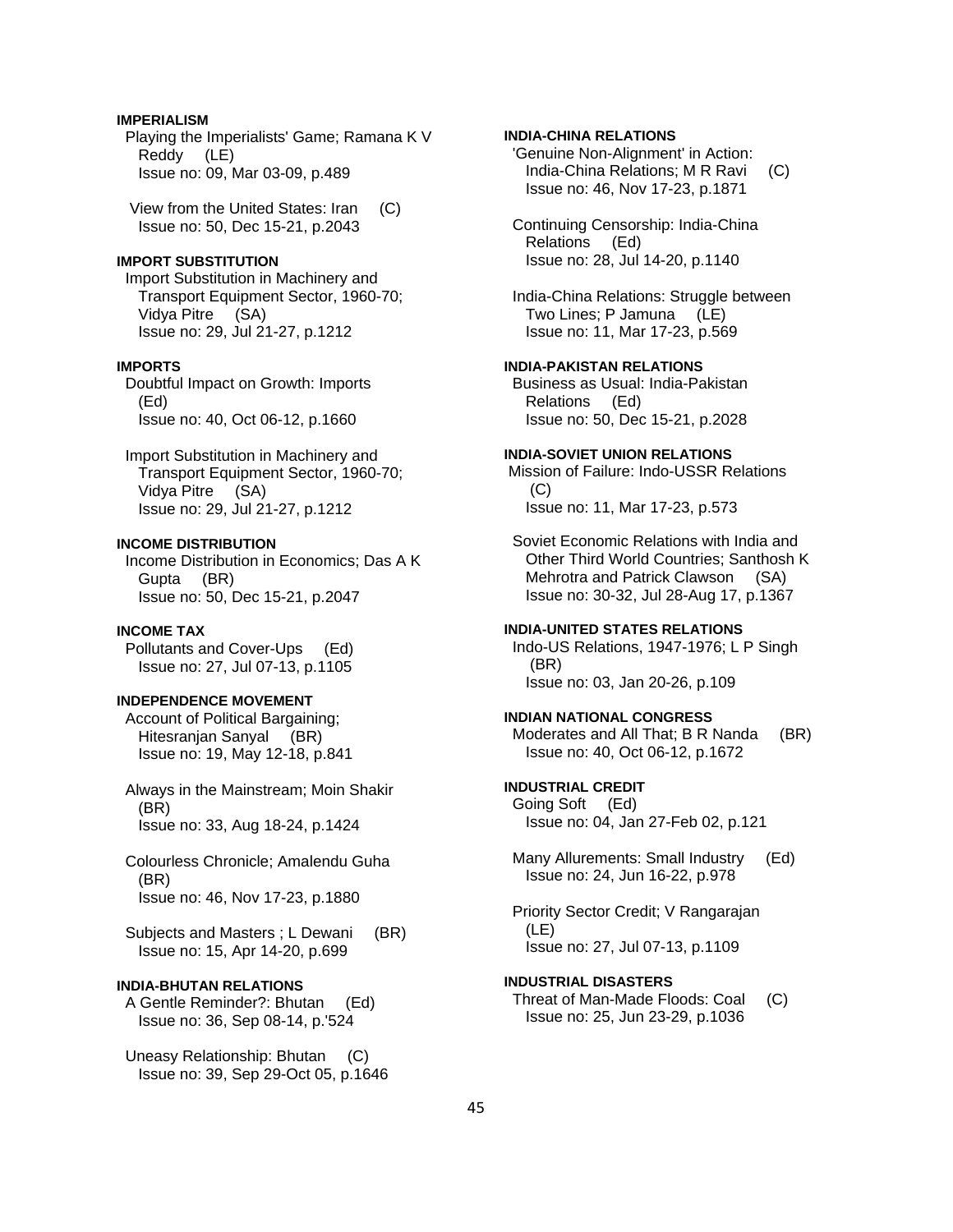# I**NDUSTRIAL ESTATES**

 Role of Industrial Estates in a Developing Economy; Vinod Vyasulu (BR) Issue no: 39, Sep 29-Oct 05, p.1650

 Struggle for Employment of Villagers of Naini: Uttar Pradesh; Krishna K R Gandhi (C) Issue no: 17, Apr 28-May 04, p.765

# **INDUSTRIAL FINANCE**

 Financing of Growth of Transnational Corporations in India, 1956-75; Sudip Chaudhuri (SA) Issue no: 33, Aug 18-24, p.1431

 Untapped Experience: Industrial Finance (Ed) Issue no: 12-13, Mar 24-Apr 06, p.603

### **INDUSTRIAL GROWTH AND DEVELOPMENT**

 Aid for De-Industrialisation? (Ed) Issue no: 25, Jun 23-29, p.1025

 Best of Both Worlds (Ed) Issue no: 15, Apr 14-20, p.677

 Corporate Investment in 1979: A Forecast; C Rangarajan (SA) Issue no: 10, Mar 10-16, p.555

 Financing of Growth of Transnational Corporations in India, 1956-75; Sudip Chaudhuri (SA) Issue no: 33, Aug 18-24, p.1431

 Industrial Man of India: Some Observations and Reflections; N R Sheth (RA) Issue no: 47, Nov 24-30, p.M102

 Lewis Model on a World Scale; Ranjit Sau (BR) Issue no: 11, Mar 17-23, p.589

 Much to Hide: Industry (C) Issue no: 19, May 12-18, p.836

 South Korea: The Entrepreneurial State; John Ashdown (C) Issue no: 11, Mar 17-23, p.586

**INDUSTRIAL LABOUR** 

 Fresh Perspective on Industrial Workers; N R Sheth (BR) Issue no: 20, May 19-25, p.878

 Tradition and Change among Industrial Workers; Uma Ramaswamy (SA) Issue no: 07-08, Feb 17-Mar 02, p.367

# **INDUSTRIAL LICENSING**

 Best of Both Worlds (Ed) Issue no: 15, Apr 14-20, p.677

 Corporate Wonderland (Ed) Issue no: 12-13, Mar 24-Apr 06, p.601

 Joint Sector Projects: Concept, Problems and Projects (BR) Issue no: 02, Jan 13-19, p.69

### **INDUSTRIAL MANAGEMENT**

 A Case Study of Deliberate Management Policy: Sickness in Industry-I; Jayati Ghosh (C) Issue no: 02, Jan 13-19, p.49

 Role of Government Policies: Sickness in Industry-II (C) Issue no: 02, Jan 13-19, p.55

# **INDUSTRIAL POLICY**

 Aptech versus Altech; Vinod Vyasulu (BR) Issue no: 33, Aug 18-24, p.1421

 Blessings of Bigness: Corporate Sector (Ed) Issue no: 25, Jun 23-29, p.1027

 Closer to Trade than Manufacture: Electronics (Ed) Issue no: 47, Nov 24-30, p.1902

 False Indicators: Industry (Ed) Issue no: 51-52, Dec 22-Jan 04, p.2070

 Formulating Fiscal Policies to Expand Employment in Indian Industry; Jonathan R Kesselman (SA) Issue no: 48, Dec 01-07, p.1958

 Government Policies and Industrial Sickness (LE) Issue no: 04, Jan 27-Feb 02, p.125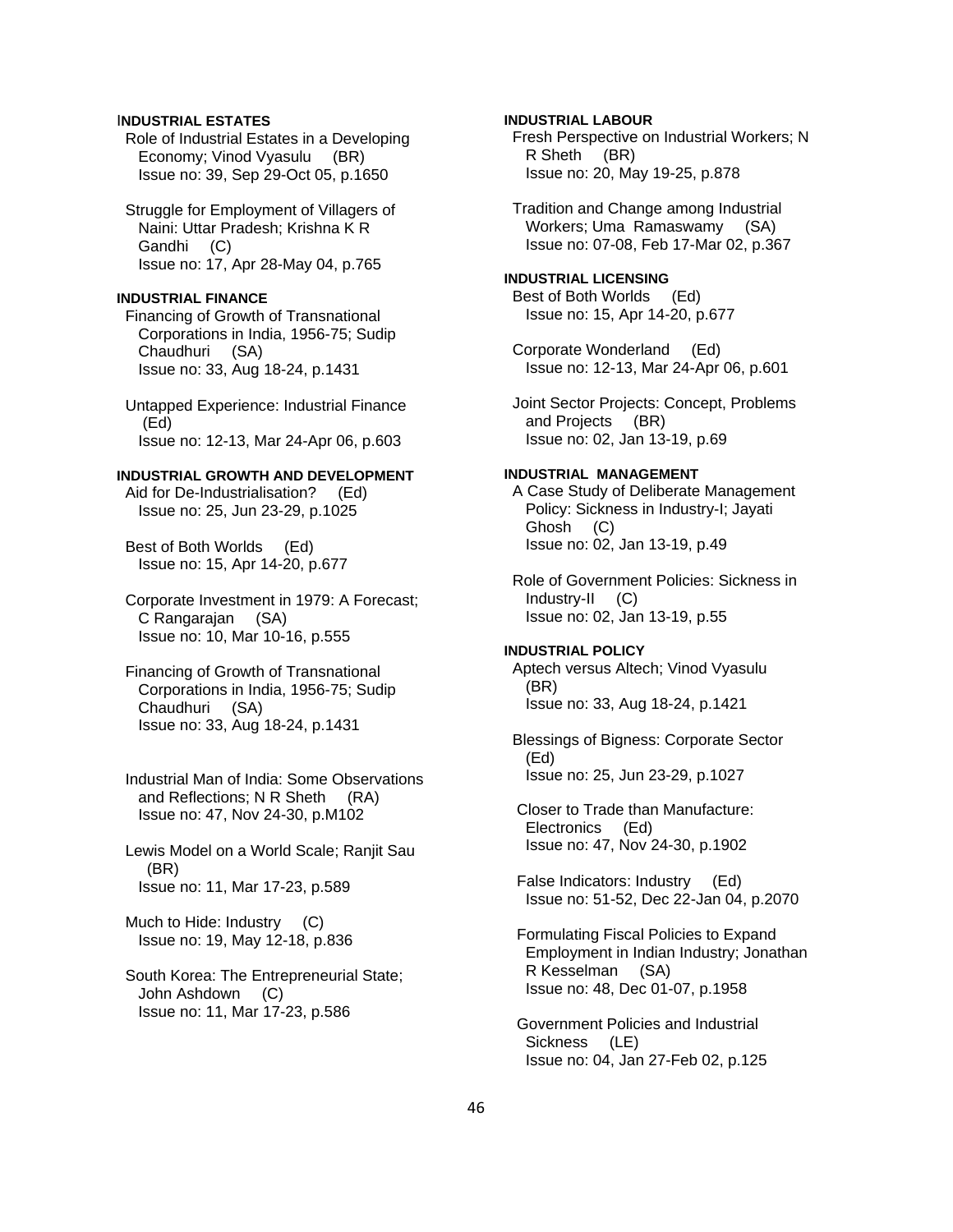**INDUSTRIAL POLICY**  Industrial Houses, Multinationals and Industrial Policy; N Siddharthan (SA) Issue no: 29, Jul 21-27, p.1197

 Industrial Sickness and Management Policy; P P Kapoor (LE) Issue no: 05-06, Feb 03-16, p.174

 Joint Sector Projects: Concept, Problems and Projects (BR) Issue no: 02, Jan 13-19, p.69

 Mills Have Their Way: Textile Industry (Ed) Issue no: 42-43, Oct 20-Nov 02, p.1738

 Much to Hide: Industry (C) Issue no: 19, May 12-18, p.836

 Not Credible (Ed) Issue no: 44, Nov 03-09, p.1777

 Relationship between Small-Scale and Large-Scale Industry A Different View; T Thomas (RA) Issue no: 09, Mar 03-09, p.M29

 Technology Transfer, Adaptation and Assimilation; Mohanan P Pillai (RA) Issue no: 47, Nov 24-30, p.M121

 Transnational Corporations and Developing Countries: Some Issues in Industrial Policy; Samuel Paul (SA) Issue no: 30-32, Jul 28-Aug 17, p.1315

 Untapped Experience: Industrial Finance (Ed) Issue no: 12-13, Mar 24-Apr 06, p.603

### **INDUSTRIAL PRICES**

 Explaining Price Behaviour; D M Nachane (BR) Issue no: 25, Jun 23-29, p.1045

#### **INDUSTRIAL PRODUCTION**

 Blessings of Shortage: Steel (Ed) Issue no: 40, Oct 06-12, p. 1658

 Distant Virtues: Money and Banking (Ed) Issue no: 36, Sep 08-14, p.1522

 False Indicators: Industry (Ed) Issue no: 51-52, Dec 22-Jan 04, p.2070

 Indian Planning in the Eighties; Yoginder K Alagh (SA) Issue no: 30-32, Jul 28-Aug 17, p.1273

 Industrial Sickness and Management Policy; P P Kapoor (LE) Issue no: 05-06, Feb 03-16, p.174

 Sickness on the Side (RA) Issue no: 21, May 26-Jun 01, p.M41

### **INDUSTRIAL PRODUCTS**

 Net Foreign Exchange Earnings from Export of Industrial Manufactures, 1974-75 to 1977-78; N J Jhaveri and L Bhagirathi (SA) Issue no: 23, Jun 09-15, p.970

#### **INDUSTRIAL RELATIONS**

 The Battle at Bokaro: Police (C) Issue no: 28, Jul 14-20, p.1151

 A Case Study of Deliberate Management Policy: Sickness in Industry-I; Jayati Ghosh (C) Issue no: 02, Jan 13-19, p.49

 Fresh Perspective on Industrial Workers; N R Sheth (BR) Issue no: 20, May 19-25, p.878

 Growing Violence in Tea Estates: Assam; UM  $(C)$ Issue no: 38, Sep 22-28, p.1605

 Idea and Reality of Workers' Participation in Management in India; K K Chaudhuri (RA) Issue no: 47, Nov 24-30, p.M115

 Modern Business Organisation and Labour Administration: Specific Adaptations to Indian Conditions of Risk and Uncertainty, 1850-1947; David Morris Morris (SA) Issue no: 40, Oct 06-12, p.1680

 More Discipline (Ed) Issue no: 36, Sep 08-14, p.1521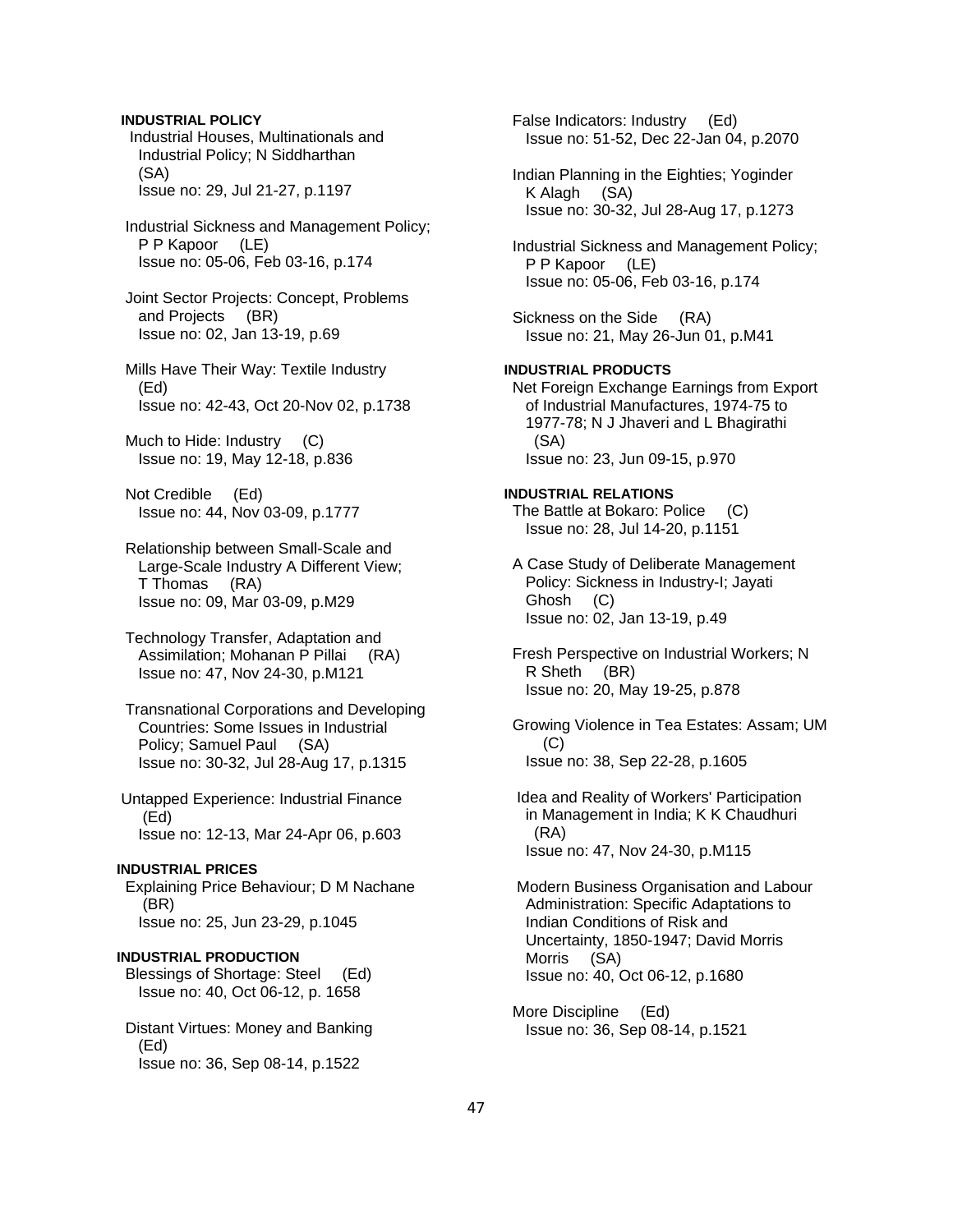#### **INDUSTRIAL RELATIONS**

 RAW Takes a Hand: Industrial Relations (Ed) Issue no: 16, Apr 21-27, p.719

 RBI Ordinance and Its Lessons: Labour  $(C)$ Issue no: 33, Aug 18-24, p.1409

 Role of Government Policies: Sickness in Industry-II (C) Issue no: 02, Jan 13-19, p.55

 Struggle against an Emergency Legacy: Labour (C) Issue no: 26, Jun 30-Jul 06, p.1079

 Struggle Continues at Dalli-Rajhara: Labour (C) Issue no: 04, Jan 27-Feb 02, p.131

 Tactics of Doing Nothing; Romesh Thapar (F) Issue no: 20, May 19-25, p.866

'Trade Union' Murders in Dhanbad: Bihar; Arun Srivastava (C) Issue no: 10, Mar 10-16, p.550

 Workers' Needs and Expectations and Strategies of Motivation: The Indian Case; Anil K Sengupta (RA) Issue no: 34, Aug 25-31, p.M83

## **INDUSTRIAL SOCIETY**

 Industrial Man of India: Some Observations and Reflections; N R Sheth (RA) Issue no: 47, Nov 24-30, p.M102

# **INFLATION**

 Blinkered View: The Economy (Ed) Issue no: 47, Nov 24-30, p.1902

 Current Price Situation: Is It Unmanageable?; N J Jhaveri (C) Issue no: 29, Jul 21-27, p.1187

 The Impossible Package: New Delhi; BM (C) Issue no: 21, May 26-Jun 01, p.901

 Inflation Accounting: Some Recent Developments; Ramesh Gupta (RA) Issue no: 21, May 26-Jun 01, p.M55

 Latin American Economy in 1978 (F) Issue no: 09, Mar 03-09, p.507

 Money-Price Spiral: The Economy (C) Issue no: 17, Apr 28-May 04, p.764

 Recipe for Price Rise (RA) Issue no: 39, Sep 29-Oct 05, p.A

 Solicitude for the Rich (Ed) Issue no: 26, Jun 30-Jul 06, p.m41

 Too Late (Ed) Issue no: 35, Sep 01-07, p.1481

 Whistling in the Dark (Ed) Issue no: 22, Jun 02-08, p.921

 Without a Theme; Reserve Bank of India (OP) Issue no: 51-52, Dec 22-Jan 04, p.2091

 Worst Yet to Come? (Ed) Issue no: 45, Nov 10-16, p.1817

#### **INFORMAL CREDIT**

 Bonded Labour and Illicit Money-Lending in Maharashtra: Review of a Report; S D Kulkarni (SA) Issue no: 10, Mar 10-16, p.561

#### **INFORMAL SECTOR**

 Female Labour in the Unorganised Sector: Profile of a Brick Worker; Leela Gulati (SA) Issue no: 16, Apr 21-27, p.744

 Porters of Howrah Goods Shed; Mohan Singh (LE) Issue no: 17, Apr 28-May 04, p.757

#### **INSURGENCY**

 Anatomy of an Insurgency; Udayon Misra (BR) Issue no: 48, Dec 01-07, p.1953

 Fiction and Fact: Mizoram (Ed) Issue no: 34, Aug 25-31, p.1443

 Revivalist Resurgence: Manipur (C) Issue no: 01, Jan 06-12, p.17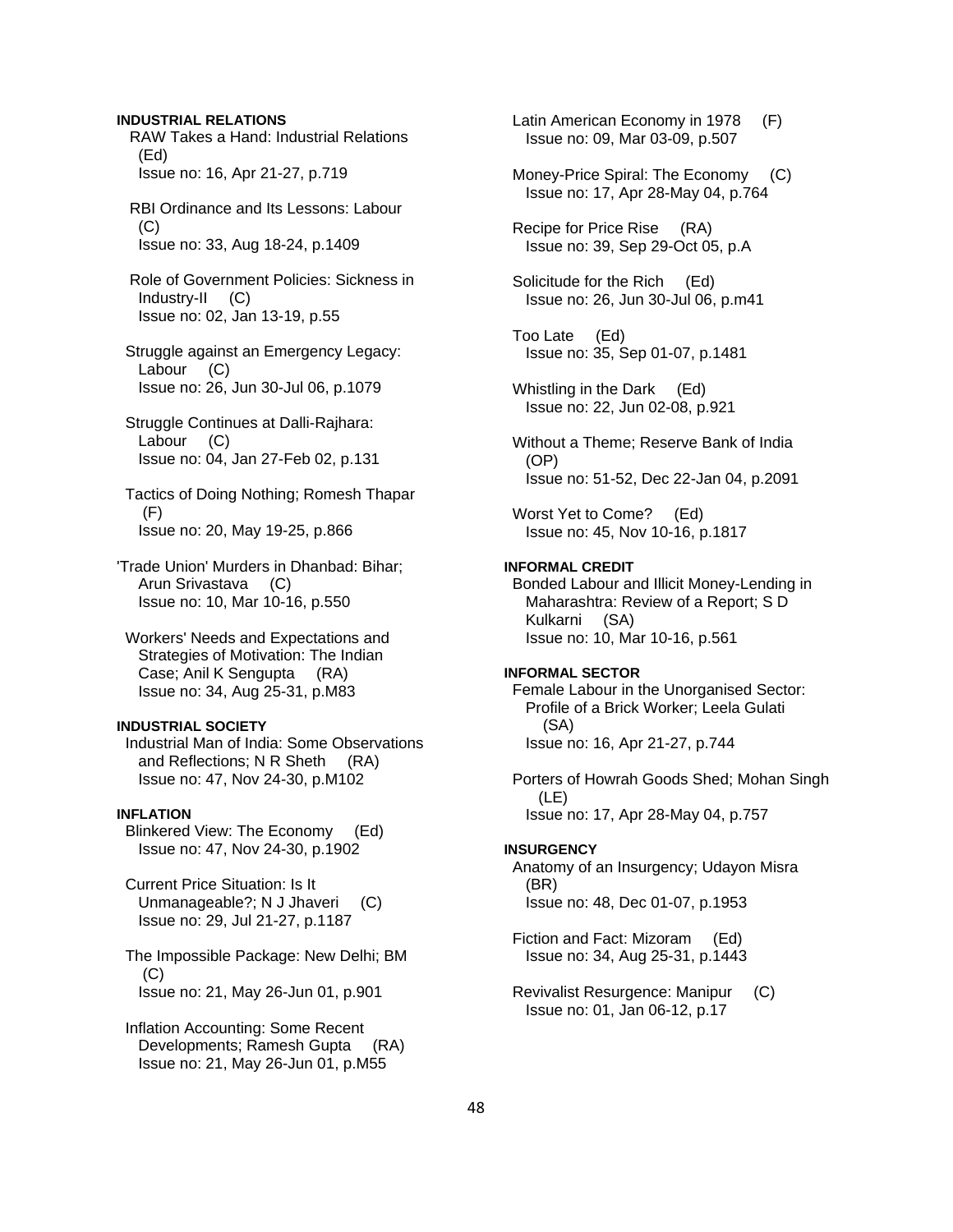# **INTEREST RATES**

 Demand for Money in India, 1961-62 to 1976-77; A Vasuvedan (SA) Issue no: 28, Jul 14-20, p.1170

### **INTERNAL DEBT**

 Unwilling Investors: State Loans (Ed) Issue no: 34, Aug 25-31, p.1442

# **INTERNATIONAL AFFAIRS**

 Aftermath of 'Brezhnev Bombshell': West Germany; Ramesh Jaura (C) Issue no: 45, Nov 10-16, p.1834

 Changing Military Balance: SALT (C) Issue no: 25, Jun 23-29, p.1041

 China and Viet Nam; Lajpat Rai (LE) Issue no: 14, Apr 07-13, p.645

 Cold Calculation: Iran (Ed) Issue no: 45, Nov 10-16, p.1820

 Colombia: Another Chile, Argentina?; Rosemary E Galli (C) Issue no: 16, Apr 21-27, p.730

 Importance of Being Non-Aligned: International Affairs; GPD (F) Issue no: 07-08, Feb 17-Mar 02, p.231

 Israeli Expansionism in Action: West Asia (Ed) Issue no: 19, May 12-18, p.828

- A Little More Natural: International Affairs; GPD (C) Issue no: 41, Oct 13-19, p.1712
- Lobbying Foreign Policy; Romesh Thapar (F) Issue no: 09, Mar 03-09, p.493
- Lull before Storm?: Zaire; Rajen Harshe (C) Issue no: 26, Jun 30-Jul 06, p.1079
- New Symbol of Struggle for Liberation: Eritrea (C) Issue no: 44, Nov 03-09, p.1795
- One Battle in a Long War: International Affairs; GPD (F) Issue no: 14, Apr 07-13, p.647

 Providing for Egypt: West Germany; Ramesh Jaura (Ed) Issue no: 15, Apr 14-20, p.680

 Socialism by One Country: International Affairs; GPD (C) Issue no: 09, Mar 03-09, p.497

 Time to Be Careful; GPD (F) Issue no: 47, Nov 24-30, p.1917

 Tricky Stage: Tricky Stage (Ed) Issue no: 49, Dec 08-14, p.1983

 View from the United States: Iran (C) Issue no: 50, Dec 15-21, p.2043

# **INTERNATIONAL COMPETITIVENESS**

 Developments in International Competitiveness of India in 1970s; S K Verghese (SA) Issue no: 41, Oct 13-19, p.1718

#### **INTERNATIONAL COOPERATION**

 A Pugwash Monograph Based on the Symposium Held in Dar-es-Salaam, Tanzania June 2-6, 1975 ; Vinod Vyasulu (BR) Issue no: 02, Jan 13-19, p.69

#### **INTERNATIONAL FINANCE**

 Financial Flows on Commercial Terms to Underdeveloped Countries (F) Issue no: 05-06, Feb 03-16, p.197

### **INTERNATIONAL FINANCIAL SYSTEM**

 Agenda for IMF's Rehabilitation: International Monetary System (Ed) Issue no: 40, Oct 06-12, p.1658

 Customs Union for Indian Sub-Continent; Rajendra Kumar (BR) Issue no: 05-06, Feb 03-16, p.204

# **INTERNATIONAL POLITICS**

 'Constitutional Role' for Army: Pakistan (Ed) Issue no: 16, Apr 21-27, p.720

 Crumbling Internal Settlement: Rhodesia (Ed) Issue no: 27, Jul 07-13, p.1108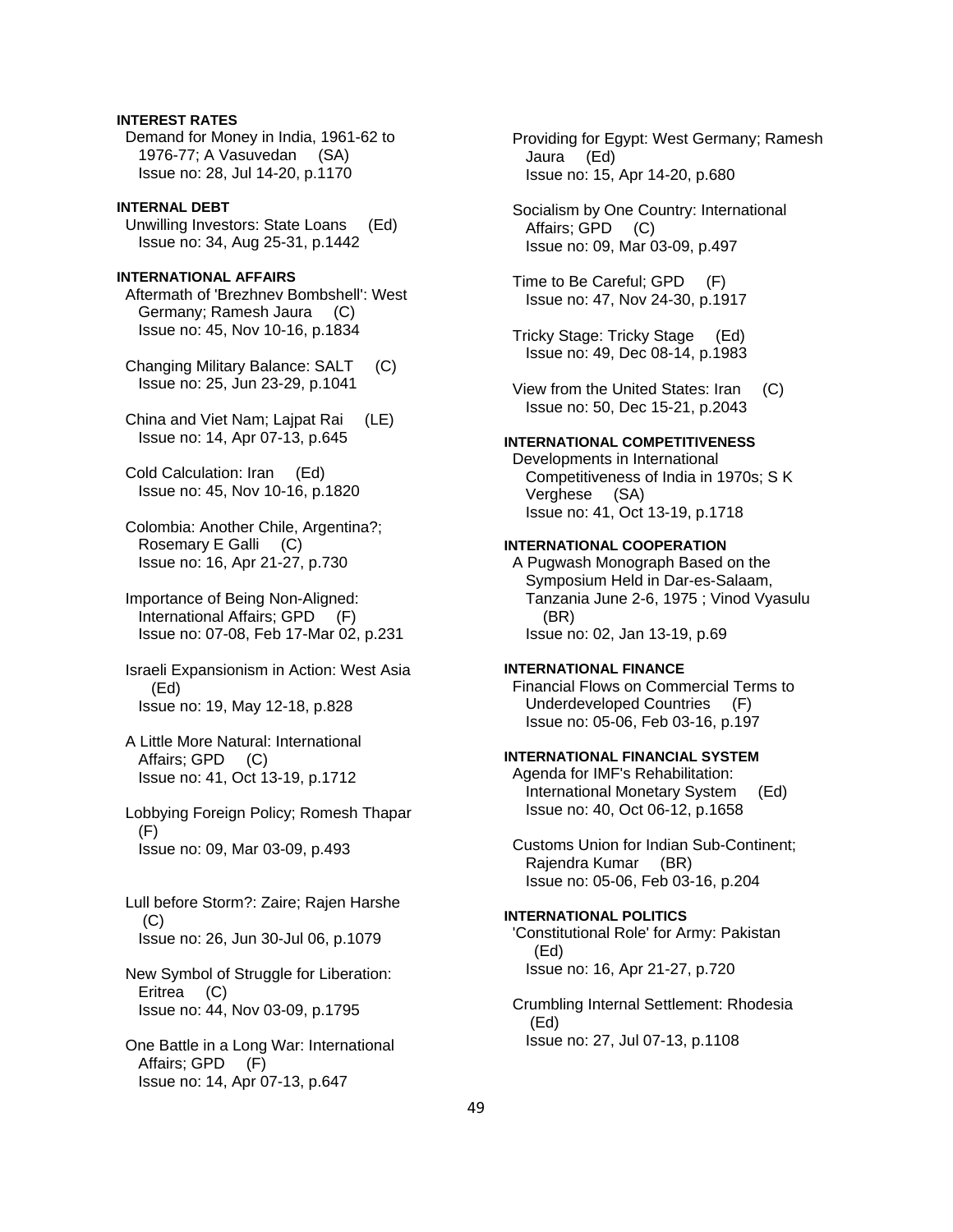#### **INTERNATIONAL POLITICS**

 End of Amin?: Uganda (C) Issue no: 15, Apr 14-20, p.692

 The External Dialogue; Romesh Thapar (F) Issue no: 12-13, Mar 24-Apr 06, p.606

 Fall of Idi Amin: Uganda (C) Issue no: 21, May 26-Jun 01, p.907

 Isolation of Egypt: West Asia (C) Issue no: 15, Apr 14-20, p.695

 A Limited Encounter: China and Viet Nam (Ed) Issue no: 09, Mar 03-09, p.486

 Tragedy of Bhutto (Ed) Issue no: 14, Apr 07-13, p.641

 Vienna Conclave: West Asia; Ramesh Jaura (Ed) Issue no: 37, Sep 15-21, p.1560

# **INTERNATIONAL RELATIONS**

 Change of Approach: Southern Africa (Ed) Issue no: 33, Aug 18-24, p.1395

 China, Vietnam and Kampuchea; Danial Latifi (LE) Issue no: 12-13, Mar 24-Apr 06, p.605

 Competition and Accommodation: International Relations (Ed) Issue no: 19, May 12-18, p.826

 EEC's Brand of Neo-Colonialism: Lome Convection; S Siri (C) Issue no: 15, Apr 14-20, p.693

 External and Internal Horizons; Romesh Thapar (F) Issue no: 25, Jun 23-29, p.1030

 The External Dialogue; Romesh Thapar (F) Issue no: 12-13, Mar 24-Apr 06, p.606

 Fresh Strains in Relations with US: West Germany; Ramesh Jaura (C) Issue no: 12-13, Mar 24-Apr 06, p.617

 India-China Relations: Struggle between Two Lines; P Jamuna (LE) Issue no: 11, Mar 17-23, p.569

 Isolation of Egypt: West Asia (C) Issue no: 15, Apr 14-20, p.695

 Kosygin's Visit (Ed) Issue no: 10, Mar 10-16, p.529

 Making Good the 'Losses'; M Arun Kumar (C) Issue no: 05-06, Feb 03-16, p.196

 Mission of Failure: Indo-USSR Relations  $(C)$ Issue no: 11, Mar 17-23, p.573

 A New Scenario: Big Power Relations (Ed) Issue no: 03, Jan 20-26, p.83

 Playing for High Stakes: West Asia (Ed) Issue no: 11, Mar 17-23, p.568

 Playing the Imperialists' Game; Ramana K V Reddy (LE) Issue no: 09, Mar 03-09, p.489

 Significant Silences: India-Bangladesh Relations (Ed) Issue no: 16, Apr 21-27, p.718

 Soviet Economic Relations with India and Other Third World Countries; Santhosh K Mehrotra and Patrick Clawson (SA) Issue no: 30-32, Jul 28-Aug 17, p.1367

 Tragedy of Bhutto (Ed) Issue no: 14, Apr 07-13, p.641

 With Soviet Encouragement: Nuclear Policy; Mohan Ram (Ed) Issue no: 15, Apr 14-20, p.679

# **INTERNATIONAL TRADE**

 Concept of Unequal Exchange in International Trade: A Note; Arun Bose (SA) Issue no: 29, Jul 21-27, p.1204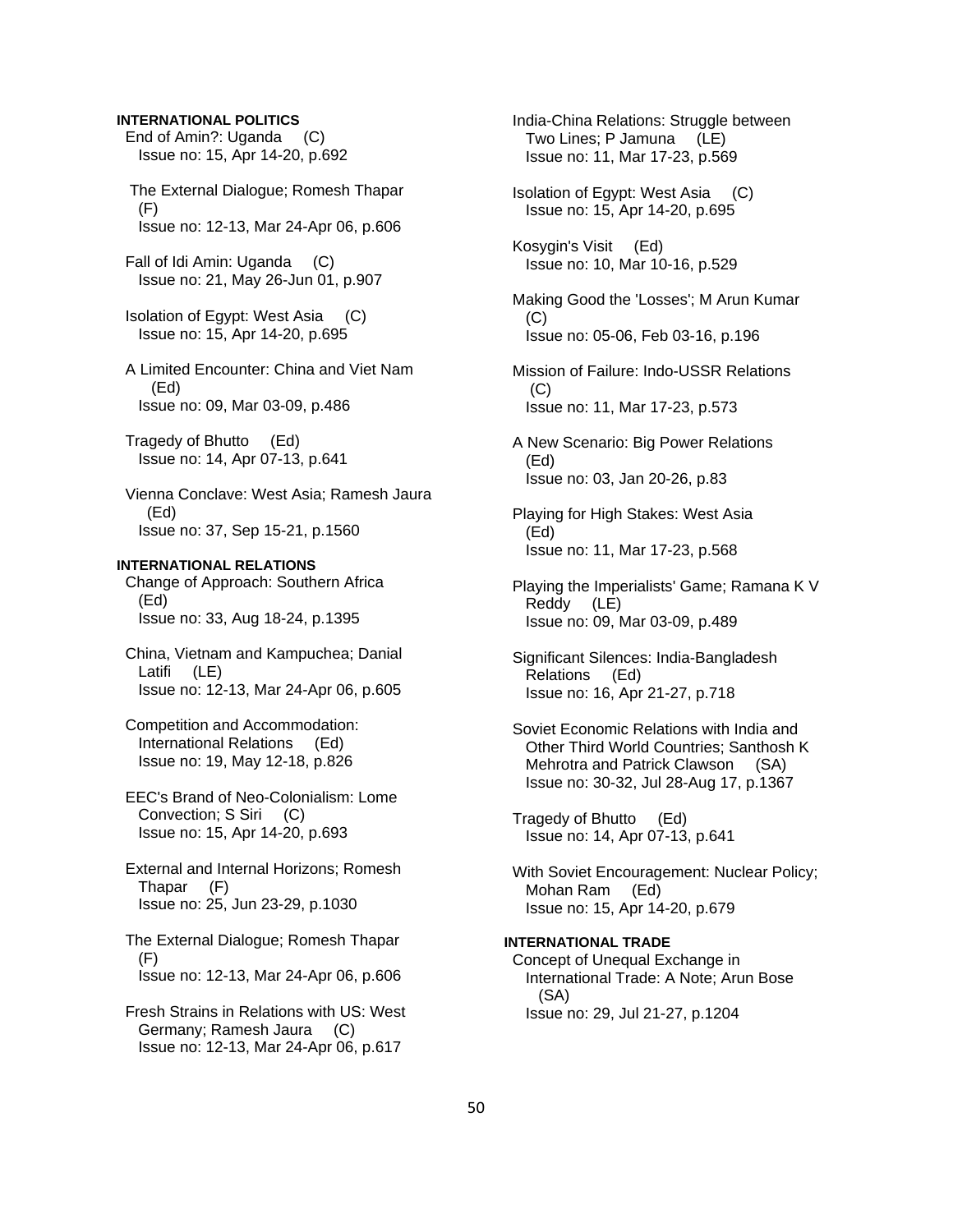# **INTERNATIONAL TRADE**

 Concept of Unequal Exchange in International Trade: Reply; Ranjit Sau (SA) Issue no: 36, Sep 08-14, p.1554

 EEC's Brand of Neo-Colonialism: Lome Convection; S Siri (C) Issue no: 15, Apr 14-20, p.693

 Soviet Economic Relations with India and Other Third World Countries; Santhosh K Mehrotra and Patrick Clawson (SA) Issue no: 30-32, Jul 28-Aug 17, p.1367

 Tough Stance at UNCTAD: West Germany; Ramesh Jaura (C) Issue no: 19, May 12-18, p.840

 UNCTAD Yes, Structural Reform No; I S Gulati (SA) Issue no: 36, Sep 08-14, p.1547

 Unequal Exchange: Rejoinder; Arun Bose (SA) Issue no: 42-43, Oct 20-Nov 02, p.1775

 US Economic Downswing Helps Dollar: World Money; N Ramachandra (C) Issue no: 29, Jul 21-27, p.1183

 World Trade in 1978 (F) Issue no: 07-08, Feb 17-Mar 02, p.464

#### **IRAN**

 Another Showdown?: Iran; Asghar Ali Engineer (C) Issue no: 14, Apr 07-13, p.655

 Beyond the 'Islamic Republic': Iran  $(C)$ Issue no: 02, Jan 13-19, p.64

 Cold Calculation: Iran (Ed) Issue no: 45, Nov 10-16, p.1820

 Decline and Fall: Iran (Ed) Issue no: 01, Jan 06-12, p.4

 Kudremukh, Khomeini, Contractors and Consultants; K V Subrahmanyam (C) Issue no: 35, Sep 01-07, p.1491

 New Confrontation: Iran (Ed) Issue no: 04, Jan 27-Feb 02, p.124

 Revolution in Iran; Jamil Rashid (RA) Issue no: 14, Apr 07-13, p.657

 Suppressing National Minorities: Iran (C) Issue no: 36, Sep 08-14, p.1540

#### **IRAN-UNITED STATES RELATIONS**

 View from the United States: Iran (C) Issue no: 50, Dec 15-21, p.2043

#### **IRAQ**

 Distress Signals: Iraq (Ed) Issue no: 05-06, Feb 03-16, p.173

 Iraq: More Conspiracies?; Peter Yousuf (LE) Issue no: 37, Sep 15-21, p.1561

 Iraq: More Conspiracies?; Arif Azam (LE) Issue no: 40, Oct 06-12, p.1661

 More Conspiracies: Iraq (Ed) Issue no: 34, Aug 25-31, p.1444

**IRON AND STEEL INDUSTRY**  The Battle at Bokaro: Police (C) Issue no: 28, Jul 14-20, p.1151

 Blessings of Shortage: Steel (Ed) Issue no: 40, Oct 06-12, p. 1658

 Coal-Railways-Steel Tangle (C) Issue no: 16, Apr 21-27, p.729

 Economics of Steel Technology in India; S V Char (RA) Issue no: 21, May 26-Jun 01, p.M65

 Steel Pricing and Distribution: Industry; S V Char (C) Issue no: 18, May 05-11, p.805

 Viability of Vizag Steel Plant; S V Char (SA) Issue no: 45, Nov 10-16, p.1853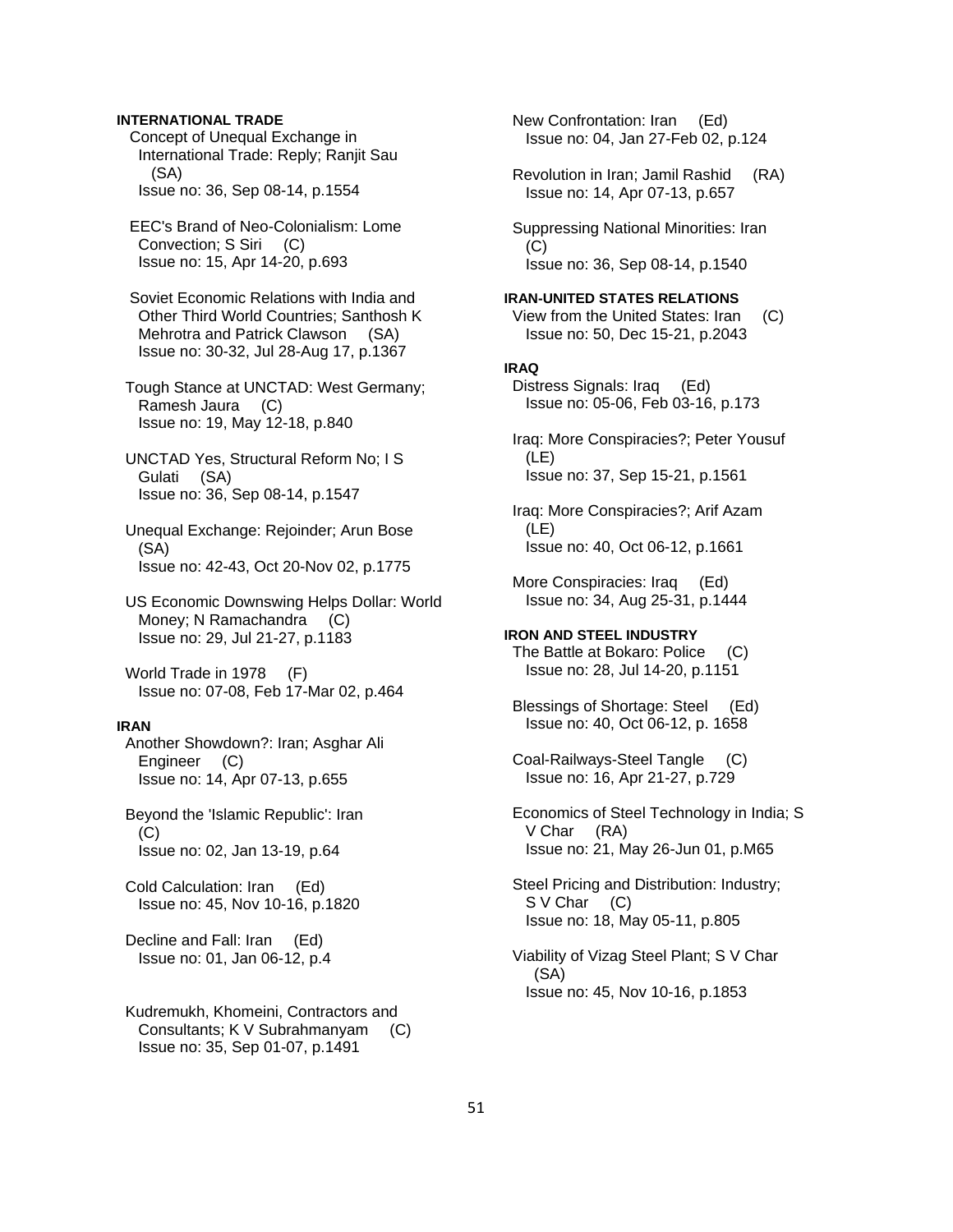# **IRON ORE**

 Kudremukh, Khomeini, Contractors and Consultants; K V Subrahmanyam (C) Issue no: 35, Sep 01-07, p.1491

 Obscure Cost-Benefit: Iron Ore Exports (Ed) Issue no: 44, Nov 03-09, p.1778

#### **IRRIGATION**

 Trends in Tubewell Irrigation, 1951-78; B D Dhawan (RA) Issue no: 51-52, Dec 22-Jan 04, p.A143

### **IRRIGATION CANALS**

 Collective Responsibility in Construction and Management of Irrigation Canals: Case of Italy; Robert Wade (RA) Issue no: 51-52, Dec 22-Jan 04, p.A155

### **IRRIGATION PROJECTS**

 Reminiscences of an Engineer (BR) Issue no: 02, Jan 13-19, p.70

#### **ISLAM**

 Islam and Anti-Imperialism: West Asia (Ed) Issue no: 48, Dec 01-07, p.1936

 Islamisation of an Islamic Republic: Pakistan (C) Issue no: 23, Jun 09-15, p.966

 Kashmiri Islam; Balraj Puri (BR) Issue no: 44, Nov 03-09, p.1801

 Religion and Politics: Role of Islam in Modern India; Moin Shakir (SA) Issue no: 07-08, Feb 17-Mar 02, p.469

### **ISRAEL**

 Isolation of Egypt: West Asia (C) Issue no: 15, Apr 14-20, p.695

#### **ISRAEL-PALESTINE RELATIONS**

 Vienna Conclave: West Asia; Ramesh Jaura (Ed) Issue no: 37, Sep 15-21, p.1560

#### **ITALY**

 Collective Responsibility in Construction and Management of Irrigation Canals: Case of Italy; Robert Wade (RA) Issue no: 51-52, Dec 22-Jan 04, p.A155

# **JAMES RAJ COMMITTEE**

 Functioning of Public Sector Banks: Miscarriage of an Enquiry; K Ramanujam (RA) Issue no: 47, Nov 24-30, p.M127

#### **JAMMU AND KASHMIR**

 Kashmiri Islam; Balraj Puri (BR) Issue no: 44, Nov 03-09, p.1801

 Obsolete, but Deadly: Civil Rights; Mukundan C Menon (C) Issue no: 37, Sep 15-21, p.1570

#### **JAN SANGH**

 Jana Sangh Rides Strong: Janata Party; MHJ (C) Issue no: 20, May 19-25, p.871

### **JANATA GOVERNMENT**

 Buying Time (Ed) Issue no: 33, Aug 18-24, p.1393

 Continuing Crisis: Janata Party (Ed) Issue no: 16, Apr 21-27, p.719

 Janata on Way Out?: Madhya Pradesh (C) Issue no: 05-06, Feb 03-16, p.189

 Janata's Second Phase; Romesh Thapar (F) Issue no: 07-08, Feb 17-Mar 02, p.227

 Janus or Trimurti?: Uttar Pradesh; R P Mullick (C) Issue no: 39, Sep 29-Oct 05, p.1646

 Larger Crisis (Ed) Issue no: 28, Jul 14-20, p.1137

 The Mid-Term Poll; Romesh Thapar (F) Issue no: 35, Sep 01-07, p.1485

 Playing Politics with the Economy: New Delhi; BM (C) Issue no: 19, May 12-18, p.833

 The Police Take the Lid Off; Romesh Thapar (F) Issue no: 22, Jun 02-08, p.927

 Politics by Arithmetic; Romesh Thapar (F) Issue no: 29, Jul 21-27, p.1178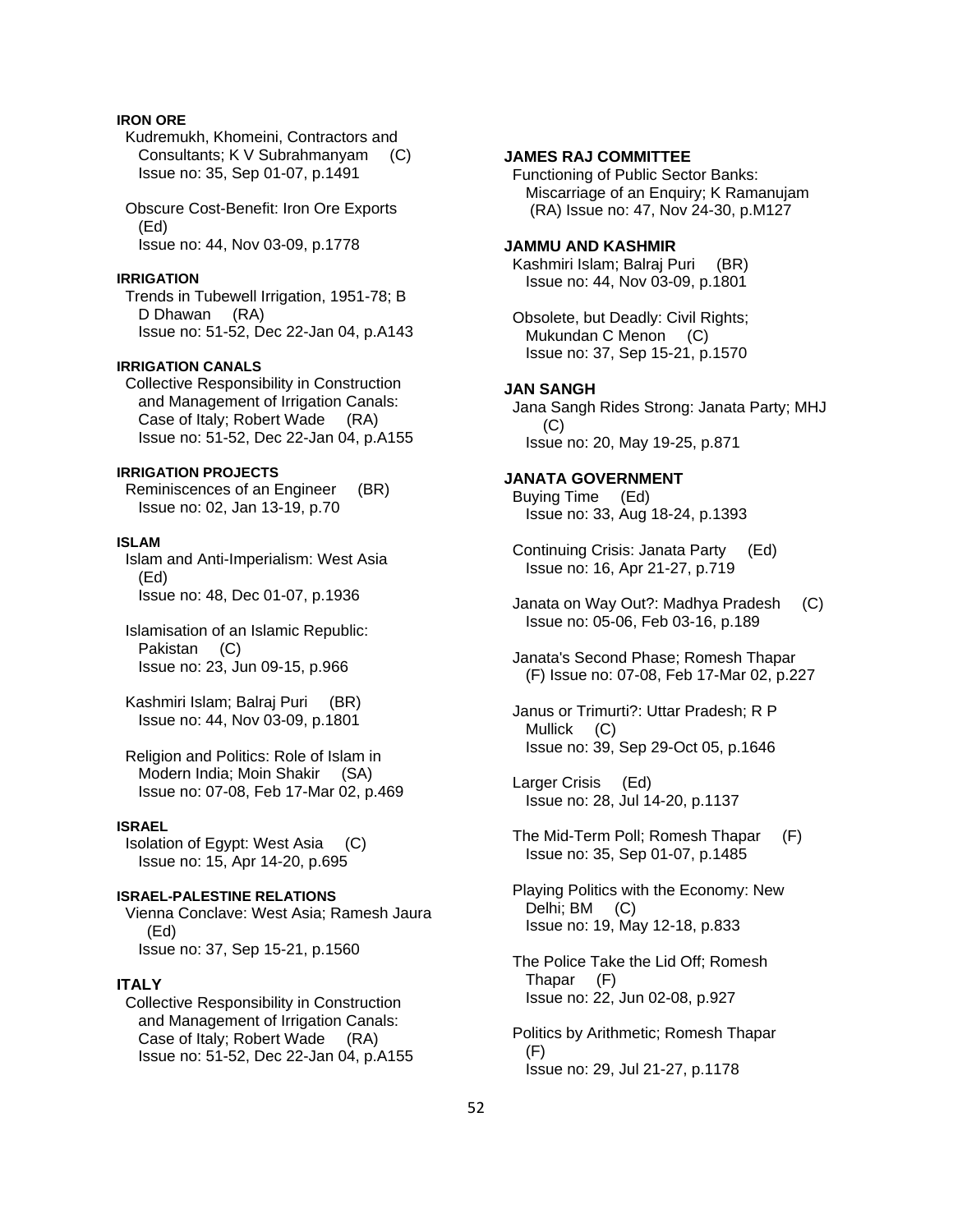# **JANATA GOVERNMENT**

 Return of Preventive Detention (Ed) Issue no: 40, Oct 06-12, p. 1657

 Separate, but Unequal: Janata Party; MHJ (C) Issue no: 15, Apr 14-20, p.688

 So Many Question-Marks; Romesh Thapar (F) Issue no: 44, Nov 03-09, p.1783

 Wooing the 'Kisan': The Economy; BM (Ed) Issue no: 01, Jan 06-12, p.2

#### **JANATA PARTY**

 Charan-ing the Finance Ministry; Romesh Thapar (F) Issue no: 05-06, Feb 03-16, p.175

 Focusing on Perspectives; Romesh Thapar (F) Issue no: 04, Jan 27-Feb 02, p.126

 Jana Sangh Rides Strong: Janata Party; MHJ (C) Issue no: 20, May 19-25, p.871

 The Scale of Disarray; Romesh Thapar (F) Issue no: 24, Jun 16-22, p.982

#### **JAPAN**

 Japan: Turning Away from Export-Led Growth (SA) Issue no: 30-32, Jul 28-Aug 17, p.1314

#### **JHARKHAND**

 Containing the Jharkhand Movement: Bihar; AS (C) Issue no: 14, Apr 07-13, p.648

#### **JOURNALISTS**

 Unfair Dismissal of Journalist; D M Thimmarayappa (LE) Issue no: 24, Jun 16-22, p.981

#### **JUDGES**

 Appointment of Supreme Court Judges; S P Sathe (BR) Issue no: 39, Sep 29-Oct 05, p.1649

# **JUDICIARY**

 Appointment of Supreme Court Judges; S P Sathe (BR) Issue no: 39, Sep 29-Oct 05, p.1649

 The Case That Shook India; Saad A Saidullah (BR) Issue no: 05-06, Feb 03-16, p.206

 Inviting Repression; Romesh Thapar (F) Issue no: 42-43, Oct 20-Nov 02, p.1743

# **JUTE INDUSTRY AND TEXTILES**  Collusion with Trade and Industry: Jute

 (Ed) Issue no: 19, May 12-18, p.826

 Jute Workers Restive: Labour; Timir Basu  $(C)$ Issue no: 47, Nov 24-30, p.1911

 Jute Workers' Empty 'Victory'; Timir Basu (LE) Issue no: 29, Jul 21-27, p.1177

 Jute Workers' Empty 'Victory'; Timir Basu (C) Issue no: 12-13, Mar 24-Apr 06, p.611

 Jute Workers' Empty 'Victory'; Niren Ghosh (LE) Issue no: 22, Jun 02-08, p.926

 Jute Workers' Struggle: Labour; Timir Basu (C) Issue no: 05-06, Feb 03-16, p.186

 Last Priority for Growers (RA) Issue no: 12-13, Mar 24-Apr 06, p.A1

 No Help from JCI: Jute (Ed) Issue no: 41, Oct 13-19, p.1698

 Patchwork Settlement for Textile Workers: Labour; Timir Basu (C) Issue no: 14, Apr 07-13, p.653

 Plight of Growers: Jute; Timir Basu  $(C)$ Issue no: 36, Sep 08-14, p.1535

#### **KARNATAKA**  'Land Reforms' in Bantwal: Karnataka; James S X Melchior (C)

Issue no: 33, Aug 18-24, p.1412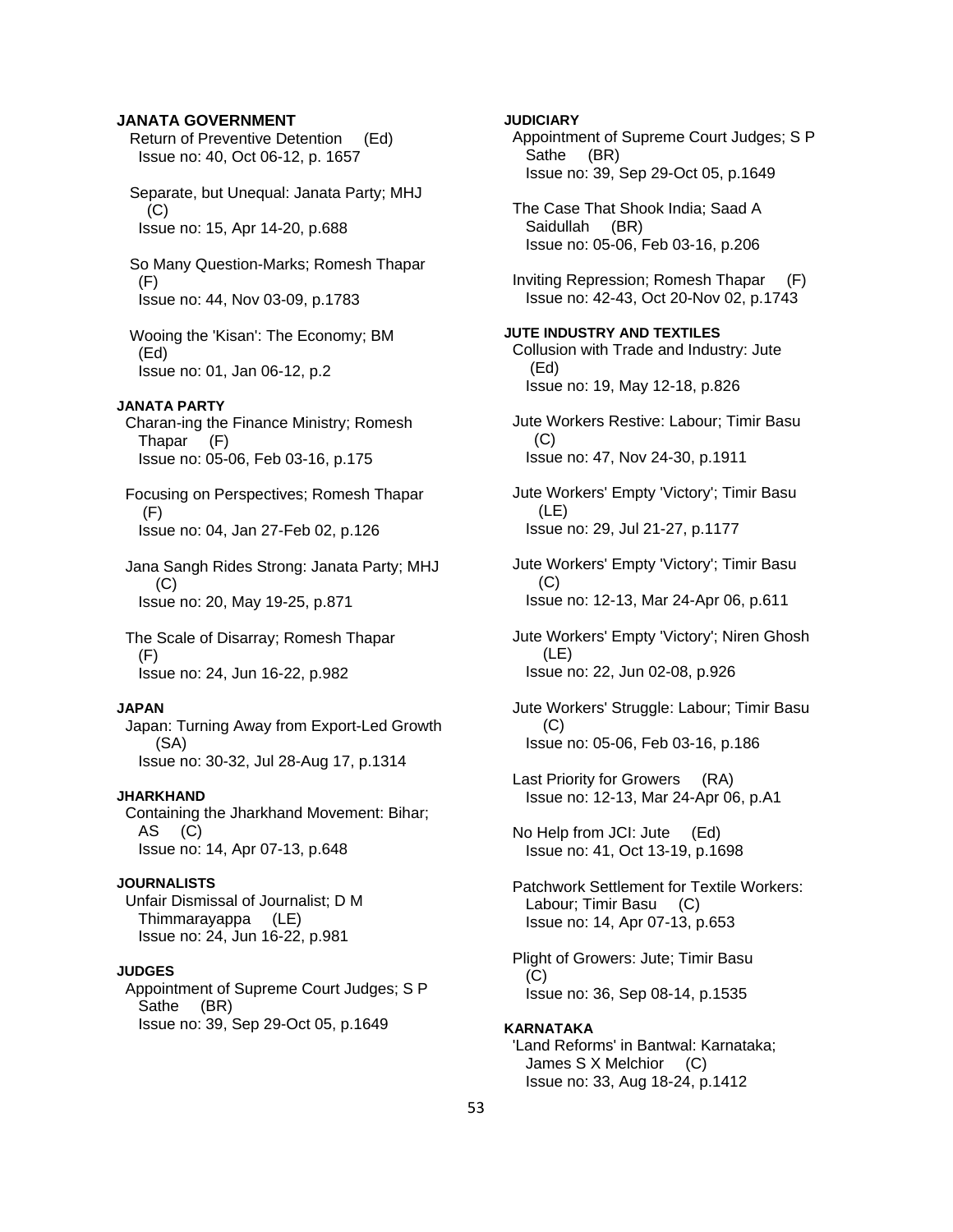### **KARNATAKA**

 Cultural Jatha in Karnataka; Krishnaswamy (LE) Issue no: 39, Sep 29-Oct 05, p.1633

 The Dying of Kolar Gold Fields: Karnataka; George Mathew (C) Issue no: 14, Apr 07-13, p.651

 Get-Together of Congresswallahs; Romesh Thapar (F) Issue no: 28, Jul 14-20, p.1143

 Implementation of Land Reforms: Problems and Prospects: Karnataka; James S X Melchior (C) Issue no: 18, May 05-11, p.799

 Institutionalised Inequality in Kolar Gold Fields; G N Ramu (SA) Issue no: 24, Jun 16-22, p.1022

 Kudremukh, Khomeini, Contractors and Consultants; K V Subrahmanyam (C) Issue no: 35, Sep 01-07, p.1491

 Land Reforms in Bantwal; Murari N Ballal (LE) Issue no: 41, Oct 13-19, p.1701

- More on Kolar Goldfield: Karnataka; K V Subrahmanyam (C) Issue no: 34, Aug 25-31, p.1455
- Problems of Demythicising: Karnataka; Lalita Nataraj (C) Issue no: 50, Dec 15-21, p.2039
- Unofficial Ban?; B K et al Chandrashekhar (LE) Issue no: 02, Jan 13-19, p.45

#### **KERALA**

 Agrarian Relations and the Left Movement in Kerala A Note on Recent Trends; N Krishnaji (SA) Issue no: 09, Mar 03-09, p.515

 By-Election Politics: Kerala; K T Zacharias (C) Issue no: 18, May 05-11, p.802  Caste, Class and Economic Opportunity in Kerala: An Empirical Analysis; P Sivanandan (SA) Issue no: 07-08, Feb 17-Mar 02, p.475

 Defectors' Day: Kerala; K T Zacharias (C) Issue no: 47, Nov 24-30, p.1911

 Demand for Total Ban on Cow Slaughter in Kerala and West Bengal: Some Observations; K N Raj (SA) Issue no: 18, May 05-11, p.821

 Divided Ruling Front: Kerala; K T Zacharias (C) Issue no: 23, Jun 09-15, p.960

 The Ghost of Rajan; Mukundan C Menon (C) Issue no: 15, Apr 14-20, p.689

 Justice Delayed for Contract Labour: Kerala; K T Zacharias (C) Issue no: 17, Apr 28-May 04, p.767

 The Meaning of Kayyur; P Radhakrishnan (BR) Issue no: 26, Jun 30-Jul 06, p.1086

 Milk Production in Kerala: Trends and Prospects; Narayanan K Nair (RA) Issue no: 12-13, Mar 24-Apr 06, p.A25

 Ministry on Way Out: Kerala; K T Zacharias (C) Issue no: 36, Sep 08-14, p.1538

 New Alignments: Kerala; T C Zacharias (C) Issue no: 34, Aug 25-31, p.1453

 Political Prisoners: Kerala; P Deleep Kumar (C) Issue no: 50, Dec 15-21, p.2041

 Politics of Rape: Kerala; Mukundan C Menon (C) Issue no: 21, May 26-Jun 01, p.903

 Popular Support for Police Agitation: Kerala; K T Zacharias (C) Issue no: 26, Jun 30-Jul 06, p.1076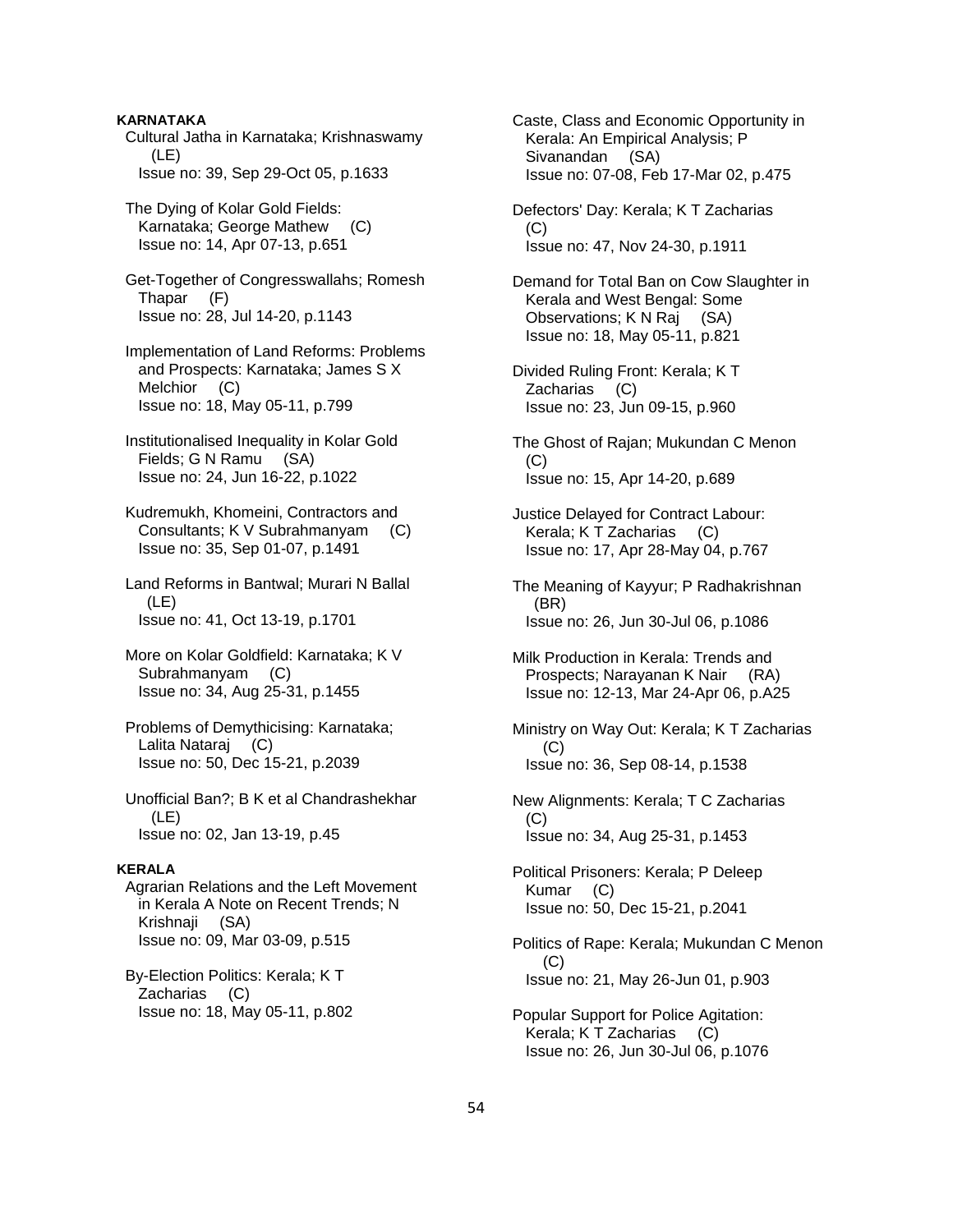## **KERALA**

 Progressive State Governments: An Assessment of First Communist Ministry in Kerala; Georges Kristoffel Lieten (SA)

Issue no: 01, Jan 06-12, p.29

 Realignment under Way: Kerala; K T Zacharias (Ed) Issue no: 39, Sep 29-Oct 05, p.1631

 Resources Not the Constraint on Health Improvement: A Case Study of Kerala; P G K Panikar (SA) Issue no: 44, Nov 03-09, p.1803

 Significance of Silent Valley: Kerala; M P Parameswaran (C) Issue no: 27, Jul 07-13, p.1117

 Silent Valley, Malabar and the Power Paradox: Kerala; V K Damodaran (C) Issue no: 41, Oct 13-19, p.1709

 Social Cost-Benefit Analysis: A Case Study; K P Kannan (RA) Issue no: 09, Mar 03-09, p.M13

 To Butcher or Not to Butcher: Cattle Holdings and Milk and Meat Production in Kerala; Narayanan K Nair (SA) Issue no: 17, Apr 28-May 04, p.782

 Tussle over Seats: Kerala (Ed) Issue no: 41, Oct 13-19, p.1698

### **KINSHIP**

 Feudalism and Kinship in Marwar; Hira Singh (BR) Issue no: 24, Jun 16-22, p.1007

#### **KOLAR**

 Kolar Gold Fields; K V Subrahmanyam (LE) Issue no: 28, Jul 14-20, p.1141

# **KOTHARI COMMITTEE**

 Mandarins All (Ed) Issue no: 03, Jan 20-26, p.81

# **LABOUR**

 Alienation and Workers; Manik Kher (LE) Issue no: 47, Nov 24-30, p.1905

 Dock Workers of Calcutta: Labour; Timir Basu (C) Issue no: 40, Oct 06-12, p.1669

 Gendarme of the Bourgeoisie: Maharashtra; Amrita Abraham (C) Issue no: 15, Apr 14-20, p.685

 Jute Workers Restive: Labour; Timir Basu  $(C)$ Issue no: 47, Nov 24-30, p.1911

 Labour Made the Scapegoat: Bombay Port; Gayatri Singh (C) Issue no: 24, Jun 16-22, p.1004

 Landlord as Labour Leader: Andhra Pradesh; Subba C V Rao (C) Issue no: 09, Mar 03-09, p.501

 Lewis Model on a World Scale; Ranjit Sau (BR) Issue no: 11, Mar 17-23, p.589

 Many Loose Ends: Labour; Timir Basu (C) Issue no: 09, Mar 03-09, p.504

 New Threat to Public Sector Labour: Labour-I; Timir Basu (C) Issue no: 16, Apr 21-27, p.727

 Police Massacre in Faridabad: Report of Fact Finding Team: Labour (C) Issue no: 44, Nov 03-09, p.1792

 Population Pressure and Labour Absorbability in Agriculture and Related Activities: Analysis and Suggestions Based on Field Studies Conducted in Punjab; Manmohan H K Singh (SA) Issue no: 11, Mar 17-23, p.593

 Revival of the Asiatic Mode?; S S Sivakumar (BR) Issue no: 11, Mar 17-23, p.591

 Struggle against an Emergency Legacy: Labour (C) Issue no: 26, Jun 30-Jul 06, p.1079

 Workers as Pawns in Parliamentary Politics: Labour; Timir Basu (C) Issue no: 42-43, Oct 20-Nov 02, p.1747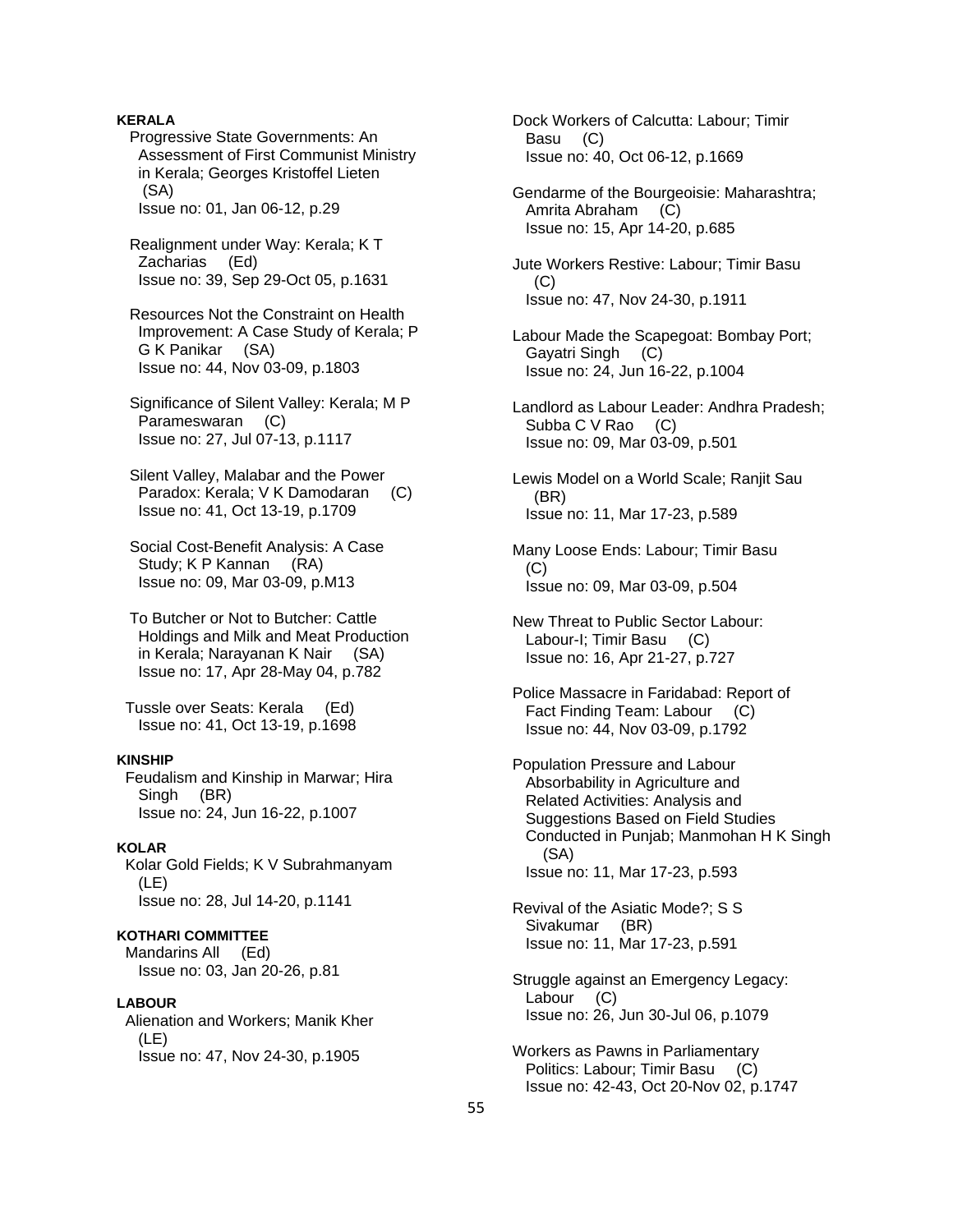# **LABOUR MARKET**

 Urban Labour Market ; Nigel Crook (BR) Issue no: 37, Sep 15-21, p.1577

# **LABOUR POLICY**

 Greater Choice, Greater Freedom: Britain; A K Sen (C) Issue no: 28, Jul 14-20, p.1156

# **LABOUR PRODUCTIVITY**

 More Discipline (Ed) Issue no: 36, Sep 08-14, p.1521

### **LAND HOLDINGS AND OWNERSHIP**

 Agricultural Holdings Tax: A Modified Scheme: A Comment [with Reply]; D Bandyopadhyay and Amaresh Bagchi (SA) Issue no: 04, Jan 27-Feb 02, p.167

 Caste, Class and Economic Opportunity in Kerala: An Empirical Analysis; P Sivanandan (SA) Issue no: 07-08, Feb 17-Mar 02, p.475

 Caste, Class and Property Relations; B T Ranadive (SA) Issue no: 07-08, Feb 17-Mar 02, p.337

 Champaran in Historical Perspective; N Benjamin (BR) Issue no: 01, Jan 06-12, p.27

 Inter Size Group and Inter State Variations in Distribution of Agricultural Assets; H Laxminarayan (RA) Issue no: 26, Jun 30-Jul 06, p.A69

 Kingship, Territory and Property in Pre-British Bundelkhand; Ravindra K Jain (SA) Issue no: 22, Jun 02-08, p.946

 The Land Question: Zimbabwe; Karrim Essack (C) Issue no: 48, Dec 01-07, p.1951

 Settlers' Fight for Evacuee Land: Punjab; Amarjit Chandan (C) Issue no: 05-06, Feb 03-16, p.188

 A Theory of Rent and Agrarian Relations; Ranjit Sau (RA) Issue no: 26, Jun 30-Jul 06, p.A42

# **LAND REFORM**

 'Land Reforms' in Bantwal: Karnataka; James S X Melchior (C) Issue no: 33, Aug 18-24, p.1412

 Agrarian Relations and the Left Movement in Kerala A Note on Recent Trends; N Krishnaji (SA) Issue no: 09, Mar 03-09, p.515

 Another Showdown?: Iran; Asghar Ali Engineer (C) Issue no: 14, Apr 07-13, p.655

 Fiasco of 'Kosi Kranti': Bihar; AS (C) Issue no: 34, Aug 25-31, p.1451

 Implementation of Land Reforms: Problems and Prospects: Karnataka; James S X Melchior (C) Issue no: 18, May 05-11, p.799

 Land Reforms and the Draft Five Year Plan 1978-83; Ratan Ghosh (SA) Issue no: 45, Nov 10-16, p.1850

 Land Reforms in Bantwal; Murari N Ballal (LE) Issue no: 41, Oct 13-19, p.1701

 Operation Barga: A Comment; Suhas Chattopadhyay (SA) Issue no: 49, Dec 08-14, p.2022

 Progressive State Governments: An Assessment of First Communist Ministry in Kerala; Georges Kristoffel Lieten (SA) Issue no: 01, Jan 06-12, p.29

 Towards a Functional Land Redistribution Programme; R K Rath (SA) Issue no: 02, Jan 13-19, p.79

# **LAND USE**

 Social Cost-Benefit Analysis: A Case Study; K P Kannan (RA) Issue no: 09, Mar 03-09, p.M13

 Tribal Peasants in Transition: Chittagong Hill Tracts; B K Jahangir (SA) Issue no: 11, Mar 17-23, p.597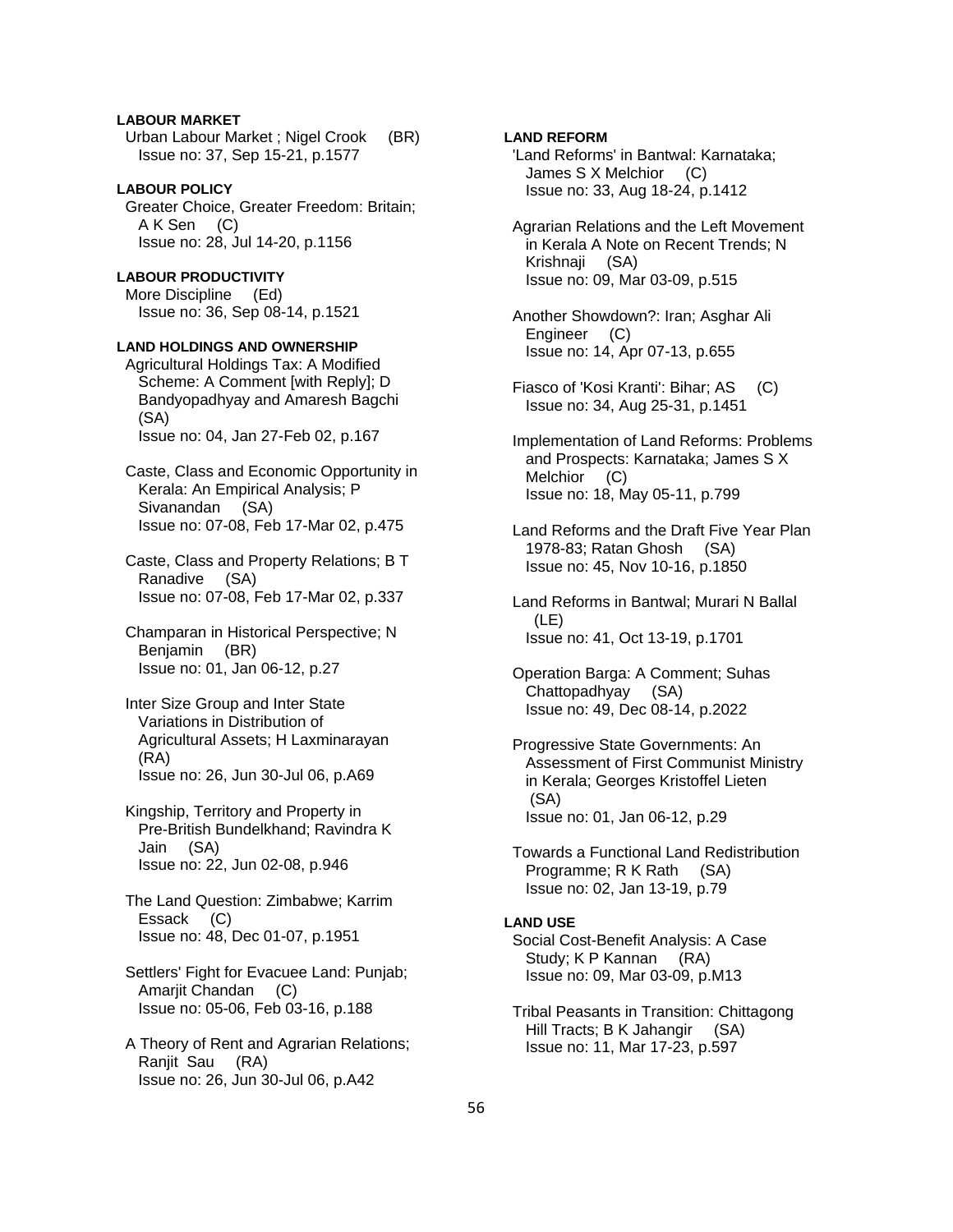### **LANGUAGE POLICY**

- National Languages Policy and the Case for Nepali; Surendra Munshi and Tridith Kumar Chakrabarti (SA) Issue no: 15, Apr 14-20, p.701
- What Is an Indian Language?: Politics (Ed) Issue no: 24, Jun 16-22, p.979

#### **LATIN AMERICA**

- Economic Growth in Latin America (C) Issue no: 39, Sep 29-Oct 05, p.1641
- Latin American Economy in 1978 (F) Issue no: 09, Mar 03-09, p.507

#### **LAW AND ORDER**

- 'Encounter' Murders in Punjab (F) Issue no: 07-08, Feb 17-Mar 02, p.232
- 'Trade Union' Murders in Dhanbad: Bihar; Arun Srivastava (C) Issue no: 10, Mar 10-16, p.550
- Allies and Enemies: Dhanbad; AS (C) Issue no: 41, Oct 13-19, p.1706
- Belchhi Now: Bihar; Hemendra Narayan  $(C)$ Issue no: 05-06, Feb 03-16, p.188
- Bhutto and After; Romesh Thapar (F) Issue no: 15, Apr 14-20, p.682
- Death in Police Custody: Law Versus Order  $(C)$ Issue no: 45, Nov 10-16, p.1831
- Drive against 'Aliens': Assam (C) Issue no: 39, Sep 29-Oct 05, p.1644
- Gangsters and Politicians in Dhanbad: Bihar; Hiranmay Dhar (C) Issue no: 15, Apr 14-20, p.690
- Leadership Contests; Romesh Thapar (F) Issue no: 27, Jul 07-13, p.1111
- Life and Death of Khairunnisa Begum: Andhra Pradesh (C) Issue no: 48, Dec 01-07, p.1946
- Manufactured Violence: Assam (Ed) Issue no: 34, Aug 25-31, p.1442

 More Powers for Police Raj: Andhra Pradesh (Ed) Issue no: 44, Nov 03-09, p.1778

- Murder of a Naxalite: Punjab; Amarjit Chandan (C) Issue no: 26, Jun 30-Jul 06, p.1077
- Murder of a Peasant Leader: Andhra Pradesh; Subba C V Rao (C) Issue no: 35, Sep 01-07, p.1493
- Murder of a Student Leader: Punjab (Ed) Issue no: 29, Jul 21-27, p.1174
- Murder of an Old Communist; Ramana K V Reddy (LE) Issue no: 35, Sep 01-07, p.1484
- Murder of Punjab Student Leader; Chaman Lal Prabhakar and R V K Satyanarayana (LE) Issue no: 33, Aug 18-24, p.1396
- Necessary Reminder; C S Lakshmi (SA) Issue no: 46, Nov 17-23, p.1880
- New Exercise in Lawlessness; Ramana K V Reddy (LE) Issue no: 12-13, Mar 24-Apr 06, p.605
- Police at Work: L N Mishra Case (Ed) Issue no: 22, Jun 02-08, p.923
- Preventive Detention; Sudesh Vaid (LE) Issue no: 27, Jul 07-13, p.1109
- Return of Preventive Detention (Ed) Issue no: 40, Oct 06-12, p. 1657
- Rising Crimes against Scheduled Castes: Tamil Nadu (C) Issue no: 48, Dec 01-07, p.1944
- Trade Unionist's Death in Police Custody: West Bengal (C) Issue no: 50, Dec 15-21, p.2037
- Violence in a Bombay Slum: Dharavi; Amrita Abraham (C) Issue no: 44, Nov 03-09, p.1789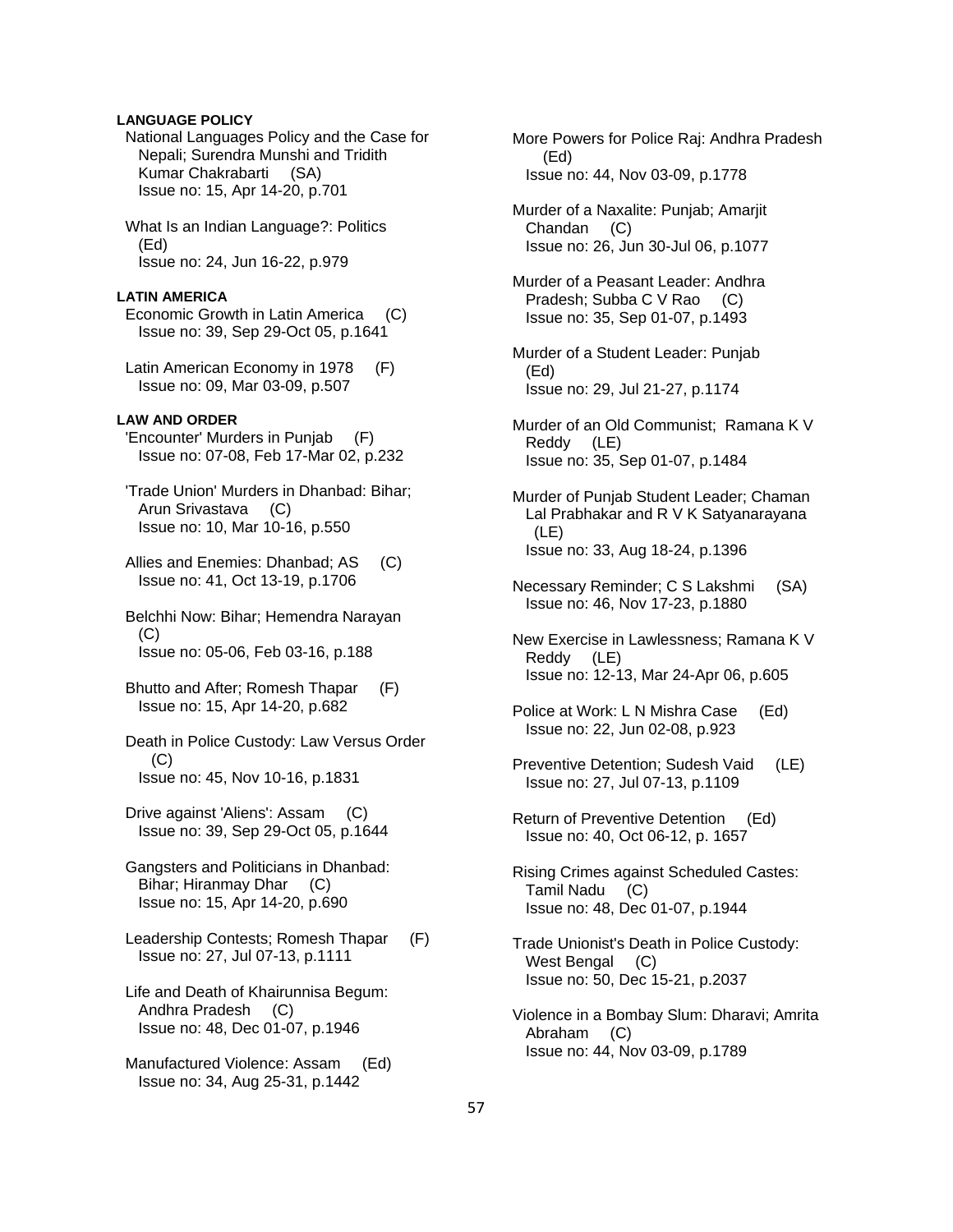# **LAW AND ORDER**

 Voting for 'Law and Order': Bihar; AS  $(C)$ Issue no: 51-52, Dec 22-Jan 04, p.2084

#### **LAW COMMISSION**

 Imprisonment without Trial: The Law (Ed) Issue no: 14, Apr 07-13, p.642

#### **LAWYERS**

 Progressive Democratic Lawyers' Association; P Venkateshwarlu (LE) Issue no: 14, Apr 07-13, p.645

#### **LEAST DEVELOPED COUNTRIES**

 Aptech versus Altech; Vinod Vyasulu (BR) Issue no: 33, Aug 18-24, p.1421

 Aptech versus Altech; Vinod Vyasulu (BR) Issue no: 33, Aug 18-24, p.1421

 EEC's Brand of Neo-Colonialism: Lome Convection; S Siri (C) Issue no: 15, Apr 14-20, p.693

 Grapes from Thorns and Figs from Thistles; C T Kurien (BR) Issue no: 23, Jun 09-15, p.968

 Imperialism and Unequal Development; Vinod Vyasulu (BR) Issue no: 04, Jan 27-Feb 02, p.153

 Loss of Third World Perspective; GPD (F) Issue no: 34, Aug 25-31, p.1448

 Money and Monetary Policy in Less Developed Countries: Survey of Issues and Evidence; Warren L Coats and Deena R Khatkhate (SA) Issue no: 46, Nov 17-23, p.1881

- Soviet Economic Relations with India and Other Third World Countries; Santhosh K Mehrotra and Patrick Clawson (SA) Issue no: 30-32, Jul 28-Aug 17, p.1367
- Unequal Exchange: Rejoinder; Arun Bose (SA) Issue no: 42-43, Oct 20-Nov 02, p.1775

 Women, Food and Technology: Case of India; Brita Brandtzaeg (SA) Issue no: 47, Nov 24-30, p.1921

Wrong Focus; M S A Rao (BR) Issue no: 15, Apr 14-20, p.699

### **LEGAL PROCEEDINGS**

 The Case That Shook India; Saad A Saidullah (BR) Issue no: 05-06, Feb 03-16, p.206

#### **LITERACY**

 One Year of Adult Education: Education; A R Kamat (C) Issue no: 51-52, Dec 22-Jan 04, p.2083

# **LIVESTOCK**

 Agricultural Resources in Underdeveloped Countries: Competition between Man and Animal; Ernest Feder (SA) Issue no: 30-32, Jul 28-Aug 17, p.1345

 Cross-Breeding of Indian Cattle: An Evaluation; A R Rajapurohit (RA) Issue no: 12-13, Mar 24-Apr 06, p.A9

 Inter Size Group and Inter State Variations in Distribution of Agricultural Assets; H Laxminarayan (RA) Issue no: 26, Jun 30-Jul 06, p.A69

 Milk Production in Kerala: Trends and Prospects; Narayanan K Nair (RA) Issue no: 12-13, Mar 24-Apr 06, p.A25

 Operation Flood II: Some Constraints and Implications; Surendar Singh (SA) Issue no: 42-43, Oct 20-Nov 02, p.1765

 To Butcher or Not to Butcher: Cattle Holdings and Milk and Meat Production in Kerala; Narayanan K Nair (SA) Issue no: 17, Apr 28-May 04, p.782

#### **LOBBIES AND INTEREST GROUPS**  Lobbying Foreign Policy; Romesh Thapar (F) Issue no: 09, Mar 03-09, p.493

**LOK SABHA**  The Fourth Actor (Ed) Issue no: 34, Aug 25-31, p.1441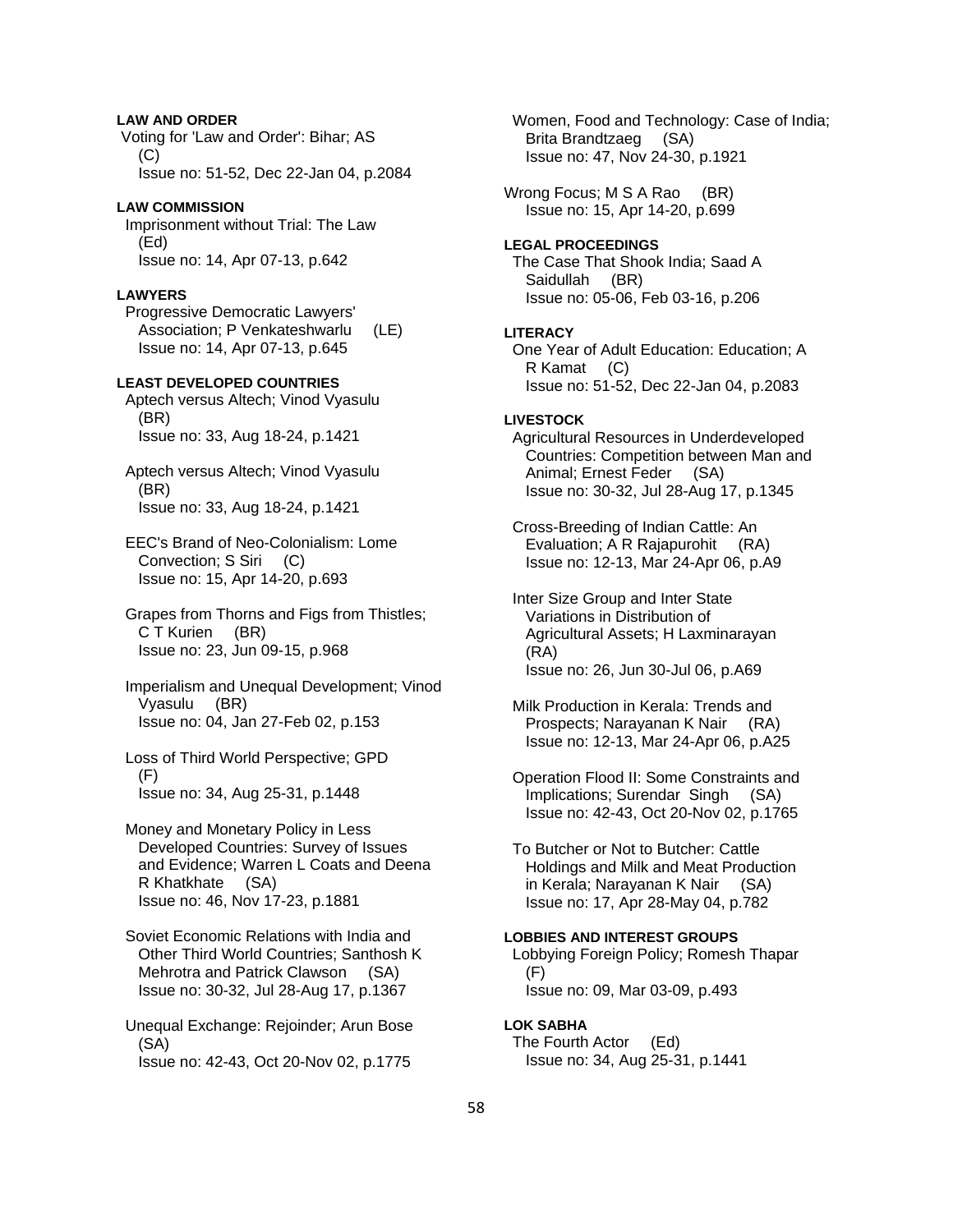**LUCKNOW**  Lament for Lucknow; David Hardiman (BR) Issue no: 48, Dec 01-07, p.1952

# **MACHINE TOOL INDUSTRY**  Hoops of Steel: Machinery Exports (Ed) Issue no: 48, Dec 01-07, p.1934

# **MACHINERY, ELECTRICAL**

 Import Substitution in Machinery and Transport Equipment Sector, 1960-70; Vidya Pitre (SA) Issue no: 29, Jul 21-27, p.1212

### **MACHINERY, NON-ELECTRICAL**

 Import Substitution in Machinery and Transport Equipment Sector, 1960-70; Vidya Pitre (SA) Issue no: 29, Jul 21-27, p.1212

# **MADHYA PRADESH**

 Janata on Way Out?: Madhya Pradesh (C) Issue no: 05-06, Feb 03-16, p.189

 Struggle Continues at Dalli-Rajhara: Labour (C) Issue no: 04, Jan 27-Feb 02, p.131

#### **MADRAS**

 Impressive Unity in Women's College Struggle: Tamil Nadu; Susan Ram (C) Issue no: 37, Sep 15-21, p.1568

# **MAHARASHTRA**

 Bonded Labour and Illicit Money-Lending in Maharashtra: Review of a Report; S D Kulkarni (SA) Issue no: 10, Mar 10-16, p.561

 Caste and Class in Maharashtra; Nalini Pandit (SA) Issue no: 07-08, Feb 17-Mar 02, p.425

 Congress Still Supreme: Maharashtra (C) Issue no: 22, Jun 02-08, p.930

 Dalit-Left March in Kolhapur: Maharashtra-II; OG (C) Issue no: 29, Jul 21-27, p.1192

 Double Role: Maharashtra-I; MHJ (C) Issue no: 36, Sep 08-14, p.1531

 Encroachments on Forest Lands: The Experience in Maharashtra; S D Kulkarni (SA) Issue no: 45, Nov 10-16, p.1846

 Gendarme of the Bourgeoisie: Maharashtra; Amrita Abraham (C) Issue no: 15, Apr 14-20, p.685

 Leaderless March: Maharashtra; Gail Omvedt (C) Issue no: 49, Dec 08-14, p.1991

 Lessons in 'Flexibility': Maharashtra-II (C) Issue no: 36, Sep 08-14, p.1532

 The Marathwada Riots: A Report; Atyachar Virodh Samiti (SA) Issue no: 19, May 12-18, p.845

 Motivated Opposition (Ed) Issue no: 29, Jul 21-27, p.1173

 Poor Award for Textile Workers: Labour-II; Sandeep Pendse (C) Issue no: 16, Apr 21-27, p.728

 Struggle against an Emergency Legacy: Labour (C) Issue no: 26, Jun 30-Jul 06, p.1079

 Sugar Factories Strike: No Attempt at Worker-Rural Poor Alliance: Maharashtra; GO (C) Issue no: 48, Dec 01-07, p.1942

 Sugar Workers Draw a Blank: Maharashtra; Amrita Abraham (C) Issue no: 50, Dec 15-21, p.2035

 Unwise Move (Ed) Issue no: 47, Nov 24-30, p.1901

 Waiting for Final Round: Maharashtra (C) Issue no: 25, Jun 23-29, p.1039

**MAHATMA GANDHI**  Subjects and Masters; L Dewani (BR) Issue no: 15, Apr 14-20, p.699

**MANAGEMENT EDUCATION**  Research in Management Science in Theory and Practice; Ajit K Biswas (RA) Issue no: 09, Mar 03-09, p.M37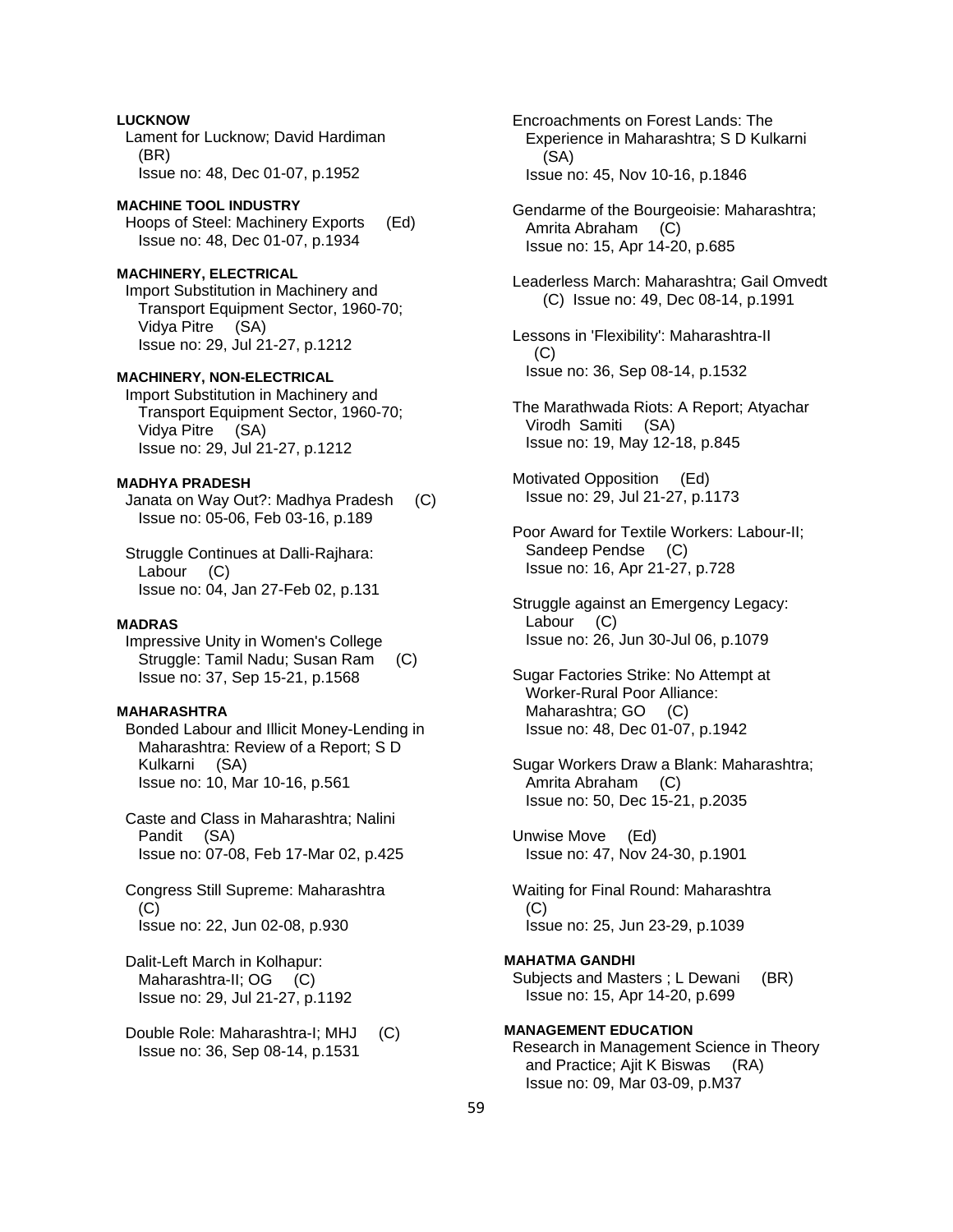#### **MANIPUR**

 Revivalist Resurgence: Manipur (C) Issue no: 01, Jan 06-12, p.17

### **MAOISM**

- Maoist Theory and Practice; Sumanta Banerjee (BR) Issue no: 26, Jun 30-Jul 06, p.1085
- Maoists with a Difference: Philippines; Ajit Roy (C) Issue no: 47, Nov 24-30, p.1915
- The Movement and the Journal; Gouri Prasad Ghosh (BR) Issue no: 33, Aug 18-24, p.1423

#### **MARATHI LANGUAGE**

 Ideas, Ideals and the Market: A Study of Marathi Films; Pramod Kale (SA) Issue no: 35, Sep 01-07, p.1511

# **MARWAR**

 Feudalism and Kinship in Marwar; Hira Singh (BR) Issue no: 24, Jun 16-22, p.1007

# **MARXISM**

- Agrarian Relations and the Left Movement in Kerala A Note on Recent Trends; N Krishnaji (SA) Issue no: 09, Mar 03-09, p.515
- Beyond Pluralism; Manoranjan Mohanty (BR) Issue no: 35, Sep 01-07, p.1501
- Capitalism without Private Capital; Ashok Rudra (BR) Issue no: 29, Jul 21-27, p.1193
- Caste Conflicts vs Growing Unity of Popular Democratic Forces; E M S Namboodiripad (SA) Issue no: 07-08, Feb 17-Mar 02, p.329

 Class and Jati at Asthapuram and Kanthapuram: Some Comments Towards a Structure of Interests; S S Sivakumar and Chitra Sivakumar (SA) Issue no: 07-08, Feb 17-Mar 02, p.263

 Left Unity through Academic Eyes; Sumanta Banerjee (BR) Issue no: 37, Sep 15-21, p.1576

- Marx's Theory of Money; Amal Sanyal (BR) Issue no: 19, May 12-18, p.843
- Marxism and Aesthetics; Mihir Bhattacharya (C) Issue no: 42-43, Oct 20-Nov 02, p.1754
- Milestones and Ignominies; Ashok Mitra (BR) Issue no: 45, Nov 10-16, p.1840

 Nature of Class Struggle in Bangladesh: A Comment; Khondker Habibul Haque (SA) Issue no: 21, May 26-Jun 01, p.919

#### **MARXISTS**

 Malcolm Caldwell and Kampuchea; Gail Omvedt (C) Issue no: 03, Jan 20-26, p.101

#### **MECCA**

 Islam and Anti-Imperialism: West Asia (Ed) Issue no: 48, Dec 01-07, p.1936

#### **MEGHALAYA**

 The 'Foreigner' Question: Meghalaya (Ed) Issue no: 49, Dec 08-14, p.1983

#### **MEXICO**

 New Agrarian Crisis; Gail Omvedt (BR) Issue no: 17, Apr 28-May 04, p.773

Wrong Kind of Politics: Religion (Ed) Issue no: 05-06, Feb 03-16, p.173

### **MIDDLE EAST**

 Israeli Expansionism in Action: West Asia (Ed) Issue no: 19, May 12-18, p.828

### **MIGRANT LABOUR**

 Plight of Migrant Labour: Punjab; Amarjit Chandan (Ed) Issue no: 17, Apr 28-May 04, p.755

 Seasonal Migration of Tribal Labour: An Irrigation Project in Gujarat; T K Jayaraman (SA) Issue no: 41, Oct 13-19, p.1727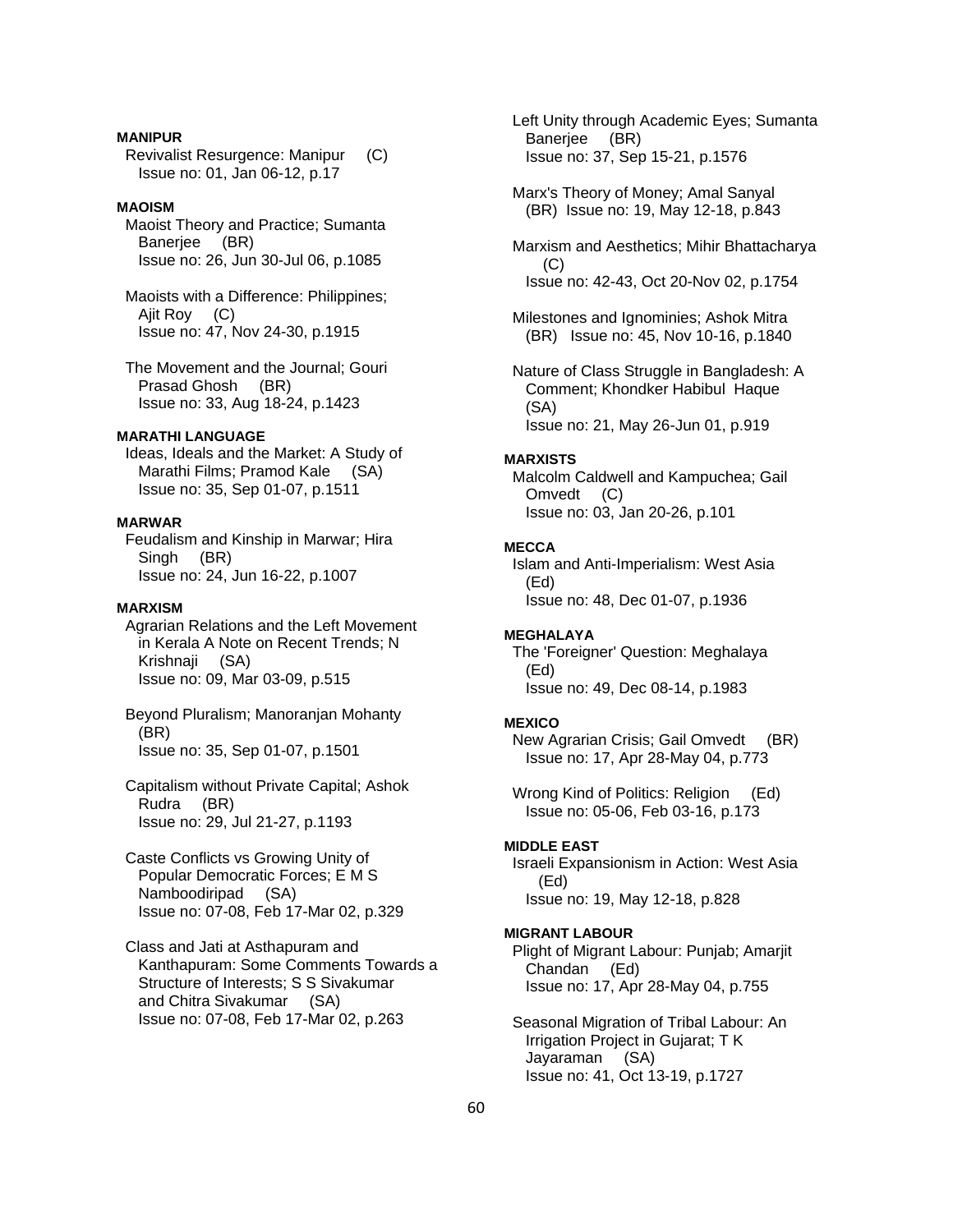### **MIGRATION**

 Gendarme of the Bourgeoisie: Maharashtra; Amrita Abraham (C) Issue no: 15, Apr 14-20, p.685

South Asian Migrants; W H McLeod (BR) Issue no: 05-06, Feb 03-16, p.201

South Asian Migrants; W H McLeod (BR) Issue no: 05-06, Feb 03-16, p.201

#### **MILITARY**

 Bangladesh: Anatomy of a Coup; Lawrence Lifschultz and Kai Bird (SA) Issue no: 50, Dec 15-21, p.2059

 The Military Establishment; Romesh Thapar (F) Issue no: 19, May 12-18, p.829

 Tragedy of Bhutto (Ed) Issue no: 14, Apr 07-13, p.641

#### **MILITARY GOVERNMENT**

 Rule of Family under Martial Law: Philippines; Sumanta Banerjee (C) Issue no: 01, Jan 06-12, p.19

### **MILK COOPERATIVES**

 Unloading the White Revolution: EEC; Narendra Singh (C) Issue no: 20, May 19-25, p.874

#### **MINING AND MINERALS**

 The Dying of Kolar Gold Fields: Karnataka; George Mathew (C) Issue no: 14, Apr 07-13, p.651

 Institutionalised Inequality in Kolar Gold Fields; G N Ramu (SA) Issue no: 24, Jun 16-22, p.1022

 Kolar Gold Fields; K V Subrahmanyam (LE) Issue no: 28, Jul 14-20, p.1141

 Kudremukh, Khomeini, Contractors and Consultants; K V Subrahmanyam (C) Issue no: 35, Sep 01-07, p.1491

 Landlord as Labour Leader: Andhra Pradesh; Subba C V Rao (C) Issue no: 09, Mar 03-09, p.501

 More on Kolar Goldfield: Karnataka; K V Subrahmanyam (C) Issue no: 34, Aug 25-31, p.1455

 Obscure Cost-Benefit: Iron Ore Exports (Ed) Issue no: 44, Nov 03-09, p.1778

 Struggle Continues at Dalli-Rajhara: Labour (C) Issue no: 04, Jan 27-Feb 02, p.131

#### **MINORITIES**

 One-Upmanship: Minorities (Ed) Issue no: 35, Sep 01-07, p.1482

 Suppressing National Minorities: Iran  $(C)$ Issue no: 36, Sep 08-14, p.1540

#### **MIZORAM**

 Back to Square One: Mizoram (Ed) Issue no: 18, May 05-11, p.790

 Bad Morality, Bad Politics: Mizoram (Ed) Issue no: 28, Jul 14-20, p.1139

 Fiction and Fact: Mizoram (Ed) Issue no: 34, Aug 25-31, p.1443

 Political Failure: Mizoram (Ed) Issue no: 26, Jun 30-Jul 06, p.1066

#### **MONETARY POLICY**

 Break in Monetary Expansion: Money and Banking (C) Issue no: 42-43, Oct 20-Nov 02, p.1751

 Cocking a Snook at Credit Policy: The Economy (C) Issue no: 18, May 05-11, p.797

 European Monetary System (F) Issue no: 01, Jan 06-12, p.23

 Financing Patterns; L C Gupta (BR) Issue no: 04, Jan 27-Feb 02, p.151

 Money and Monetary Policy in Less Developed Countries: Survey of Issues and Evidence; Warren L Coats and Deena R Khatkhate (SA) Issue no: 46, Nov 17-23, p.1881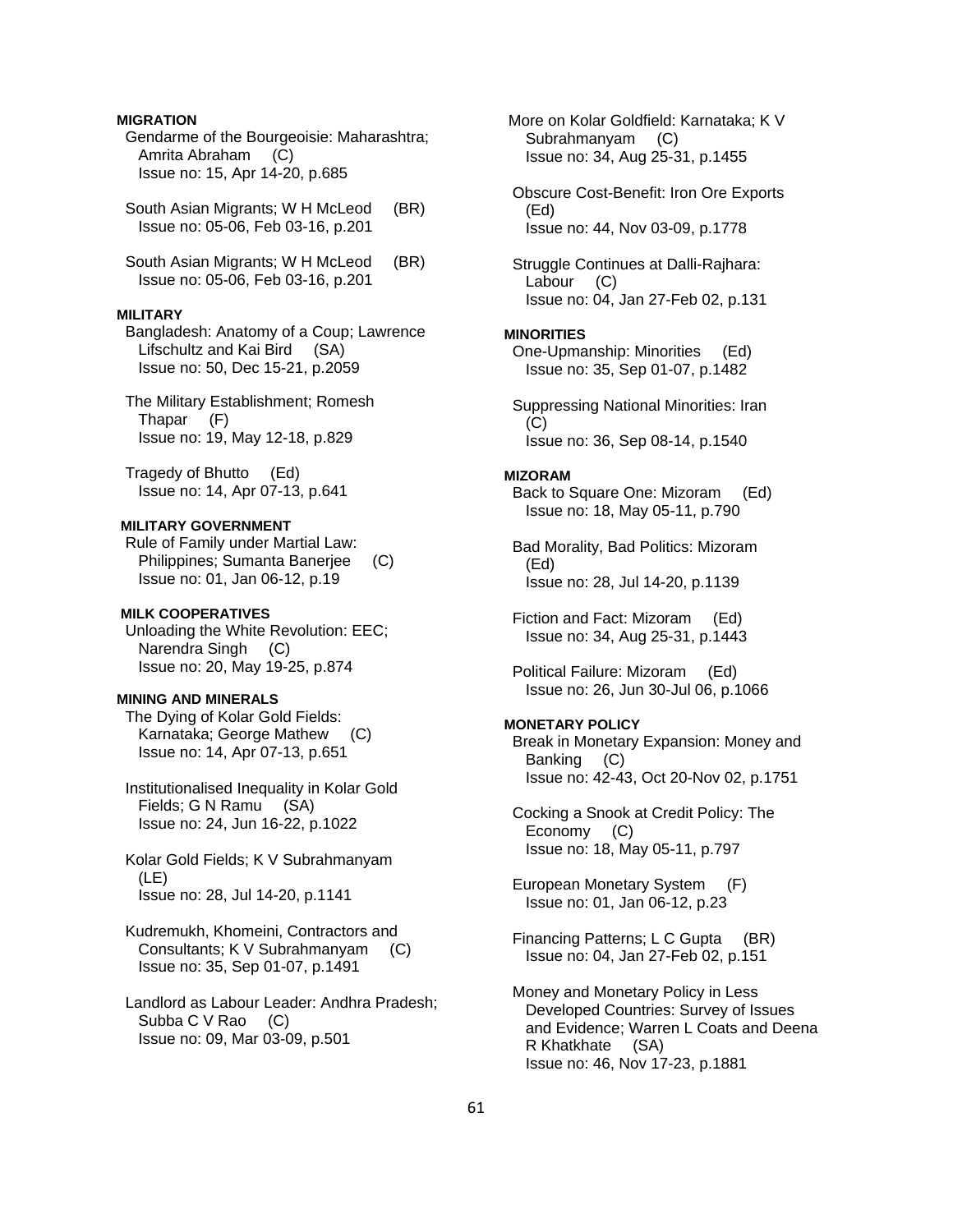### **MONETARY POLICY**

 Search for Stable Exchange Rates: Western Europe; Ramesh Jaura (C) Issue no: 02, Jan 13-19, p.63

 Without a Theme; Reserve Bank of India (OP) Issue no: 51-52, Dec 22-Jan 04, p.2091

#### **MONETARY SYSTEM**

 EMS under Way: Western Europe (Ed) Issue no: 12-13, Mar 24-Apr 06, p.604

# **MONEY**

 Marx's Theory of Money; Amal Sanyal (BR) Issue no: 19, May 12-18, p.843

### **MONEY LENDERS**

- Bonded Labour and Illicit Money-Lending in Maharashtra: Review of a Report; S D Kulkarni (SA) Issue no: 10, Mar 10-16, p.561
- Moneylenders' Management of Loan Agreements: Report on a Case Study in Dhanbad; Hans-Dieter Roth (SA) Issue no: 28, Jul 14-20, p.1166

### **MONEY MARKET**

- Break in Monetary Expansion: Money and Banking (C) Issue no: 42-43, Oct 20-Nov 02, p.1751
- Demand for Money in India, 1961-62 to 1976-77; A Vasuvedan (SA) Issue no: 28, Jul 14-20, p.1170
- Distant Virtues: Money and Banking (Ed) Issue no: 36, Sep 08-14, p.1522
- Ineffective Fire-Fighting: Money and Banking (C) Issue no: 36, Sep 08-14, p.1533

 Money and Monetary Policy in Less Developed Countries: Survey of Issues and Evidence; Warren L Coats and Deena R Khatkhate (SA) Issue no: 46, Nov 17-23, p.1881

 Not by Dear Money Alone: Money and Banking (C) Issue no: 39, Sep 29-Oct 05, p.1640

### **MONEY SUPPLY**

 Cocking a Snook at Credit Policy: The Economy (C) Issue no: 18, May 05-11, p.797

 Expansion Resumed: Money and Banking (C) Issue no: 50, Dec 15-21, p.2038

 Money-Price Spiral: The Economy (C) Issue no: 17, Apr 28-May 04, p.764

### **MONOPOLIES**

 Monopoly Capital, Private Corporate Sector and the Indian Economy: A Study in Relative Growth, 1931-76; N K Chandra (SA) Issue no: 30-32, Jul 28-Aug 17, p.1243

### **MOTION PICTURES**

 Heroic Victims: United States; Noel Castelino (C) Issue no: 16, Apr 21-27, p.731

 Unofficial Ban?; B K et al Chandrashekhar (LE) Issue no: 02, Jan 13-19, p.45

#### **MULTINATIONAL CORPORATIONS**

 FERA: Appearance and Reality ; Sudip Chaudhuri (SA) Issue no: 16, Apr 21-27, p.734

- Industrial Houses, Multinationals and Industrial Policy; N Siddharthan (SA) Issue no: 29, Jul 21-27, p.1197
- Transnational Corporations and Developing Countries: Some Issues in Industrial Policy; Samuel Paul (SA) Issue no: 30-32, Jul 28-Aug 17, p.1315

 Transnational Corporations in Electrical Industry (SA) Issue no: 03, Jan 20-26, p.103

 Unsuspected Allies: Foreign Companies (Ed) Issue no: 17, Apr 28-May 04, p.754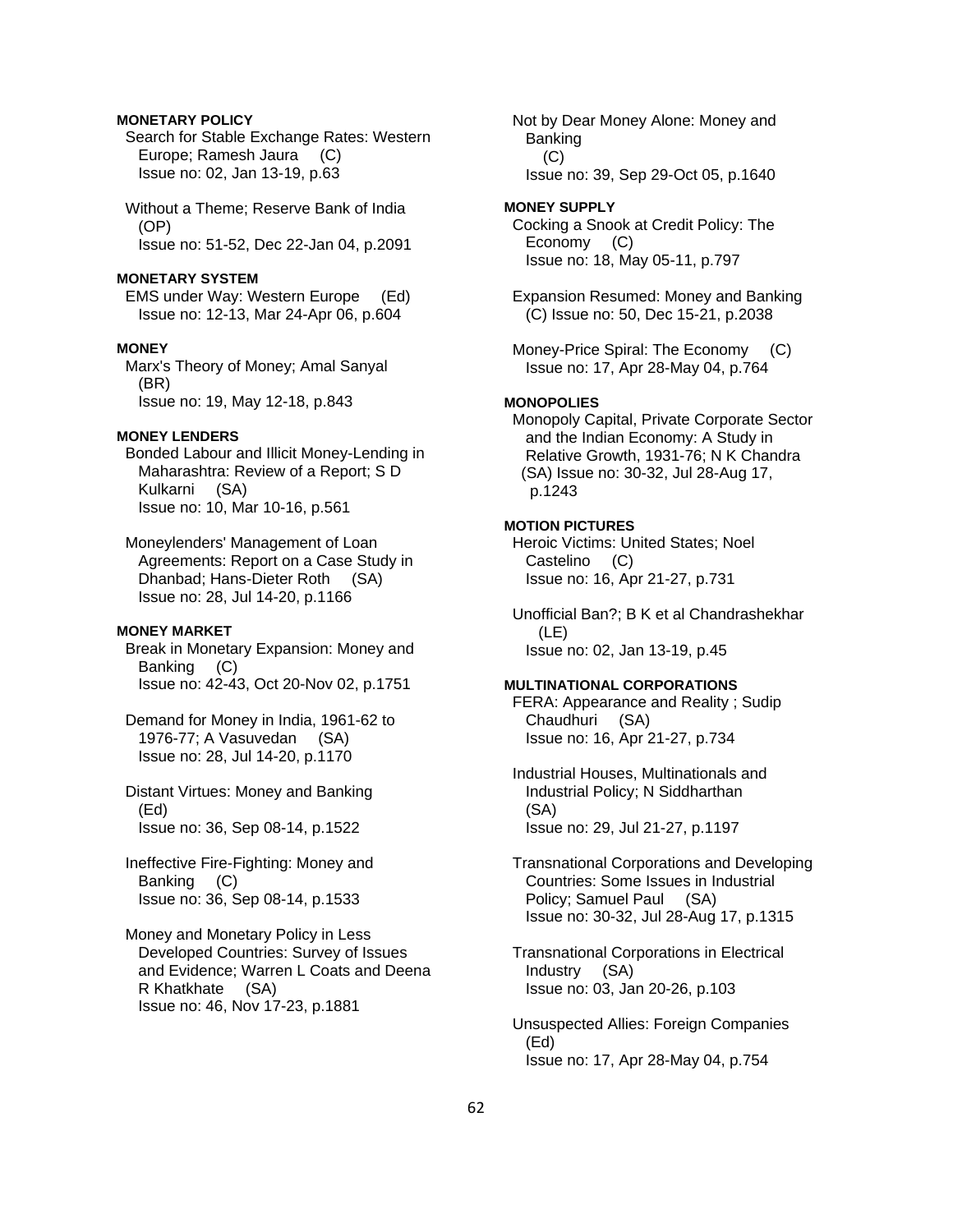### **MULTINATIONAL CORPORATIONS=**

 US Corporations as Investors in India: A Study of Their Experience, 1955-1978; Ashok V Desai (SA) Issue no: 49, Dec 08-14, p.2015

#### **MUNICIPALITIES**

 Rickety Municipal Finances: Bombay; Amrita Abraham (C) Issue no: 19, May 12-18, p.834

### **MUSLIMS**

 The Bohras: Bound by Terror: Religion; Asghar Ali Engineer (C) Issue no: 23, Jun 09-15, p.964

 Capitalising on Communal Violence: Aligarh Muslim University; Krishna K R Gandhi  $(C)$ Issue no: 23, Jun 09-15, p.963

 Contractors to the Fore (Ed) Issue no: 39, Sep 29-Oct 05, p.1629

 Democracy and Muslim Education; Moin Shakir (BR) Issue no: 01, Jan 06-12, p.25

 Paying the Price: Aligarh (Ed) Issue no: 19, May 19-25, p.862

### **NAGALAND**

 A New Dimension?: Nagaland; Mohan Ram (C) Issue no: 46, Nov 17-23, p.1873

#### **NAMIBIA**

 Another Progress Report: Namibia (C) Issue no: 48, Dec 01-07, p.1949

 Legitimisation Games: Southern Africa (Ed) Issue no: 23, Jun 09-15, p.954

### **NATHANI COMMITTEE**

 The Bohras: Bound by Terror: Religion; Asghar Ali Engineer (C) Issue no: 23, Jun 09-15, p.964

#### **NATIONAL ACCOUNTS**

 Changing Structure of Indian Economy: As Seen through National Accounts Data; V  $K R V Rao (SA)$ Issue no: 50, Dec 15-21, p.2049

 Development of Regional Accounts; S P Gothoskar and T R Venkatachalam (SA) Issue no: 45, Nov 10-16, p.1841

 Disturbing Trends: National Income (Ed) Issue no: 03, Jan 20-26, p.83

# **NATIONAL INCOME**

 Disturbing Trends: National Income (Ed) Issue no: 03, Jan 20-26, p.83

#### **NATIONAL MOVEMENTS**

 The Meaning of Kayyur; P Radhakrishnan (BR) Issue no: 26, Jun 30-Jul 06, p.1086

#### **NATIONALISM**

 Great Nationalism, Little Nationalism and Problem of Integration: A Tentative View; Amalendu Guha (SA) Issue no: 07-08, Feb 17-Mar 02, p.455

 Nationalism and Power Politics; Sumanta Banerjee (BR) Issue no: 50, Dec 15-21, p.2045

# **NATO**

 Aftermath of 'Brezhnev Bombshell': West Germany; Ramesh Jaura (C) Issue no: 45, Nov 10-16, p.1834

 NATO's New Missile Plan: Western Europe; Ramesh Jaura (C) Issue no: 50, Dec 15-21, p.2042

# **NATURAL RESOURCES**

 Ethics of Accommodation; Jashbhai Patel (BR) Issue no: 17, Apr 28-May 04, p.775

#### **NEPAL**

 Buying Time: Nepal (Ed) Issue no: 21, May 26-Jun 01, p.894

 Challenge to Autocracy: Nepal (Ed) Issue no: 18, May 05-11, p.792

 National Languages Policy and the Case for Nepali; Surendra Munshi and Tridith Kumar Chakrabarti (SA) Issue no: 15, Apr 14-20, p.701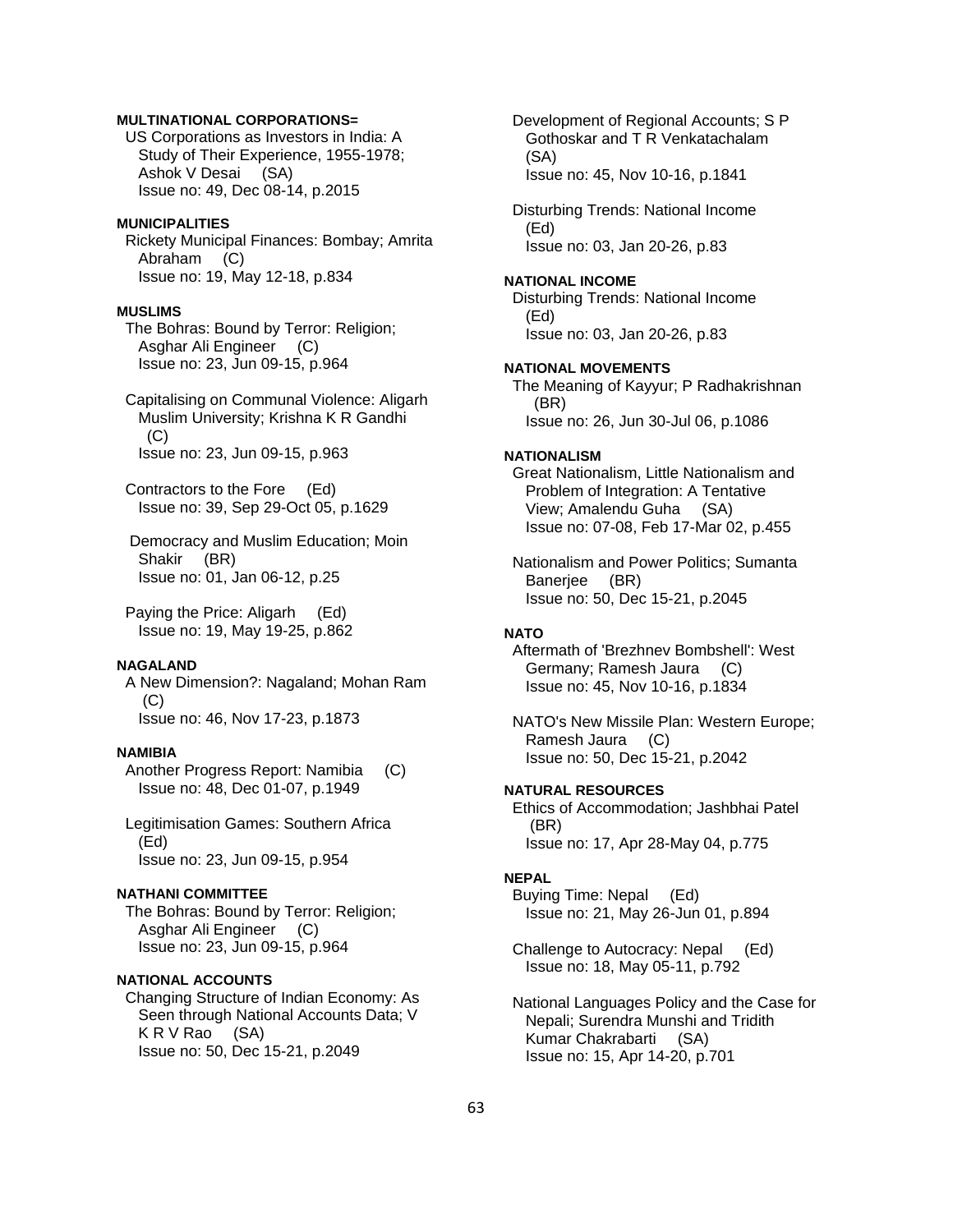# **NEPAL**

 No Room for Euphoria: International Affairs; GPD (C) Issue no: 22, Jun 02-08, p.943

 Uncertain Transition: Nepal (Ed) Issue no: 27, Jul 07-13, p.1108

 What Is an Indian Language?: Politics (Ed) Issue no: 24, Jun 16-22, p.979

### **NGOS**

 People's Science Movements; A Vaidyanathan, N Krishnaji and K P Kannan (C) Issue no: 02, Jan 13-19, p.57

 Science for Social Revolution: The Kerala Experiment; Anisur Md Rahman (C) Issue no: 02, Jan 13-19, p.59

# **NICARAGUA**

 Nicaragua Diary: Latin America (C) Issue no: 38, Sep 22-28, p.1608

# **NON-ALIGNMENT**

 'Genuine Non-Alignment' in Action: India-China Relations; M R Ravi (C) Issue no: 46, Nov 17-23, p.1871

 Arab 'Non-Alignment'; Romesh Thapar (F) Issue no: 23, Jun 09-15, p.957

 Importance of Being Non-Aligned: International Affairs; GPD (F) Issue no: 07-08, Feb 17-Mar 02, p.231

 Many Shades of Alignment: Non-Aligned Movement (Ed) Issue no: 23, Jun 09-15, p.955

 Report from Havana: Non-Aligned Summit; Karrim Essack (C) Issue no: 39, Sep 29-Oct 05, p.1647

# **NORTH INDIA**

 Rickety Heartland; Romesh Thapar (F) Issue no: 50, Dec 15-21, p.2033

# **NORTH-EAST INDIA**

 Agrarian Relations in a Khasi State; Bani Prasanna Misra (SA) Issue no: 20, May 19-25, p.888

**NUCLEAR ARMS**  Changing Military Balance: SALT (C) Issue no: 25, Jun 23-29, p.1041 The Military Establishment; Romesh Thapar (F) Issue no: 19, May 12-18, p.829 NATO's New Missile Plan: Western Europe; Ramesh Jaura (C) Issue no: 50, Dec 15-21, p.2042 Seeking Parity: Pakistan (Ed) Issue no: 25, Jun 23-29, p.1029 **NUCLEAR ENERGY**  Arrangement of Convenience: Nuclear Policy (Ed) Issue no: 01, Jan 06-12, p.2 Safeguarding Big Power Monopoly: IAEA Conferences (Ed) Issue no: 50, Dec 15-21, p.2026 **NUCLEAR POLICY**  Arrangement of Convenience: Nuclear Policy (Ed) Issue no: 01, Jan 06-12, p.2 Safeguarding Big Power Monopoly: IAEA Conferences (Ed) Issue no: 50, Dec 15-21, p.2026 With Soviet Encouragement: Nuclear Policy; Mohan Ram (Ed) Issue no: 15, Apr 14-20, p.679 **OBITUARIES**  C N Vakil; P R Brahmananda (LE) Issue no: 46, Nov 17-23, p.1860 K C Chatterjee; SKB (Ed) Issue no: 14, Apr 07-13, p.644 **OIL**  Decline and Fall: Iran (Ed) Issue no: 01, Jan 06-12, p.4 Not by Good Intentions (Ed)

 The Real Threat: Oil (Ed) Issue no: 29, Jul 21-27, p.1174

Issue no: 17, Apr 28-May 04, p.753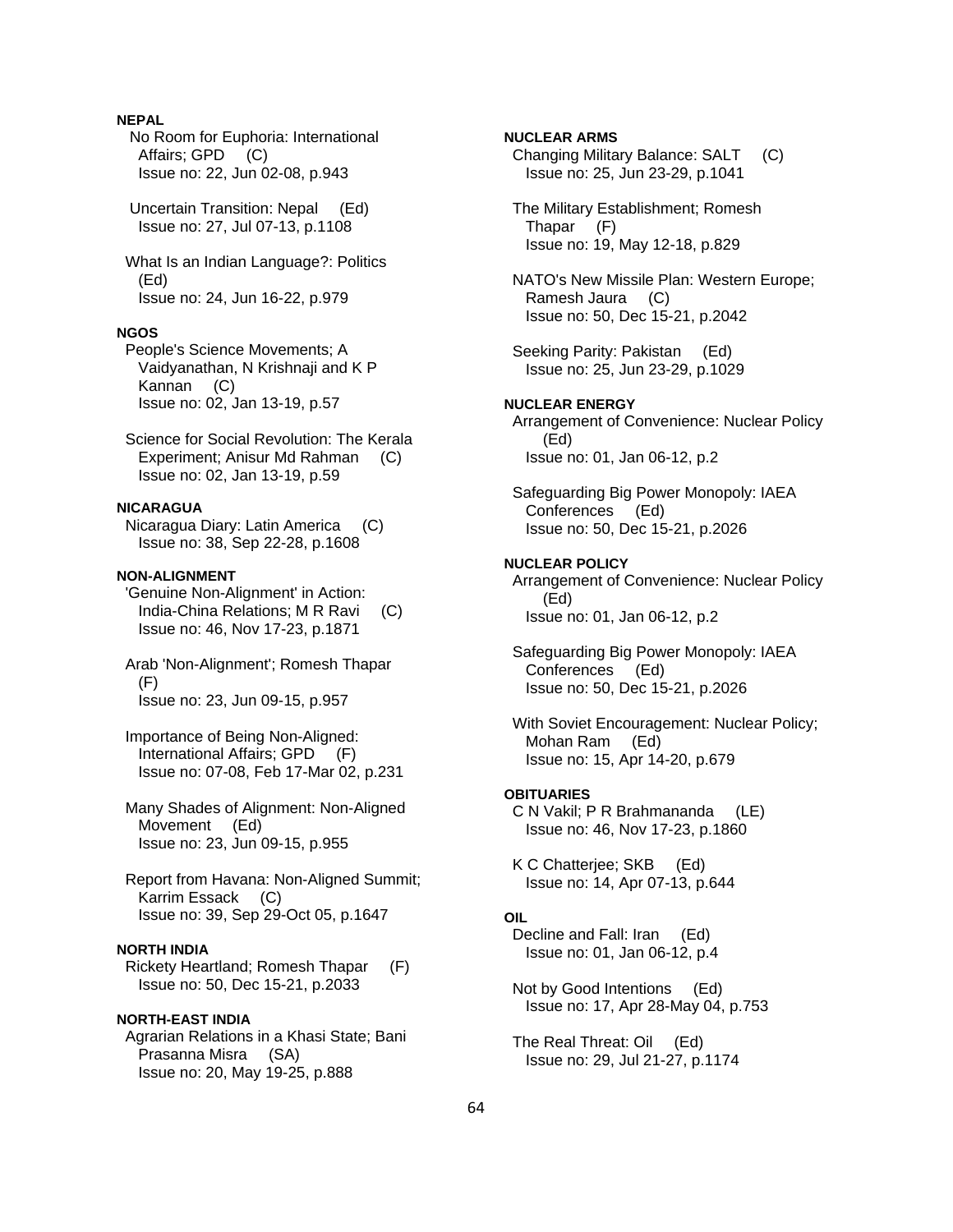Oilseeds: A Comprehensive View; B L Kumar (BR) Issue no: 20, May 19-25, p.880 **OPINION POLL**  Marketing of Leaders: Mass Media; Mukul Dube (C) Issue no: 21, May 26-Jun 01, p.902 **ORISSA**  Colourless Chronicle; Amalendu Guha (BR) Issue no: 46, Nov 17-23, p.1880 **PAKISTAN**  'Constitutional Role' for Army: Pakistan (Ed) Issue no: 16, Apr 21-27, p.720 Bhutto and After; Romesh Thapar (F) Issue no: 15, Apr 14-20, p.682 Elections, Zia Style: Pakistan (Ed) Issue no: 37, Sep 15-21, p.1559 First Year of Martial Law: Pakistan (C) Issue no: 10, Mar 10-16, p.551 Islamisation of an Islamic Republic: Pakistan (C) Issue no: 23, Jun 09-15, p.966 A Political Testament (BR) Issue no: 16, Apr 21-27, p.732 Seeking Parity: Pakistan (Ed) Issue no: 25, Jun 23-29, p.1029 Tragedy of Bhutto (Ed) Issue no: 14, Apr 07-13, p.641 Voice of the Loyal Opposition: Pakistan (C) Issue no: 04, Jan 27-Feb 02, p.139 Zia Outmanoeuvred: Pakistan (Ed) Issue no: 42-43, Oct 20-Nov 02, p.1740 **PANCHAYAT ELECTIONS** 

**OILSEEDS** 

 Congress Still Supreme: Maharashtra (C) Issue no: 22, Jun 02-08, p.930

 Issue no: 34, Aug 25-31, p.1453 **PANCHAYAT RAJ**  Buying Time: Nepal (Ed) Issue no: 21, May 26-Jun 01, p.894 **PAPER AND PULP INDUSTRY**  Facade of Control: Paper Industry (Ed) Issue no: 15, Apr 14-20, p.678 Meaningless Controls: Paper (Ed) Issue no: 27, Jul 07-13, p.1107 **PARLIAMENTARY ELECTIONS**  Drought and Elections: Rajasthan; **R** P Mullick (C) Issue no: 50, Dec 15-21, p.2040 Election Studies; R S Morkhandikar (BR) Issue no: 49, Dec 08-14, p.1997 Election Studies; R S Morkhandikar (BR) Issue no: 49, Dec 08-14, p.1997 For All Seasons: Congress (I) (Ed) Issue no: 49, Dec 08-14, p.1982 Free Style Politics (Ed) Issue no: 49, Dec 08-14, p.1981 Into Action; Romesh Thapar (F) Issue no: 51-52, Dec 22-Jan 04, p.2075 Post-Election Calculations: Politics (Ed) Issue no: 51-52, Dec 22-Jan 04, p.2070 Rickety Heartland; Romesh Thapar (F) Issue no: 50, Dec 15-21, p.2033 Tussle over Seats: Kerala (Ed) Issue no: 41, Oct 13-19, p.1698 Cynical Manipulations: Assam (Ed) Issue no: 50, Dec 15-21, p.2026

New Alignments: Kerala; T C Zacharias

 $(C)$ 

**PEACE TREATY**  Competition and Accommodation: International Relations (Ed) Issue no: 19, May 12-18, p.826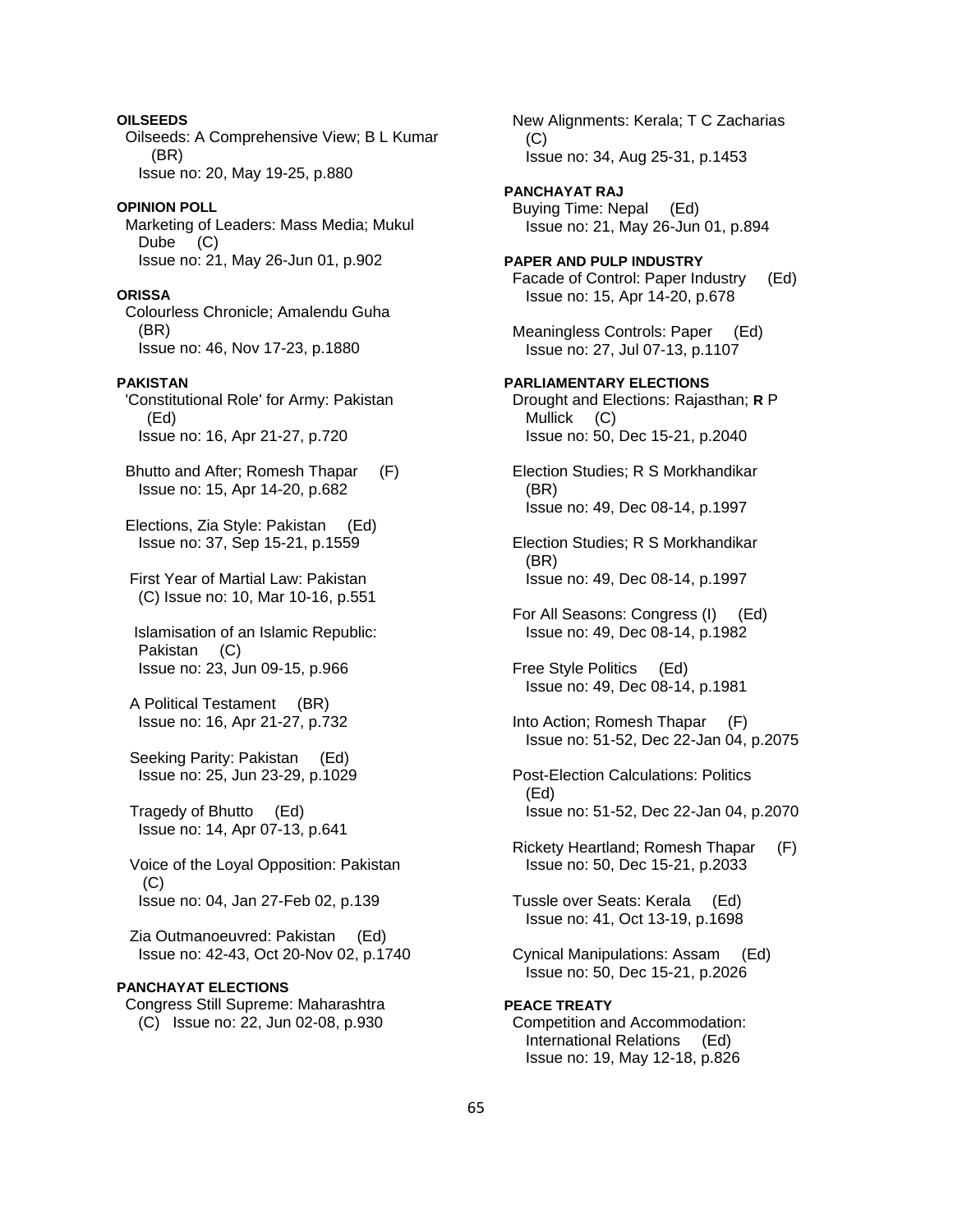# **PEASANT UPRISINGS**

 Peasant Revolt in Bhojpur; Kalyan Mukherjee (C) Issue no: 36, Sep 08-14, p.1536

### **PEASANTS**

 'People's Participation' Becomes Modish: Agriculture; Sumanta Banerjee (C) Issue no: 35, Sep 01-07, p.1496

 Belchhi Now: Bihar; Hemendra Narayan (C) Issue no: 05-06, Feb 03-16, p.188

 Crop Insurance: Need for a New Approach; A K Agarwal (RA) Issue no: 39, Sep 29-Oct 05, p.A125

 Deeper in Debt (Ed) Issue no: 21, May 26-Jun 01, p.893

 Dhanbad's Dispossessed Peasants: Bihar; AS (C) Issue no: 33, Aug 18-24, p.1411

 Dominant Castes or Rich Peasants?; John MacDougall (SA) Issue no: 12-13, Mar 24-Apr 06, p.625

 Familiar Story; N Krishnaji (BR) Issue no: 34, Aug 25-31, p.1461

 Inter Size Group and Inter State Variations in Distribution of Agricultural Assets; H Laxminarayan (RA) Issue no: 26, Jun 30-Jul 06, p.A69

 Murder of a Peasant Leader: Andhra Pradesh; Subba C V Rao (C) Issue no: 35, Sep 01-07, p.1493

 On Class Relations in Indian Agriculture: A Comment; Pranab Bardhan (SA) Issue no: 19, May 12-18, p.857

 Peasant Movement in Awadh; David Hardiman (BR) Issue no: 24, Jun 16-22, p.1006

 Producer Levy, Evasion and Income Loss: Empirical Evidence from Coastal Districts of Andhra Pradesh; K Subbarao (RA) Issue no: 12-13, Mar 24-Apr 06, p.A2

**PERSONNEL MANAGEMENT**  Government as Employer; Anil K Sengupta (BR) Issue no: 27, Jul 07-13, p.1125 **PHARMACEUTICAL INDUSTRY**  'High Technology' in Drugs; K Jayaraman (LE) Issue no: 03, Jan 20-26, p.85 I G Farben and the Third Reich; Frederick F Clairmonte (BR) Issue no: 23, Jun 09-15, p.969 Leap Backward: Pharmaceutical Industry (Ed) Issue no: 38, Sep 22-28, p.1594 **PHARMACOLOGISTS**  K C Chatterjee; SKB (Ed) Issue no: 14, Apr 07-13, p.644 **PHILIPPINES**  Before the Most Honorable Supreme Court: Philippines (C) Issue no: 27, Jul 07-13, p.1119 Familiar Story; N Krishnaji (BR) Issue no: 34, Aug 25-31, p.1461

 Maoists with a Difference: Philippines; Ajit Roy (C) Issue no: 47, Nov 24-30, p.1915

 Rule of Family under Martial Law: Philippines; Sumanta Banerjee (C) Issue no: 01, Jan 06-12, p.19

# **PHILOSOPHY**

 Artificial Intelligence: Uncritical View; R Narasimhan (BR) Issue no: 44, Nov 03-09, p.1799

**PLANNING COMMISSION**  The Famous Battle of the Plan; BM  $(C)$ Issue no: 27, Jul 07-13, p.1114

 Good Start? (Ed) Issue no: 38, Sep 22-28, p.1593

 The Impossible Package: New Delhi; BM (C) Issue no: 21, May 26-Jun 01, p.901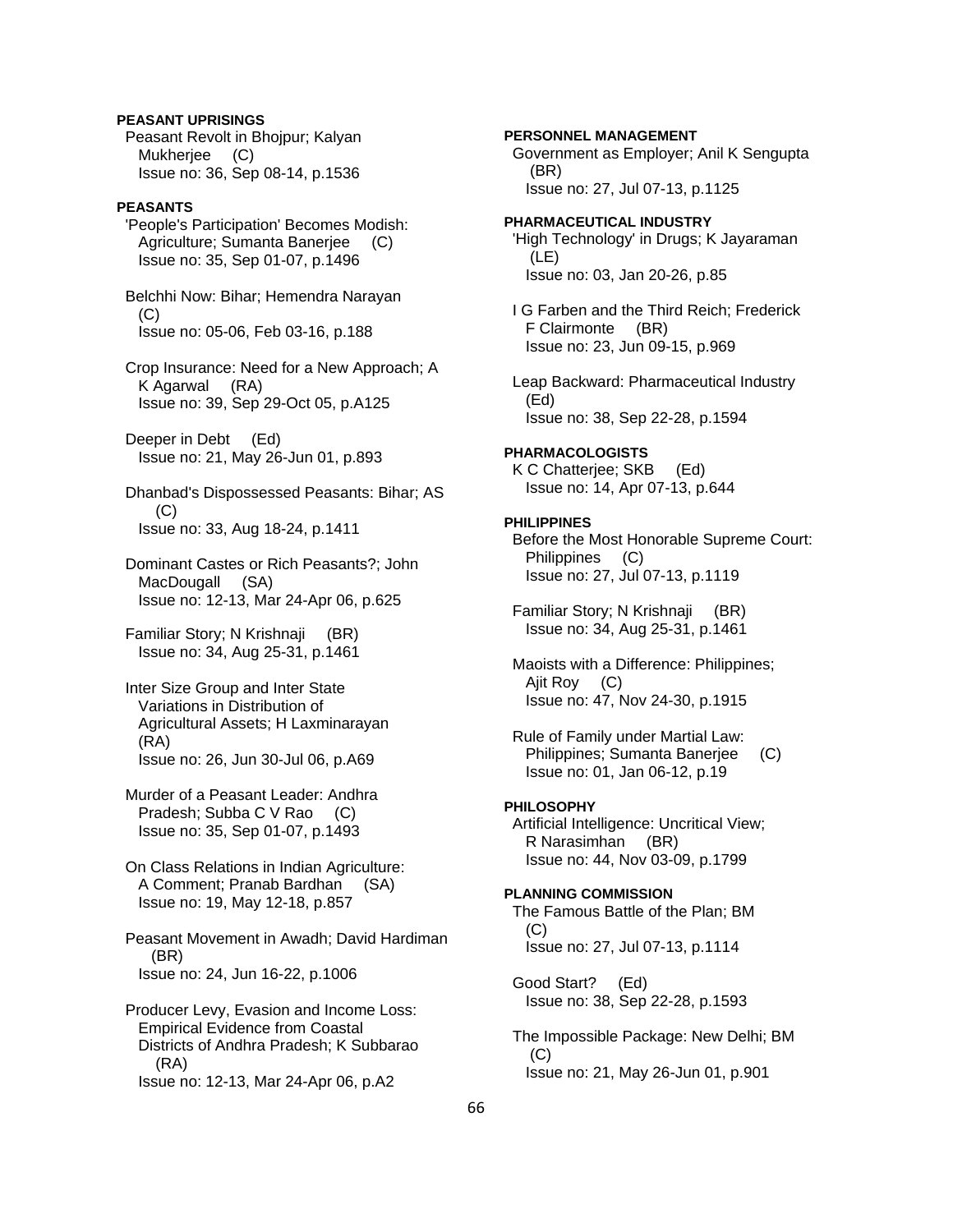Not Credible (Ed) Issue no: 44, Nov 03-09, p.1777 Planning Commission's Make-Believe World: New Delhi; BM (C) Issue no: 44, Nov 03-09, p.1787 Rhetoric Belied: The Plan (Ed) Issue no: 11, Mar 17-23, p.566 Structural Links: The Economy (C) Issue no: 15, Apr 14-20, p.686 Who Benefits from the Planning Commission?; Anand P Gupta (BR) Issue no: 12-13, Mar 24-Apr 06, p.623 **PLANTATIONS**  Raw Deal for Tea-Pickers: Tea (C) Issue no: 35, Sep 01-07, p.1495 Review: 'Real Truth' to Order; Nirmala Banerjee (BR) Issue no: 40, Oct 06-12, p.1674 **PLURALISM**  Beyond Pluralism; Manoranjan Mohanty (BR) Issue no: 35, Sep 01-07, p.1501 **POLAND**  Economics of Feudalism; Ranjit Sau (RA) Issue no: 18, May 05-11, p.809 **POLICE**  Left Front and the Police: West Bengal  $(C)$  Issue no: 39, Sep 29-Oct 05, p.1643 More Powers for Police Raj: Andhra Pradesh (Ed) Issue no: 44, Nov 03-09, p.1778 Ominous Move (Ed) Issue no: 26, Jun 30-Jul 06, p.1065 Police Build-Up: Andhra Pradesh (Ed) Issue no: 35, Sep 01-07, p.1484 Policemen's Struggle for Rights: Punjab; Sucha Singh Gill and Amar Singh Azad (C) Issue no: 22, Jun 02-08, p.931

 Popular Support for Police Agitation: Kerala; K T Zacharias (C) Issue no: 26, Jun 30-Jul 06, p.1076 Stick and Some Carrot: Police (Ed) Issue no: 23, Jun 09-15, p.954 Who Is to Guard the Guardians?: Assam (Ed) Issue no: 25, Jun 23-29, p.1028 **POLICE ATROCITIES**  'Encounter' Murders in Punjab (F) Issue no: 07-08, Feb 17-Mar 02, p.232 Annihilation of Class Enemies: Punjab (Ed) Issue no: 45, Nov 10-16, p.1818 Death in Police Custody: Law Versus Order (C) Issue no: 45, Nov 10-16, p.1831 Exploitation, Protest and Repression: Singhbhum (C) Issue no: 22, Jun 02-08, p.940 The Ghost of Rajan; Mukundan C Menon (C) Issue no: 15, Apr 14-20, p.689 Life and Death of Khairunnisa Begum: Andhra Pradesh (C) Issue no: 48, Dec 01-07, p.1946 More on Left Front and the Police: West Bengal (C) Issue no: 46, Nov 17-23, p.1873 People, Police and Politicians: Uttar Pradesh; Krishna K R Gandhi (C) Issue no: 47, Nov 24-30, p.1913 The Police and Shakila: Findings of a Women's Group: Andhra Pradesh; Vasantha Kannabiran (C) Issue no: 45, Nov 10-16, p.1829 Police Atrocities on Harijan Women: Punjab  $(C)$ Issue no: 33, Aug 18-24, p.1414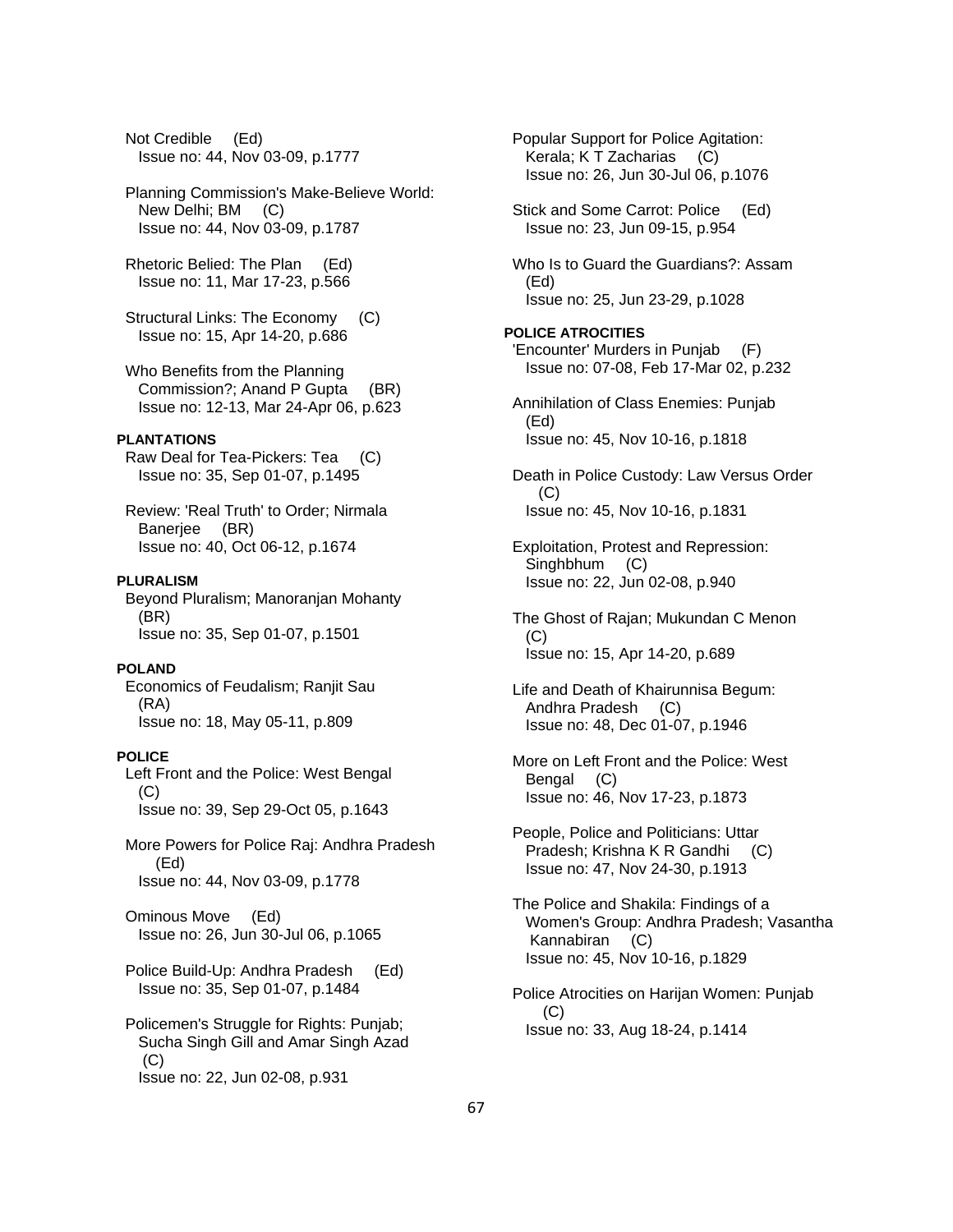### **POLICE ATROCITIES**

 Police Massacre in Faridabad: Report of Fact Finding Team: Labour (C) Issue no: 44, Nov 03-09, p.1792

 Police Terror in Khammam: Findings of an Investigation: Andhra Pradesh (C) Issue no: 17, Apr 28-May 04, p.768

 Police Terror in Nalgonda; Varavara Rao (LE) Issue no: 38, Sep 22-28, p.1597

 Political Imprisonment and Torture in India: Amnesty International Report (F) Issue no: 04, Jan 27-Feb 02, p.145

- Shades of the Emergency: The Police; Mukundan C Menon (C) Issue no: 28, Jul 14-20, p.1153
- Struggle against an Emergency Legacy: Labour (C) Issue no: 26, Jun 30-Jul 06, p.1079

 Trade Unionist's Death in Police Custody: West Bengal (C) Issue no: 50, Dec 15-21, p.2037

# **POLITICAL ECONOMY**

 Grand Conceptions of Supply-Demand Theory; A K Mallik (RA) Issue no: 21, May 26-Jun 01, p.910

 Political Economy of India; N K Chandra (RA) Issue no: 42-43, Oct 20-Nov 02, p.1758

 Political Economy of the Budget: New Delhi; BM (C) Issue no: 10, Mar 10-16, p.539

# **POLITICAL HISTORY**

 Account of Political Bargaining; Hitesranjan Sanyal (BR) Issue no: 19, May 12-18, p.841

 Historical Roots of the Crisis of Calcutta, 1876-1939; Rajat K Ray (SA) Issue no: 29, Jul 21-27, p.1206

 Kingship, Territory and Property in Pre-British Bundelkhand; Ravindra K Jain (SA) Issue no: 22, Jun 02-08, p.946

 Muddled View from the Top; R S Morkhandikar (BR) Issue no: 22, Jun 02-08, p.945

 Parvathipuram Conspiracy Case: Politics; Mohan Ram (Ed) Issue no: 19, May 12-18, p.827

Subjects and Masters; L Dewani (BR) Issue no: 15, Apr 14-20, p.699

**POLITICAL IDEOLOGY**  Politics as Only Politics; S Joseph (BR) Issue no: 29, Jul 21-27, p.1195

### **POLITICAL MOVEMENTS**  Hypocrisy Unbound (Ed) Issue no: 48, Dec 01-07, p.1933

 No Room for Euphoria: International Affairs; GPD (C) Issue no: 22, Jun 02-08, p.943

**POLITICAL PARTIES**  AIADMK in True Colours (C) Issue no: 26, Jun 30-Jul 06, p.1074

 Arrangements of Convenience: Politics (Ed) Issue no: 46, Nov 17-23, p.1858

 Back to Square One: Mizoram (Ed) Issue no: 18, May 05-11, p.790

 Beyond the Emergency ; Mary Tyler (BR) Issue no: 12-13, Mar 24-Apr 06, p.621

 Blinkered by Parliamentarism: CPI(M); Ajit Roy (C) Issue no: 33, Aug 18-24, p.1418

 The Budget and the Crisis; Romesh Thapar (F) Issue no: 10, Mar 10-16, p.534

 Charan-ing the Finance Ministry; Romesh Thapar (F) Issue no: 05-06, Feb 03-16, p.175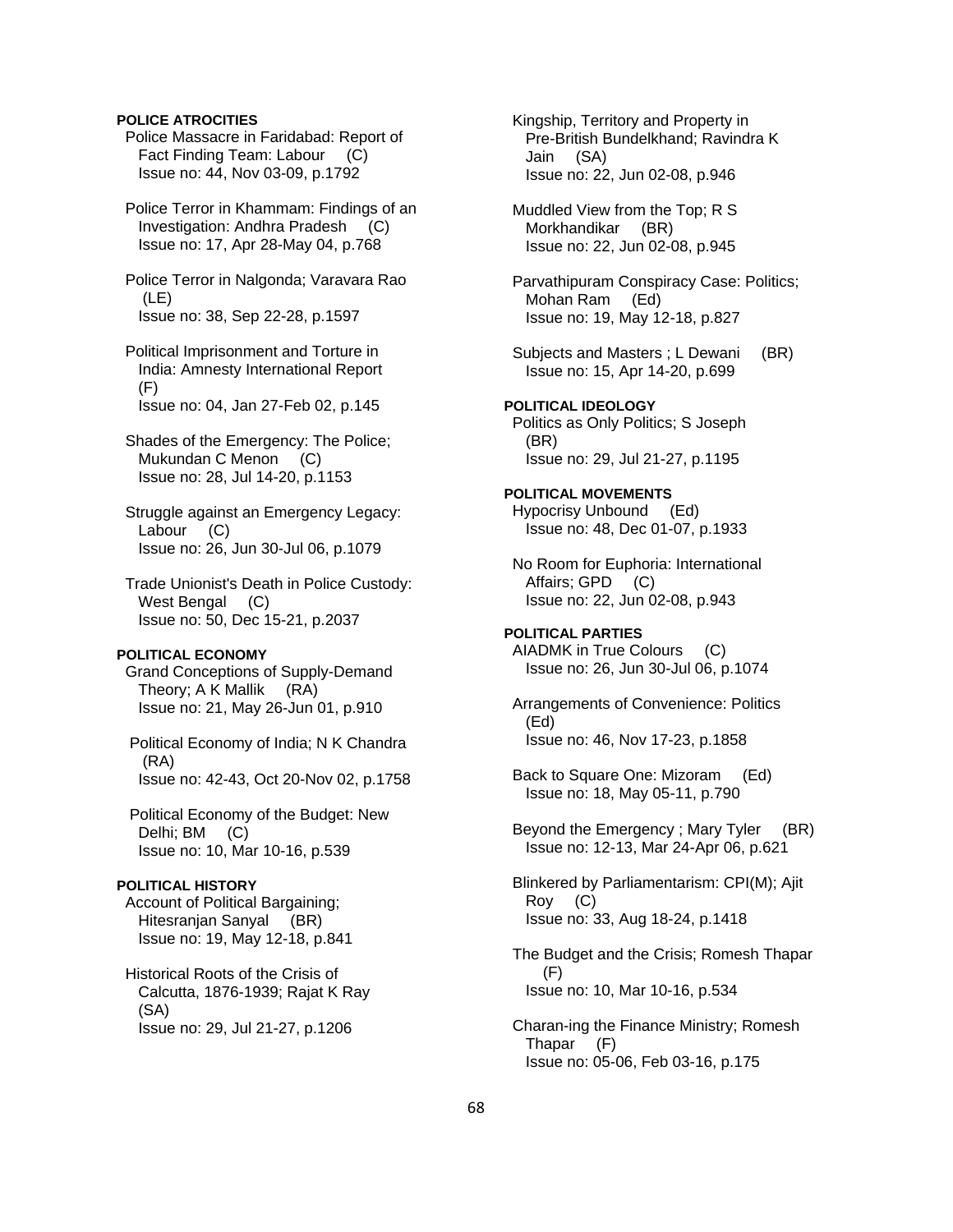### **POLITICAL PARTIES**

- Charismas and Mirages; Romesh Thapar (F) Issue no: 47, Nov 24-30, p.1907
- Citizens' Initiative Movement: West Germany; Saral Sarkar (C) Issue no: 15, Apr 14-20, p.696
- The Coalition Idea; Romesh Thapar (F) Issue no: 17, Apr 28-May 04, p.758
- Conference Season: Britain; Anikendra Nath Sen (C) Issue no: 51-52, Dec 22-Jan 04, p.2087
- Conflicts Come into the Open: New Delhi; BM (SA) Issue no: 30-32, Jul 28-Aug 17, p.1225
- Containing the Jharkhand Movement: Bihar; AS (C) Issue no: 14, Apr 07-13, p.648
- Continuing Crisis: Janata Party (Ed) Issue no: 16, Apr 21-27, p.719
- Contractors to the Fore (Ed) Issue no: 39, Sep 29-Oct 05, p.1629
- Dravidian Movement in Its Pre-Independence Phases; N Ram (SA) Issue no: 07-08, Feb 17-Mar 02, p.377
- Election Funds; Sudhir Mehta (LE) Issue no: 40, Oct 06-12, p.1661
- Focusing on Perspectives; Romesh Thapar (F) Issue no: 04, Jan 27-Feb 02, p.126
- Free Style Politics (Ed) Issue no: 49, Dec 08-14, p.1981
- Further Splintering: Politics (Ed) Issue no: 42-43, Oct 20-Nov 02, p.1738
- Game of Elections (Ed) Issue no: 30-32, Jul 28-Aug 17, p.1221
- Gendarme of the Bourgeoisie: Maharashtra; Amrita Abraham (C) Issue no: 15, Apr 14-20, p.685
- Into Action; Romesh Thapar (F) Issue no: 51-52, Dec 22-Jan 04, p.2075
- Is Realignment under Way?; Romesh Thapar (F) Issue no: 21, May 26-Jun 01, p.897
- Janata's Second Phase; Romesh Thapar (F) Issue no: 07-08, Feb 17-Mar 02, p.227
- Larger Crisis (Ed) Issue no: 28, Jul 14-20, p.1137
- Looking for Alternatives?; Romesh Thapar (F) Issue no: 11, Mar 17-23, p.570
- Money for All: Politics; Mohan Ram (C) Issue no: 16, Apr 21-27, p.726
- Muddled View from the Top; R S Morkhandikar (BR) Issue no: 22, Jun 02-08, p.945
- New Exercise in Lawlessness; Ramana K V Reddy (LE) Issue no: 12-13, Mar 24-Apr 06, p.605
- Pace of Realignment: Politics; Mohan Ram (Ed) Issue no: 14, Apr 07-13, p.642
- Politics of Open Options; Romesh Thapar (F) Issue no: 49, Dec 08-14, p.1989
- Post-Election Calculations: Politics (Ed) Issue no: 51-52, Dec 22-Jan 04, p.2070
- Problems of Demythicising: Karnataka; Lalita Nataraj (C) Issue no: 50, Dec 15-21, p.2039
- Separate, but Unequal: Janata Party; MHJ (C) Issue no: 15, Apr 14-20, p.688
- The Splintering and the Consolidation; Romesh Thapar (F) Issue no: 39, Sep 29-Oct 05, p.1635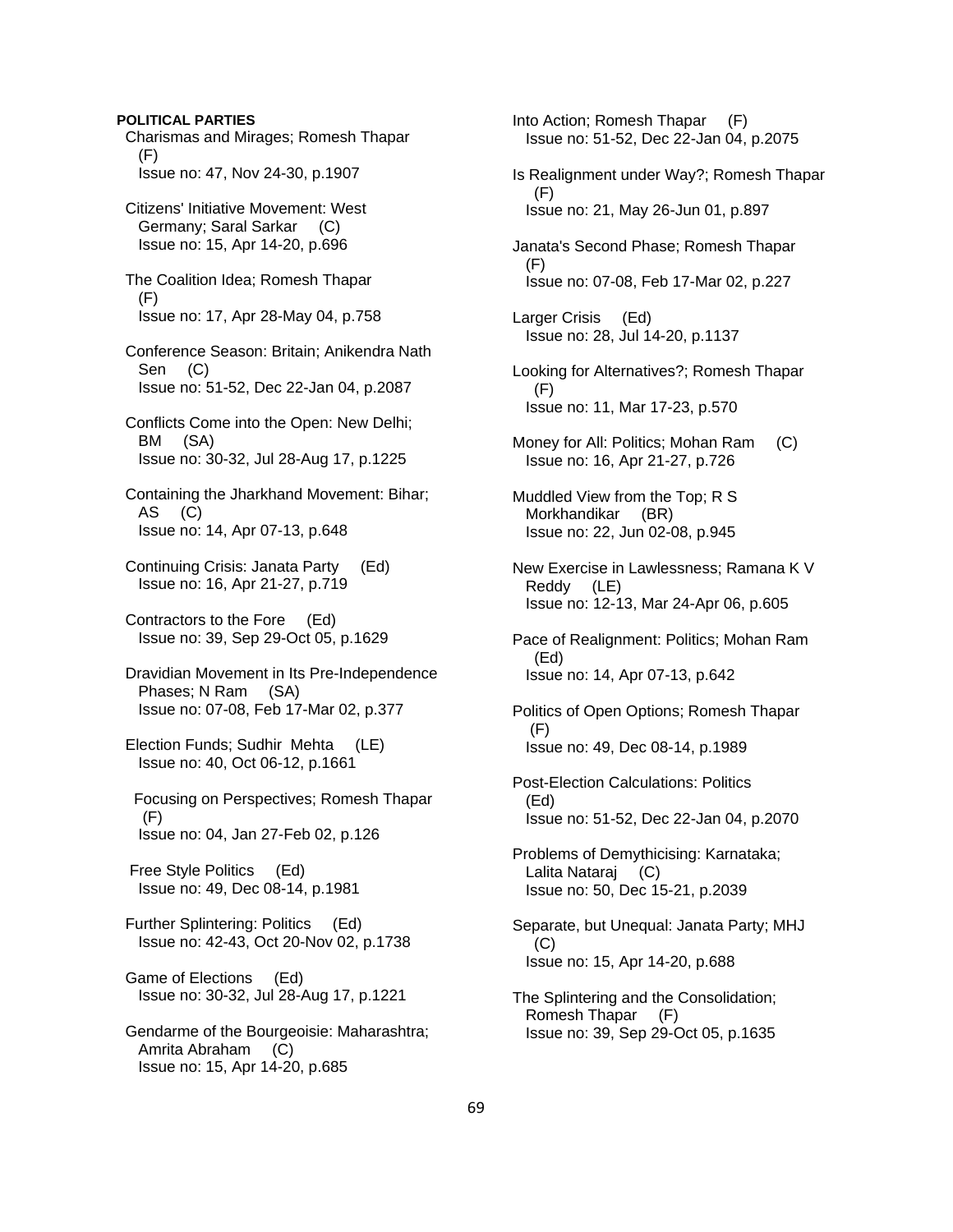### **POLITICAL PARTIES**

- Studying Politics in a Vacuum; Ignatius Chithelen (BR) Issue no: 02, Jan 13-19, p.68
- Survival of the Unscrupulous: Politics (Ed) Issue no: 04, Jan 27-Feb 02, p.122
- The Third Alternative; Romesh Thapar (F) Issue no: 01, Jan 06-12, p.8
- A Very Shifty Situation; Romesh Thapar  $(F)$ Issue no: 36, Sep 08-14, p.1527
- Voice of the Loyal Opposition: Pakistan (C) Issue no: 04, Jan 27-Feb 02, p.139
- Whose Crisis?: Politics (Ed) Issue no: 33, Aug 18-24, p.1394
- With Such Friends: Politics (Ed) Issue no: 39, Sep 29-Oct 05, p.1630

# **POLITICAL PERSONALITIES**

- Another Parting of Ways: Congress Party (Ed) Issue no: 25, Jun 23-29, p.1026
- Bhutto and After; Romesh Thapar (F) Issue no: 15, Apr 14-20, p.682
- Cong(I) Crisis; Romesh Thapar (F) Issue no: 14, Apr 07-13, p.646
- Cong(I) Turbulence; Romesh Thapar (F) Issue no: 37, Sep 15-21, p.1563
- Disenchantment with Politicians; Romesh Thapar (F) Issue no: 41, Oct 13-19, p.1703
- Double Role: Maharashtra-I; MHJ (C) Issue no: 36, Sep 08-14, p.1531
- External and Internal Horizons; Romesh Thapar (F) Issue no: 25, Jun 23-29, p.1030
- The External Dialogue; Romesh Thapar (F) Issue no: 12-13, Mar 24-Apr 06, p.606
- The Ghost of Rajan; Mukundan C Menon (C) Issue no: 15, Apr 14-20, p.689
- Ideology of Jayaprakash Narayan; Ghanshyam Shah (BR) Issue no: 09, Mar 03-09, p.511
- Jayaprakash Narayan: Politics (Ed) Issue no: 41, Oct 13-19, p.1699
- Ministry on Way Out: Kerala; K T Zacharias (C) Issue no: 36, Sep 08-14, p.1538
- Old and New Faithful: Congress Party; MHJ (C) Issue no: 38, Sep 22-28, p.1606
- Point to Chavan: Congress Party (C) Issue no: 11, Mar 17-23, p.575
- Police at Work: L N Mishra Case (Ed) Issue no: 22, Jun 02-08, p.923
- Problems of Demythicising: Karnataka; Lalita Nataraj (C) Issue no: 50, Dec 15-21, p.2039
- Reanointment of the Heir-Apparent; MHJ (C) Issue no: 12-13, Mar 24-Apr 06, p.613
- Shifting Sands of Indian Politics; Romesh Thapar (F) Issue no: 40, Oct 06-12, p.1663
- Signs of Panic: Tamil Nadu (Ed) Issue no: 40, Oct 06-12, p.1659
- Studying Politics in a Vacuum; Ignatius Chithelen (BR) Issue no: 02, Jan 13-19, p.68
- Survival of the Unscrupulous: Politics (Ed) Issue no: 04, Jan 27-Feb 02, p.122
- **POLITICAL PRISONERS**  Before the Most Honorable Supreme Court: Philippines (C) Issue no: 27, Jul 07-13, p.1119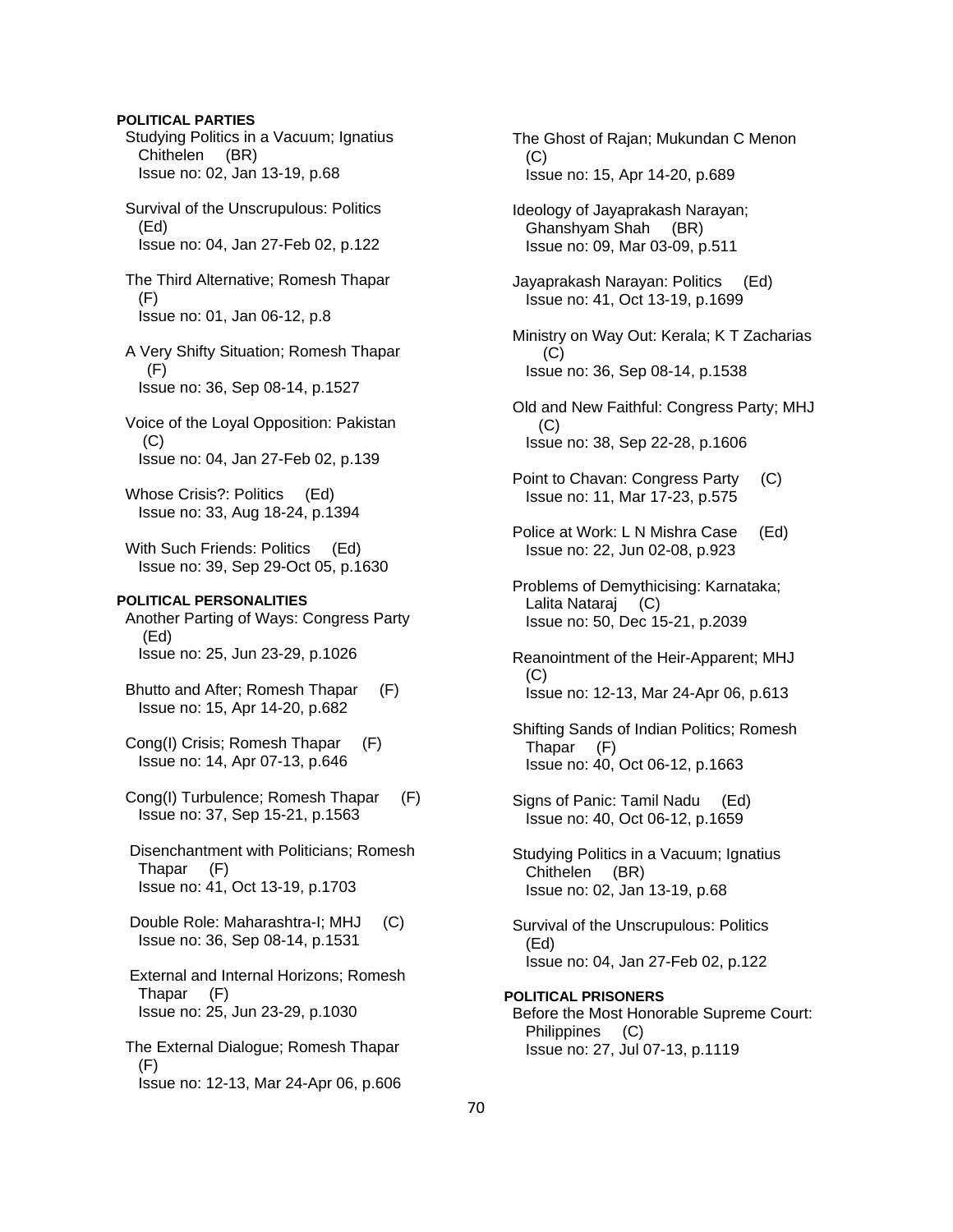### **POLITICAL PRISONERS**

 Political Imprisonment and Torture in India: Amnesty International Report (F) Issue no: 04, Jan 27-Feb 02, p.145

 Political Persecution in West Asia and Africa (SA) Issue no: 07-08, Feb 17-Mar 02, p.480

 Political Prisoners in Uttar Pradesh; Mukundan C Menon (LE) Issue no: 50, Dec 15-21, p.2029

 Political Prisoners: Kerala; P Deleep Kumar (C) Issue no: 50, Dec 15-21, p.2041

#### **POLITICAL SCIENCE**

 Beyond Pluralism; Manoranjan Mohanty (BR) Issue no: 35, Sep 01-07, p.1501

#### **POLITICAL SITUATION**

 'Constitutional Role' for Army: Pakistan (Ed) Issue no: 16, Apr 21-27, p.720

 'Easy' Solution: Tripura (Ed) Issue no: 02, Jan 13-19, p.43

 (The) Economy and Political 'Stability' (Ed) Issue no: 30-32, Jul 28-Aug 17, p.1219

 Another Showdown?: Iran; Asghar Ali Engineer (C) Issue no: 14, Apr 07-13, p.655

 Arrangements of Convenience: Politics (Ed) Issue no: 46, Nov 17-23, p.1858

 Behind the Political Posturings; Romesh Thapar (F) Issue no: 33, Aug 18-24, p.1397

 The Budget and the Crisis; Romesh Thapar (F) Issue no: 10, Mar 10-16, p.534

 Buying Time (Ed) Issue no: 33, Aug 18-24, p.1393  Cabals and Coalitions; Romesh Thapar (F) Issue no: 30-32, Jul 28-Aug 17, p.1223

 A Calculated Move?: Pondicherry (Ed) Issue no: 05-06, Feb 03-16, p.171

 Candidates and Manifestos; Romesh Thapar (F) Issue no: 45, Nov 10-16, p.1825

 The Case That Shook India; Saad A Saidullah (BR) Issue no: 05-06, Feb 03-16, p.206

 Charismas and Mirages; Romesh Thapar (F) Issue no: 47, Nov 24-30, p.1907

 Citizens' Initiative Movement: West Germany; Saral Sarkar (C) Issue no: 15, Apr 14-20, p.696

 Conflicts Come into the Open: New Delhi; BM (SA) Issue no: 30-32, Jul 28-Aug 17, p.1225

 Cong(I) Crisis; Romesh Thapar (F) Issue no: 14, Apr 07-13, p.646

 Cong(I) Turbulence; Romesh Thapar (F) Issue no: 37, Sep 15-21, p.1563

 Containing the Jharkhand Movement: Bihar; AS (C) Issue no: 14, Apr 07-13, p.648

 Continuing Crisis: Janata Party (Ed) Issue no: 16, Apr 21-27, p.719

 Crisis of Stagnation: Uttar Pradesh; R P Mullick (C) Issue no: 41, Oct 13-19, p.1711

 Death of a Dictator: South Korea (Ed) Issue no: 44, Nov 03-09, p.1780

 Defectors' Day: Kerala; K T Zacharias (C) Issue no: 47, Nov 24-30, p.1911

 Disenchantment with Politicians; Romesh Thapar (F) Issue no: 41, Oct 13-19, p.1703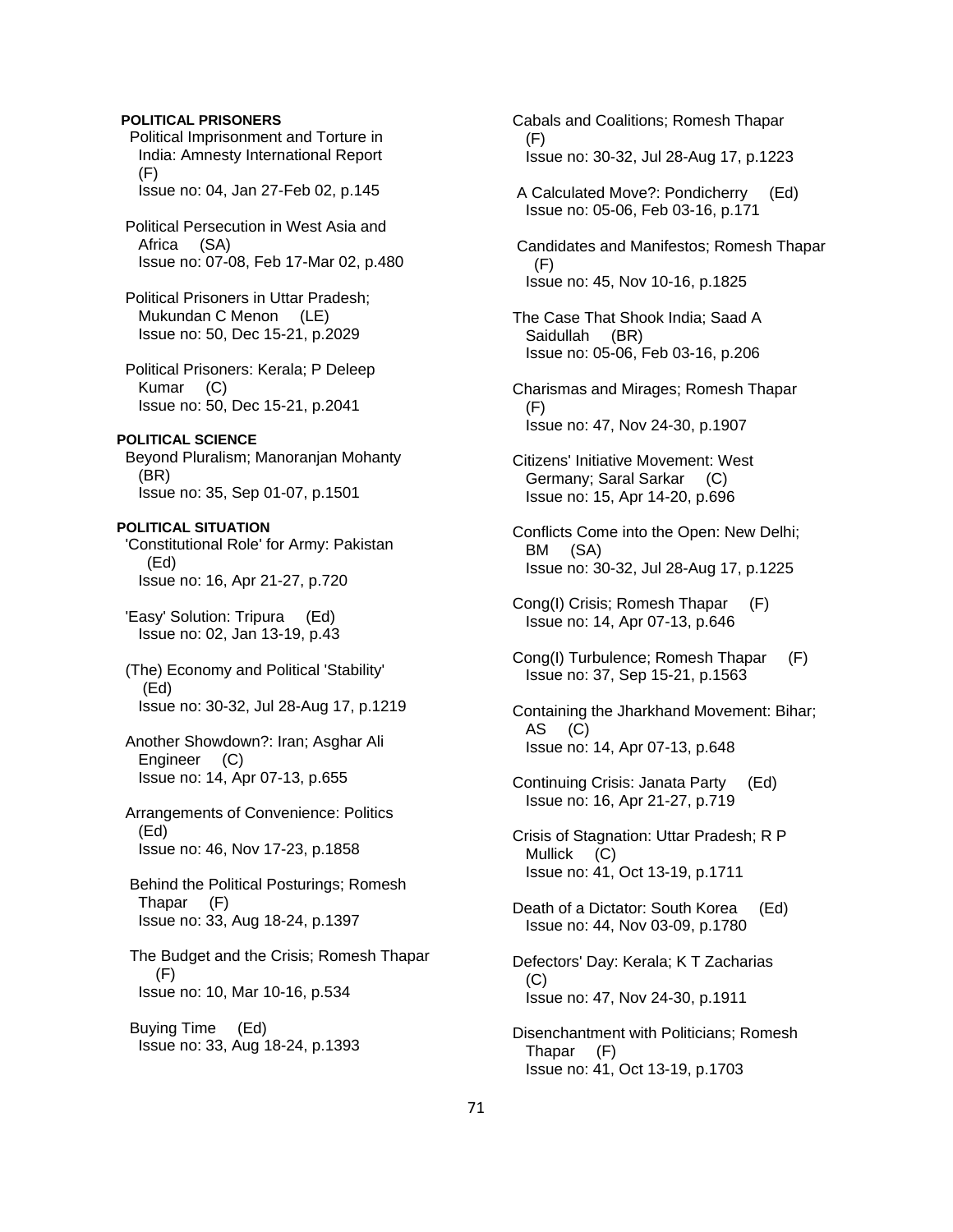# Dreams of Grand Realignment: Politics (Ed) Issue no: 26, Jun 30-Jul 06, p.1068 Election Alarms (Ed) Issue no: 46, Nov 17-23, p.1857 End of Amin?: Uganda (C) Issue no: 15, Apr 14-20, p.692 Failure of Congress Unity: Politics; Gail Omvedt (C) Issue no: 28, Jul 14-20, p.1150 The Familiar Patterns; Romesh Thapar (F) Issue no: 02, Jan 13-19, p.46 First Year of Martial Law: Pakistan  $(C)$  Issue no: 10, Mar 10-16, p.551 The Fourth Actor (Ed) Issue no: 34, Aug 25-31, p.1441 Further Splintering: Politics (Ed) Issue no: 42-43, Oct 20-Nov 02, p.1738 Get-Together of Congresswallahs; Romesh Thapar (F) Issue no: 28, Jul 14-20, p.1143 In Search of a Following: Congress Party (Ed) Issue no: 38, Sep 22-28, p.1594 Inviting Repression; Romesh Thapar (F) Issue no: 42-43, Oct 20-Nov 02, p.1743 Iraq: More Conspiracies?; Peter Yousuf (LE) Issue no: 37, Sep 15-21, p.1561 Is Realignment under Way?; Romesh Thapar (F) Issue no: 21, May 26-Jun 01, p.897 Janata on Way Out?: Madhya Pradesh (C) Issue no: 05-06, Feb 03-16, p.189 Janus or Trimurti?: Uttar Pradesh; R P Mullick (C) Issue no: 39, Sep 29-Oct 05, p.1646

**POLITICAL SITUATION**

 Jayaprakash Narayan: Politics (Ed) Issue no: 41, Oct 13-19, p.1699 Larger Crisis (Ed) Issue no: 28, Jul 14-20, p.1137 Leadership Contests; Romesh Thapar (F) Issue no: 27, Jul 07-13, p.1111 Lessons in 'Flexibility': Maharashtra-II  $(C)$  Issue no: 36, Sep 08-14, p.1532 Living with Coalitions; Romesh Thapar (F) Issue no: 34, Aug 25-31, p.1445 Looking for Alternatives?; Romesh Thapar (F) Issue no: 11, Mar 17-23, p.570 Maoists with a Difference: Philippines; Ajit Roy (C) Issue no: 47, Nov 24-30, p.1915 Mending of Fences: Afghanistan (Ed) Issue no: 45, Nov 10-16, p.1820 The Mid-Term Poll; Romesh Thapar (F) Issue no: 35, Sep 01-07, p.1485 More Conspiracies: Iraq (Ed) Issue no: 34, Aug 25-31, p.1444 New Chogyals: Sikkim (C) Issue no: 10, Mar 10-16, p.549 None so Pure: Politics (Ed) Issue no: 40, Oct 06-12, p.1660 Pace of Realignment: Politics; Mohan Ram (Ed) Issue no: 14, Apr 07-13, p.642 Part of the Pattern: Assam (Ed) Issue no: 36, Sep 08-14, p.1523 Playing Politics with the Economy: New Delhi; BM (C) Issue no: 19, May 12-18, p.833 The Police Take the Lid Off; Romesh Thapar (F) Issue no: 22, Jun 02-08, p.927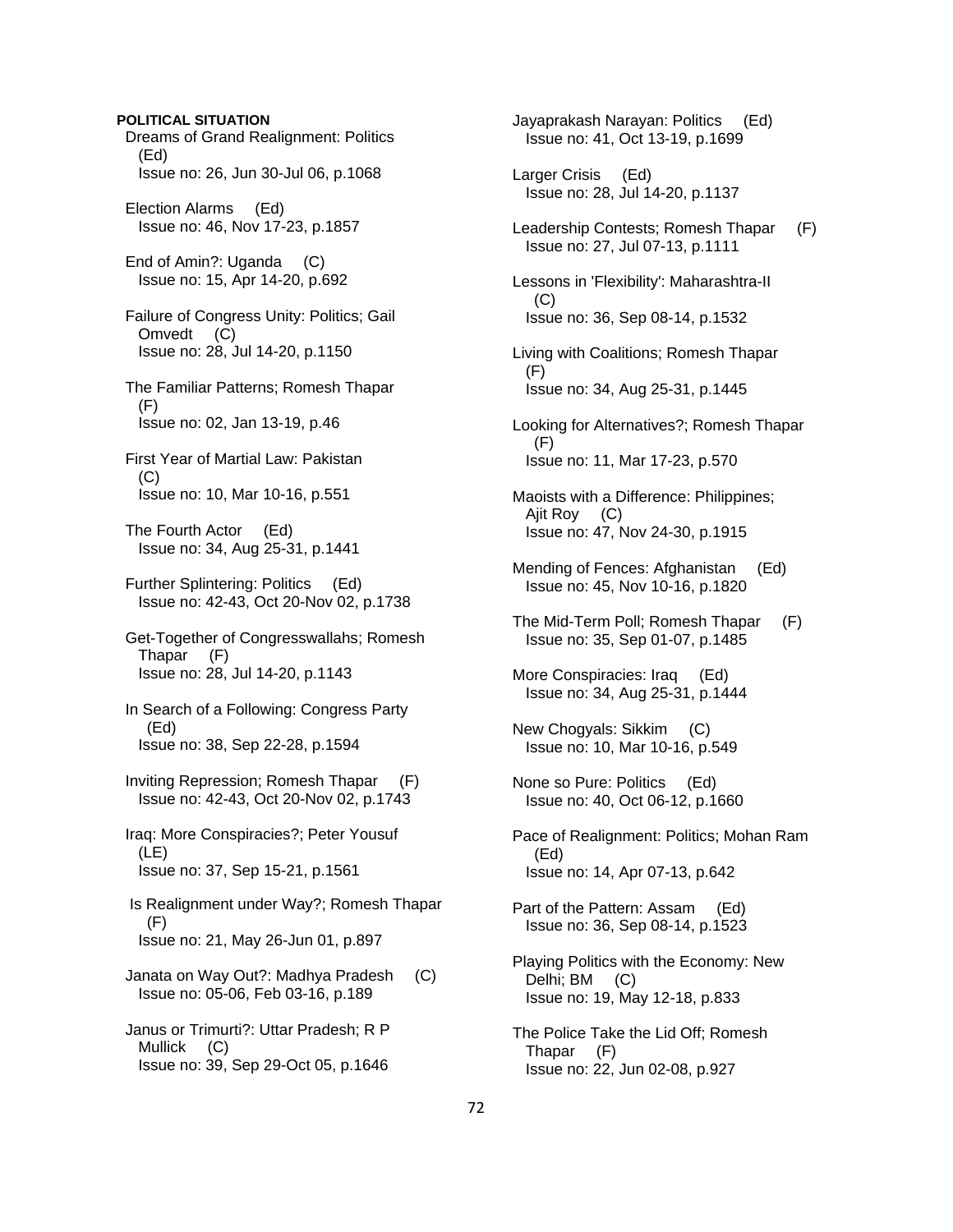# **POLITICAL SITUATION** Political Failure: Mizoram (Ed) Issue no: 26, Jun 30-Jul 06, p.1066 A Political Testament (BR) Issue no: 16, Apr 21-27, p.732 The Political Vacuum; Romesh Thapar (F) Issue no: 26, Jun 30-Jul 06, p.1069 Politics and the Drought; Romesh Thapar (F) Issue no: 48, Dec 01-07, p.1939 Politics by Arithmetic; Romesh Thapar (F) Issue no: 29, Jul 21-27, p.1178 Politics of Open Options; Romesh Thapar (F) Issue no: 49, Dec 08-14, p.1989 The Scale of Disarray; Romesh Thapar (F) Issue no: 24, Jun 16-22, p.982 Shared Instability: Assam (Ed) Issue no: 28, Jul 14-20, p.1138 Shifting Sands of Indian Politics; Romesh Thapar (F) Issue no: 40, Oct 06-12, p.1663 So Many Question-Marks; Romesh Thapar (F) Issue no: 44, Nov 03-09, p.1783 So Many Scenarios; Romesh Thapar (F) Issue no: 38, Sep 22-28, p.1599 Speaking Out; GPD (F) Issue no: 35, Sep 01-07, p.1487 The Splintering and the Consolidation; Romesh Thapar (F) Issue no: 39, Sep 29-Oct 05, p.1635 A Spreading Paralysis; Romesh Thapar (F) Issue no: 16, Apr 21-27, p.722 Struggle in Baluchistan: Pakistan; Alok Rai (C) Issue no: 33, Aug 18-24, p.1419

 Tactics of Doing Nothing; Romesh Thapar (F) Issue no: 20, May 19-25, p.866 The Third Alternative; Romesh Thapar (F) Issue no: 01, Jan 06-12, p.8 Uncertain Transition: Nepal (Ed) Issue no: 27, Jul 07-13, p.1108 Verdict in Sikkim (Ed) Issue no: 42-43, Oct 20-Nov 02, p.1737 A Very Shifty Situation; Romesh Thapar (F) Issue no: 36, Sep 08-14, p.1527 Whose Crisis?: Politics (Ed) Issue no: 33, Aug 18-24, p.1394 Wrong Approach: Assam (Ed) Issue no: 45, Nov 10-16, p.1818 Zia Outmanoeuvred: Pakistan (Ed) Issue no: 42-43, Oct 20-Nov 02, p.1740 **POLITICAL VIOLENCE**  Allies and Enemies: Dhanbad; AS (C) Issue no: 41, Oct 13-19, p.1706 Anatomy of an Insurgency; Udayon Misra (BR) Issue no: 48, Dec 01-07, p.1953 Bad Morality, Bad Politics: Mizoram (Ed) Issue no: 28, Jul 14-20, p.1139 Bangladesh: Anatomy of a Coup; Lawrence Lifschultz and Kai Bird (SA) Issue no: 49, Dec 08-14, p.1999 Bangladesh: Anatomy of a Coup; Lawrence Lifschultz and Kai Bird (SA) Issue no: 50, Dec 15-21, p.2059 Border Clashes: Assam (Ed) Issue no: 02, Jan 13-19, p.42 Challenge to Autocracy: Nepal (Ed) Issue no: 18, May 05-11, p.792 Colombia: Another Chile, Argentina?; Rosemary E Galli (C) Issue no: 16, Apr 21-27, p.730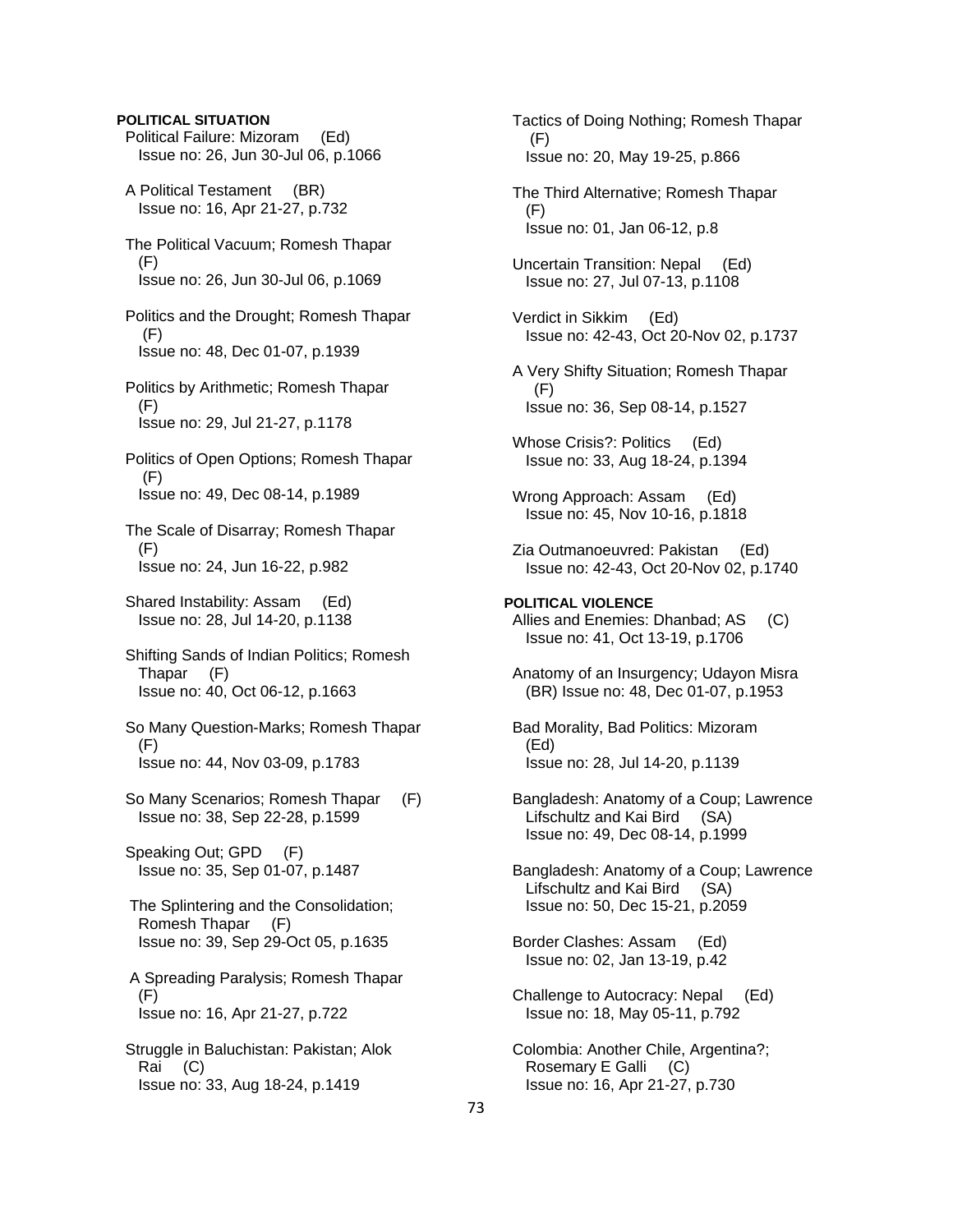## **POLITICAL VIOLENCE**

 Continuing Repression in Telengana (LE) Issue no: 24, Jun 16-22, p.981

 Cynical Manipulations: Assam (Ed) Issue no: 50, Dec 15-21, p.2026

 Demand for 'Tamil Eelam': Sri Lanka (Ed) Issue no: 29, Jul 21-27, p.1176

 Developing Confrontation: Tripura (Ed) Issue no: 24, Jun 16-22, p.980

 Fall of Idi Amin: Uganda (C) Issue no: 21, May 26-Jun 01, p.907

 The Familiar Patterns; Romesh Thapar (F) Issue no: 02, Jan 13-19, p.46

 Gangsters and Politicians in Dhanbad: Bihar; Hiranmay Dhar (C) Issue no: 15, Apr 14-20, p.690

 Manufactured Violence: Assam (Ed) Issue no: 34, Aug 25-31, p.1442

 Murder of an Old Communist; Ramana K V Reddy (LE) Issue no: 35, Sep 01-07, p.1484

 Murder of Punjab Student Leader; Chaman Lal Prabhakar and R V K Satyanarayana (LE) Issue no: 33, Aug 18-24, p.1396

 Murderers at Large: Punjab (Ed) Issue no: 37, Sep 15-21, p.1558

 Murders in Cold Blood: Punjab; Amarjit Chandan (C) Issue no: 42-43, Oct 20-Nov 02, p.1749

 Operation Barga: West Bengal; Asim Mukhopadhyay (C) Issue no: 37, Sep 15-21, p.1566

 Parvathipuram Conspiracy Case: Politics; Mohan Ram (Ed) Issue no: 19, May 12-18, p.827

 Police at Work: L N Mishra Case (Ed) Issue no: 22, Jun 02-08, p.923

 Riots as Cover for Land-Grabbing: Jamshedpur; AS (C) Issue no: 20, May 19-25, p.870

 Wrong Approach: Assam (Ed) Issue no: 45, Nov 10-16, p.1818

**POLITICS AND CASTE**  Caste in Class Politics; Georges Kristoffel Lieten (SA) Issue no: 07-08, Feb 17-Mar 02, p.313

 Dissecting Voting Behaviour; Ramashray Roy (BR) Issue no: 51-52, Dec 22-Jan 04, p.2089

 Dravidian Movement in Its Pre-Independence Phases; N Ram (SA) Issue no: 07-08, Feb 17-Mar 02, p.377

 The Emerging Situation: A Socio-Structural Analysis; A R Kamat (SA) Issue no: 07-08, Feb 17-Mar 02, p.349

 On-Off Job Reservations: Elections (Ed) Issue no: 50, Dec 15-21, p.2027

 Voting for 'Law and Order': Bihar; AS (C) Issue no: 51-52, Dec 22-Jan 04, p.2084

## **POLITICS AND RELIGION**

 Always in the Mainstream; Moin Shakir (BR) Issue no: 33, Aug 18-24, p.1424

 The Bohras: Bound by Terror: Religion; Asghar Ali Engineer (C) Issue no: 23, Jun 09-15, p.964

 Contractors to the Fore (Ed) Issue no: 39, Sep 29-Oct 05, p.1629

 Demand for Total Ban on Cow Slaughter in Kerala and West Bengal: Some Observations; K N Raj (SA) Issue no: 18, May 05-11, p.821

 High Stakes in SGPC Elections: Punjab; Amarjit Chandan (C) Issue no: 18, May 05-11, p.801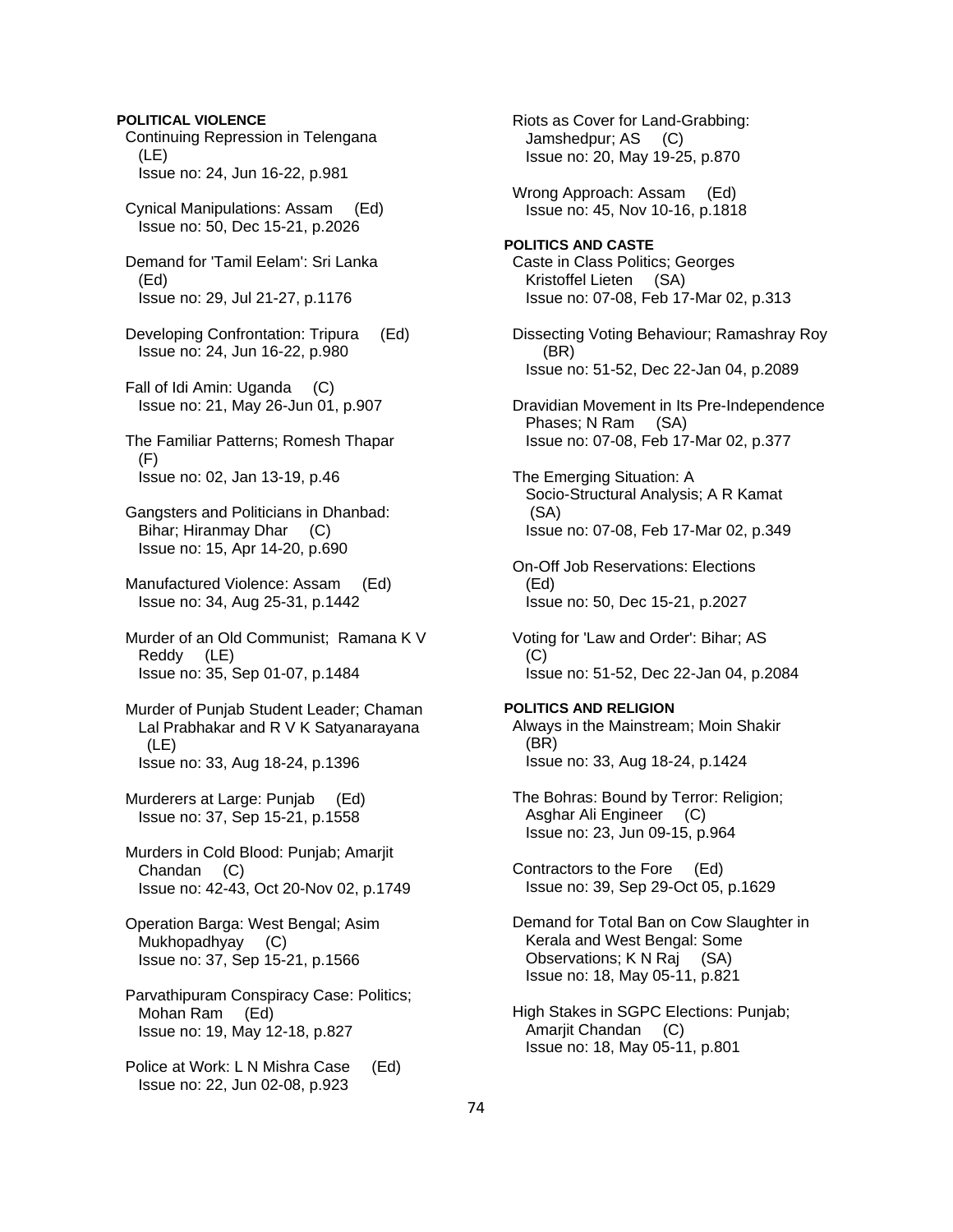## **POLITICS AND RELIGION**

 Islamisation of an Islamic Republic: Pakistan (C) Issue no: 23, Jun 09-15, p.966

 Politics and the Drought; Romesh Thapar (F) Issue no: 48, Dec 01-07, p.1939

 Portrait of a Nationalist; Moin Shakir (BR) Issue no: 29, Jul 21-27, p.1196

 Religion and Politics: Role of Islam in Modern India; Moin Shakir (SA) Issue no: 07-08, Feb 17-Mar 02, p.469

 Riots as Cover for Land-Grabbing: Jamshedpur; AS (C) Issue no: 20, May 19-25, p.870

 Uses of Religion: Politics (Ed) Issue no: 15, Apr 14-20, p.678

 A Very Shifty Situation; Romesh Thapar (F) Issue no: 36, Sep 08-14, p.1527

Wrong Kind of Politics: Religion (Ed) Issue no: 05-06, Feb 03-16, p.173

### **PONDICHERRY**

 A Calculated Move?: Pondicherry (Ed) Issue no: 05-06, Feb 03-16, p.171

## **POOR**

 Below the Poverty Line; V M Dandekar (P) Issue no: 07-08, Feb 17-Mar 02, p.233

## **POPULATION POLICY**

 Integrated Strategies for Economic and Demographic Development; Asok Mitra (SA) Issue no: 05-06, Feb 03-16, p.207

 Population Pressure and Labour Absorbability in Agriculture and Related Activities: Analysis and Suggestions Based on Field Studies Conducted in Punjab; Manmohan H K Singh (SA) Issue no: 11, Mar 17-23, p.593

 Poverty, Population and Food; C H Hanumantha Rao, R P Goel and K Subbarao (BR) Issue no: 45, Nov 10-16, p.1837

#### **PORTS**

 Dock Workers of Calcutta: Labour; Timir Basu (C) Issue no: 40, Oct 06-12, p.1669

 Labour Made the Scapegoat: Bombay Port; Gayatri Singh (C) Issue no: 24, Jun 16-22, p.1004

 Plight of Temporary Workers of Bombay Port: Labour; Gayatri Singh (C) Issue no: 38, Sep 22-28, p.1603

 Seamen's Strike: Labour; Timir Basu  $(C)$ Issue no: 51-52, Dec 22-Jan 04, p.2081

#### **POVERTY**

 Evading Political Causes of Poverty: Preview of an FAO 'World Conference' (C) Issue no: 28, Jul 14-20, p.1147

- FAO and Poverty; A J Ledesma (LE) Issue no: 36, Sep 08-14, p.1525
- Grapes from Thorns and Figs from Thistles; C T Kurien (BR) Issue no: 23, Jun 09-15, p.968
- Latin American Economy in 1978 (F) Issue no: 09, Mar 03-09, p.507

 Perspectives on Poverty and Social Change: The Emergence of the Poor as a Class; P C Joshi (SA) Issue no: 07-08, Feb 17-Mar 02, p.355

 Poverty and Development: Characteristics of Less-Developed Regions in India; Hanumantha C H Rao (SA) Issue no: 30-32, Jul 28-Aug 17, p.1307

 Poverty of Urban Planning; J B D'Souza (BR) Issue no: 46, Nov 17-23, p.1878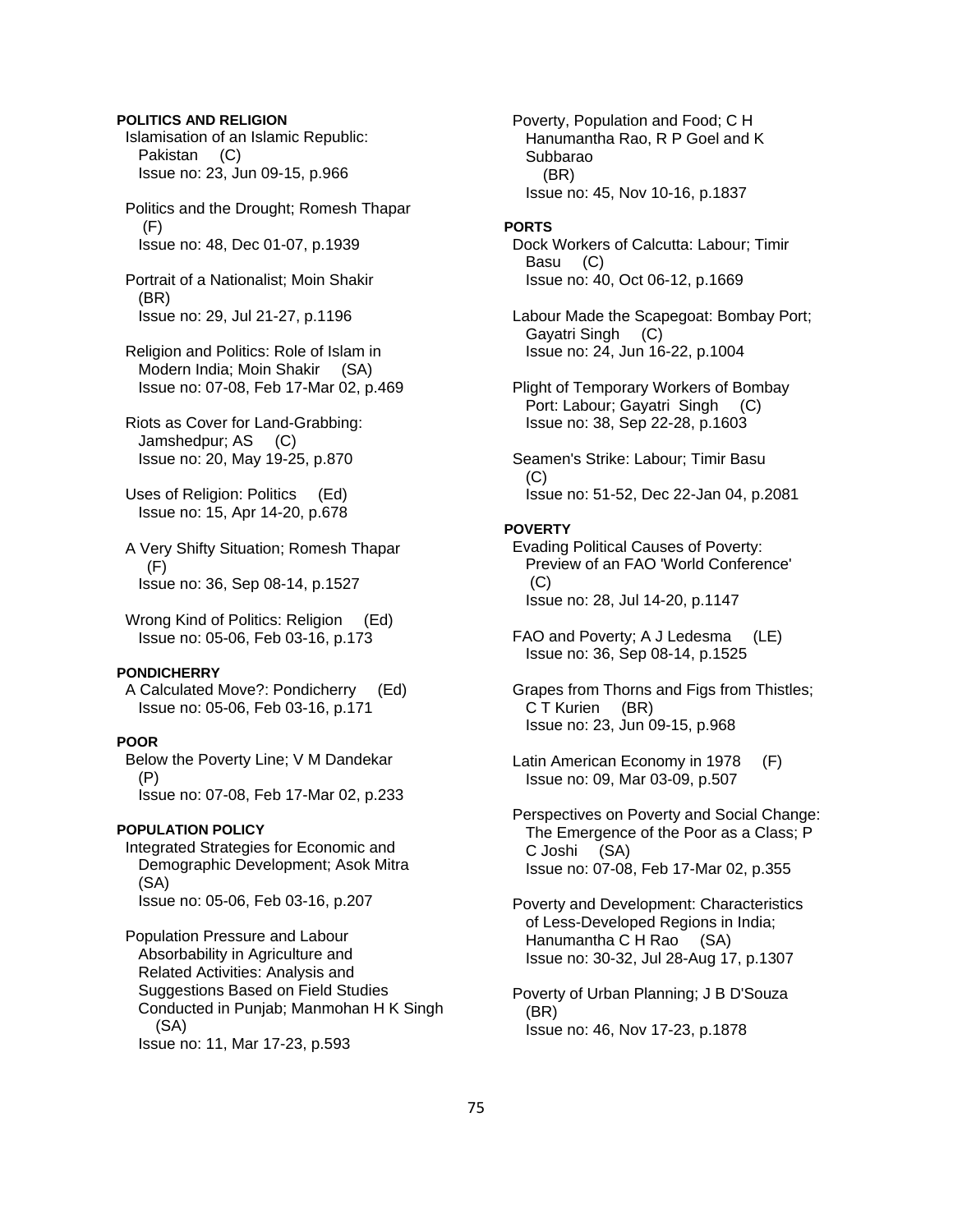## **POVERTY**

- Poverty, Population and Food; C H Hanumantha Rao, R P Goel and K Subbarao (BR) Issue no: 45, Nov 10-16, p.1837
- A Pugwash Monograph Based on the Symposium Held in Dar-es-Salaam, Tanzania June 2-6, 1975 ; Vinod Vyasulu (BR) Issue no: 02, Jan 13-19, p.69
- Rural Employment: Facts and Issues; M L Dantwala (SA) Issue no: 25, Jun 23-29, p.1048
- Sociologists and Inequality in India: The Historical Context; Satish Saberwal (SA)Issue no: 07-08, Feb 17-Mar 02, p.243

### **POVERTY MEASUREMENT**

 Poverty, Population and Food; C H Hanumantha Rao, R P Goel and K Subbarao (BR) Issue no: 45, Nov 10-16, p.1837

#### **POWER INDUSTRY**

 BHEL's Controversial Collaboration: New Delhi (Ed) Issue no: 07-08, Feb 17-Mar 02, p.225

 Fresh Thinking in Power: New Delhi; BM (C) Issue no: 47, Nov 24-30, p.1910

#### **POWER POLICY**

 Fresh Thinking in Power: New Delhi; BM (C) Issue no: 47, Nov 24-30, p.1910

#### **POWER SUPPLY**

 Behind the Energy Crisis: New Delhi; BM (C) Issue no: 45, Nov 10-16, p.1828

### **PRECIOUS METALS**

 Another Round of Laundering?: Gold (Ed) Issue no: 22, Jun 02-08, p.924

 The Dying of Kolar Gold Fields: Karnataka; George Mathew (C) Issue no: 14, Apr 07-13, p.651

 Institutionalised Inequality in Kolar Gold Fields; G N Ramu (SA) Issue no: 24, Jun 16-22, p.1022

 Kolar Gold Fields; K V Subrahmanyam (LE) Issue no: 28, Jul 14-20, p.1141

- **PRESIDENT OF INDIA**  Escaping from Reality: Politics (Ed) Issue no: 10, Mar 10-16, p.530
- The Fourth Actor (Ed) Issue no: 34, Aug 25-31, p.1441
- Speaking Out; GPD (F) Issue no: 35, Sep 01-07, p.1487
- Very Special Concerns: The President (Ed) Issue no: 04, Jan 27-Feb 02, p.123

### **PRESS**

 The Daily Press; Nireekshak (F) Issue no: 38, Sep 22-28, p.1600

 Marketing of Leaders: Mass Media; Mukul Dube (C) Issue no: 21, May 26-Jun 01, p.902

- A Mysterious Link: The Fourth Estate; Nireekshak (Ed) Issue no: 18, May 05-11, p.791
- Not in Public Interest? (Ed) Issue no: 05-06, Feb 03-16, p.172
- Press Workers' Strike: Calcutta; Timir Basu (C) Issue no: 03, Jan 20-26, p.95
- The Prime Minister and the Press; Nireekshak (F) Issue no: 05-06, Feb 03-16, p.200
- Speaking Out; GPD (F) Issue no: 35, Sep 01-07, p.1487
- Uneasy Truce, What Next?; Nireekshak (F) Issue no: 37, Sep 15-21, p.1572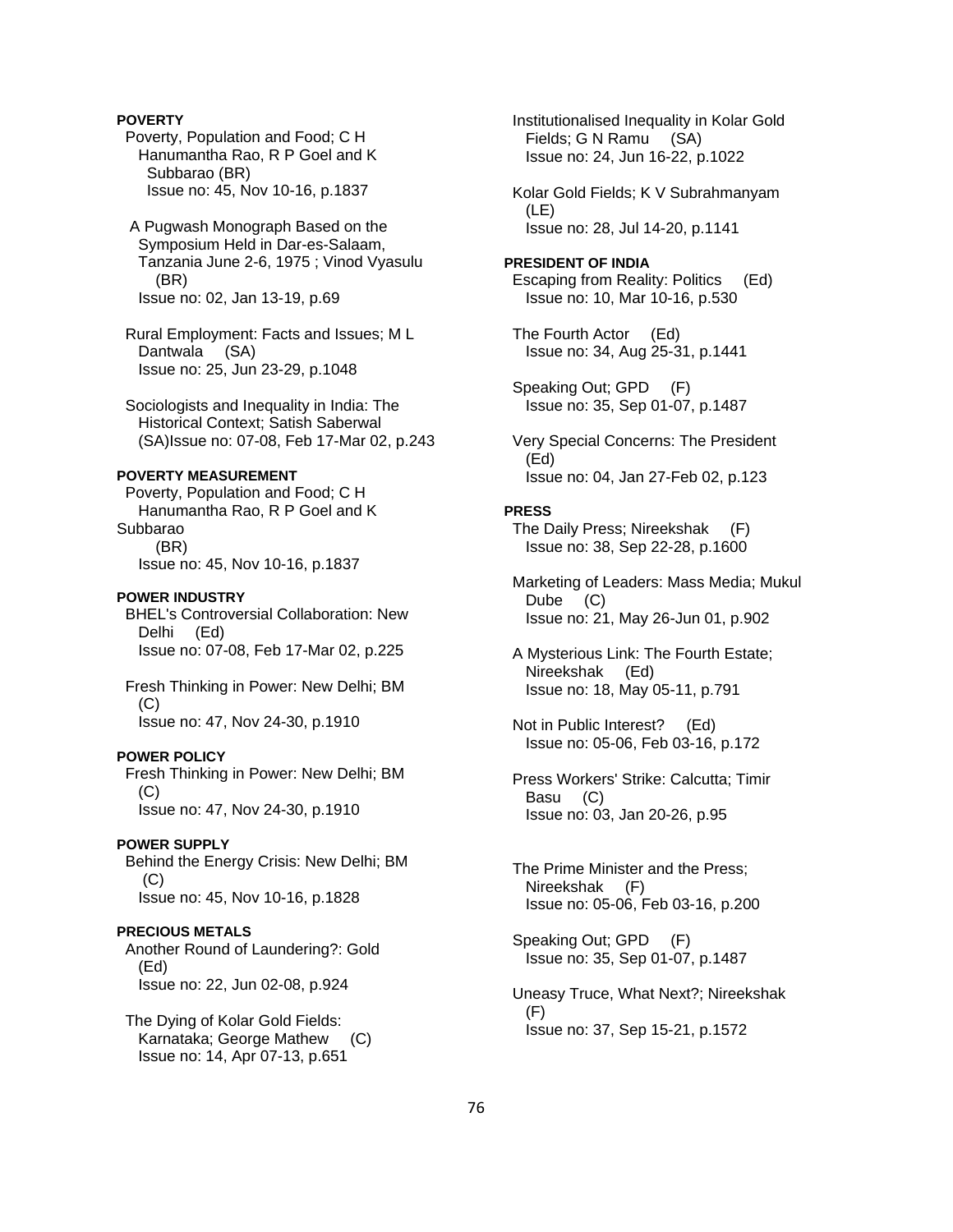## **PRESS**

 Uneasy Truce, What Next?; Ram S Tarneja (LE) Issue no: 44, Nov 03-09, p.1781

 Unfair Dismissal of Journalist; D M Thimmarayappa (LE) Issue no: 24, Jun 16-22, p.981

### **PRESS FREEDOM**

 Speaking Out; GPD (F) Issue no: 35, Sep 01-07, p.1487

 Towards a Free Press; Pran Chopra (P) Issue no: 12-13, Mar 24-Apr 06, p.618

## **PREVENTIVE DETENTION**

 Ominous Move (Ed) Issue no: 26, Jun 30-Jul 06, p.1065

 Preventive Detention; Sudesh Vaid (LE) Issue no: 27, Jul 07-13, p.1109

 Return of Preventive Detention (Ed) Issue no: 40, Oct 06-12, p. 1657

### **PRICE CONTROL**

 Back to Control: Sugar (Ed) Issue no: 38, Sep 22-28, p.1596

 Credit Policy and Production; C Rangarajan (SA) Issue no: 15, Apr 14-20, p.714

 Fruits of Collusion: Sugar (Ed) Issue no: 50, Dec 15-21, p.2026

 Politics of Sugar: New Delhi; BM (C) Issue no: 49, Dec 08-14, p.1990

 Problems and Prospects of Sugar Industry; V L Dutt (SA) Issue no: 44, Nov 03-09, p.1815

### **PRISONERS**

 Imprisoned Undertrials: The Law (Ed) Issue no: 09, Mar 03-09, p.487

 Imprisonment without Trial: The Law (Ed) Issue no: 14, Apr 07-13, p.642

 Trade Unionists in Tunisian Prisons (F) Issue no: 07-08, Feb 17-Mar 02, p.424

## **PRIVATE SECTOR**

 Depreciation Practices and Dividend Decisions in Joint Stock Companies; N L Dhameja (RA) Issue no: 21, May 26-Jun 01, p.M47

 Monopoly Capital, Private Corporate Sector and the Indian Economy: A Study in Relative Growth, 1931-76; N K Chandra (SA) Issue no: 30-32, Jul 28-Aug 17, p.1243

#### **PRIVATIZATION**

 Gunning for the Public Sector: New Delhi; BM (C) Issue no: 20, May 19-25, p.868

### **PROJECT APPRAISAL**

 Project Appraisal for LDCs; O P Sharma (RA) Issue no: 21, May 26-Jun 01, p.M42

### **PSYCHOLOGY**

 Artificial Intelligence: Uncritical View; R Narasimhan (BR) Issue no: 44, Nov 03-09, p.1799

## **PUBLIC ADMINISTRATION**

 Escaping from Reality: Politics (Ed) Issue no: 10, Mar 10-16, p.530

 The Familiar Patterns; Romesh Thapar (F) Issue no: 02, Jan 13-19, p.46

### **PUBLIC DEBT, UNION**

 Heavy RBI Subscription?: Central Loans (Ed) Issue no: 42-43, Oct 20-Nov 02, p.1739

 Understanding Public Debt; K N Reddy (BR) Issue no: 17, Apr 28-May 04, p.774

### **PUBLIC DISTRIBUTION SYSTEM**

 Dual Prices for Foodgrain Procurement?: New Delhi; BM (C) Issue no: 17, Apr 28-May 04, p.763

 Hot Air on Public Distribution: New Delhi; BM (C) Issue no: 24, Jun 16-22, p.985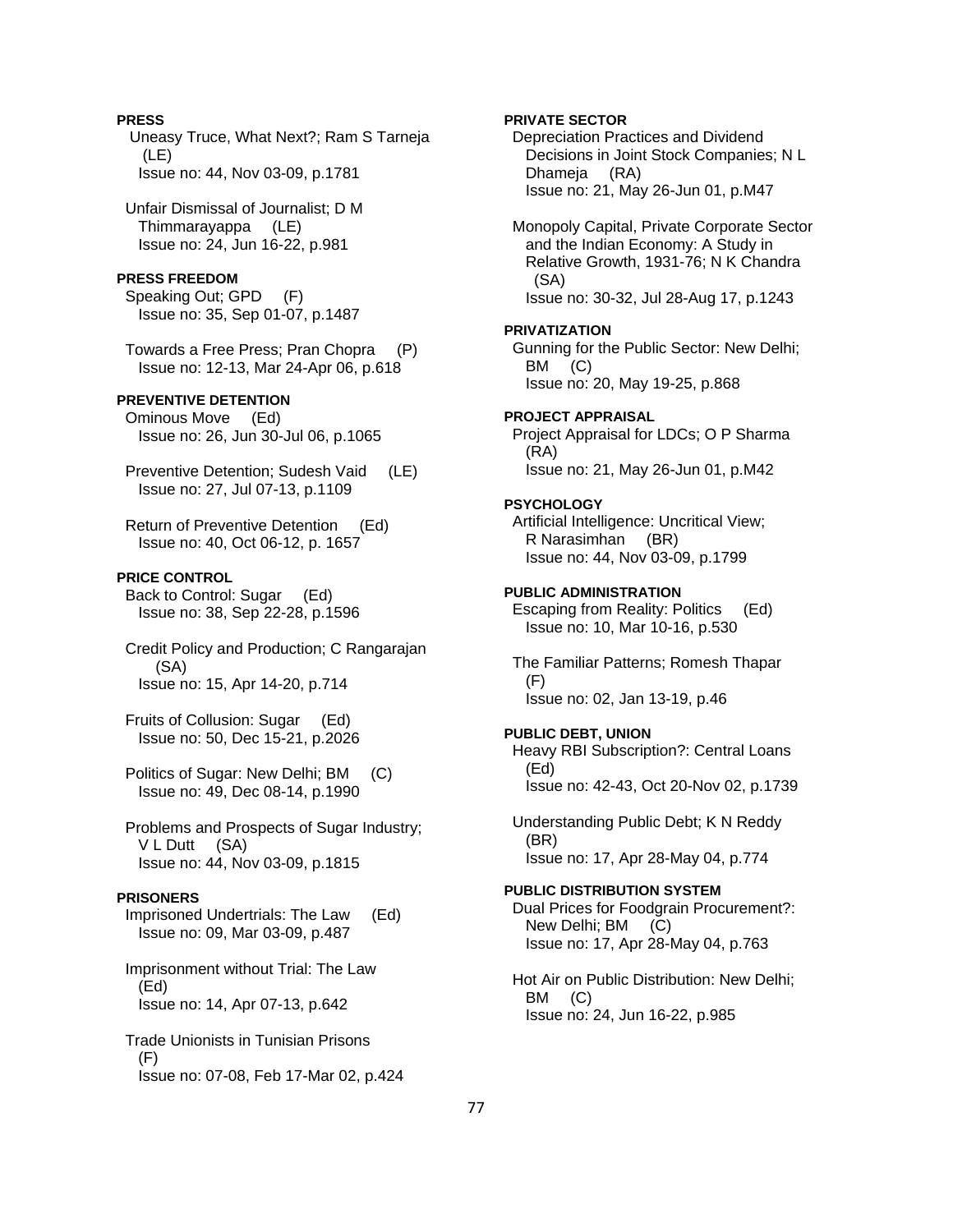## **PUBLIC EXPENDITURE**

 Confidence Trick (Ed) Issue no: 41, Oct 13-19, p.1697

 Waning Developmental Impact of Government Expenditure: Central Budget, 1979-80  $(C)$ Issue no: 10, Mar 10-16, p.541

 Who Benefits from the Planning Commission?; Anand P Gupta (BR) Issue no: 12-13, Mar 24-Apr 06, p.623

 Why Not Do It Better?; G D Sharma and A R Kamat (LE) Issue no: 49, Dec 08-14, p.1984

### **PUBLIC FINANCE**

 The Budget (Ed) Issue no: 09, Mar 03-09, p.485

 Growth of Budgetary Subsidies of Central Government; M V Raghavachari (SA) Issue no: 09, Mar 03-09, p.522

 Our Crumbling Federal Finance System: Seventh Finance Commission's Award; Bhabatosh Datta (SA) Issue no: 02, Jan 13-19, p.71

- Proposals for a Smaller Public Sector; Anupam Gupta (BR) Issue no: 10, Mar 10-16, p.553
- Seventh Finance Commission's Award; I S Gulati (SA) Issue no: 03, Jan 20-26, p.111
- Understanding Public Debt; K N Reddy (BR) Issue no: 17, Apr 28-May 04, p.774
- Union Budget, 1979-80; B B Bhattacharya (SA) Issue no: 14, Apr 07-13, p.667
- Wasted Resources?; Jag M Chona (LE) Issue no: 45, Nov 10-16, p.1821

### **PUBLIC INVESTMENT**

 Union Budget, 1979-80; B B Bhattacharya (SA) Issue no: 14, Apr 07-13, p.667

## **PUBLIC POLICY**

 Social Science Research and Public Policy; Krishna Kumar and Dasari Ram Babu (LE) Issue no: 44, Nov 03-09, p.1781

 Social Science Research and Public Policy; P G K et al Panikar (LE) Issue no: 50, Dec 15-21, p.2029

 Social Science Research and Public Policy in India ; Myron Weiner (SA) Issue no: 37, Sep 15-21, p.1579

 Social Science Research and Public Policy in India: II; Myron Weiner (SA) Issue no: 38, Sep 22-28, p.1622

## **PUBLIC SECTOR BANKS**

 Functioning of Public Sector Banks: Miscarriage of an Enquiry; K Ramanujam (RA) Issue no: 47, Nov 24-30, p.M127

#### **PUBLIC SECTOR ENTERPRISES**

 A Case of Analysis Paralysis; S K Bhattacharyya (RA) Issue no: 09, Mar 03-09, p.M2

 Gunning for the Public Sector: New Delhi; BM (C) Issue no: 20, May 19-25, p.868

 Management Problems in the Public Sector; G R Kulkarni (RA) Issue no: 09, Mar 03-09, p.M3

 Money Illusion: Public Sector (Ed) Issue no: 44, Nov 03-09, p.1780

 New Threat to Public Sector Labour: Labour-I; Timir Basu (C) Issue no: 16, Apr 21-27, p.727

 Proposals for a Smaller Public Sector; Anupam Gupta (BR) Issue no: 10, Mar 10-16, p.553

 Public Sector Employees and BPE: Labour  $(C)$ Issue no: 36, Sep 08-14, p.1530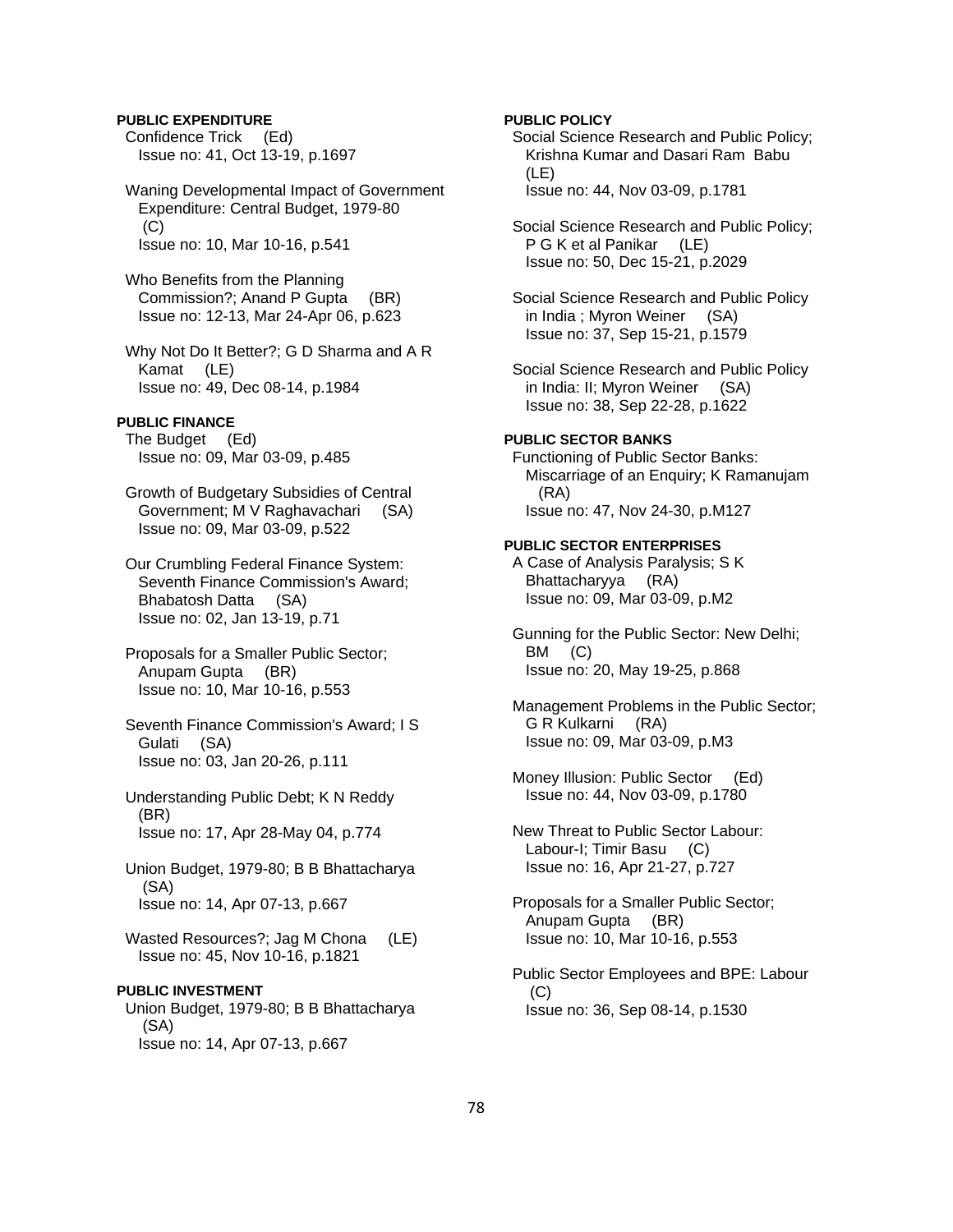## **PUBLIC SERVANTS**

 Brave New World of Young Indian Decision-Making Elites; Shreekant Sambrani and Pulin K Garg (RA) Issue no: 34, Aug 25-31, p.M95

 Government as Employer; Anil K Sengupta (BR) Issue no: 27, Jul 07-13, p.1125

 Mandarins All (Ed) Issue no: 03, Jan 20-26, p.81

 Say Not the Struggle: Essays in Honour of A. D. Gorwala; S I Clerk (BR) Issue no: 01, Jan 06-12, p.28

 Selection for Central Services; Baldev R Sharma (P) Issue no: 04, Jan 27-Feb 02, p.141

### **PUBLIC SERVICES**

 Brave New World of Young Indian Decision-Making Elites; Shreekant Sambrani and Pulin K Garg (RA) Issue no: 34, Aug 25-31, p.M95

 Government as Employer: Its Role, Limitations and Implications; B P R Vithal (RA) Issue no: 34, Aug 25-31, p.M91

 Selection for Central Services; Baldev R Sharma (P) Issue no: 04, Jan 27-Feb 02, p.141

### **PUBLISHING INDUSTRY**

 Continuing Censorship; Krishna D R Murthy (LE) Issue no: 35, Sep 01-07, p.1484

## **PULSES**

 Irrelevance of APC: Pulses (Ed) Issue no: 49, Dec 08-14, p.1982

## **PUNE**

 'Housing and Slums in Poona' Reconsidered: The Possible Alternatives; Meera Bapat and Nigel Crook (SA) Issue no: 33, Aug 18-24, p.1425

## **PUNJAB**

 'Encounter' Murders in Punjab (F) Issue no: 07-08, Feb 17-Mar 02, p.232  Akalis at War: Punjab; Amarjit Chandan (Ed) Issue no: 39, Sep 29-Oct 05, p.1632

 Annihilation of Class Enemies: Punjab (Ed) Issue no: 45, Nov 10-16, p.1818

 Cultures of Deprivation: Three Case Studies in Punjab; Mark Juergensmeyer (SA) Issue no: 07-08, Feb 17-Mar 02, p.255

 Farm Workers vs Rich Farmers: Class and Caste in a Punjab Village; Aminder Pal Singh (C) Issue no: 42-43, Oct 20-Nov 02, p.1753

 High Stakes in SGPC Elections: Punjab; Amarjit Chandan (C) Issue no: 18, May 05-11, p.801

 Murder of a Naxalite: Punjab; Amarjit Chandan (C) Issue no: 26, Jun 30-Jul 06, p.1077

 Murder of a Student Leader: Punjab (Ed) Issue no: 29, Jul 21-27, p.1174

 Murder of Punjab Student Leader; Chaman Lal Prabhakar and R V K Satyanarayana (LE) Issue no: 33, Aug 18-24, p.1396

Murderers at Large: Puniab (Ed) Issue no: 37, Sep 15-21, p.1558

 Murders in Cold Blood: Punjab; Amarjit Chandan (C) Issue no: 42-43, Oct 20-Nov 02, p.1749

 Plight of Migrant Labour: Punjab; Amarjit Chandan (Ed) Issue no: 17, Apr 28-May 04, p.755

 Police Atrocities on Harijan Women: Punjab (C) Issue no: 33, Aug 18-24, p.1414

 Policemen's Struggle for Rights: Punjab; Sucha Singh Gill and Amar Singh Azad (C) Issue no: 22, Jun 02-08, p.931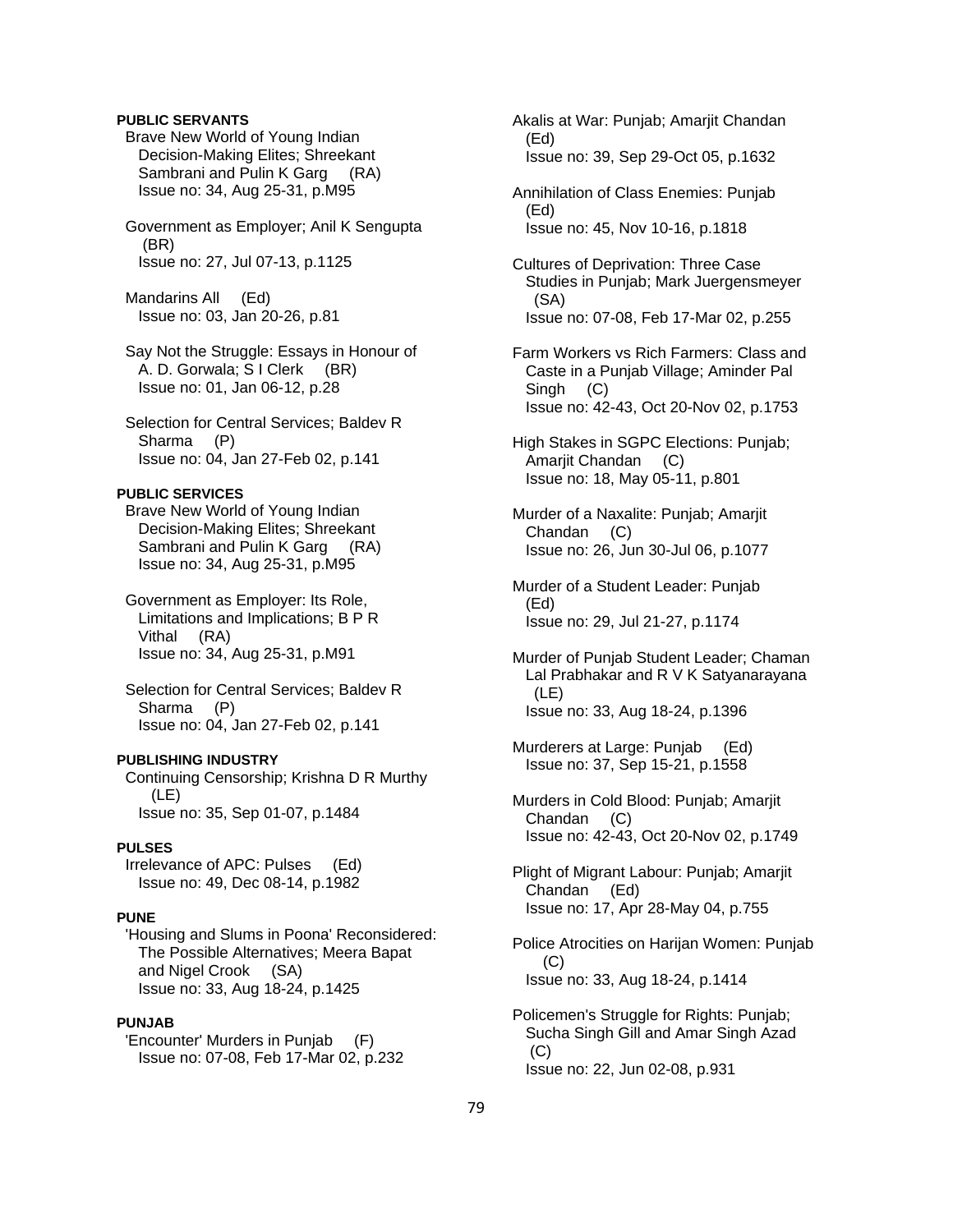## **PUNJAB**

 Population Pressure and Labour Absorbability in Agriculture and Related Activities: Analysis and Suggestions Based on Field Studies Conducted in Punjab; Manmohan H K Singh (SA) Issue no: 11, Mar 17-23, p.593

 Real Wage Rates of Agricultural Labourers in Punjab, 1961-77: A Preliminary Analysis; Sheila Bhalla (RA) Issue no: 26, Jun 30-Jul 06, p.A57

 Settlers' Fight for Evacuee Land: Punjab; Amarjit Chandan (C) Issue no: 05-06, Feb 03-16, p.188

 Struggle of Unemployed Teachers: Punjab; Sucha Singh Gill (C) Issue no: 03, Jan 20-26, p.96

 Victims of Green Revolution: Punjab; Amarjit Chandan (C) Issue no: 25, Jun 23-29, p.1035

## **RACIAL DISCRIMINATION**

 Doubly Exploited; Lata Mani (BR) Issue no: 51-52, Dec 22-Jan 04, p.2090

## **RAILWAYS**

 Affected by Changing Production Pattern: Railways (Ed) Issue no: 24, Jun 16-22, p.980

 Coal-Railways-Steel Tangle (C) Issue no: 16, Apr 21-27, p.729

 Doubtful Gain: Railway 'Bonus' (Ed) Issue no: 46, Nov 17-23, p.1858

 Plight of Casual Workers in Railways: Labour; Timir Basu (C) Issue no: 27, Jul 07-13, p.1115

 Porters of Howrah Goods Shed; Mohan Singh (LE) Issue no: 17, Apr 28-May 04, p.757

 Railway Finances (F) Issue no: 07-08, Feb 17-Mar 02, p.458

## **RAILWAYS**

 Unionisation in Indian Railways; Narasimha D Reddy (SA) Issue no: 39, Sep 29-Oct 05, p.1651

## **RAJASTHAN**

 Drought and Elections: Rajasthan; R P Mullick (C) Issue no: 50, Dec 15-21, p.2040

 Feudalism and Kinship in Marwar; Hira Singh (BR) Issue no: 24, Jun 16-22, p.1007

#### **RBI**

 RBI Ordinance and Its Lessons: Labour (C) Issue no: 33, Aug 18-24, p.1409

 Too Late (Ed) Issue no: 35, Sep 01-07, p.1481

 Without a Theme; Reserve Bank of India (OP) Issue no: 51-52, Dec 22-Jan 04, p.2091

### **REFUGEES**

War on Refugees: West Bengal (Ed) Issue no: 09, Mar 03-09, p.488

## **REGIONAL DISPARITIES**

 India's Federal Polity: Some Questions; Aswini K Ray (SA) Issue no: 34, Aug 25-31, p.1471

## **REGIONAL PLANNING AND DEVELOPMENT**

 Great Nationalism, Little Nationalism and Problem of Integration: A Tentative View; Amalendu Guha (SA) Issue no: 07-08, Feb 17-Mar 02, p.455

 Poverty and Development: Characteristics of Less-Developed Regions in India; Hanumantha C H Rao (SA) Issue no: 30-32, Jul 28-Aug 17, p.1307

 Regional and National Planning; Bhabatosh Datta (BR) Issue no: 27, Jul 07-13, p.1124

### **RELIGION**

 Price of Devotion at Tirupathi: Religion; Bhaskara Venugopal (C) Issue no: 25, Jun 23-29, p.1037

 Religion and Politics: Role of Islam in Modern India; Moin Shakir (SA) Issue no: 07-08, Feb 17-Mar 02, p.469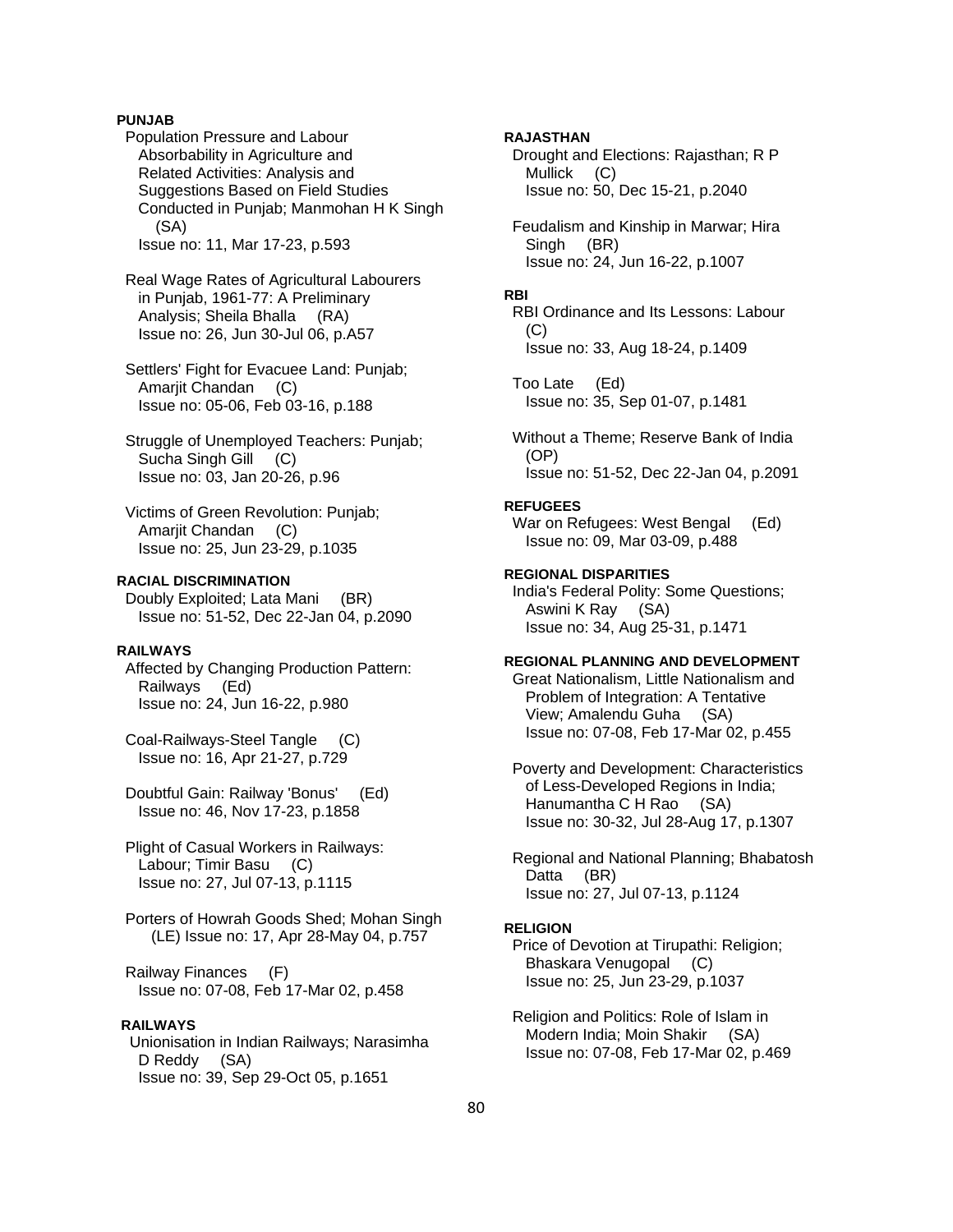## **RELIGION**

 Serving God and Mammon in TTD: Religion; Bhaskara Venugopal (C) Issue no: 01, Jan 06-12, p.15

 Uses of Religion: Politics (Ed) Issue no: 15, Apr 14-20, p.678

### **RELIGION AND POLITICS**

 Beyond the 'Islamic Republic': Iran  $(C)$ Issue no: 02, Jan 13-19, p.64

### **RELIGIOUS FUNDAMENTALISM**

 The Bohras: Bound by Terror: Religion; Asghar Ali Engineer (C) Issue no: 23, Jun 09-15, p.964

 Islamisation of an Islamic Republic: Pakistan (C) Issue no: 23, Jun 09-15, p.966

### **RESEARCH AND DEVELOPMENT**

 R and D Planning and National Plans; A Rahman, K Sundaram, N R Rajagopal and A V Raman (SA) Issue no: 12-13, Mar 24-Apr 06, p.635

 Wasted Technical Manpower; BM (C) Issue no: 12-13, Mar 24-Apr 06, p.609

## **RESERVATION POLICY**

 Backward Class 'Benefits'; Koneti (LE) Issue no: 21, May 26-Jun 01, p.896

 Backward Class Benefits and Social Class in India, 1920-1970; Lelah Dushkin (SA) Issue no: 14, Apr 07-13, p.661

 Caste and Class in Bihar; Pradhan H Prasad (SA) Issue no: 07-08, Feb 17-Mar 02, p.481

 Compensatory Discrimination in Political Representation: A Preliminary Assessment of India's Thirty-Year Experience with Reserved Seats in Legislatures; Mare Galanter (SA) Issue no: 07-08, Feb 17-Mar 02, p.437

## **RESERVATION POLICY**

 Employment Planning for Scheduled Castes and Scheduled Tribes; P Hanumatha Rayappa and Deepak Grover (SA) Issue no: 24, Jun 16-22, p.1015

 On-Off Job Reservations: Elections (Ed) Issue no: 50, Dec 15-21, p.2027

#### **REVOLUTION**

 Another Showdown?: Iran; Asghar Ali Engineer (C) Issue no: 14, Apr 07-13, p.655

 Beyond the 'Islamic Republic': Iran (C) Issue no: 02, Jan 13-19, p.64

 Revolution in Iran; Jamil Rashid (RA) Issue no: 14, Apr 07-13, p.657

#### **RHODESIA**

 After the 'Elections': Rhodesia; Ninan Koshy (Ed) Issue no: 17, Apr 28-May 04, p.756

 Crumbling Internal Settlement: Rhodesia (Ed) Issue no: 27, Jul 07-13, p.1108

 Legitimisation Games: Southern Africa (Ed) Issue no: 23, Jun 09-15, p.954

 Many Uncertainties: Rhodesia (Ed) Issue no: 51-52, Dec 22-Jan 04, p.2072

## **RICE**

 Changes in Rice Farming; A Vaidyanathan (BR) Issue no: 41, Oct 13-19, p.1715

 Familiar Story; N Krishnaji (BR) Issue no: 34, Aug 25-31, p.1461

 Producer Levy, Evasion and Income Loss: Empirical Evidence from Coastal Districts of Andhra Pradesh; K Subbarao (RA) Issue no: 12-13, Mar 24-Apr 06, p.A2

 Wrong Props (Ed) Issue no: 19, May 12-18, p.825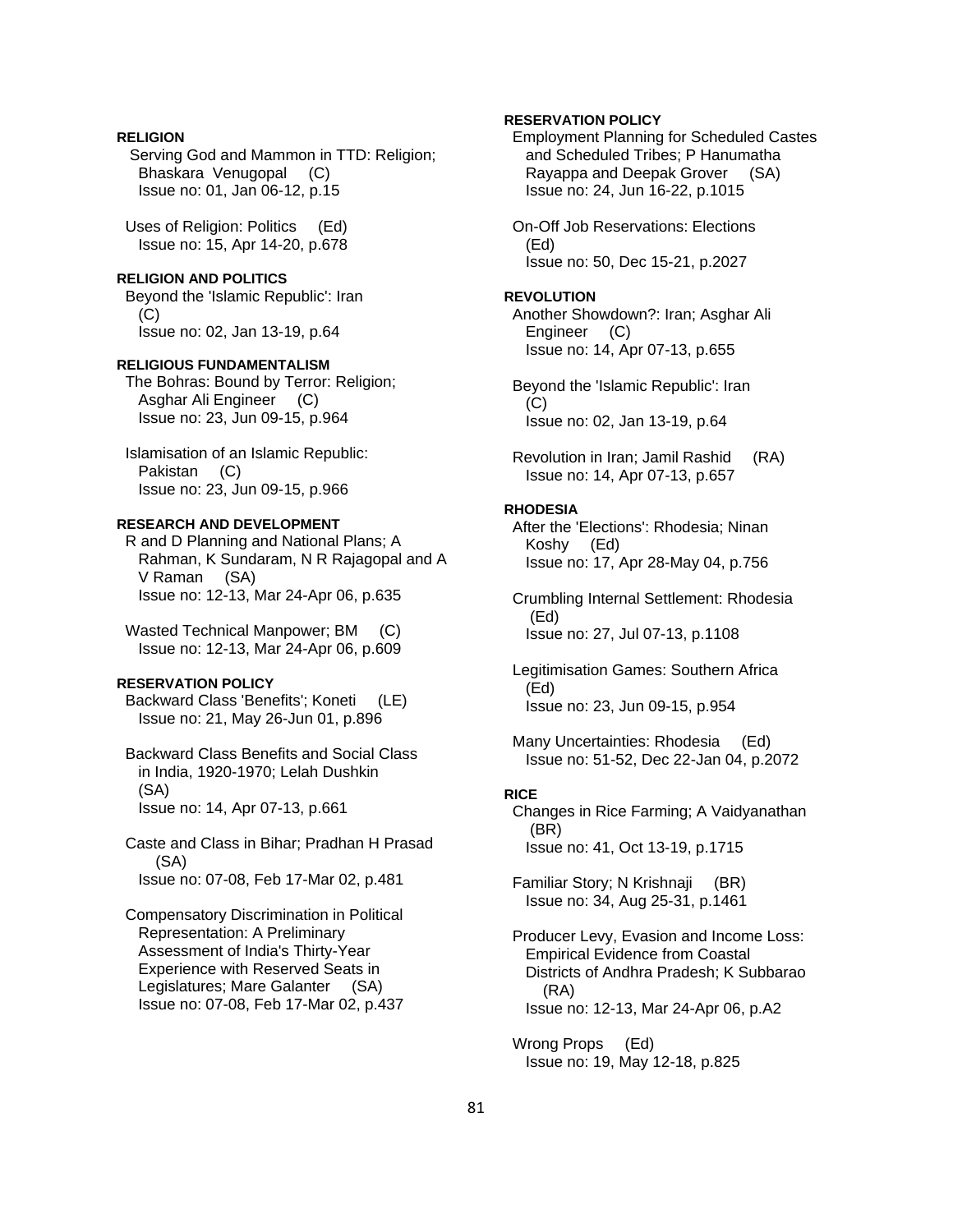### **RSS**

 A Very Shifty Situation; Romesh Thapar (F) Issue no: 36, Sep 08-14, p.1527

### **RUBBER AND RUBBER INDUSTRY**

 Grower vs Industry: Rubber (Ed) Issue no: 02, Jan 13-19, p.42

### **RURAL DEVELOPMENT**

 'People's Participation' Becomes Modish: Agriculture; Sumanta Banerjee (C) Issue no: 35, Sep 01-07, p.1496

 Barriers to Rural Development: Assam; Joykanta Sarma (C) Issue no: 04, Jan 27-Feb 02, p.133

 Distributional Effects of Rural Development Strategies: A Case Study; G P Mishra (RA) Issue no: 39, Sep 29-Oct 05, p.A

 Dominant Castes or Rich Peasants?; John MacDougall (SA) Issue no: 12-13, Mar 24-Apr 06, p.625

 Evading Political Causes of Poverty: Preview of an FAO 'World Conference' (C) Issue no: 28, Jul 14-20, p.1147

- A Murdered Model; Gail Omvedt (BR) Issue no: 25, Jun 23-29, p.1047
- Very Special Concerns: The President (Ed) Issue no: 04, Jan 27-Feb 02, p.123

Wrong Focus; M S A Rao (BR) Issue no: 15, Apr 14-20, p.699

## **RURAL ELECTRIFICATION**

 Dazzling Darkness (Ed) Issue no: 50, Dec 15-21, p.2025

### **RURAL LABOUR AND EMPLOYMENT**

 Deeper in Debt (Ed) Issue no: 21, May 26-Jun 01, p.893

 Rural Employment: Facts and Issues; M L Dantwala (SA) Issue no: 25, Jun 23-29, p.1048

 Rural Female Labour and Economic Development; S D Sawant and Ritu Dewan (SA) Issue no: 26, Jun 30-Jul 06, p.1091

 Rural Retrogression and Institutional Finance; V A Avadhani (RA) Issue no: 26, Jun 30-Jul 06, p.A75

## **RURAL SOCIOLOGY**

 Familiar Story; N Krishnaji (BR) Issue no: 34, Aug 25-31, p.1461

- Rural Class Structure in Post-Independence Assam; Ranajit K Bhadra (SA) Issue no: 04, Jan 27-Feb 02, p.165
- Who Migrate and Why; P B Mayer (BR) Issue no: 03, Jan 20-26, p.109

### **RURAL-URBAN MIGRATION**

Who Migrate and Why; P B Mayer (BR) Issue no: 03, Jan 20-26, p.109

### **SAARC**

 Customs Union for Indian Sub-Continent; Rajendra Kumar (BR) Issue no: 05-06, Feb 03-16, p.204

#### **SALES TAX**

 Fizzling out of Traders' Agitation: Uttar Pradesh; Krishna K R Gandhi (C) Issue no: 24, Jun 16-22, p.1003

 More Clout for Big Fish: Traders Agitation (Ed) Issue no: 45, Nov 10-16, p.1818

 Motivated Opposition (Ed) Issue no: 29, Jul 21-27, p.1173

#### **SATELLITES**

 Multilateral Basket: Space Programme (Ed) Issue no: 24, Jun 16-22, p.978

 Part of Larger Failure: Bhaskara (Ed) Issue no: 29, Jul 21-27, p.1175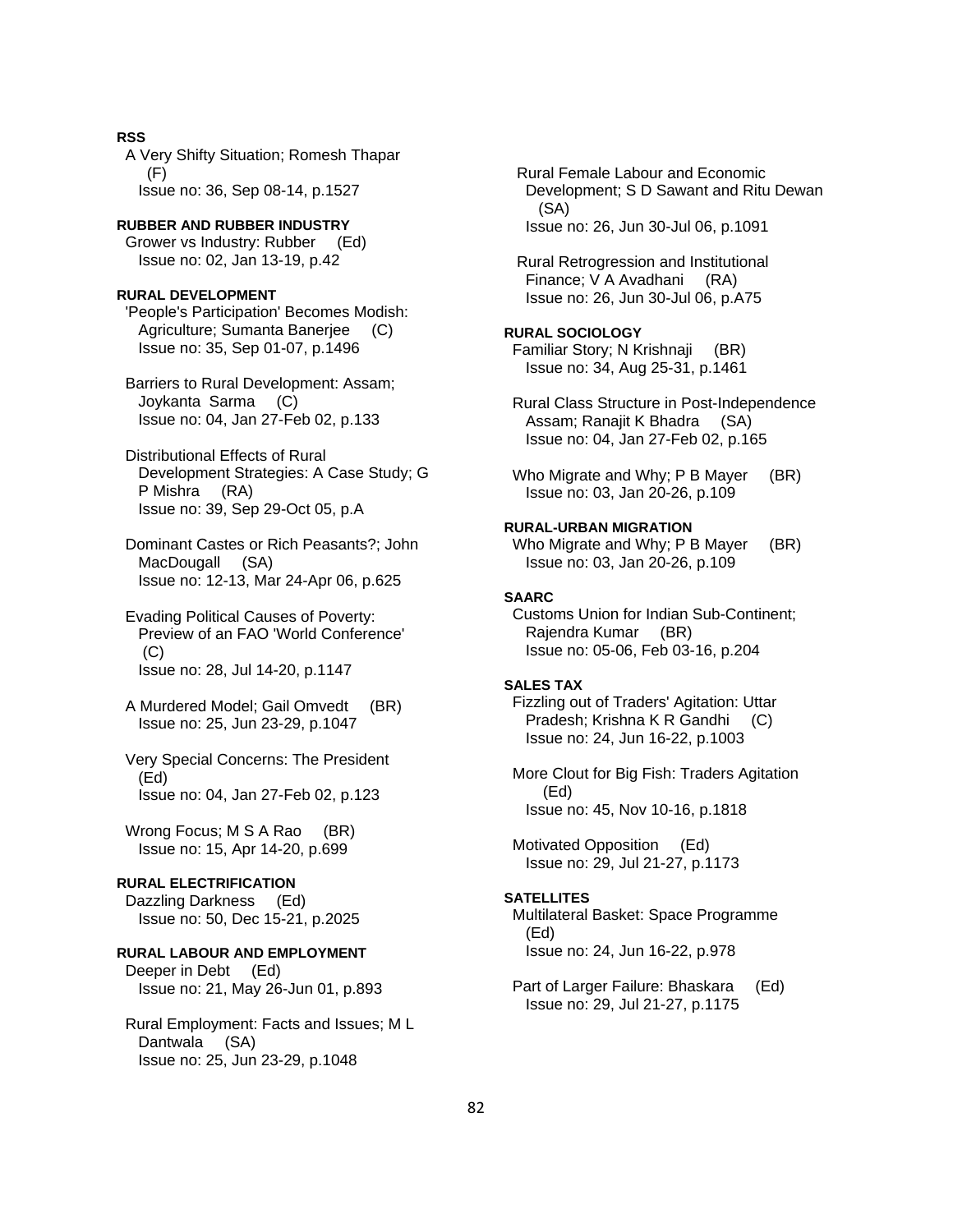## **SCHEDULED CASTES AND TRIBES**

 Backward Class 'Benefits'; Koneti (LE) Issue no: 21, May 26-Jun 01, p.896

 Commissioner for Scheduled Castes and Scheduled Tribes; P A James and Sreenivas G Reddy (SA) Issue no: 26, Jun 30-Jul 06, p.1100

 Employment Planning for Scheduled Castes and Scheduled Tribes; P Hanumatha Rayappa and Deepak Grover (SA) Issue no: 24, Jun 16-22, p.1015

 The Marathwada Riots: A Report; Atyachar Virodh Samiti (SA) Issue no: 19, May 12-18, p.845

 Rising Crimes against Scheduled Castes: Tamil Nadu (C) Issue no: 48, Dec 01-07, p.1944

## **SCHOOL EDUCATION**

 Soviet School System: Problems and Prospects: Education; R G Gidadhubli (C) Issue no: 11, Mar 17-23, p.584

## **SCIENCE AND SOCIETY**

 People's Science Movements; A Vaidyanathan, N Krishnaji and K P Kannan (C) Issue no: 02, Jan 13-19, p.57

 Science for Social Revolution: The Kerala Experiment; Anisur Md Rahman (C) Issue no: 02, Jan 13-19, p.59

## **SCIENCE AND TECHNOLOGY**

 Bureaucratic Manoeuvres: Science and Technology (Ed) Issue no: 47, Nov 24-30, p.1904

 R and D Planning and National Plans; A Rahman, K Sundaram, N R Rajagopal and A V Raman (SA) Issue no: 12-13, Mar 24-Apr 06, p.635

 Science for Social Revolution: The Kerala Experiment; Anisur Md Rahman (C) Issue no: 02, Jan 13-19, p.59

 Wasted Technical Manpower; BM (C) Issue no: 12-13, Mar 24-Apr 06, p.609 **SCIENTIFIC RESEARCH** 

 Paper Guidelines on Foreign Collaboration: Scientific Research (C) Issue no: 24, Jun 16-22, p.986

## **SDR**

 The Perverse Link (Ed) Issue no: 11, Mar 17-23, p.565

#### **SECULARISM**

 The Communal Savagery; Romesh Thapar (F) Issue no: 18, May 05-11, p.794

 Sociologists and Inequality in India: The Historical Context; Satish Saberwal (SA) Issue no: 07-08, Feb 17-Mar 02, p.243

#### **SHIPPING INDUSTRY**

 Seamen's Strike: Labour; Timir Basu (C) Issue no: 51-52, Dec 22-Jan 04, p.2081

#### **SHIV SENA**

 Gendarme of the Bourgeoisie: Maharashtra; Amrita Abraham (C) Issue no: 15, Apr 14-20, p.685

### **SIKHS**

 High Stakes in SGPC Elections: Punjab; Amarjit Chandan (C) Issue no: 18, May 05-11, p.801

#### **SIKKIM**

 New Chogyals: Sikkim (C) Issue no: 10, Mar 10-16, p.549

 Verdict in Sikkim (Ed) Issue no: 42-43, Oct 20-Nov 02, p.1737

#### **SLUMS**

 'Housing and Slums in Poona' Reconsidered: The Possible Alternatives; Meera Bapat and Nigel Crook (SA) Issue no: 33, Aug 18-24, p.1425

 Keeping Them on the Move: Bombay (C) Issue no: 22, Jun 02-08, p.933

 Violence in a Bombay Slum: Dharavi; Amrita Abraham (C) Issue no: 44, Nov 03-09, p.1789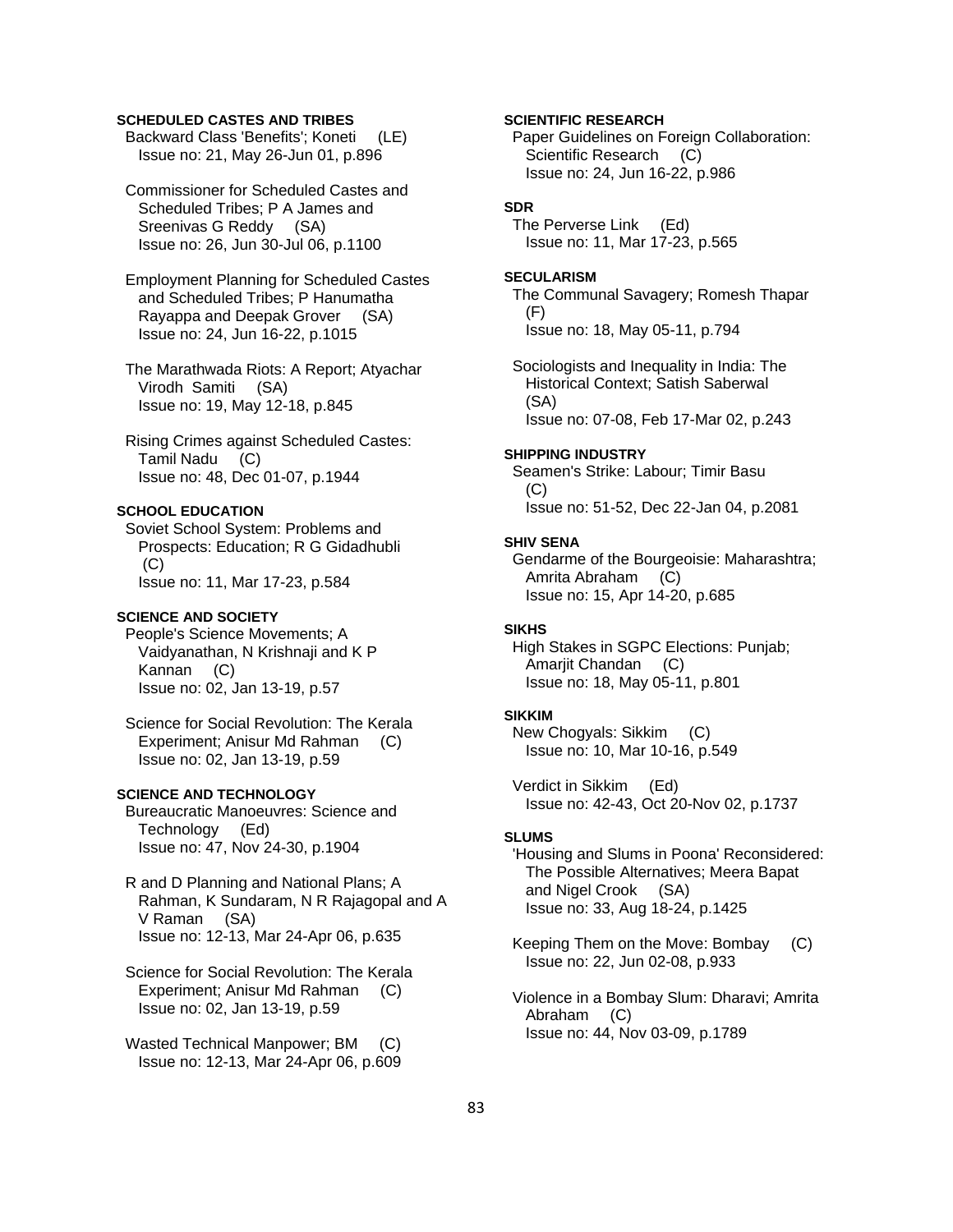### **SMALL FARMERS**

 Banking Development in Sixth Plan: Some Issues; N A Mujumdar (SA) Issue no: 51-52, Dec 22-Jan 04, p.2098

 Co-operative Farming; Kalyan Dutt (BR) Issue no: 19, May 12-18, p.842

 Organisational Problems of Small Farmer Development Administration; Amal Ray (RA) Issue no: 51-52, Dec 22-Jan 04, p.A161

 Small Farmer Development; Krishna Raj (SA) Issue no: 21, May 26-Jun 01, p.913

### **SMALL-SCALE INDUSTRIES**

 Dubious Claims: Small Industries (Ed) Issue no: 26, Jun 30-Jul 06, p.1067

 Many Allurements: Small Industry (Ed) Issue no: 24, Jun 16-22, p.978

 Priority Sector Credit; V Rangarajan (LE) Issue no: 27, Jul 07-13, p.1109

 Relationship between Small-Scale and Large-Scale Industry A Different View; T Thomas (RA) Issue no: 09, Mar 03-09, p.M29

#### **SOCIAL CHANGE**

 The Emerging Situation: A Socio-Structural Analysis; A R Kamat (SA) Issue no: 07-08, Feb 17-Mar 02, p.349

 Future of Indian Caste; M N Srinivas (SA) Issue no: 07-08, Feb 17-Mar 02, p.237

 Kingship, Territory and Property in Pre-British Bundelkhand; Ravindra K Jain (SA) Issue no: 22, Jun 02-08, p.946

 Perspectives on Poverty and Social Change: The Emergence of the Poor as a Class; P C Joshi (SA) Issue no: 07-08, Feb 17-Mar 02, p.355

 Social Change in Ancient India; D N Jha (BR) Issue no: 35, Sep 01-07, p.1499

 Towards a Study of Education and Social Change; Karuna Ahmad (SA) Issue no: 04, Jan 27-Feb 02, p.157

Wide Ranging and Uneven; DCR (BR) Issue no: 50, Dec 15-21, p.2047

## **SOCIAL CLASSES**  Backward Class 'Benefits'; Koneti (LE) Issue no: 21, May 26-Jun 01, p.896

 Backward Class Benefits and Social Class in India, 1920-1970; Lelah Dushkin (SA) Issue no: 14, Apr 07-13, p.661

 Caste and Class in Bihar; Pradhan H Prasad (SA) Issue no: 07-08, Feb 17-Mar 02, p.481

 Caste and Class in Maharashtra; Nalini Pandit (SA) Issue no: 07-08, Feb 17-Mar 02, p.425

 Caste and Class: An Interlinked View; Ajit Roy (SA) Issue no: 07-08, Feb 17-Mar 02, p.297

- Caste Conflicts vs Growing Unity of Popular Democratic Forces; E M S Namboodiripad (SA) Issue no: 07-08, Feb 17-Mar 02, p.329
- Caste in Class Politics; Georges Kristoffel Lieten (SA) Issue no: 07-08, Feb 17-Mar 02, p.313

 Caste, Class and Economic Opportunity in Kerala: An Empirical Analysis; P Sivanandan (SA) Issue no: 07-08, Feb 17-Mar 02, p.475

 Caste, Class and Property Relations; B T Ranadive (SA) Issue no: 07-08, Feb 17-Mar 02, p.337

 Class and Caste in a Tribal Movement; S D Kulkarni (SA) Issue no: 07-08, Feb 17-Mar 02, p.465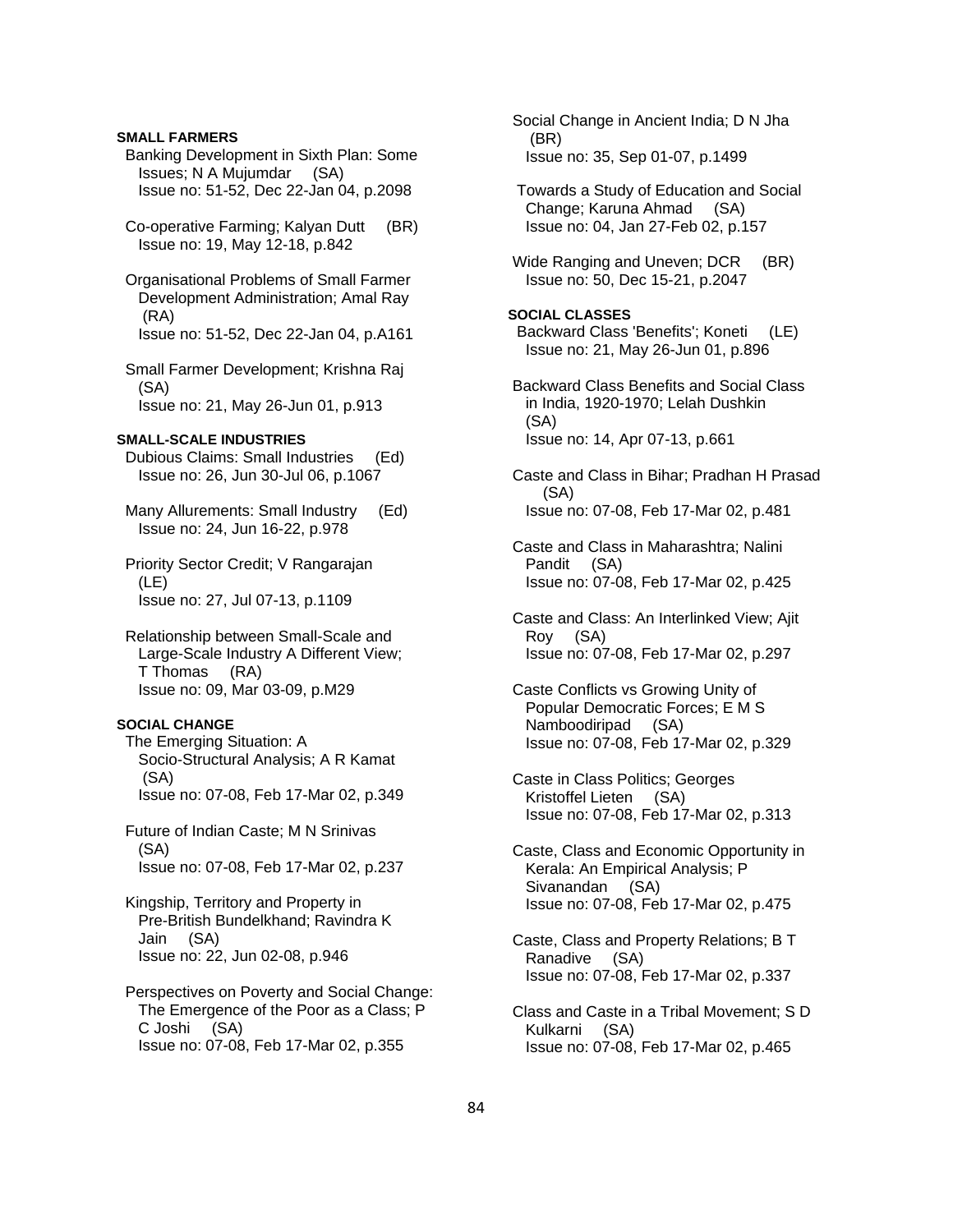## **SOCIAL CLASSES**

 Class and Jati at Asthapuram and Kanthapuram: Some Comments Towards a Structure of Interests; S S Sivakumar and Chitra Sivakumar (SA) Issue no: 07-08, Feb 17-Mar 02, p.263

 Compensatory Discrimination in Political Representation: A Preliminary Assessment of India's Thirty-Year Experience with Reserved Seats in Legislatures; Mare Galanter (SA) Issue no: 07-08, Feb 17-Mar 02, p.437

 Cultures of Deprivation: Three Case Studies in Punjab; Mark Juergensmeyer (SA) Issue no: 07-08, Feb 17-Mar 02, p.255

 Dialectics of Caste and Class Conflicts; Sharad Patil (SA) Issue no: 07-08, Feb 17-Mar 02, p.287

 Nature of Class Struggle in Bangladesh: A Comment; Khondker Habibul Haque (SA) Issue no: 21, May 26-Jun 01, p.919

 On Class Relations in Indian Agriculture: A Comment; Pranab Bardhan (SA) Issue no: 19, May 12-18, p.857

 Sociologists and Inequality in India: The Historical Context; Satish Saberwal (SA) Issue no: 07-08, Feb 17-Mar 02, p.243

 Tribal Identity and Class Differentiations: A Case Study of the Chaudhri Tribe; Ghanshyam Shah (SA) Issue no: 07-08, Feb 17-Mar 02, p.459

## **SOCIAL HISTORY**

 Social Change in Ancient India; D N Jha (BR) Issue no: 35, Sep 01-07, p.1499

## **SOCIAL INEQUALITY**

 Sociologists and Inequality in India: The Historical Context; Satish Saberwal (SA) Issue no: 07-08, Feb 17-Mar 02, p.243

## **SOCIAL NETWORK**

 Of Circuits and Networks; David Lehmann  $(C)$ 

Issue no: 19, May 12-18, p.839

**SOCIAL SCIENCE RESEARCH**  Social Science Research and Public Policy in India ; Myron Weiner (SA) Issue no: 37, Sep 15-21, p.1579

 Social Science Research and Public Policy in India: II; Myron Weiner (SA) Issue no: 38, Sep 22-28, p.1622

 Social Sciences on a New Footing: China; Manoranjan Mohanty (C) Issue no: 34, Aug 25-31, p.1458

## **SOCIAL SCIENCES**

 Social Science and Swaraj in the 1980s; D Kantowsky (LE) Issue no: 48, Dec 01-07, p.1937

 Social Science Research and Public Policy; Krishna Kumar and Dasari Ram Babu (LE) Issue no: 44, Nov 03-09, p.1781

 Social Science Research and Public Policy; P G K et al Panikar (LE) Issue no: 50, Dec 15-21, p.2029

## **SOCIAL SERVICES**

 Automobile Industry and Social Responsibility; C K Mukherjee (LE) Issue no: 14, Apr 07-13, p.645

### **SOCIAL WELFARE**

 A Pugwash Monograph Based on the Symposium Held in Dar-es-Salaam, Tanzania June 2-6, 1975 ; Vinod Vyasulu (BR) Issue no: 02, Jan 13-19, p.69

#### **SOCIAL WORKERS**

Well Served by the Cow: Politics (Ed) Issue no: 17, Apr 28-May 04, p.754

#### **SOCIALISM**

 China and Viet Nam; GPD (LE) Issue no: 17, Apr 28-May 04, p.757

 Socialism by One Country: International Affairs; GPD (C) Issue no: 09, Mar 03-09, p.497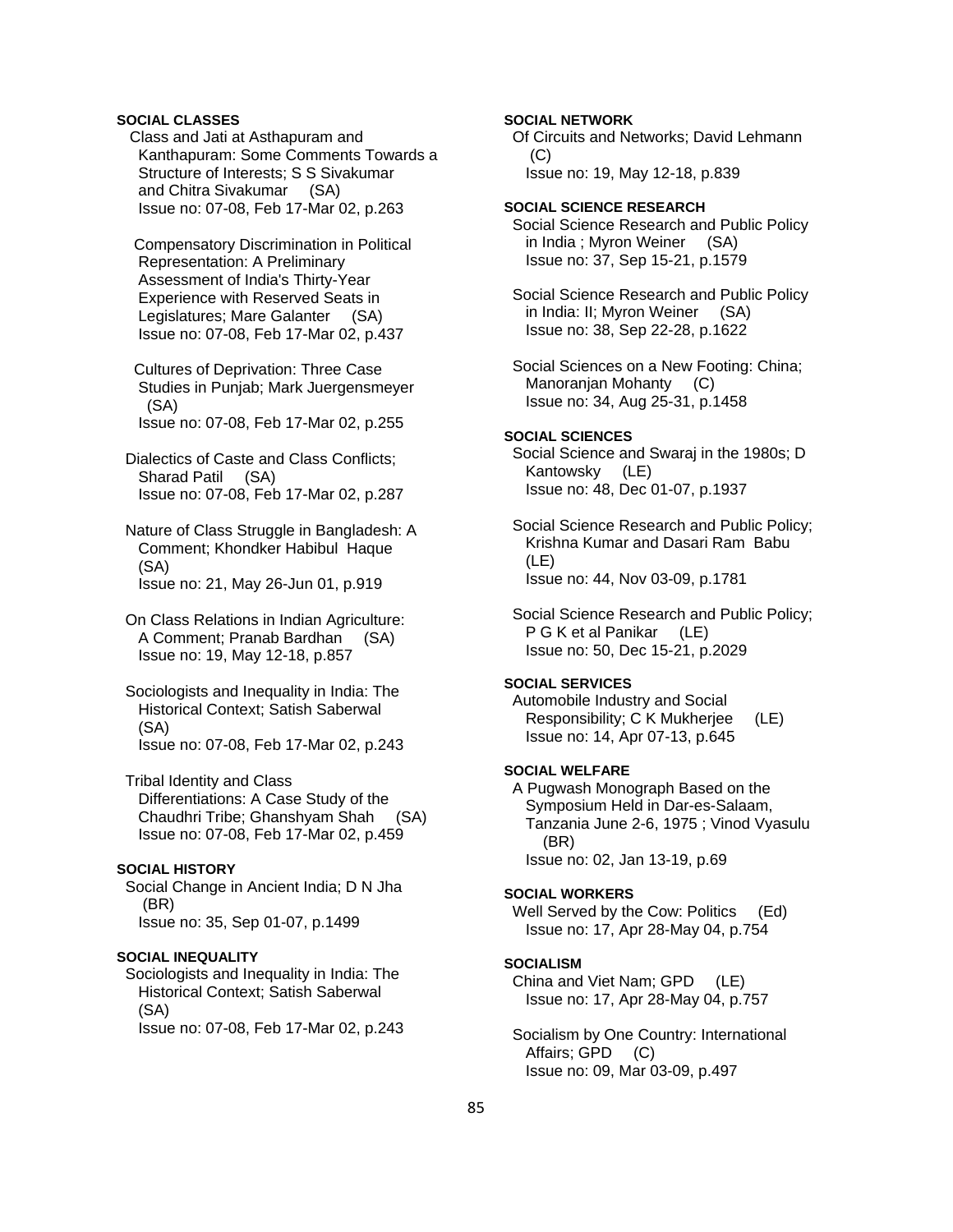## **SOCIOLOGISTS**

 Sociologists and Inequality in India: The Historical Context; Satish Saberwal (SA)

Issue no: 07-08, Feb 17-Mar 02, p.243

## **SOCIOLOGY**

 Social Science and Swaraj in the 1980s; D Kantowsky (LE) Issue no: 48, Dec 01-07, p.1937

Sociology in the 1980s; M S A Rao (SA) Issue no: 44, Nov 03-09, p.1810

### **SOLAR ENERGY**

 In Support of Solar Energy; Jashbhai Patel (BR) Issue no: 50, Dec 15-21, p.2048

## **SOUTH AFRICA**

 Beyond Majority Rule: Southern Africa; Ninan Koshy (C) Issue no: 37, Sep 15-21, p.1571

 Change of Approach: Southern Africa (Ed) Issue no: 33, Aug 18-24, p.1395

 Crumbling Internal Settlement: Rhodesia (Ed) Issue no: 27, Jul 07-13, p.1108

 Fifty Fighting Years; Hari Sharan Chhabra (BR) Issue no: 28, Jul 14-20, p.1159

 Legitimisation Games: Southern Africa (Ed) Issue no: 23, Jun 09-15, p.954

 New Reality?: Southern Africa (Ed) Issue no: 22, Jun 02-08, p.925

 Tricky Stage: Tricky Stage (Ed) Issue no: 49, Dec 08-14, p.1983

### **SOUTH ASIA**

 Customs Union for Indian Sub-Continent; Rajendra Kumar (BR) Issue no: 05-06, Feb 03-16, p.204

 EEC's Protectionist Policies and South Asian Exports; Ifzal Ali (BR) Issue no: 49, Dec 08-14, p.1995

 Modern Business Organisation and Labour Administration: Specific Adaptations to Indian Conditions of Risk and Uncertainty, 1850-1947; David Morris Morris (SA) Issue no: 40, Oct 06-12, p.1680

 South Asian Migrants; W H McLeod (BR) Issue no: 05-06, Feb 03-16, p.201

 South Asian Migrants; W H McLeod (BR) Issue no: 05-06, Feb 03-16, p.201

 South Asian Studies in Europe: Report of a Conference; Imtiaz Ahmad (C) Issue no: 04, Jan 27-Feb 02, p.137

### **SOUTH INDIA**

 Revival of the Asiatic Mode?; S S Sivakumar (BR) Issue no: 11, Mar 17-23, p.591

#### **SOUTH KOREA**

 Death of a Dictator: South Korea (Ed) Issue no: 44, Nov 03-09, p.1780

 South Korea: The Entrepreneurial State; John Ashdown (C) Issue no: 11, Mar 17-23, p.586

### **SOUTHEAST ASIA**

 Nationalism and Power Politics; Sumanta Banerjee (BR) Issue no: 50, Dec 15-21, p.2045

#### **SOVIET UNION**

 Capitalism without Private Capital; Ashok Rudra (BR) Issue no: 29, Jul 21-27, p.1193

 Changing Military Balance: SALT (C) Issue no: 25, Jun 23-29, p.1041

 Flying All Over (SA) Issue no: 21, May 26-Jun 01, p.918

- Indo-US Relations, 1947-1976; S H Deshpande (BR) Issue no: 03, Jan 20-26, p.110
- Soviet School System: Problems and Prospects: Education; R G Gidadhubli (C) Issue no: 11, Mar 17-23, p.584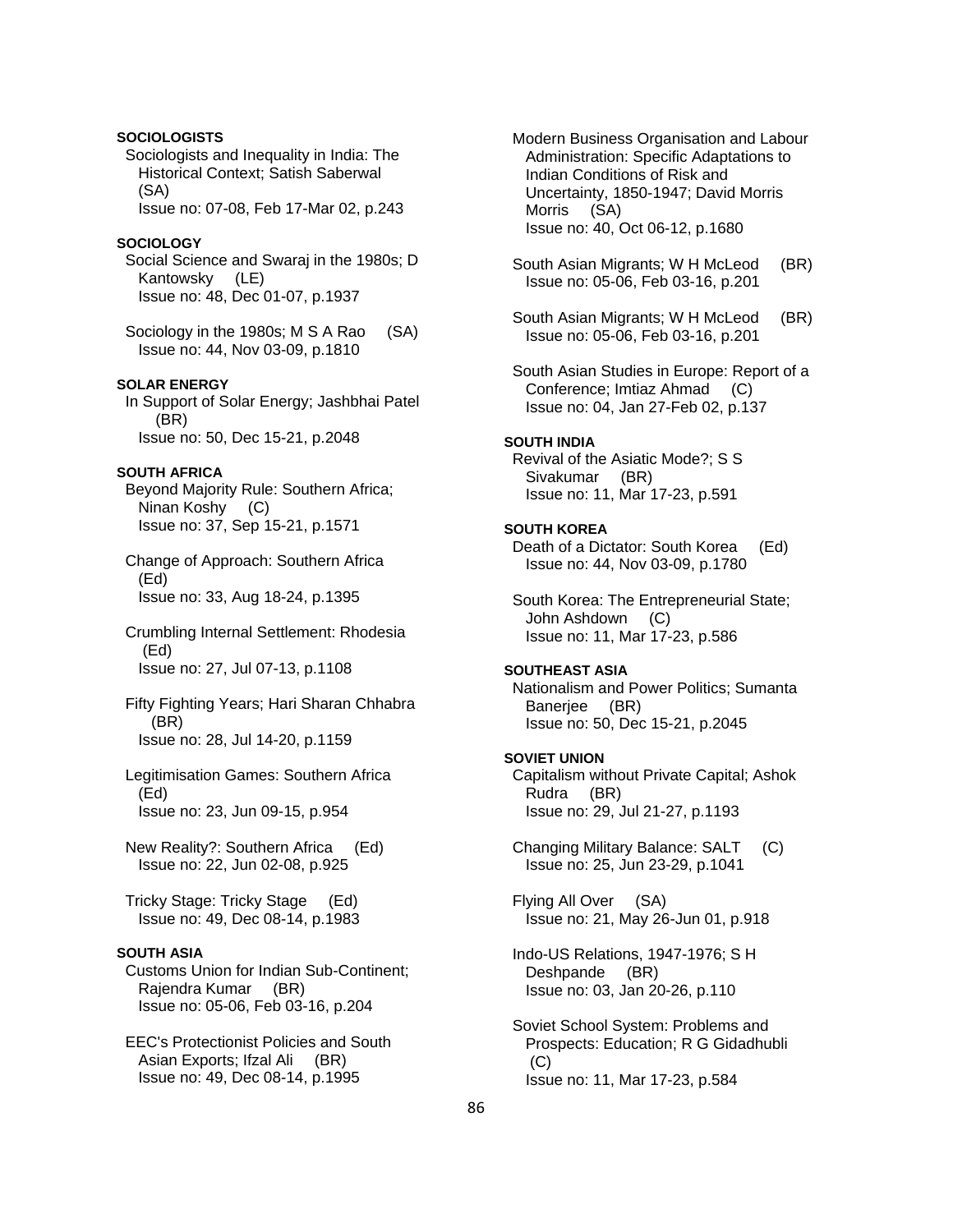**SPACE PROGRAMME**  Multilateral Basket: Space Programme (Ed) Issue no: 24, Jun 16-22, p.978 Part of Larger Failure: Bhaskara (Ed) Issue no: 29, Jul 21-27, p.1175 **SRI LANKA**  Demand for 'Tamil Eelam': Sri Lanka (Ed) Issue no: 29, Jul 21-27, p.1176 **STATE ELECTRICITY BOARDS**  Significance of Silent Valley: Kerala; M P Parameswaran (C) Issue no: 27, Jul 07-13, p.1117 Waste of Electricity Board Engineers: West Bengal; Timir Basu (C) Issue no: 29, Jul 21-27, p.1185 **STATE REORGANIZATION**  Continuing Repression in Telengana (LE) Issue no: 24, Jun 16-22, p.981 **STATES BORROWINGS**  Unwilling Investors: State Loans (Ed) Issue no: 34, Aug 25-31, p.1442 **STATESMAN**  Mourning the Last Master; GPD (F) Issue no: 35, Sep 01-07, p.1488 **STOCKS AND SHARES**  City Bulls: The Budget (Ed) Issue no: 09, Mar 03-09, p.487 A Many-Splendoured Thing: Share Values (Ed) Issue no: 33, Aug 18-24, p.1395 **STRIKES AND LOCKOUTS**  'Industrial Unrest': A Case Study: Labour (C) Issue no: 10, Mar 10-16, p.547 Delhi Textile Workers' Strike: Labour; Mukundan C Menon (C) Issue no: 35, Sep 01-07, p.1494 Jute Workers' Empty 'Victory'; Timir Basu  $(C)$ 

Issue no: 12-13, Mar 24-Apr 06, p.611

 Jute Workers' Empty 'Victory'; Niren Ghosh (LE) Issue no: 22, Jun 02-08, p.926

 Jute Workers' Struggle: Labour; Timir Basu  $(C)$ Issue no: 05-06, Feb 03-16, p.186

 Many Loose Ends: Labour; Timir Basu  $(C)$ Issue no: 09, Mar 03-09, p.504

 Misunderstood Case: Labour (Ed) Issue no: 03, Jan 20-26, p.82

 Patchwork Settlement for Textile Workers: Labour; Timir Basu (C) Issue no: 14, Apr 07-13, p.653

 Poor Award for Textile Workers: Labour-II; Sandeep Pendse (C) Issue no: 16, Apr 21-27, p.728

 Popular Support for Police Agitation: Kerala; K T Zacharias (C) Issue no: 26, Jun 30-Jul 06, p.1076

 Press Workers' Strike: Calcutta; Timir Basu (C) Issue no: 03, Jan 20-26, p.95

 Public Sector Employees and BPE: Labour  $(C)$ Issue no: 36, Sep 08-14, p.1530

 Seamen's Strike: Labour; Timir Basu (C) Issue no: 51-52, Dec 22-Jan 04, p.2081

 Struggle against an Emergency Legacy: Labour (C) Issue no: 26, Jun 30-Jul 06, p.1079

 Struggle Continues at Dalli-Rajhara: Labour (C) Issue no: 04, Jan 27-Feb 02, p.131

 Sugar Factories Strike: No Attempt at Worker-Rural Poor Alliance: Maharashtra; GO (C) Issue no: 48, Dec 01-07, p.1942

 Sugar Workers Draw a Blank: Maharashtra; Amrita Abraham (C) Issue no: 50, Dec 15-21, p.2035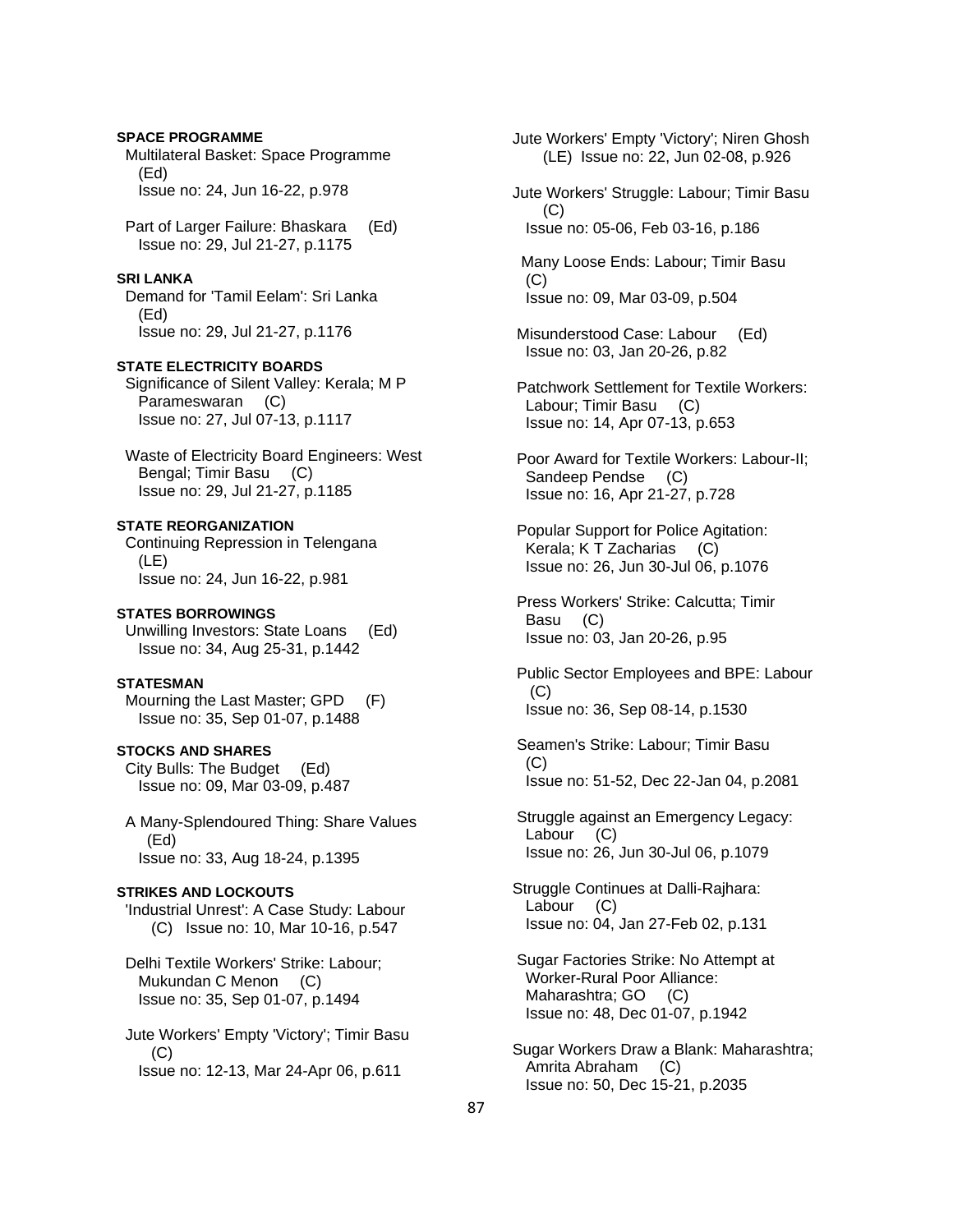## **STUDENTS**

- Assault at BHU; Aloka Parasher (LE) Issue no: 51-52, Dec 22-Jan 04, p.2073
- Murder of a Student Leader: Punjab (Ed) Issue no: 29, Jul 21-27, p.1174
- Murder of Punjab Student Leader; Chaman Lal Prabhakar and R V K Satyanarayana (LE) Issue no: 33, Aug 18-24, p.1396
- Paying the Price: Aligarh (Ed) Issue no: 19, May 19-25, p.862

## **SUBSIDIES**

- Dubious Basis: Export Subsidy (Ed) Issue no: 22, Jun 02-08, p.922
- Growth of Budgetary Subsidies of Central Government; M V Raghavachari (SA) Issue no: 09, Mar 03-09, p.522
- This Budget and Those; I S Gulati (C) Issue no: 11, Mar 17-23, p.579

### **SUGAR COOPERATIVES**

 Sugar Factories Strike: No Attempt at Worker-Rural Poor Alliance: Maharashtra; GO (C) Issue no: 48, Dec 01-07, p.1942

 Waiting for Final Round: Maharashtra (C) Issue no: 25, Jun 23-29, p.1039

With a Pinch of Salt: Sugar (Ed) Issue no: 28, Jul 14-20, p.1138

#### **SUGAR INDUSTRY**

 Back to Blackmarket: Sugar (Ed) Issue no: 45, Nov 10-16, p.1819

 Back to Control: Sugar (Ed) Issue no: 38, Sep 22-28, p.1596

 Enough is Not Enough: Sugar (Ed) Issue no: 34, Aug 25-31, p.1443

 Fruits of Collusion: Sugar (Ed) Issue no: 50, Dec 15-21, p.2026

 Higher Prices with Higher Production: Sugar (Ed) Issue no: 17, Apr 28-May 04, p.755

 New Milieu: Sugar (Ed) Issue no: 02, Jan 13-19, p.44

- Politics of Sugar: New Delhi; BM (C) Issue no: 49, Dec 08-14, p.1990
- The Price Chase: Sugar (Ed) Issue no: 41, Oct 13-19, p.1700
- Problems and Prospects of Sugar Industry; V L Dutt (SA) Issue no: 44, Nov 03-09, p.1815
- Sugar Factories Strike: No Attempt at Worker-Rural Poor Alliance: Maharashtra: GO (C) Issue no: 48, Dec 01-07, p.1942
- Sugar Workers Draw a Blank: Maharashtra; Amrita Abraham (C) Issue no: 50, Dec 15-21, p.2035
- Tight-Rope Walking: Sugar (Ed) Issue no: 14, Apr 07-13, p.643
- Unwanted Control: Sugar (Ed) Issue no: 25, Jun 23-29, p.1028
- With a Pinch of Salt: Sugar (Ed) Issue no: 28, Jul 14-20, p.1138

#### **SUGARCANE**

 Tight-Rope Walking: Sugar (Ed) Issue no: 14, Apr 07-13, p.643

### **SUPPLY AND DEMAND**

 Grand Conceptions of Supply-Demand Theory; A K Mallik (RA) Issue no: 21, May 26-Jun 01, p.910

#### **SUPPORT PRICES**

 Wrong Props (Ed) Issue no: 19, May 12-18, p.825

## **SUPREME COURT**

 Appointment of Supreme Court Judges; S P Sathe (BR) Issue no: 39, Sep 29-Oct 05, p.1649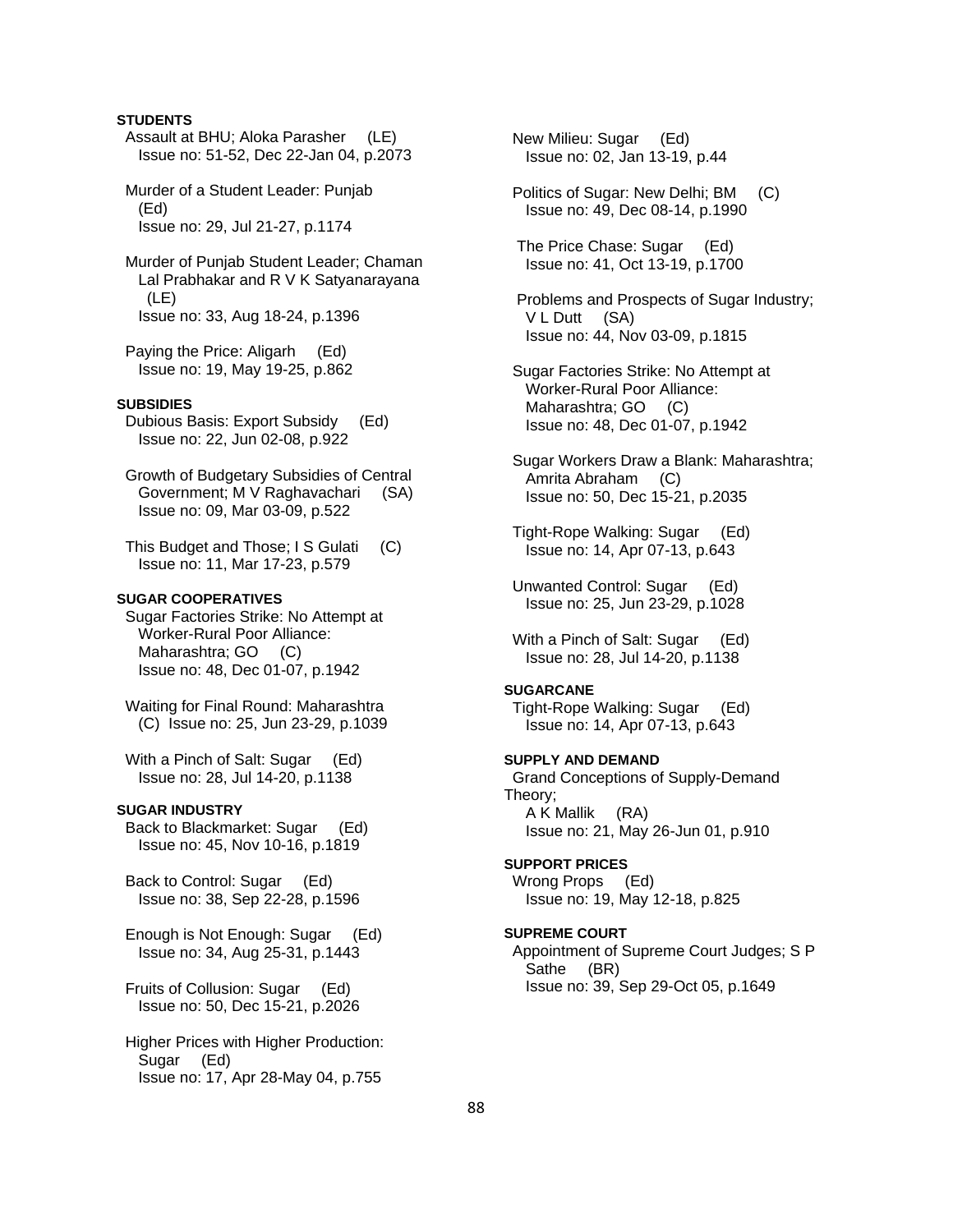## **TAMIL NADU**

 AIADMK in True Colours (C) Issue no: 26, Jun 30-Jul 06, p.1074

 Dravidian Movement in Its Pre-Independence Phases; N Ram (SA) Issue no: 07-08, Feb 17-Mar 02, p.377

 Historical Development of Thanjavur Kisan Movement: Interplay of Class and Caste Factors; Saraswathi Menon (SA) Issue no: 07-08, Feb 17-Mar 02, p.403

 Rising Crimes against Scheduled Castes: Tamil Nadu (C) Issue no: 48, Dec 01-07, p.1944

 Signs of Panic: Tamil Nadu (Ed) Issue no: 40, Oct 06-12, p.1659

 Tradition and Change among Industrial Workers; Uma Ramaswamy (SA) Issue no: 07-08, Feb 17-Mar 02, p.367

## **TAMILS**

 Demand for 'Tamil Eelam': Sri Lanka (Ed) Issue no: 29, Jul 21-27, p.1176

 Violence in a Bombay Slum: Dharavi; Amrita Abraham (C) Issue no: 44, Nov 03-09, p.1789

### **TAX ADMINISTRATION**

 Pollutants and Cover-Ups (Ed) Issue no: 27, Jul 07-13, p.1105

### **TAX POLICY**

 Time to Make Choices (LE) Issue no: 02, Jan 13-19, p.45

 Time to Make Choices; Ashok Mitra (LE) Issue no: 04, Jan 27-Feb 02, p.125

## **TAX REVENUES**

 Direct Tax Reform: Family as Tax Entity and Other Issues; K Sundaram and V Pandit (SA) Issue no: 17, Apr 28-May 04, p.776

 Economic and Political Determinants of States' Tax Revenue: A Study of Four States; Govinda M Rao (SA) Issue no: 47, Nov 24-30, p.1925

### **TAXATION**

 Proposals for a Smaller Public Sector; Anupam Gupta (BR) Issue no: 10, Mar 10-16, p.553 Time to Make Choices (LE) Issue no: 02, Jan 13-19, p.45 Time to Make Choices (LE) Issue no: 09, Mar 03-09, p.489 **TEA INDUSTRY**  'Occupation' of a Tea Estate: Assam; Udayon Misra (C) Issue no: 20, May 19-25, p.873 Growing Violence in Tea Estates: Assam; UM (C) Issue no: 38, Sep 22-28, p.1605 Multiple Bonanzas: Tea (Ed) Issue no: 10, Mar 10-16, p.531 Not-so-Strange Case for Jokai India: Tea (C) Issue no: 44, Nov 03-09, p.1788=1789 Raw Deal for Tea-Pickers: Tea (C) Issue no: 35, Sep 01-07, p.1495 Sinister Goings-On: Tea (C) Issue no: 26, Jun 30-Jul 06, p.1078 Tea Pluckers: Limits of Distant Concern (C) Issue no: 04, Jan 27-Feb 02, p.135 Time of Reckoning: Tea Industry (C) Issue no: 01, Jan 06-12, p.13 **TEACHERS**  Impressive Unity in Women's College Struggle: Tamil Nadu; Susan Ram (C) Issue no: 37, Sep 15-21, p.1568 Struggle of Unemployed Teachers: Punjab; Sucha Singh Gill (C) Issue no: 03, Jan 20-26, p.96 Through Teachers' Eyes: Education (C) Issue no: 41, Oct 13-19, p.1707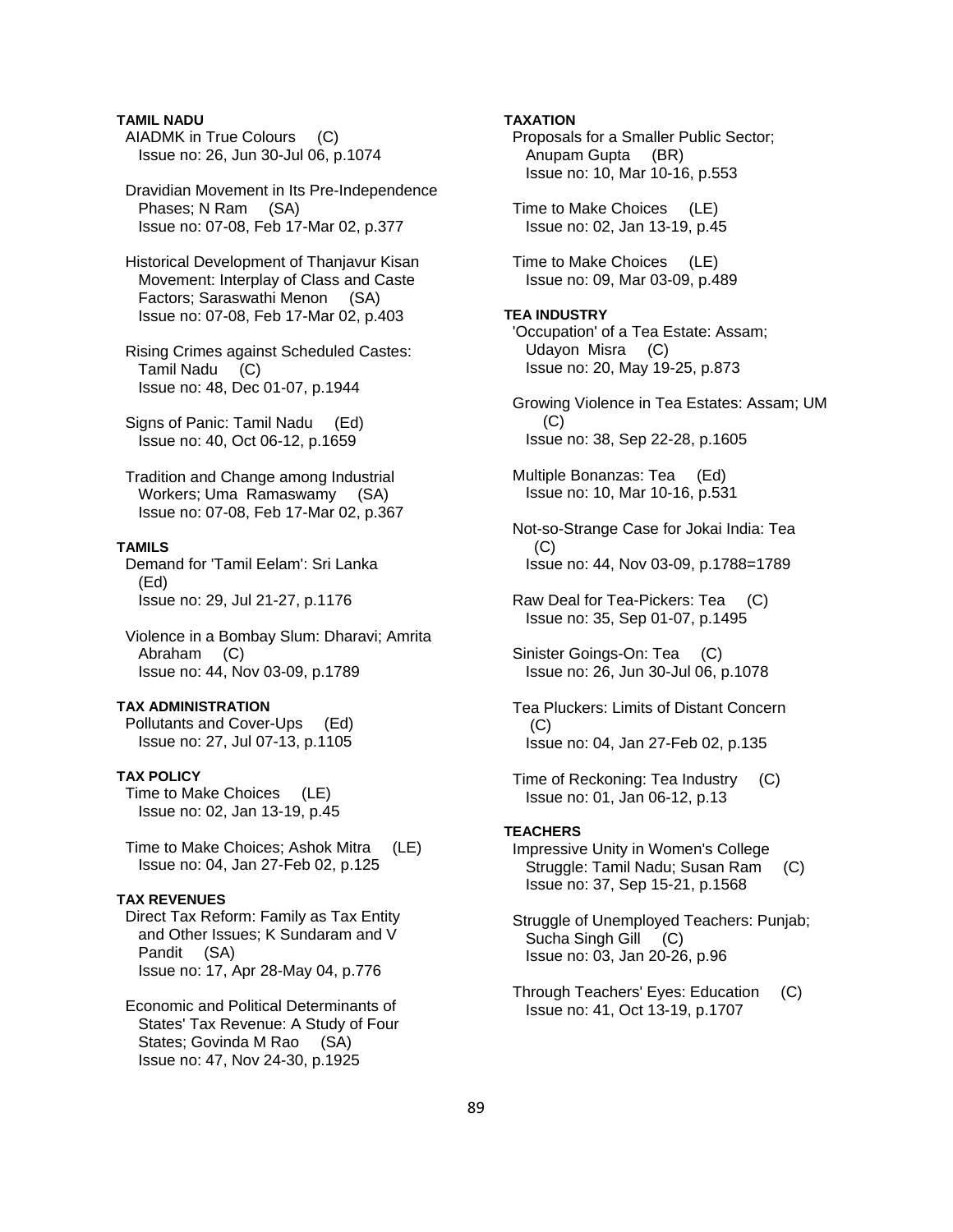## **TECHNOLOGY AND DEVELOPMENT**

 Aptech versus Altech; Vinod Vyasulu (BR) Issue no: 33, Aug 18-24, p.1421

 Aptech versus Altech; Vinod Vyasulu (BR) Issue no: 33, Aug 18-24, p.1421

 Women, Technology and Development Process; Krishna Ahooja-Patel (SA) Issue no: 36, Sep 08-14, p.1549

## **TECHNOLOGY TRANSFER**

 Scuttling Indian Know-How in Fertilisers: New Delhi; BM (C) Issue no: 16, Apr 21-27, p.725

 Technology Transfer, Adaptation and Assimilation; Mohanan P Pillai (RA) Issue no: 47, Nov 24-30, p.M121

 Transfer of Technology and Agricultural Development in India; G S Bhalla (RA) Issue no: 51-52, Dec 22-Jan 04, p.A130

 US Corporations as Investors in India: A Study of Their Experience, 1955-1978; Ashok V Desai (SA) Issue no: 49, Dec 08-14, p.2015

 Wasted Technical Manpower; BM (C) Issue no: 12-13, Mar 24-Apr 06, p.609

### **TELENGANA MOVEMENT**

 Continuing Repression in Telengana (LE) Issue no: 24, Jun 16-22, p.981

#### **TEMPLES**

 Serving God and Mammon in TTD: Religion; Bhaskara Venugopal (C) Issue no: 01, Jan 06-12, p.15

## **TENANCY**

 Relative Efficiency of Owner and Tenant Cultivation: A Case Study; Manabendu Chattopadhyay (RA) Issue no: 39, Sep 29-Oct 05, p.A93

 Mills Have Their Way: Textile Industry (Ed) Issue no: 42-43, Oct 20-Nov 02, p.1738 **TEXTILE WORKERS**  Delhi Textile Workers' Strike: Labour; Mukundan C Menon (C) Issue no: 35, Sep 01-07, p.1494 Poor Award for Textile Workers: Labour-II; Sandeep Pendse (C) Issue no: 16, Apr 21-27, p.728 **TOBACCO**  In Search of Concessions: Tobacco (Ed) Issue no: 38, Sep 22-28, p.1595 **TOBACCO INDUSTRY**  In Search of Concessions: Tobacco (Ed) Issue no: 38, Sep 22-28, p.1595 World Tobacco: Dynamics of Oligopolistic Annexationism; Frederick F Clairmonte (SA) Issue no: 30-32, Jul 28-Aug 17, p.1331 **TOWN AND URBAN PLANNING**  Poverty of Urban Planning; J B D'Souza (BR) Issue no: 46, Nov 17-23, p.1878 **TRADE AGREEMENTS**  Tough Stance at UNCTAD: West Germany; Ramesh Jaura (C) Issue no: 19, May 12-18, p.840 **TRADE POLICY**  Concept of Unequal Exchange in

**TEXTILE INDUSTRY** 

 International Trade: Reply; Ranjit Sau (SA) Issue no: 36, Sep 08-14, p.1554

 Domestic Resource Costs: A Note on Evaluation of India's Trade Policies; Ifzal Ali (SA) Issue no: 34, Aug 25-31, p.1475

 EEC's Protectionist Policies and South Asian Exports; Ifzal Ali (BR) Issue no: 49, Dec 08-14, p.1995

 UNCTAD Yes, Structural Reform No; I S Gulati (SA) Issue no: 36, Sep 08-14, p.1547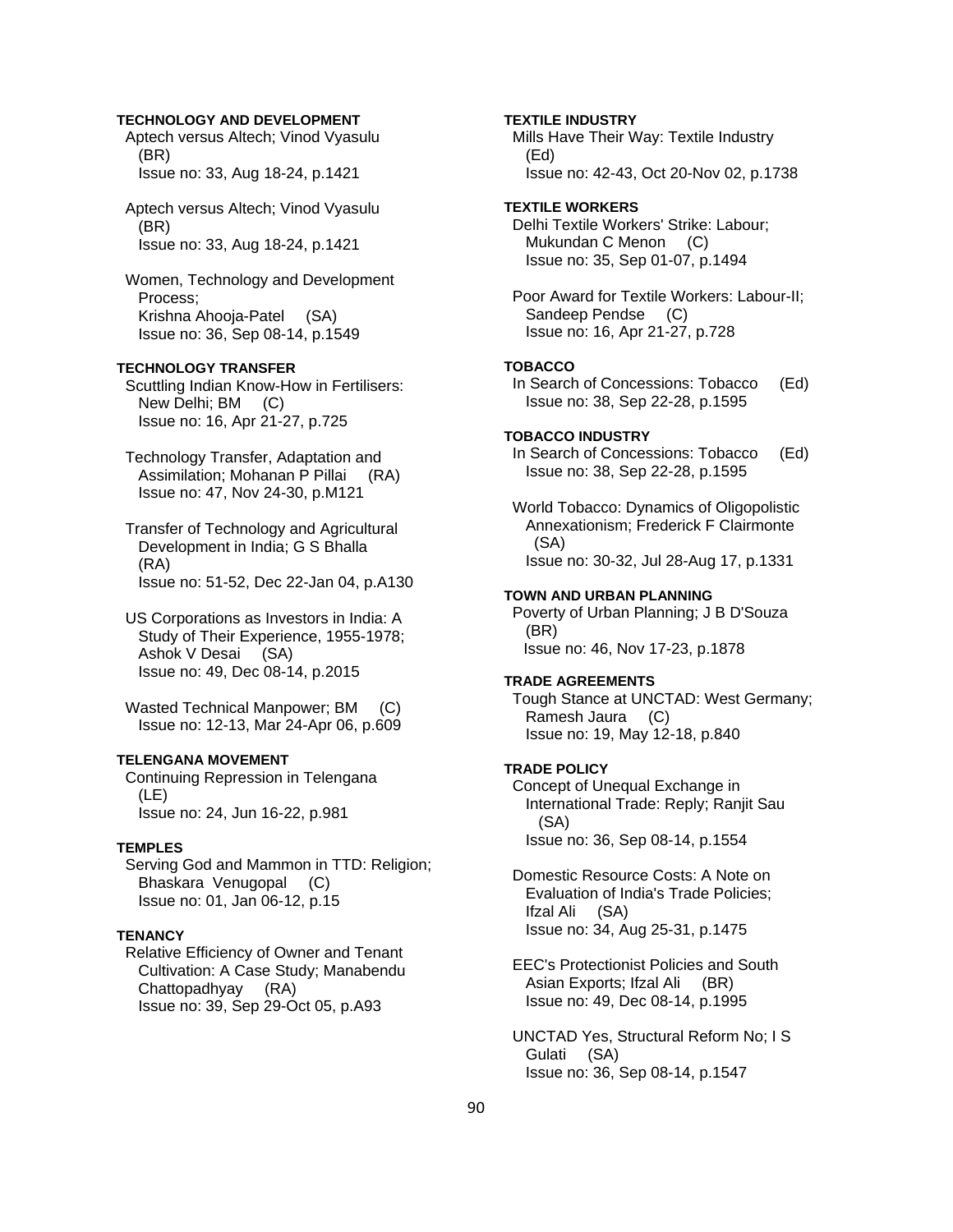**TRADE UNIONS**  'Industrial Unrest': A Case Study: Labour (C) Issue no: 10, Mar 10-16, p.547

 'Occupation' of a Tea Estate: Assam; Udayon Misra (C) Issue no: 20, May 19-25, p.873

 'Trade Union' Murders in Dhanbad: Bihar; Arun Srivastava (C) Issue no: 10, Mar 10-16, p.550

 Gangsters and Politicians in Dhanbad: Bihar; Hiranmay Dhar (C) Issue no: 15, Apr 14-20, p.690

 Growing Violence in Tea Estates: Assam; UM (C) Issue no: 38, Sep 22-28, p.1605

 In a Political Vacuum; Sandeep Pendse (BR) Issue no: 44, Nov 03-09, p.1802

 Justice Delayed for Contract Labour: Kerala; K T Zacharias (C) Issue no: 17, Apr 28-May 04, p.767

 Jute Workers' Empty 'Victory'; Timir Basu (LE) Issue no: 29, Jul 21-27, p.1177

 Jute Workers' Empty 'Victory'; Timir Basu  $(C)$ Issue no: 12-13, Mar 24-Apr 06, p.611

 Jute Workers' Empty 'Victory'; Niren Ghosh (LE) Issue no: 22, Jun 02-08, p.926

 Landlord as Labour Leader: Andhra Pradesh; Subba C V Rao (C) Issue no: 09, Mar 03-09, p.501

 Many Loose Ends: Labour; Timir Basu  $(C)$ Issue no: 09, Mar 03-09, p.504

 Patchwork Settlement for Textile Workers: Labour; Timir Basu (C) Issue no: 14, Apr 07-13, p.653

 Porters of Howrah Goods Shed; Mohan Singh (LE) Issue no: 17, Apr 28-May 04, p.757 Public Sector Employees and BPE: Labour  $(C)$ 

Issue no: 36, Sep 08-14, p.1530

 Struggle Continues at Dalli-Rajhara: Labour (C) Issue no: 04, Jan 27-Feb 02, p.131

 Trade Unionist's Death in Police Custody: West Bengal (C) Issue no: 50, Dec 15-21, p.2037

 Trade Unionists in Tunisian Prisons (F) Issue no: 07-08, Feb 17-Mar 02, p.424

 Tradition and Change among Industrial Workers; Uma Ramaswamy (SA) Issue no: 07-08, Feb 17-Mar 02, p.367

 Uneasy Truce, What Next?; Nireekshak (F) Issue no: 37, Sep 15-21, p.1572

 Unionisation in Indian Railways; Narasimha D Reddy (SA) Issue no: 39, Sep 29-Oct 05, p.1651

 Workers as Pawns in Parliamentary Politics: Labour; Timir Basu (C) Issue no: 42-43, Oct 20-Nov 02, p.1747

## **TRANSNATIONAL CORPORATIONS**

 Financing of Growth of Transnational Corporations in India, 1956-75; Sudip Chaudhuri (SA) Issue no: 33, Aug 18-24, p.1431

#### **TRIBALS**

 'Easy' Solution: Tripura (Ed) Issue no: 02, Jan 13-19, p.43

 Belchhi Now: Bihar; Hemendra Narayan  $(C)$ Issue no: 05-06, Feb 03-16, p.188

 Class and Caste in a Tribal Movement; S D Kulkarni (SA) Issue no: 07-08, Feb 17-Mar 02, p.465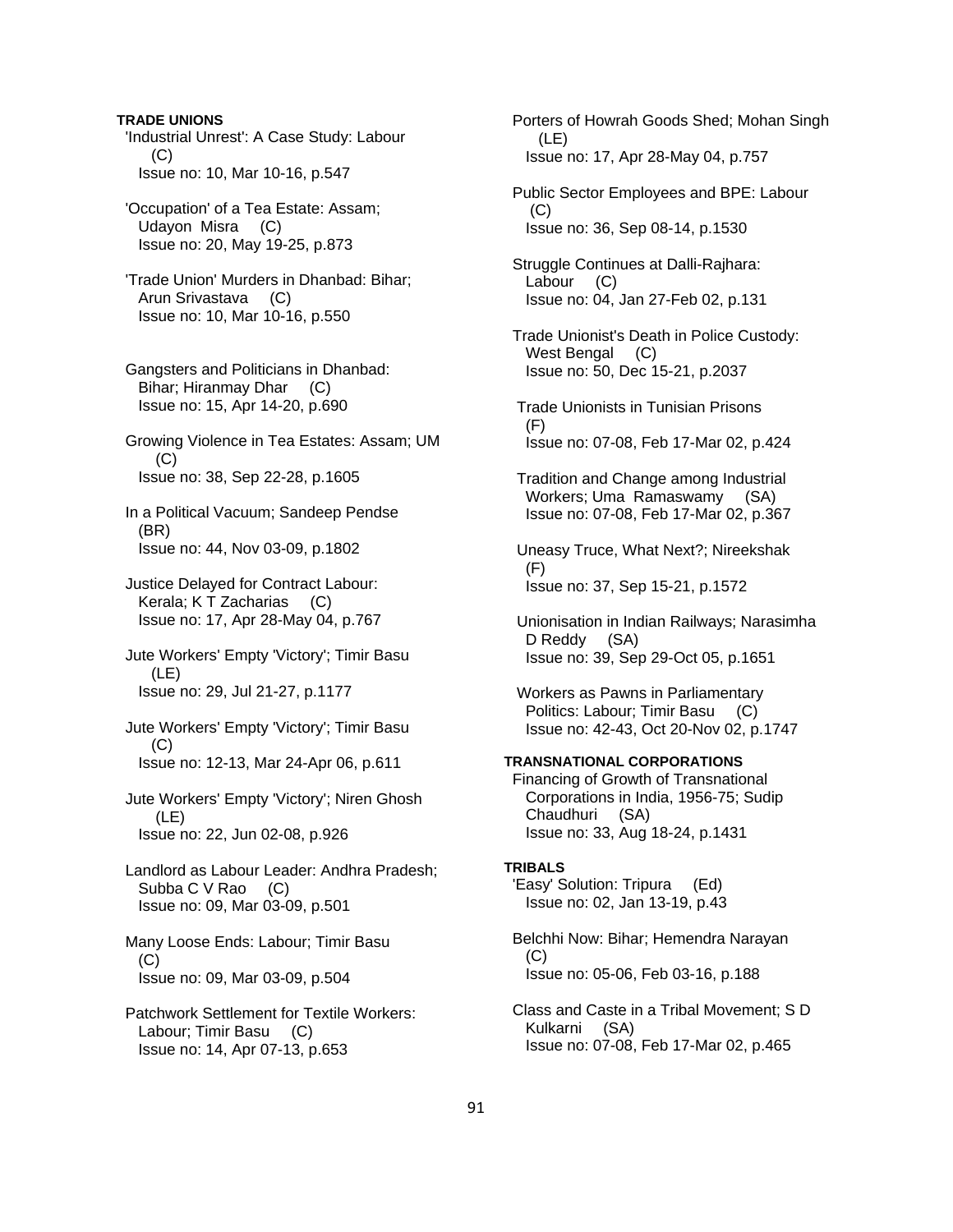## **TRIBALS**

 Encroachments on Forest Lands: The Experience in Maharashtra; S D Kulkarni (SA) Issue no: 45, Nov 10-16, p.1846

 Exploitation, Protest and Repression: Singhbhum (C) Issue no: 22, Jun 02-08, p.940

 Onslaught on Banjara Tribe in Warangal; Varavara Rao (LE) Issue no: 41, Oct 13-19, p.1701

- Seasonal Migration of Tribal Labour: An Irrigation Project in Gujarat; T K Jayaraman (SA) Issue no: 41, Oct 13-19, p.1727
- Tribal Identity and Class Differentiations: A Case Study of the Chaudhri Tribe; Ghanshyam Shah (SA) Issue no: 07-08, Feb 17-Mar 02, p.459
- Tribal Peasants in Transition: Chittagong Hill Tracts; B K Jahangir (SA) Issue no: 11, Mar 17-23, p.597

#### **TRIPURA**

 'Easy' Solution: Tripura (Ed) Issue no: 02, Jan 13-19, p.43

 Developing Confrontation: Tripura (Ed) Issue no: 24, Jun 16-22, p.980

## **TUBEWELLS**

 Collective Responsibility in Construction and Management of Irrigation Canals: Case of Italy; Robert Wade (RA) Issue no: 51-52, Dec 22-Jan 04, p.A155

 Trends in Tubewell Irrigation, 1951-78; B D Dhawan (RA) Issue no: 51-52, Dec 22-Jan 04, p.A143

## **TULF**

 Demand for 'Tamil Eelam': Sri Lanka (Ed) Issue no: 29, Jul 21-27, p.1176

#### **TUNISIA**

 Trade Unionists in Tunisian Prisons  $(F)$ Issue no: 07-08, Feb 17-Mar 02, p.424

# **UGANDA**

 End of Amin?: Uganda (C) Issue no: 15, Apr 14-20, p.692

 Fall of Idi Amin: Uganda (C) Issue no: 21, May 26-Jun 01, p.907

## **UNCTAD**

 Tough Stance at UNCTAD: West Germany; Ramesh Jaura (C) Issue no: 19, May 12-18, p.840

 UNCTAD Yes, Structural Reform No; I S Gulati (SA) Issue no: 36, Sep 08-14, p.1547

### **UNDERDEVELOPMENT**

 Financial Flows on Commercial Terms to Underdeveloped Countries (F) Issue no: 05-06, Feb 03-16, p.197

 Lewis Model on a World Scale; Ranjit Sau (BR) Issue no: 11, Mar 17-23, p.589

#### **UNEMPLOYMENT**

 Education and Unemployment of Professional Manpower in India; K V Eswara Prasad (SA) Issue no: 20, May 19-25, p.881

 Rural Female Labour and Economic Development; S D Sawant and Ritu Dewan (SA) Issue no: 26, Jun 30-Jul 06, p.1091

 Struggle of Unemployed Teachers: Punjab; Sucha Singh Gill (C) Issue no: 03, Jan 20-26, p.96

## **UNITED KINGDOM**

 Britain 1979 (F) Issue no: 25, Jun 23-29, p.1038

 Conference Season: Britain; Anikendra Nath Sen (C) Issue no: 51-52, Dec 22-Jan 04, p.2087

 Doubly Exploited; Lata Mani (BR) Issue no: 51-52, Dec 22-Jan 04, p.2090

 Election Prospects: United Kingdom; Farrukh Dhondy (C) Issue no: 17, Apr 28-May 04, p.772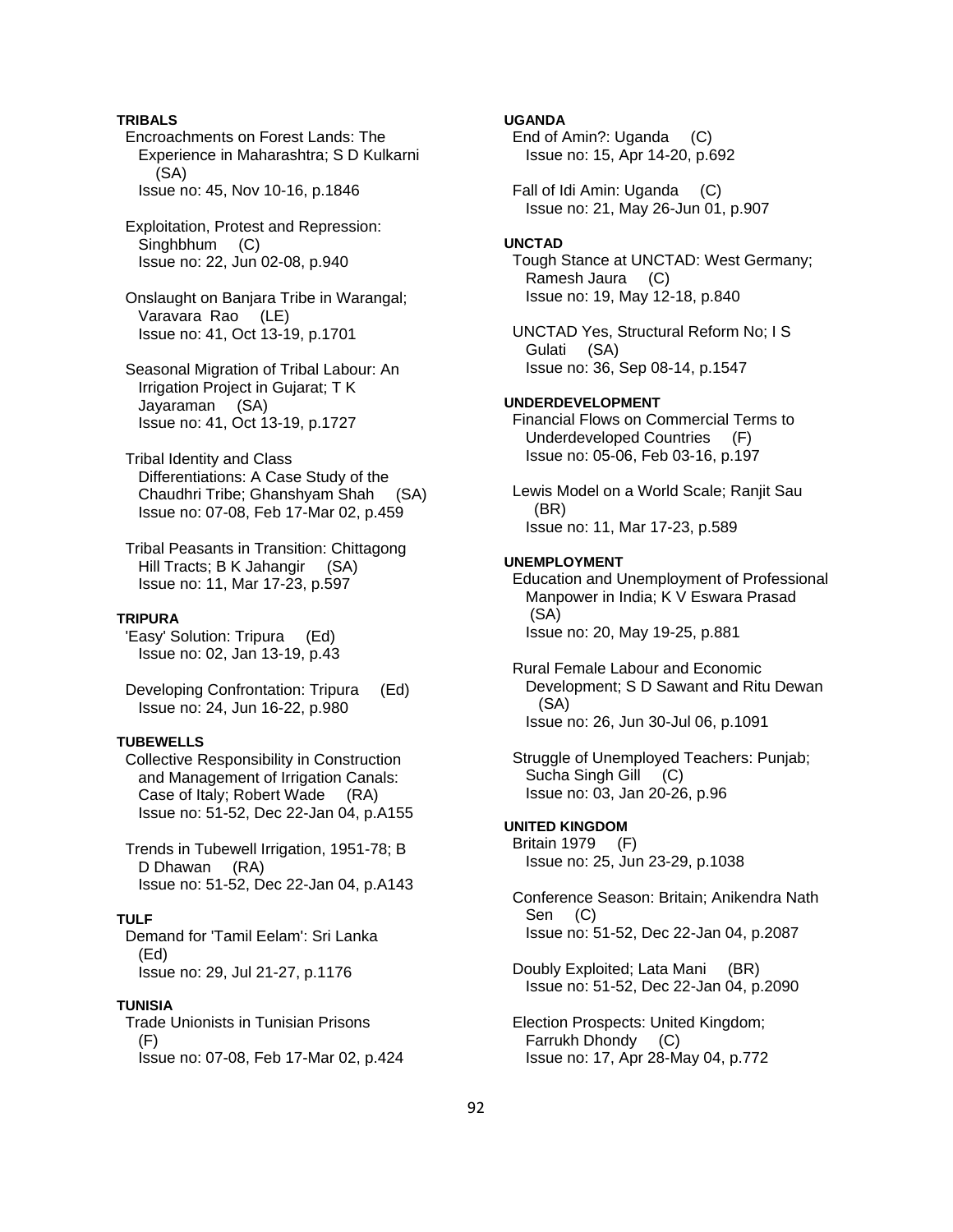## **UNITED KINGDOM**

 Greater Choice, Greater Freedom: Britain; A K Sen (C) Issue no: 28, Jul 14-20, p.1156

### **UNITED KINGDOM-ZIMBABWE RELATIONS**

 Beyond Majority Rule: Southern Africa; Ninan Koshy (C) Issue no: 37, Sep 15-21, p.1571

# **UNITED NATIONS**

 Another Progress Report: Namibia (C) Issue no: 48, Dec 01-07, p.1949

### **UNITED STATES**

 Heroic Victims: United States; Noel Castelino (C) Issue no: 16, Apr 21-27, p.731

 Making Good the 'Losses'; M Arun Kumar  $(C)$ Issue no: 05-06, Feb 03-16, p.196

 US Economic Downswing Helps Dollar: World Money; N Ramachandra (C) Issue no: 29, Jul 21-27, p.1183

## **UNITED STATES-ARAB COUNTRIES RELATIONS**

 Islam and Anti-Imperialism: West Asia (Ed) Issue no: 48, Dec 01-07, p.1936

## **UNITED STATES-IRAN RELATIONS**

 Cold Calculation: Iran (Ed) Issue no: 45, Nov 10-16, p.1820

 Decline and Fall: Iran (Ed) Issue no: 01, Jan 06-12, p.4

## **UNITED STATES-SOVIENT UNION RELATIONS**

 Changing Military Balance: SALT (C) Issue no: 25, Jun 23-29, p.1041

## **UNITED STATES-VIETNAM RELATIONS**

 Once Again War (Ed) Issue no: 02, Jan 13-19, p.41

## **UNITED STATES-WEST GERMANY RELATIONS**

 Fresh Strains in Relations with US: West Germany; Ramesh Jaura (C) Issue no: 12-13, Mar 24-Apr 06, p.617

## **UNIVERSITIES**

 Assault at BHU; Aloka Parasher (LE) Issue no: 51-52, Dec 22-Jan 04, p.2073  Capitalising on Communal Violence: Aligarh Muslim University; Krishna K R Gandhi  $(C)$ Issue no: 23, Jun 09-15, p.963

- Importance of Renaming Marathwada University: Maharashtra-I; Amrita Abraham (C) Issue no: 29, Jul 21-27, p.1190
- Law and Cancellation of Degree; P A Sebastian (LE) Issue no: 42-43, Oct 20-Nov 02, p.1741

 Leaderless March: Maharashtra; Gail Omvedt  $(C)$ Issue no: 49, Dec 08-14, p.1991

 Paying the Price: Aligarh (Ed) Issue no: 19, May 19-25, p.862

 Unsuccessful Transplant; N S Jodha (OP) Issue no: 03, Jan 20-26, p.107

- Unwise Move (Ed) Issue no: 47, Nov 24-30, p.1901
- Why Not Do It Better?: A R Kamat (BR) Issue no: 36, Sep 08-14, p.1542

### **URBAN DEVELOPMENT**

 Fiddling with FSI: Bombay; Amrita Abraham (C) Issue no: 03, Jan 20-26, p.92

#### **UTTAR PRADESH**

 Agricultural Economy of Kumaon Hills: A Comment; J Bandyopadhyay and S Shiva (SA) Issue no: 41, Oct 13-19, p.1733

 Agricultural Economy of Kumaon Hills: Threat of Ecological Disaster; Madhava Ashish (SA) Issue no: 25, Jun 23-29, p.1058

 Crisis of Stagnation: Uttar Pradesh; R P Mullick (C) Issue no: 41, Oct 13-19, p.1711

 Fizzling out of Traders' Agitation: Uttar Pradesh; Krishna K R Gandhi (C) Issue no: 24, Jun 16-22, p.1003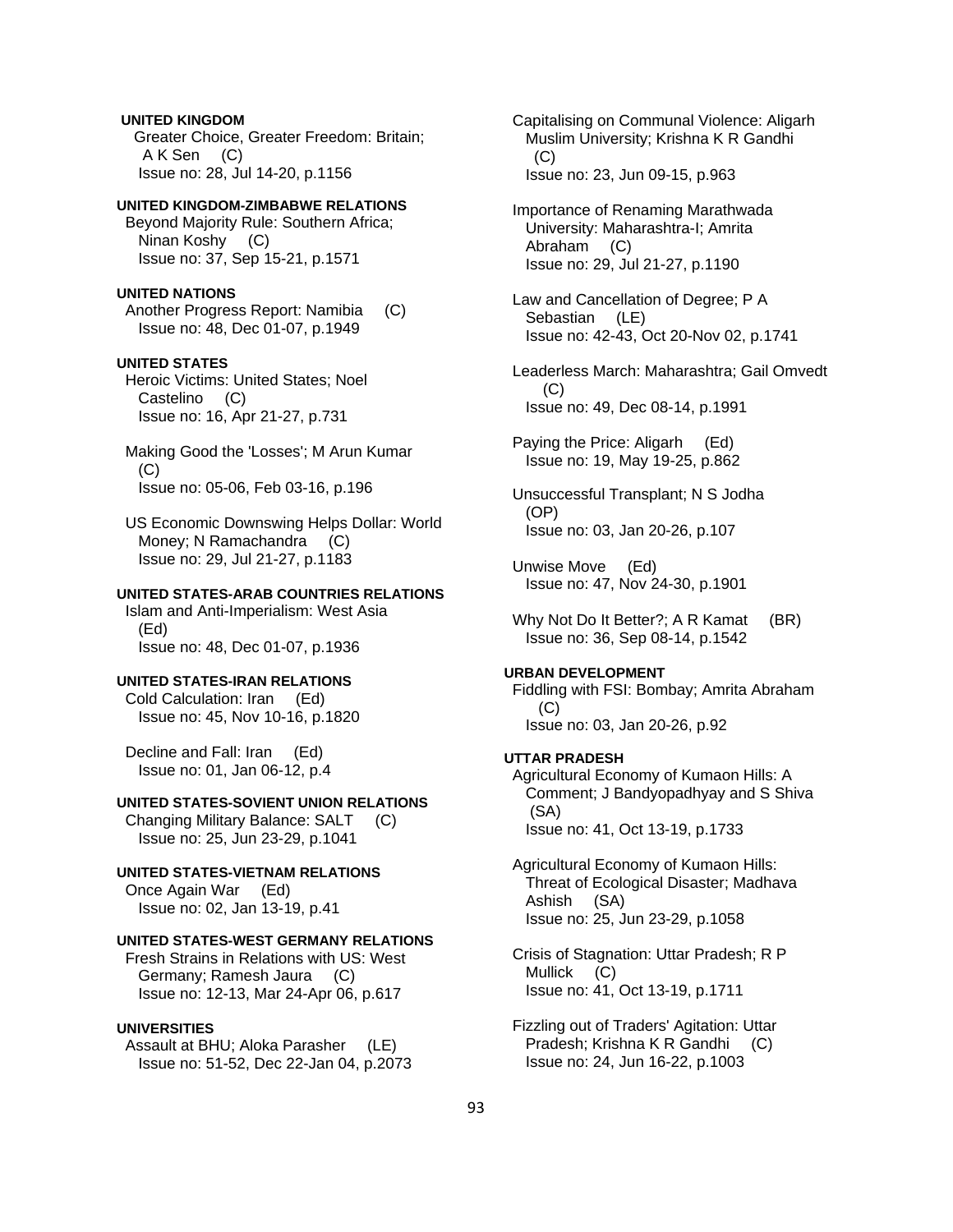## **UTTAR PRADESH**

 Janus or Trimurti?: Uttar Pradesh; R P Mullick (C) Issue no: 39, Sep 29-Oct 05, p.1646

 Learning from Old Masters: Uttar Pradesh; R P Mullick (C) Issue no: 36, Sep 08-14, p.1534

 People, Police and Politicians: Uttar Pradesh; Krishna K R Gandhi (C) Issue no: 47, Nov 24-30, p.1913

 Political Prisoners in Uttar Pradesh; Mukundan C Menon (LE) Issue no: 50, Dec 15-21, p.2029

 Struggle for Employment of Villagers of Naini: Uttar Pradesh; Krishna K R Gandhi (C) Issue no: 17, Apr 28-May 04, p.765

### **VIETNAM**

 New Symbol of Struggle for Liberation: Eritrea (C) Issue no: 44, Nov 03-09, p.1795

 Once Again War (Ed) Issue no: 02, Jan 13-19, p.41

### **VIOLENCE AGAINST WOMEN**

 Death in Police Custody: Law Versus Order  $(C)$ Issue no: 45, Nov 10-16, p.1831

 Keeping the Home Fires Burning: Women; SV  $(C)$ Issue no: 25, Jun 23-29, p.1038

 Life and Death of Khairunnisa Begum: Andhra Pradesh (C) Issue no: 48, Dec 01-07, p.1946

 The Police and Shakila: Findings of a Women's Group: Andhra Pradesh; Vasantha Kannabiran (C) Issue no: 45, Nov 10-16, p.1829

 Politics of Rape: Kerala; Mukundan C Menon (C) Issue no: 21, May 26-Jun 01, p.903

**VOTING BEHAVIOUR**  Dissecting Voting Behaviour; Ramashray Roy (BR) Issue no: 51-52, Dec 22-Jan 04, p.2089

 Why Do Voters Not Vote?; A K Baruah and Parmod Kumar (C) Issue no: 51-52, Dec 22-Jan 04, p.2085

## **WAGES, PERKS AND BONUS**  Bank Employees' Wage Agreement: Labour; Radha Iyer (C) Issue no: 29, Jul 21-27, p.1181

- Doubtful Gain: Railway 'Bonus' (Ed) Issue no: 46, Nov 17-23, p.1858
- Impressive Unity in Women's College Struggle: Tamil Nadu; Susan Ram (C) Issue no: 37, Sep 15-21, p.1568
- Justice Delayed for Contract Labour: Kerala; K T Zacharias (C) Issue no: 17, Apr 28-May 04, p.767
- Jute Workers Restive: Labour; Timir Basu  $(C)$ Issue no: 47, Nov 24-30, p.1911
- Misunderstood Case: Labour (Ed) Issue no: 03, Jan 20-26, p.82
- Policemen's Struggle for Rights: Punjab; Sucha Singh Gill and Amar Singh Azad  $(C)$ Issue no: 22, Jun 02-08, p.931
- Poor Award for Textile Workers: Labour-II; Sandeep Pendse (C) Issue no: 16, Apr 21-27, p.728
- Through Teachers' Eyes: Education (C) Issue no: 41, Oct 13-19, p.1707

### **WANCHOO COMMITTEE**  Pollutants and Cover-Ups (Ed) Issue no: 27, Jul 07-13, p.1105

**WARS AND WARFARE**  Deeper Foreign Involvement: Afghanistan (Ed) Issue no: 38, Sep 22-28, p.1596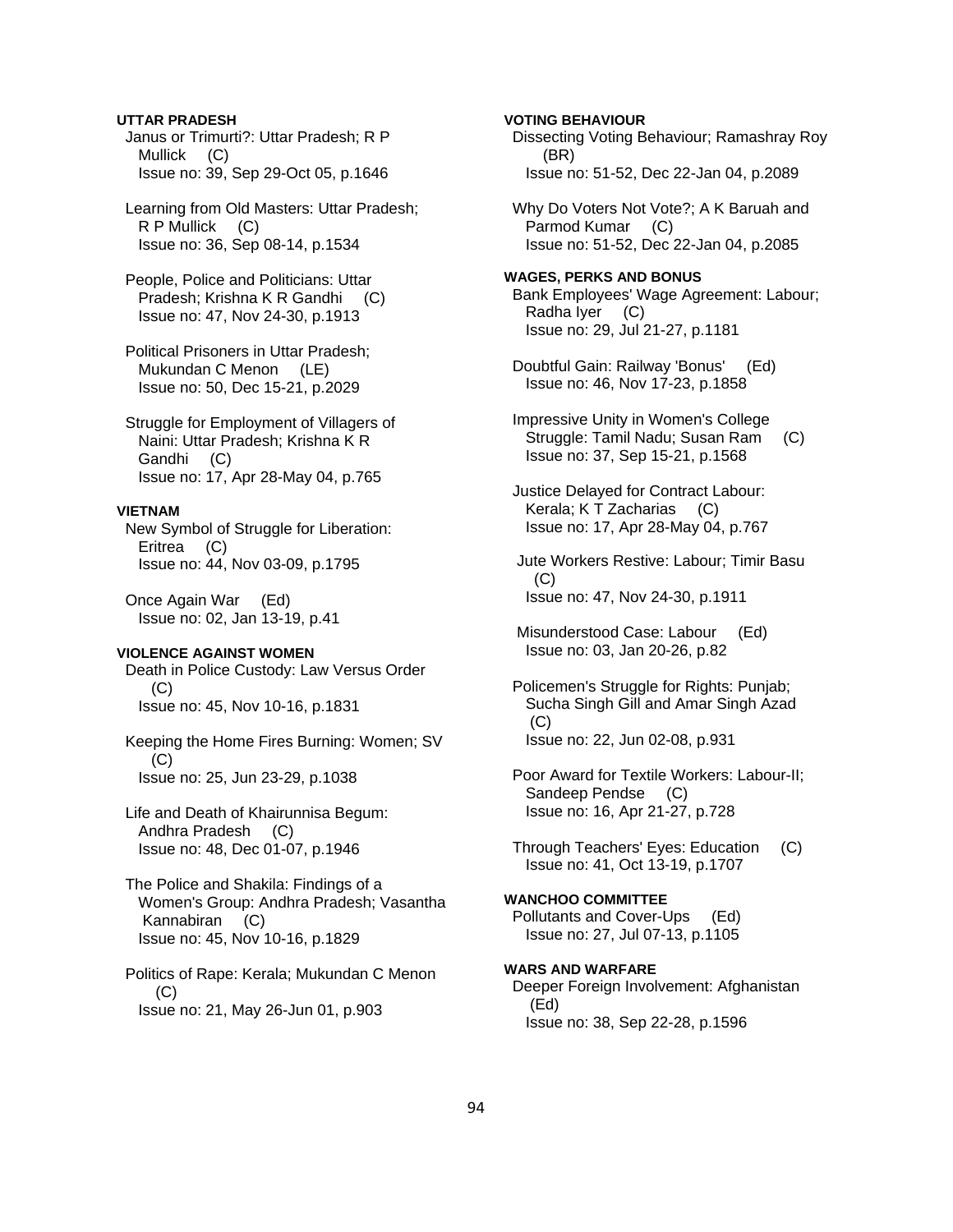## **WATER MANAGEMENT**

 Collective Responsibility in Construction and Management of Irrigation Canals: Case of Italy; Robert Wade (RA) Issue no: 51-52, Dec 22-Jan 04, p.A155

## **WEST ASIA**

 Islam and Anti-Imperialism: West Asia (Ed) Issue no: 48, Dec 01-07, p.1936

 Israeli Expansionism in Action: West Asia (Ed) Issue no: 19, May 12-18, p.828

 Playing for High Stakes: West Asia (Ed) Issue no: 11, Mar 17-23, p.568

 Vienna Conclave: West Asia; Ramesh Jaura (Ed) Issue no: 37, Sep 15-21, p.1560

#### **WEST BENGAL**

 All Darkness: West Bengal (C) Issue no: 19, May 12-18, p.838

 Centre's Inequities (C) Issue no: 12-13, Mar 24-Apr 06, p.615

 Collapsing Power: West Bengal-I; Timir Basu (C) Issue no: 21, May 26-Jun 01, p.904

 Defensive in Power: West Bengal-II; Jayanta Sarkar (C) Issue no: 21, May 26-Jun 01, p.905

 Demand for Total Ban on Cow Slaughter in Kerala and West Bengal: Some Observations; K N Raj (SA) Issue no: 18, May 05-11, p.821

 Flogging and Patching Policy: West Bengal; Timir Basu (C) Issue no: 23, Jun 09-15, p.961

 In Defence of Operation Barga; Buddhadeb Bose and Asim Mukhopadhyay (LE) Issue no: 42-43, Oct 20-Nov 02, p.1741

 Left Front and the Police: West Bengal  $(C)$ Issue no: 39, Sep 29-Oct 05, p.1643

 More on Left Front and the Police: West Bengal (C) Issue no: 46, Nov 17-23, p.1873 No Respite from Power Crisis: West Bengal (C) Issue no: 40, Oct 06-12, p.1668 Operation Barga: A Comment; Suhas Chattopadhyay (SA) Issue no: 49, Dec 08-14, p.2022 Operation Barga: West Bengal; Asim Mukhopadhyay (C) Issue no: 37, Sep 15-21, p.1566 Plight of Growers: Jute; Timir Basu  $(C)$  Issue no: 36, Sep 08-14, p.1535 Time to Make Choices (LE) Issue no: 02, Jan 13-19, p.45 Time to Make Choices (LE) Issue no: 09, Mar 03-09, p.489 Trade Unionist's Death in Police Custody: West Bengal (C) Issue no: 50, Dec 15-21, p.2037 War on Refugees: West Bengal (Ed) Issue no: 09, Mar 03-09, p.488 Waste of Electricity Board Engineers: West Bengal; Timir Basu (C) Issue no: 29, Jul 21-27, p.1185 **WEST GERMANY**  Aftermath of 'Brezhnev Bombshell': West Germany; Ramesh Jaura (C) Issue no: 45, Nov 10-16, p.1834 Citizens' Initiative Movement; Saral Sarkar (LE) Issue no: 20, May 19-25, p.865 Citizens' Initiative Movement: West Germany; Saral Sarkar (C) Issue no: 15, Apr 14-20, p.696 Crimes and Punishment: West Germany (Ed) Issue no: 28, Jul 14-20, p.1140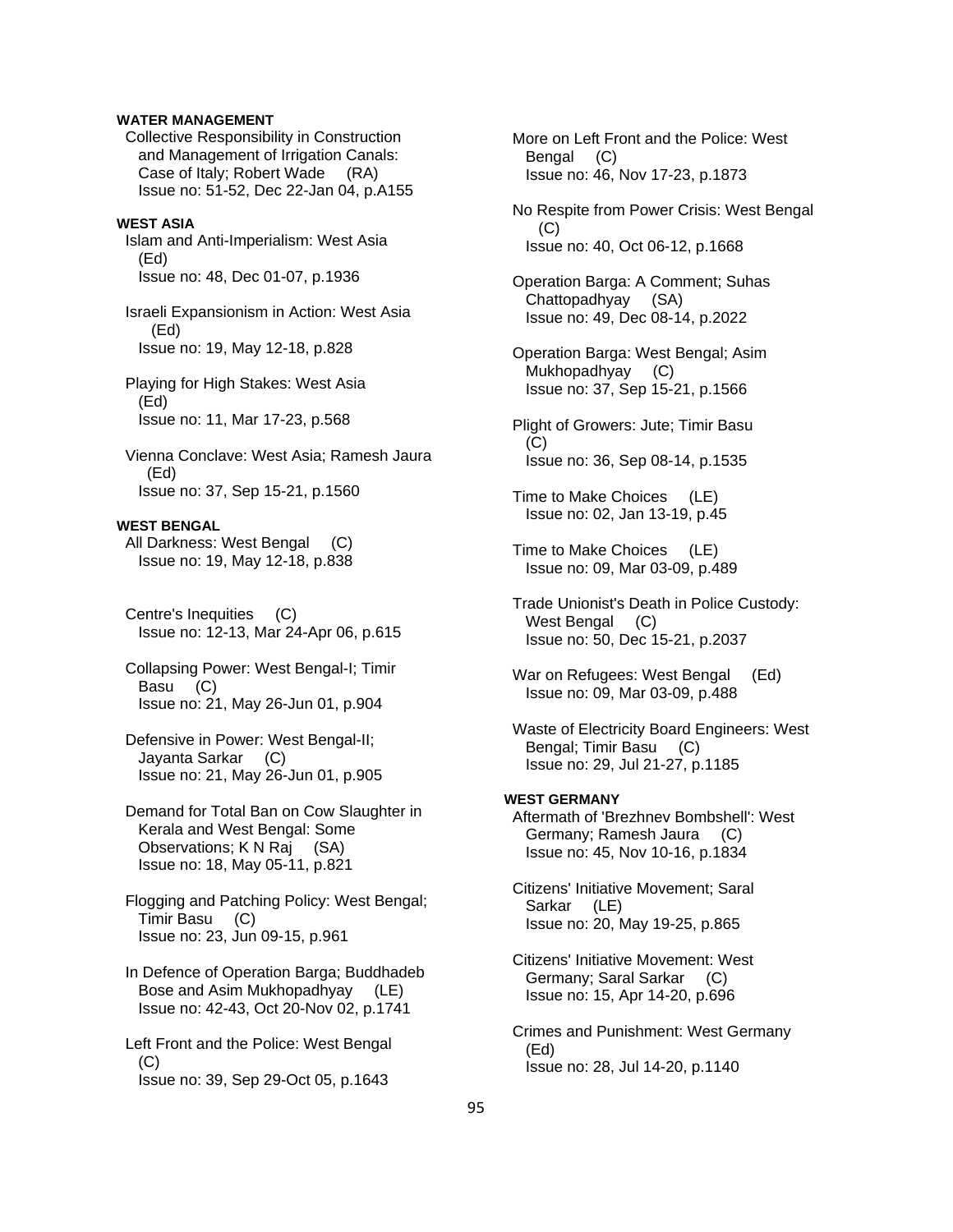## **WEST GERMANY**

 Providing for Egypt: West Germany; Ramesh Jaura (Ed) Issue no: 15, Apr 14-20, p.680

 Tough Stance at UNCTAD: West Germany; Ramesh Jaura (C) Issue no: 19, May 12-18, p.840

### **WESTERN EUROPE**

 EMS under Way: Western Europe (Ed) Issue no: 12-13, Mar 24-Apr 06, p.604

 NATO's New Missile Plan: Western Europe; Ramesh Jaura (C) Issue no: 50, Dec 15-21, p.2042

 Search for Stable Exchange Rates: Western Europe; Ramesh Jaura (C) Issue no: 02, Jan 13-19, p.63

## **WHOLESALE PRICE INDEX**

 Current Price Situation: Is It Unmanageable?; N J Jhaveri (C) Issue no: 29, Jul 21-27, p.1187

 Deceptive Stability (Ed) Issue no: 05-06, Feb 03-16, p.169

### **WOMEN**

 Towards a Women's Movement: Women (C) Issue no: 09, Mar 03-09, p.503

### **WOMEN AND AGRICULTURE**

 Women, Food and Technology: Case of India; Brita Brandtzaeg (SA) Issue no: 47, Nov 24-30, p.1921

### **WOMEN AND DEVELOPMENT**

 China's Women: The Change and the Challenge; Govind S Kelkar (C) Issue no: 05-06, Feb 03-16, p.190

 Women, Technology and Development Process; Krishna Ahooja-Patel (SA) Issue no: 36, Sep 08-14, p.1549

## **WOMEN AND EDUCATION**

 Women, Technology and Development Process; Krishna Ahooja-Patel (SA) Issue no: 36, Sep 08-14, p.1549

## **WOMEN AND POLITICS**

 China's Women: The Change and the Challenge; Govind S Kelkar (C) Issue no: 05-06, Feb 03-16, p.190

### **WOMEN AND WORK**

 Doubly Exploited; Lata Mani (BR) Issue no: 51-52, Dec 22-Jan 04, p.2090

 Female Labour in the Unorganised Sector: Profile of a Brick Worker; Leela Gulati (SA) Issue no: 16, Apr 21-27, p.744

 Rural Female Labour and Economic Development; S D Sawant and Ritu Dewan (SA) Issue no: 26, Jun 30-Jul 06, p.1091

 Studies of Educated Working Women in India: Trends and Issues; Karuna Ahmad (SA) Issue no: 33, Aug 18-24, p.1435

 Women, Food and Technology: Case of India; Brita Brandtzaeg (SA) Issue no: 47, Nov 24-30, p.1921

### **WOMEN'S STATUS**

 Towards a Women's Movement: Women (C) Issue no: 09, Mar 03-09, p.503

 Women's Studies: New Perceptions and the Challenges; Vina Mazumdar and Kumud Sharma (SA) Issue no: 03, Jan 20-26, p.113

### **WORKERS' PARTICIPATION IN MANAGEMENT**

 Idea and Reality of Workers' Participation in Management in India; K K Chaudhuri (RA) Issue no: 47, Nov 24-30, p.M115

### **WORKING CLASS**

 Alienation and Workers; Manik Kher (LE) Issue no: 47, Nov 24-30, p.1905

 Alienation and Working Class Consciousness; Surendra Munshi (RA) Issue no: 34, Aug 25-31, p.M74

 Caste Conflicts vs Growing Unity of Popular Democratic Forces; E M S Namboodiripad (SA) Issue no: 07-08, Feb 17-Mar 02, p.329